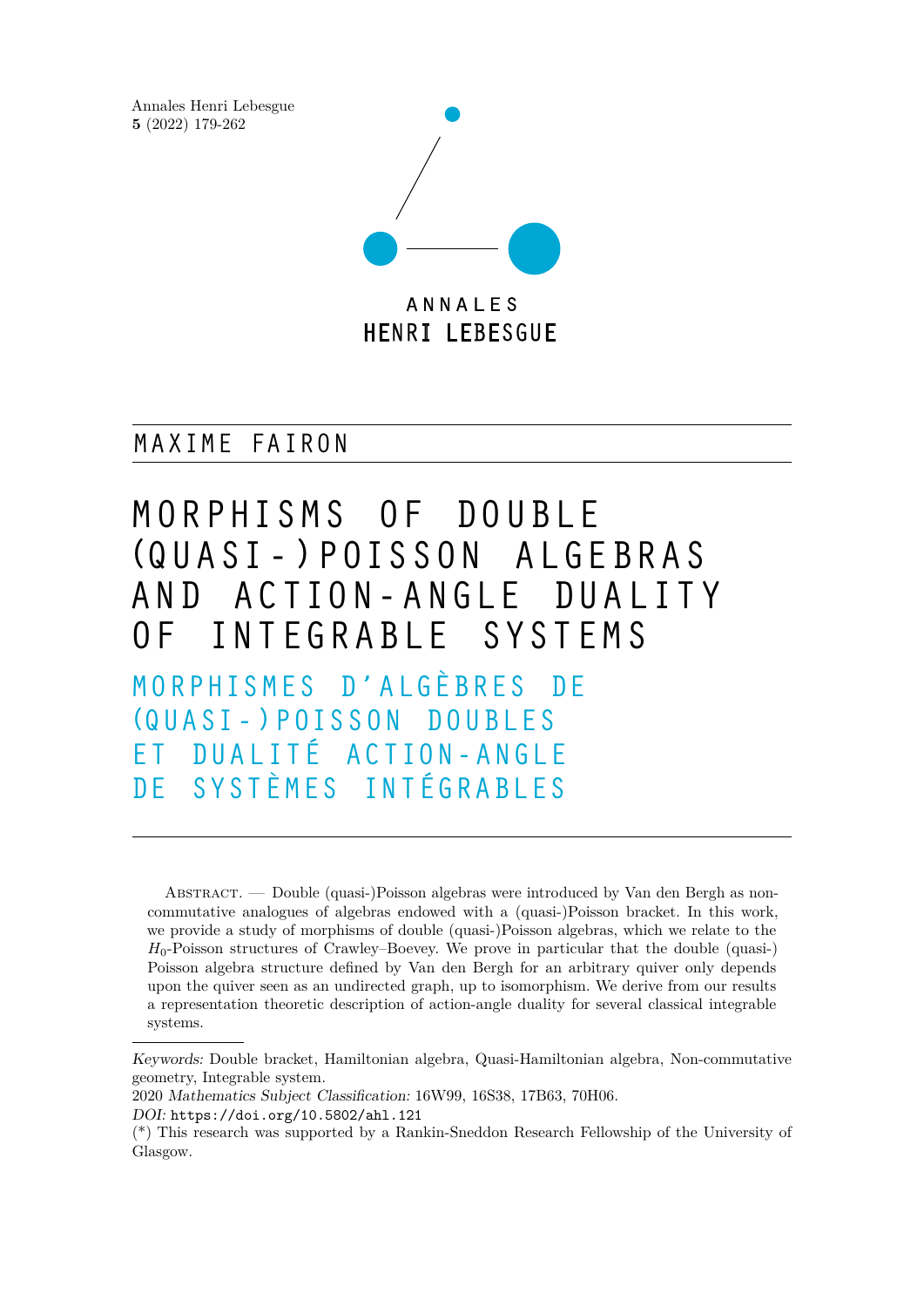Résumé. — Les algèbres de (quasi-)Poisson doubles ont été introduites par Van den Bergh comme des analogues non-commutatifs d'algèbres munies d'un crochet de (quasi-)Poisson. Dans ce travail, nous produisons une étude des morphismes d'algèbres de (quasi-)Poisson doubles, que nous relions aux structures *H*0-Poisson de Crawley–Boevey. Nous prouvons en particulier que la structure d'algèbre de (quasi-)Poisson double définie par Van den Bergh pour un carquois arbitraire dépend seulement du carquois vu comme un graphe non-dirigé, à isomorphisme près. Nous dérivons de nos résultats une description issue de la théorie des représentations de la dualité action-angle pour plusieurs systèmes intégrables classiques.

# CONTENTS

| 1.         | Introduction                                      | 180 |
|------------|---------------------------------------------------|-----|
| 2.         | Basic definitions                                 | 183 |
|            | 3. Morphisms of double Poisson algebras           | 189 |
| 4.         | Morphisms of double quasi-Poisson algebras        | 196 |
| 5.         | $H_0$ -Poisson structures                         | 209 |
|            | 6. Dual integrable systems from quivers           | 219 |
|            | Appendix A. The fusion double bracket             | 237 |
|            | Appendix B. Identities for the proof of Lemma 4.7 | 238 |
|            | Appendix C. Identities for the proof of Lemma 4.8 | 249 |
| References |                                                   | 258 |

# **1. Introduction**

<span id="page-1-0"></span>In the seminal paper [\[VdB08a\]](#page-82-0), Van den Bergh laid the foundation of a noncommutative theory of Poisson geometry based on double brackets. Starting with an algebra *A* over a field of characteristic zero k, he introduced the concept of a double bracket as an operation  $A \times A \to A \otimes A$  satisfying noncommutative rules of derivation and antisymmetry; this is done in such a way that the corresponding affine scheme of representations Rep( $A, n$ ) carries an antisymmetric biderivation for each  $n \geq 1$ . An interesting class of those structures are double Poisson brackets, which satisfy a version of Jacobi identity valued in  $A^{\otimes 3}$  so that  $\text{Rep}(A, n)$  is now endowed with a Poisson bracket, in agreement with the "non-commutative principle" of Kontsevich and Rosenberg [\[Kon93,](#page-81-0) [KR00\]](#page-81-1). In fact, pushing this principle even further, Van den Bergh pointed out that the existence of a distinguished element on *A* permits to understand the process of Hamiltonian reduction of Rep(*A, n*) with respect to the natural action of  $GL_n(\mathbb{k})$  directly at the level of the algebra A. Due to this representation theoretic perspective, it seems interesting to examine the algebras endowed with a double Poisson bracket, which are called *double Poisson algebras*. They have been the object of several studies [\[Bie13,](#page-79-1) [ORS13,](#page-81-2) [ORS14,](#page-81-3) [Pow16,](#page-82-1) [PVdW08,](#page-82-2) [VdW08\]](#page-82-3), and our aim is to explore morphisms between double Poisson algebras. Noting that Van den Bergh also introduced the analogous notion of double quasi-Poisson brackets [\[VdB08a,](#page-82-0) [VdB08b\]](#page-82-4), it is natural to extend our investigation to morphisms between the corresponding algebras, called *double quasi-Poisson algebras*, which currently attract attention [\[Art18,](#page-79-2) [CF17,](#page-80-0) [CF20,](#page-80-1) [Fai19a,](#page-80-2) [Fai19b,](#page-80-3) [Fai21,](#page-80-4) [FH21,](#page-80-5) [MT14\]](#page-81-4).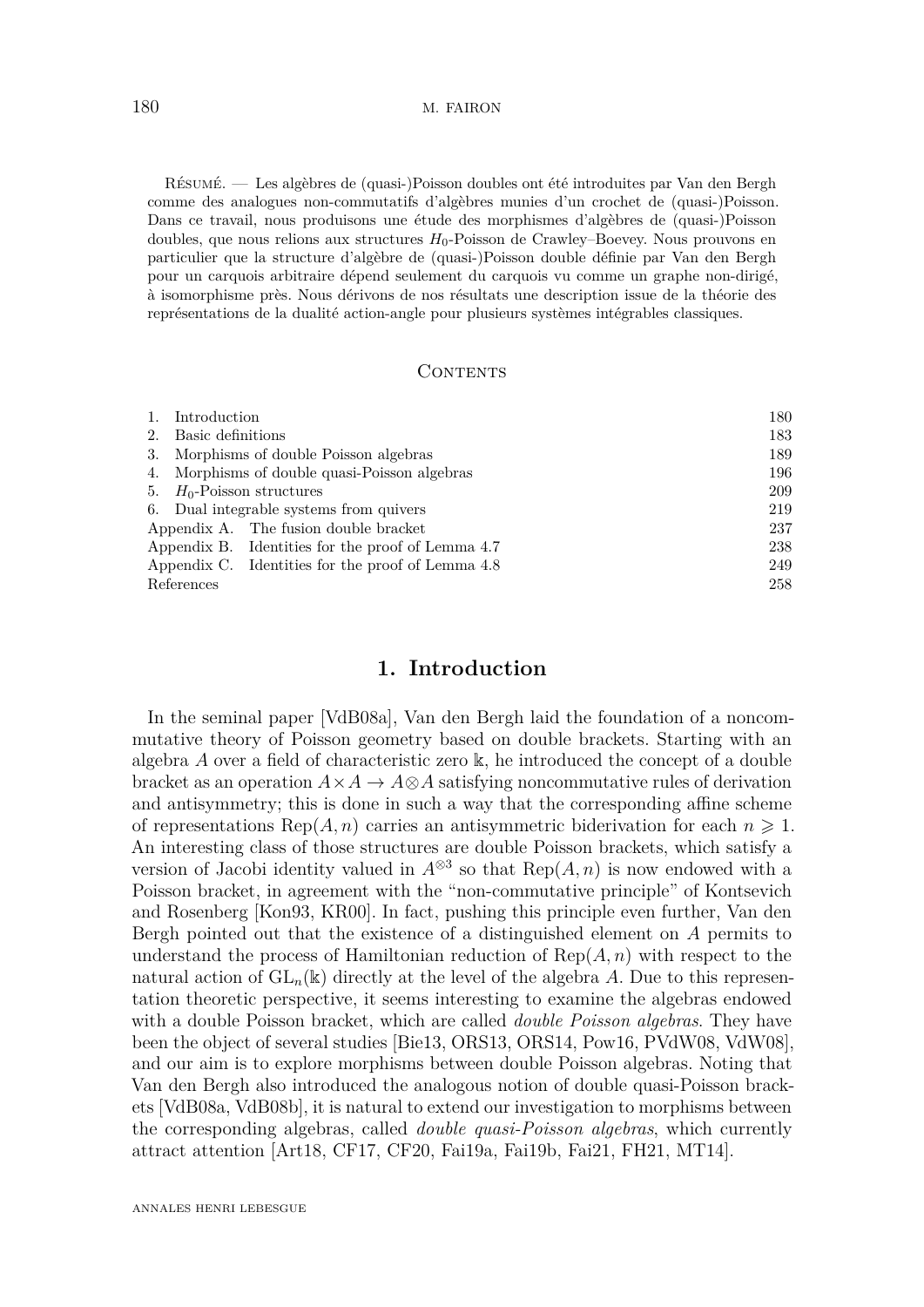A rich family of double (quasi-)Poisson algebras is associated with quivers [\[VdB08a\]](#page-82-0) and encodes the Poisson geometry of quiver varieties [\[Nak94\]](#page-81-5) as well as their multiplicative analogues [\[CBS06\]](#page-80-6). These varieties possess ramifications in numerous branches of mathematics (see e.g. [\[Gin12,](#page-80-7) [Kir16,](#page-81-6) [Sch08\]](#page-82-5) for quiver varieties), in particular in the field of integrable systems. Indeed, in the complex setting it is known since 1998 and the work of Wilson [\[Wil98\]](#page-82-6) that the phase space of the Calogero–Moser system can be realised as a quiver variety. Moreover, similar constructions of phase spaces as quiver varieties have been obtained for other related systems [\[BP11,](#page-79-3) [CS17,](#page-80-8) [Tac15\]](#page-82-7), and they have been extended to Ruijsenaars–Schneider systems using multiplicative quiver varieties [\[CF17,](#page-80-0) [CF20,](#page-80-1) [Fai19a,](#page-80-2) [Fai19b\]](#page-80-3). Some of these papers used the formalism of double brackets to grasp features of integrability directly on the path algebra of the relevant quivers. Thus, it raises the question of determining if additional properties of these integrable systems can be realised at the level of the quivers. This issue constitutes the main motivation behind our work, as we want to present a novel interpretation of action-angle duality, which we explain now.

Let *M* and  $M'$  be two manifolds of dimension 2*n* endowed with non-degenerate Poisson brackets such that the *n* functions  $H, H'$  on  $M, M'$  define (Liouville) integrable systems, i.e.  $H$  and  $H'$  form sets of  $n$  functionally independent Poisson-commuting elements. Let us furthermore assume that on a dense open subset of each manifold, there exist canonical Darboux coordinates  $(q, p)$  or  $(q', p')$ , and that there exists a Poisson diffeomorphism  $\Psi : M \to M'$  such that (after restriction to dense subspaces)  $H' \circ \Psi$  only depends on the coordinates *q*, while  $H \circ \Psi^{-1}$  only depends on the coordinates  $q'$ . Due to the assumptions, we get action-angle variables<sup>(1)</sup> as follows. The coordinates  $q'$  become the action coordinates of  $H$  while the coordinates  $p'$  become the angle coordinates of  $H$ , and the same is true for  $q, p$  and  $H'$ . We thus say that the pairs  $(M, H)$  and  $(M', H')$  are *action-angle duals*. This construction has been largely investigated for systems of Calogero–Moser and Ruijsenaars–Schneider type following the pioneering work of Ruijsenaars [\[Rui88\]](#page-82-8). A widespread method used to unearth action-angle duality is the existence of two different slices in a suitable orbit space defined by Hamiltonian reduction, such that each slice provides one of the two sets of Darboux coordinates. This approach is inspired by the work of Kazhdan, Kostant and Sternberg [\[KKS78\]](#page-81-7), and it has been considered both in the complex and the real settings, see [\[FM19,](#page-80-9) [FGNR00,](#page-80-10) [Pus12,](#page-82-9) [Res16\]](#page-82-10) and references therein.

One of the aims of this work is to obtain a different point of view on duality where representation theoretic considerations yield the action-angle map. Indeed, in view of the previous paragraphs, many classical integrable systems for which action-angle duality is known are defined on (multiplicative) quiver varieties. This leads us to the following natural question<sup>(2)</sup>:

 $(1)$  By action-angle variables, we mean the existence of a set of 2*n* Darboux coordinates on a dense subspace of the manifold such that the integrable system only depends on the first *n* coordinates, the *action variables*. This ensures that the Hamiltonian flows are linearised with respect to the last *n* coordinates, the *angle variables*.

 $(2)$  This formulation is close to the original question posed to the author by V. Rubtsov at the conference *Geometric aspects of momentum maps and integrability* in Ascona, April 2018.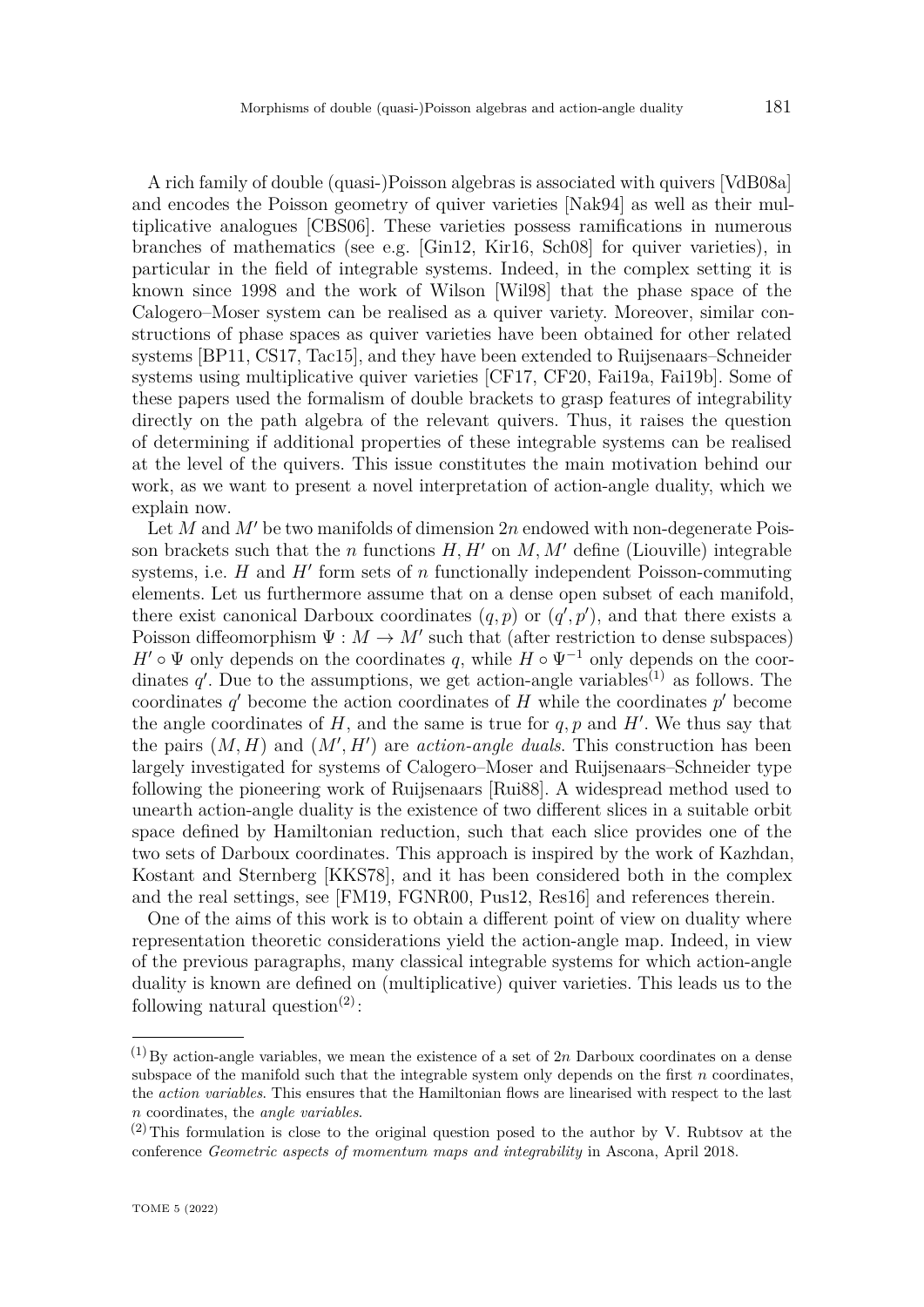### 182 M. FAIRON

#### *Is it possible to understand action-angle duality in terms of relevant quivers?*

We end this work by answering this question positively in Section [6,](#page-40-0) as we note that action-angle duality can be realised at the level of quivers simply as a map "reversing arrows". This is, for example, the case for the well-known duality between the hyperbolic Calogero–Moser system and the rational Ruijsenaars–Schneider system (see [§ 6.2\)](#page-44-0), or the self-duality of the hyperbolic Ruijsenaars–Schneider system (see [§ 6.4\)](#page-53-0). Note that this simple point of view also allows to derive new instances of action-angle duality for a generalisation of the rational Calogero–Moser system due to Chalykh and Silantyev [\[CS17\]](#page-80-8) (see [§ 6.1\)](#page-40-1), or a modification of the hyperbolic Ruijsenaars–Schneider system obtained jointly with Chalykh in [\[CF17\]](#page-80-0) (see [§ 6.3\)](#page-48-0).

The main tool needed to provide a precise construction of the action-angle duality maps is a study of morphisms of double (quasi-)Poisson algebras, which forms the core of this text. We will deduce from this formalism the following important result.

<span id="page-3-0"></span>THEOREM 1.1 (See Theorems [3.12](#page-16-0) and [4.12\)](#page-28-0). — Up to isomorphism, the double (quasi-)Poisson algebra associated with a quiver by Van den Bergh [\[VdB08a\]](#page-82-0) only depends on the underlying quiver seen as an undirected graph.

There exists a different notion of non-commutative Poisson structures due to Crawley–Boevey [\[CB11\]](#page-79-4), called  $H_0$ -Poisson structure, and we will show that morphisms of double (quasi-)Poisson algebras induce morphisms of *H*0-Poisson structures. If we work over an algebraically closed field of characteristic zero, we will note as part of Proposition [5.9](#page-34-0) that a morphism of  $H_0$ -Poisson structures induces a Poisson morphism between the rings of invariant functions on the corresponding moduli spaces of representations. Using the latter result for the  $H_0$ -Poisson structures induced by the double Poisson algebra structures considered in Theorem [1.1,](#page-3-0) we obtain the well-known statement that a quiver variety only depends on the quiver seen as an undirected graph (for *fixed* dimension vector and parameter of the moment map). Using the double quasi-Poisson algebra structures of Van den Bergh instead, we get the same statement for multiplicative quiver varieties, which can be attributed to Yamakawa [\[Yam08\]](#page-82-11). Therefore, such Poisson isomorphisms of (multiplicative) quiver varieties have a non-commutative origin given by Theorem [1.1.](#page-3-0) This will be the key observation that we shall need to construct explicitly the Poisson isomorphisms that yield the action-angle duality maps that were mentioned earlier.

Let us finish by remarking a side result of the present work, which relates to the study of noncommutative algebras in their own right. We will establish that all the automorphisms of the first Weyl algebra  $A_1$  and the quantum torus  $C_1^c$  (see [§ 5.2](#page-34-1) for definitions) are induced by isomorphisms of double (quasi-)Hamiltonian algebras.

## **Outline of the paper**

In Section [2,](#page-4-0) we introduce double brackets [\[VdB08a\]](#page-82-0) and their morphisms. We also review the notion of fusion, which allows to identify idempotents in an algebra and which preserves double brackets. In Section [3,](#page-10-0) we study morphisms of double Poisson algebras, and their relation to fusion. This investigation ends up with Theorem [3.12](#page-16-0) where we obtain that Van den Bergh's double Poisson algebras associated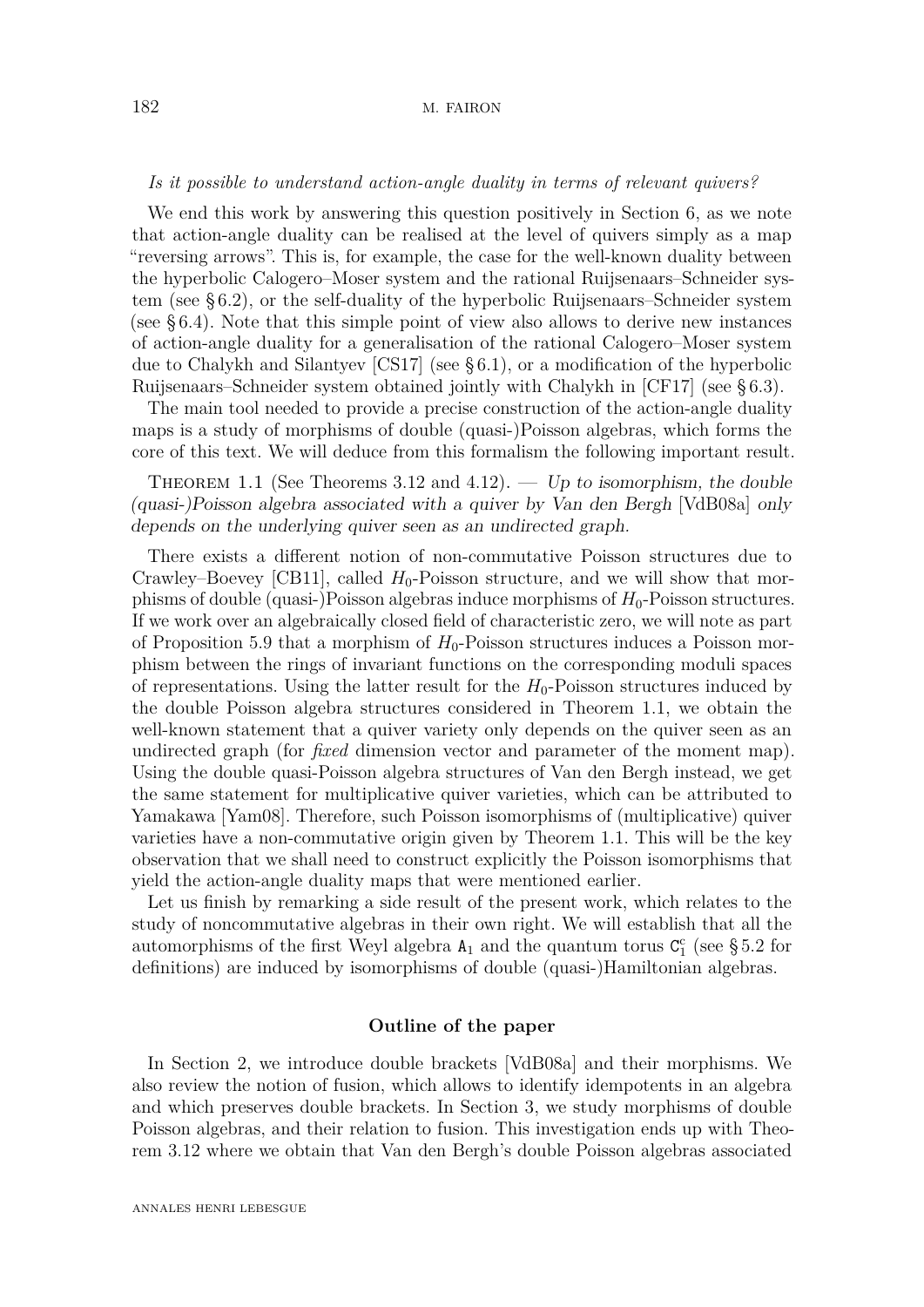with quivers are independent of the orientation of the underlying quivers. The latter section sets the stage for Section [4](#page-17-0) where we provide a non-trivial adaptation of the previous results to the case of double quasi-Poisson algebras, and to a subclass of these algebras associated with quivers, see Theorem [4.12.](#page-28-0) In Section [5,](#page-30-0) we introduce  $H_0$ -Poisson structures following Crawley–Boevey [\[CB11\]](#page-79-4), and we explain how morphisms of double (quasi-)Poisson algebras yield morphisms of  $H_0$ -Poisson structures. We describe how they induce Poisson morphisms on moduli spaces of representations. Finally, we deal with the action-angle duality of various integrable systems in Section [6](#page-40-0) using several results that are derived throughout the paper. There are three appendices containing ancillary statements and proofs.

#### **Acknowledgements**

I thank V. Rubtsov for raising the question that motivated this work, and L. Fehér for useful comments. I am grateful to the reviewers for their numerous suggestions and questions which helped to improve the presentation of this paper.

# **2. Basic definitions**

<span id="page-4-0"></span>Throughout the paper, k is a field of characteristic 0, and we write  $\otimes = \otimes_{\Bbbk}$ . A k-algebra is always assumed to be associative, unital and finitely generated. We use  $d = d' \otimes d'' \in A \otimes A$  as a shorthand way for Sweedler's notation  $d = \sum_i d'_i \otimes d''_i$ .

If *A, B* are k-algebras, we say that *A* is a *B*-algebra if there is a morphism of k-algebras  $B \to A$ . We only consider the following special case throughout the text: if the unit in *A* admits a decomposition in terms of a finite set of orthogonal idempotents  $(e_s)_{s \in I}$ , i.e.

(2.1) 
$$
1 = \sum_{s \in I} e_s, \quad e_s e_t = \delta_{st} e_s, \quad |I| \in \mathbb{N}^\times,
$$

we view *A* as a *B*-algebra for

$$
(2.2) \t\t B = \bigoplus_{s \in I} \text{Re}_s.
$$

# <span id="page-4-3"></span>**2.1. Double brackets**

We closely follow the exposition [\[Fai21\]](#page-80-4) of the work of Van den Bergh [\[VdB08a\]](#page-82-0). Let *A* be a k-algebra. A *double bracket* on *A* is a k-bilinear map  ${(-, -)}: A \times A \rightarrow A \otimes A$ satisfying

<span id="page-4-1"></span>(2.3) 
$$
\{a, b\} = -\{b, a\}^{\circ} \quad \text{for all } a, b \in A, \quad (\text{cyclic antisymmetry})
$$

where  $(-)^\circ$  denotes the permutation of factors in  $A \otimes A$ , together with

<span id="page-4-2"></span>(2.4) 
$$
\{a, bc\} = \{a, b\} c + b \{a, c\}
$$
 for all  $a, b, c \in A$ . (right derivation rule)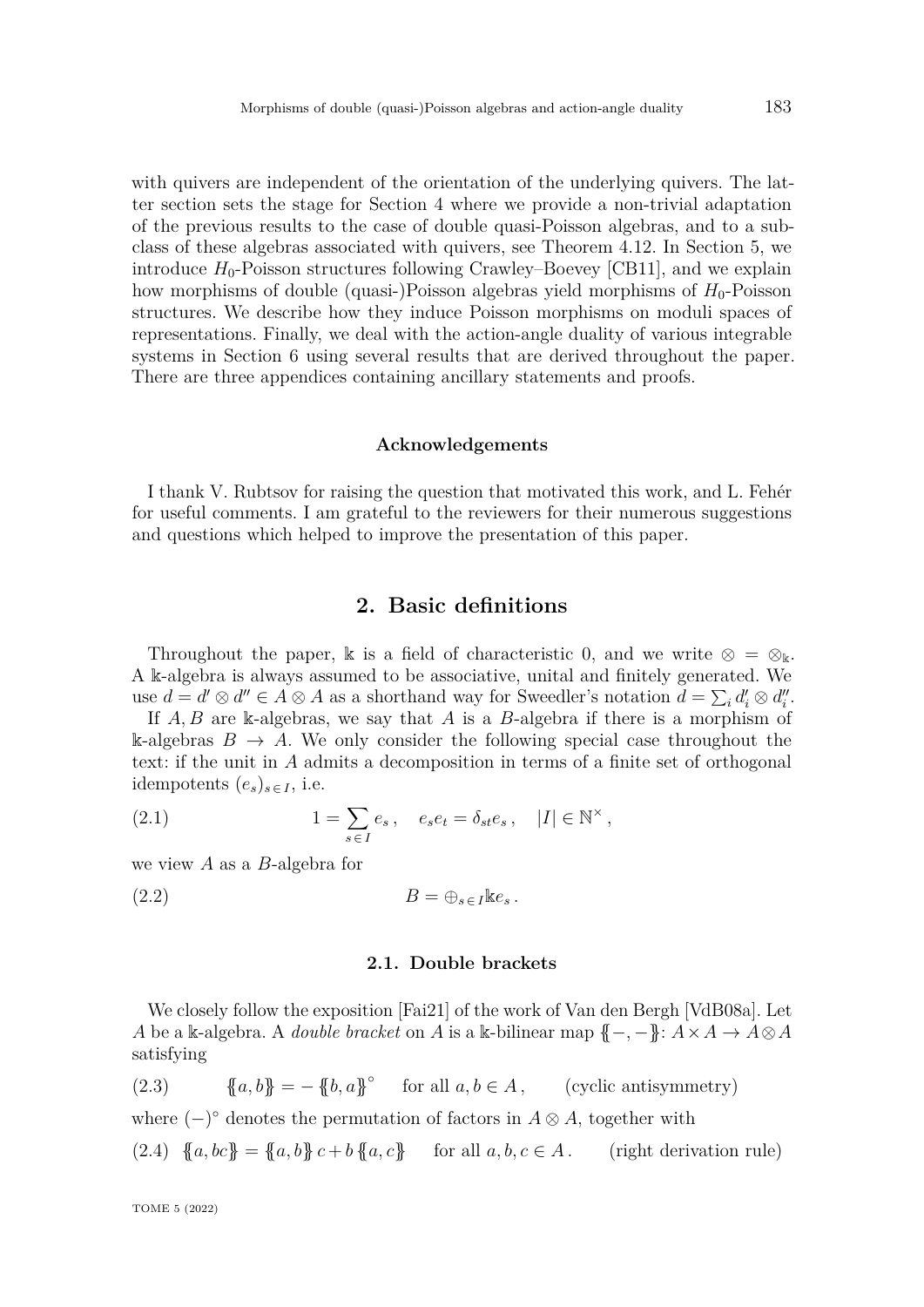Here, the multiplication refers to the outer *A*-bimodule structure on  $A \otimes A$ , that is if *d* ∈  $A^{\otimes 2}$ , then we have *a d b* = (*ad'*)  $\otimes$  (*d"b*). Assuming that [\(2.3\)](#page-4-1) holds, one can easily check that [\(2.4\)](#page-4-2) is equivalent to

(2.5)  $\{bc, a\} = \{b, a\} * c + b * \{c, a\}$  for all  $a, b, c \in A$ , (left derivation rule) where we use the inner *A*-bimodule structure on  $A \otimes A$ , i.e.  $a * d * b = (d'b) \otimes (ad'')$ . As a consequence of the derivation rules, it suffices to define double brackets on generators of *A*.

Given a double bracket, we can define an operation  $A^{\times 3} \to A^{\otimes 3}$  by setting

<span id="page-5-0"></span>
$$
\{a, b, c\} = \{a, \{b, c\}'\} \otimes \{b, c\}''
$$
  

$$
+ \tau_{(123)} \{b, \{c, a\}'\} \otimes \{c, a\}''
$$
  

$$
+ \tau_{(123)} \{c, \{a, b\}'\} \otimes \{a, b\}''
$$
 for all  $a, b, c \in A$ .

(Here, we define  $\tau_{(123)}$ :  $A^{\otimes 3} \rightarrow A^{\otimes 3}$  by  $\tau_{(123)}(a_1 \otimes a_2 \otimes a_3) = a_3 \otimes a_1 \otimes a_2.$ ) The map [\(2.6\)](#page-5-0) is an instance of *triple bracket*, that is a k-trilinear map, which satisfies a generalisation of the cyclic antisymmetry [\(2.3\)](#page-4-1)

(2.7) 
$$
\tau_{(123)} \circ \{-, -, -\} \circ \tau_{(123)}^{-1} = \{-, -, -\},
$$

and which is a derivation in its last argument for the outer *A*-bimodule structure of  $A^{\otimes 3}$ .

When we see A as a  $B$ -algebra for  $B$  given as in  $(2.2)$ , it is convenient to work in the relative setting. In such a case, we assume that the double bracket  ${{-,-}}$ } vanishes whenever one of its entries is taken in *B*. We then say that the double bracket is *B*-linear. Equivalently, *B*-linearity can be stated as having a morphism of *B*-bimodules  $\{a, -\} : A \to A \otimes A$  for any  $a \in A$ , where we use the outer *B*bimodule structure on  $A \otimes A$ . Note that if  $a = e_{r_a} a e_{s_a} \in A$  and  $b = e_{r_b} b e_{s_b} \in A$  for  $r_a, r_b, s_a, s_b \in I$ , the derivation rules and *B*-linearity yield

(2.8) 
$$
\{a, b\} \in e_{r_b} A e_{s_a} \otimes e_{r_a} A e_{s_b}.
$$

# <span id="page-5-1"></span>2.1.1. Morphisms of double brackets

Let  $A_1, A_2$  be *B*-algebras endowed with *B*-linear double brackets  $\{-, -\}$ <sub>1</sub>,  $\{-, -\}$ <sub>2</sub>. We say that  $\phi : A_1 \rightarrow A_2$  is a *morphism of double brackets* if it is a *B*-algebra homomorphism such that for any  $a, b \in A_1$ 

(2.9) 
$$
\{\phi(a), \phi(b)\}_2 = (\phi \otimes \phi) \{a, b\}_1.
$$

We say that  $\phi$  is an *isomorphism (of double brackets)* if it is also an isomorphism of *B*-algebras. In that case, the inverse  $\phi^{-1}$  :  $A_2 \to A_1$  is a morphism of double brackets.

Example 2.1. — The algebra  $A = \mathbb{k}\langle x, y \rangle$  can be endowed with two k-linear double brackets, denoted  $\{-, -\}$ <sub>1</sub>,  $\{-, -\}$ <sub>2</sub>, which are defined on generators by

$$
\begin{aligned} \{\!\!\{x,x\}\!\!\}_1 &= 0 = \{\!\!\{x,x\}\!\!\}_2 \,, \quad \{\!\!\{y,y\}\!\!\}_1 = 0 = \{\!\!\{y,y\}\!\!\}_2 \,, \\ \{\!\!\{x,y\}\!\!\}_1 &= 1 \otimes 1 \,, \qquad \qquad \{\!\!\{x,y\}\!\!\}_2 = -1 \otimes 1 \,. \end{aligned}
$$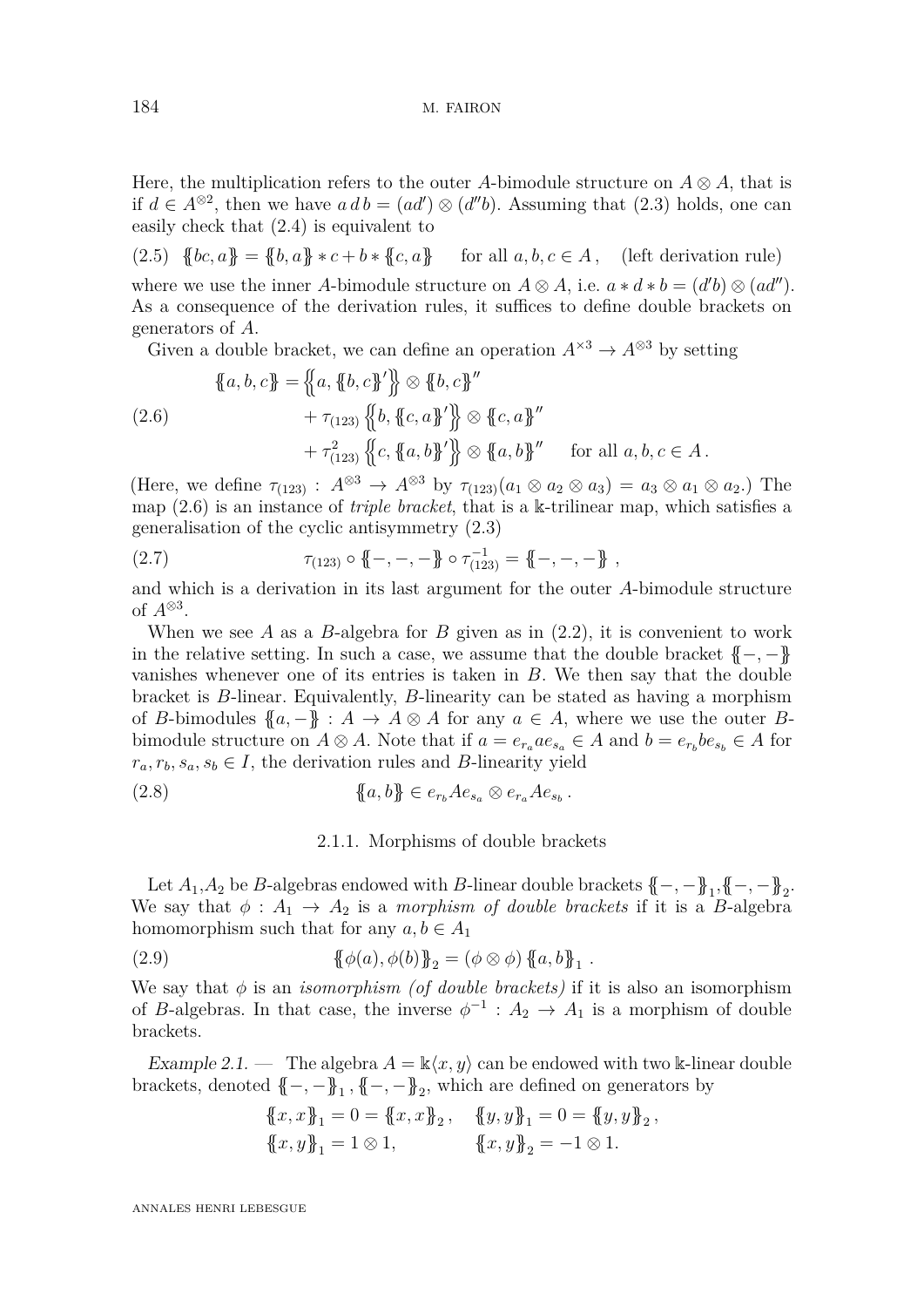The automorphism  $x \mapsto y, y \mapsto x$  defines an isomorphism of double brackets  $(A, \{-, -\})_1 \rightarrow (A, \{-, -\})_2$ . More generally, assume that  $A_1$  is equipped with a *B*-linear double bracket  $\{-,-\}$ , and fix an isomorphism of *B*-algebras  $\phi: A_1 \to A_2$ . Then we get a  $B$ -linear double bracket on  $A_2$  defined by

$$
\{\!\!\{-,-\}\!\!\}_2 = (\phi \otimes \phi) \circ \{\!\!\{-,-\}\!\!\}_1 \circ (\phi^{-1} \times \phi^{-1}) \ ,
$$

and  $\phi$  naturally becomes an isomorphism of double brackets.

### **2.2. Morphisms and fusion**

#### 2.2.1. Fusion

<span id="page-6-0"></span>Following Van den Bergh [\[VdB08a,](#page-82-0) § 2.5], we assume that *A* is a *B*-algebra such that there exist orthogonal idempotents  $e_1, e_2 \in B$ , and we construct the *fusion algebra*  $A_{e_2 \to e_1}^f$  obtained by fusing  $e_2$  onto  $e_1$  as follows. (When the choice of idempotents is clear from the context, we simply write  $A_{e_2 \to e_1}^f$  as  $A^f$ .)

First, we extend the algebra *A* along the pair  $(e_1, e_2)$  by adjoining generators  $e_{12}, e_{21}$  satisfying the usual matrix relations. Namely,

(2.10) 
$$
\bar{A} = A *_{\text{ke}_1 \oplus \text{ke}_2 \oplus \text{ke}} (\text{Mat}_2(\mathbb{k}) \oplus \mathbb{k} \hat{e}),
$$

where  $\hat{e} = 1 - e_1 - e_2$ , and Mat<sub>2</sub>(k) is seen as the k-algebra generated by  $e_1 =$  $e_{11}, e_{12}, e_{21}, e_2 = e_{22}$  with  $e_{st}e_{uv} = \delta_{tu}e_{sv}$ . Applying the same construction to *B*, we can introduce  $\bar{B}$  which is such that  $\bar{A} = A *_{B} \bar{B}$ .

Second, we consider the algebra  $A<sup>f</sup>$  constructed from  $\overline{A}$  by dismissing elements of  $e_2\overline{A} + \overline{A}e_2$ . We call  $A^f$  the *fusion algebra of A* obtained by fusing  $e_2$  onto  $e_1$ . It is explicitly given by

(2.11) 
$$
A^f = \epsilon \bar{A} \epsilon, \quad \text{for } \epsilon = 1 - e_2.
$$

By construction,  $A^f$  is a  $B^f$ -algebra for  $B^f = \epsilon \bar{B} \epsilon$ . Using the map

<span id="page-6-6"></span>(2.12) 
$$
A \rightarrow A^f : a \mapsto a^f := \epsilon a \epsilon + e_{12} a e_{21} + e_{12} a \epsilon + \epsilon a e_{21},
$$

we can get a convenient set of generators in  $A<sup>f</sup>$ , as observed in [\[VdB08a,](#page-82-0) § 5.3].

<span id="page-6-1"></span>LEMMA 2.2. — Generators of  $A^f$  can be chosen to be of the following four types:

<span id="page-6-2"></span>(2.13a) 
$$
(\text{first type}) \qquad t^f = t \,, \qquad t \in \epsilon A \epsilon \,,
$$

<span id="page-6-3"></span>(2.13b)  $(second type) \quad u^f = e_{12}u, \quad u \in e_2A\epsilon,$ 

<span id="page-6-4"></span>(2.13c) 
$$
(third type) \qquad v^f = v e_{21}, \qquad v \in \epsilon A e_2,
$$

<span id="page-6-5"></span>(2.13d)  $(fourth type) \t w^f = e_{12}we_{21}, \t w \in e_2Ae_2.$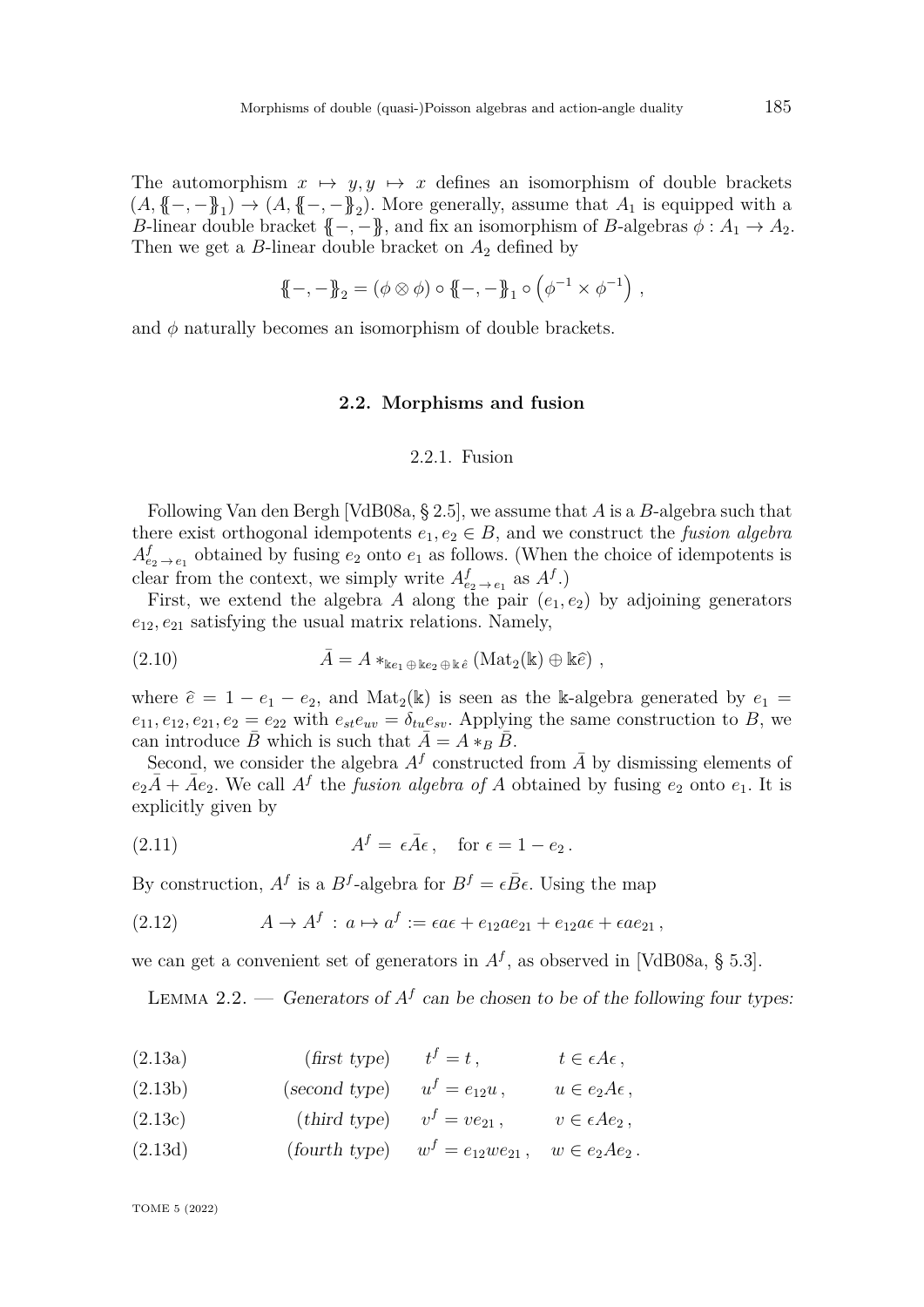#### 2.2.2. Fusion and quivers

<span id="page-7-2"></span>We fix some terminology related to quivers, i.e. directed graphs, which will be used throughout the text. A quiver *Q* consists of a vertex set *I* and an arrow set  ${a \in Q}$ . We define the head and tail maps  $h, t : Q \to I$  which assign to any arrow *a* its head (ending vertex) *h*(*a*) and its tail (starting vertex) *t*(*a*). In other words,  $a : t(a) \to h(a)$ . The double *Q* of *Q* is obtained by adding to *Q* the arrows  $a^* : h(a) \to t(a)$  for each  $a \in Q$ . We then extend  $t, h$  to  $\overline{Q}$  and, if we extend the map  $a \to a^*$  defined on  $Q \subset \overline{Q}$  to  $\overline{Q}$  by setting  $(a^*)^* = a$  for  $a^* \in \overline{Q} \setminus Q$ , we see that  $h(a) = t(a^*)$  for each  $a \in \overline{Q}$ . The path algebra k*Q* of a quiver *Q* is generated by symbols  $e_s$  for  $s \in I$ , and  $a \in Q$ , subject to the relations  $e_s e_t = \delta_{st} e_s$ ,  $a = e_{t(a)} a e_{h(a)}$ (this implies that we read paths from left to right), where the multiplication is given by concatenation of paths.

Let us now see what is the meaning of fusion on a quiver. Fix a quiver *Q* with vertex set  $I = \{1, \ldots, k\}$  for some  $k \geq 2$ . The path algebra  $\mathbb{K}Q$  of  $Q$  is an algebra over  $B = \bigoplus_{s \in I} \mathbb{K}e_s$ , where  $e_s$  denotes the idempotent attached to the  $s^{\text{th}}$  vertex. We can form the algebra  $(\mathbb{k}Q)^f$  as in [§ 2.2.1](#page-6-0) obtained by fusing  $e_2$  onto  $e_1$ . We can see that  $(kQ)^f$  is an algebra over  $B^f = \bigoplus_{s \in I \setminus \{2\}} k e_s$  generated by the following elements

a with 
$$
a \in Q
$$
 such that  $t(a)$ ,  $h(a) \neq 2$ ,  
\ne<sub>12</sub>a with  $a \in Q$  such that  $t(a) = 2$ ,  $h(a) \neq 2$ ,  
\n $ae_{21}$  with  $a \in Q$  such that  $t(a) \neq 2$ ,  $h(a) = 2$ ,  
\ne<sub>12</sub> $ae_{21}$  with  $a \in Q$  such that  $t(a)$ ,  $h(a) = 2$ ,

which are images of the arrows in *Q*, of the four types given in Lemma [2.2.](#page-6-1) At the same time, we can form the quiver  $Q^f$  with vertex set  $I^f = I \setminus \{2\}$  by fusing together the vertices 1 and 2 in *Q*. The corresponding path algebra  $\mathbb{k}(Q^f)$  is easily identified with  $(\mathbb{k}Q)^f$ , so that the fusion operation is the analogue at the level of the path algebras of identifying two vertices in a quiver.

Remark 2.3. — By repeatedly using the construction from  $\S 2.2.1$ , we can obtain an algebra from *A* by identification of several idempotents. Note that there is a direct way to define this algebra using quivers (with relations), see [\[Brü01,](#page-79-5) § 2.1]. We will not follow this more general approach due to technicalities arising when performing fusion in double quasi-Poisson algebras, see Proposition [4.5.](#page-21-0)

## 2.2.3. Fusion and double brackets

<span id="page-7-1"></span>We now assume that *A* is endowed with a *B*-linear double bracket. As noted in [\[VdB08a,](#page-82-0) § 2.5], the double bracket uniquely extends from  $A$  to  $A$  by requiring it to be  $\bar{B}$ -linear, and it can then be restricted to  $A^f$ . If  $a^f, b^f \in A^f$  are two generators as in Lemma [2.2,](#page-6-1) there exists  $a, b \in A$  and  $e_a, e_b \in \{e, e_{12}\}, f_a, f_b \in \{e, e_{21}\},$  such that  $a^f = e_a a f_a$ ,  $b^f = e_b b f_b$ . We can then define the double bracket induced by *A* onto  $A<sup>f</sup>$  using the following identity

<span id="page-7-0"></span>(2.14) 
$$
\{\!\!\{\!\{a^f,b^f\}\!\!\}=e_b\{\!\!\{a,b\}\!\!\}^\prime\ f_a\otimes e_a\{\!\!\{a,b\}\!\!\}^{\prime\prime} f_b.
$$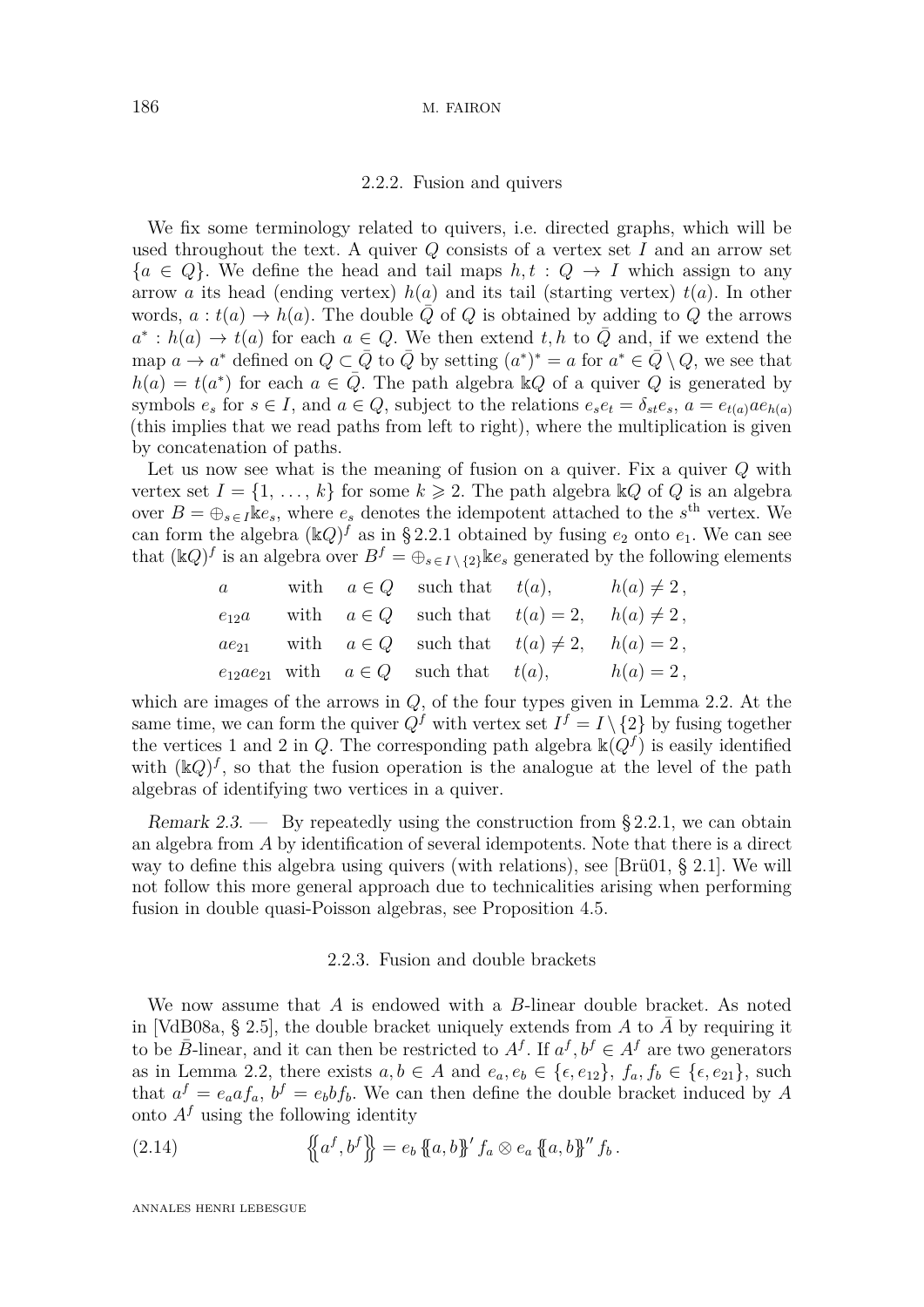In  $(2.14)$ , the double bracket on the left-hand side is the one induced in  $A<sup>f</sup>$ , while the double bracket on the right-hand side is the original one defined in *A*.

The next result shows that, up to isomorphism, the fusion algebra and its induced double bracket only depend on the unordered choice of idempotents  $\{e_1, e_2\}$ .

<span id="page-8-0"></span>LEMMA 2.4. — Let  $A_1 = A_{e_2 \to e_1}^f$  be the fusion algebra obtained by fusing  $e_2$  onto  $e_1$ , and let  $A_2 = A_{e_1 \to e_2}^f$  be the fusion algebra obtained by fusing  $e_1$  onto  $e_2$ . Then, the identity map on *A* induces an isomorphism of double brackets  $A_1 \rightarrow A_2$ .

*Proof.* — We let  $\hat{e} = 1 - e_1 - e_2$  and note that  $A_1 = (1 - e_2)\bar{A}(1 - e_2)$  and  $A_2 = (1 - e_1)\overline{A}(1 - e_1)$ . We can define a map  $\phi : A_1 \rightarrow A_2$  which is given on generators of first type [\(2.13a\)](#page-6-2) as

$$
\begin{aligned}\n\phi(t) &= t, & \text{if} \quad t \in \hat{e} \hat{A} \hat{e} \,; \\
\phi(t) &= t e_{12}, & \text{if} \quad t \in \hat{e} \hat{A} e_1 \,; \\
\phi(t) &= t e_{12}, & \text{if} \quad t \in \hat{e} \hat{A} e_1 \,; \\
\phi(t) &= e_{21} t e_{12}, & \text{if} \quad t \in e_1 \hat{A} e_1 \,; \\
\end{aligned}
$$

on generators of second type [\(2.13b\)](#page-6-3) as

$$
\phi(e_{12}u) = u
$$
, if  $u \in e_2A\hat{e}$ ;  $\phi(e_{12}u) = ue_{12}$ , if  $u \in e_2Ae_1$ ;

on generators of third type [\(2.13c\)](#page-6-4) as

$$
\phi(ve_{21}) = v
$$
, if  $v \in \hat{e}Ae_2$ ;  $\phi(ve_{21}) = e_{21}v$ , if  $v \in e_1Ae_2$ ;

on generators of fourth type [\(2.13d\)](#page-6-5) as

$$
\phi(e_{12}we_{21}) = w
$$
, if  $w \in e_2Ae_2$ .

The map  $\phi$  is easily seen to be the image of the identity under the two projections  $\pi_1: A \to A_1$ ,  $\pi_2: A \to A_2$  given by [\(2.12\)](#page-6-6), i.e.  $\phi \circ \pi_1 = \pi_2 \circ \mathrm{id}_A$ . Moreover, swapping the labels 1,2 provides the inverse of  $\phi$ . Thus, we only need to check that it is a morphism of double brackets.

We can decompose  $A$  as  $\bigoplus_{i,j=0,1,2} e_i'Ae_j'$  if we set  $e_0' = \hat{e}$  and  $e_i' = e_i$  for  $i = 1,2$ . Without loss of generality, take  $a, b \in A$  belonging to one of these subsets. Then, there exists  $e_a^1, e_b^1 \in \{e_{12}, e_1, \hat{e}\}, f_a^1, f_b^1 \in \{e_{21}, e_1, \hat{e}\},$  such that under the projection  $\pi_1$  the elements  $e_a^1 a f_a^1$  and  $e_b^1 b f_b^1$  are generators of  $A_1$ , see Lemma [2.2.](#page-6-1)

In the same way, there exists  $e_a^2, e_b^2 \in \{e_{21}, e_2, \hat{e}\}, f_a^2, f_b^2 \in \{e_{12}, e_2, \hat{e}\},$  such that the elements  $e_a^2 a f_a^2$  and  $e_b^2 b f_b^2$  obtained from the projection  $\pi_2$  are generators of  $A_2$ . In particular,  $\phi \circ \pi_1 = \pi_2$  implies that

$$
\phi\left(e_a^1\right) = e_a^2, \ \phi\left(e_b^1\right) = e_b^2, \ \phi\left(f_a^1\right) = f_a^2, \ \phi\left(f_b^1\right) = f_b^2.
$$

Using the identity [\(2.14\)](#page-7-0) for the double bracket  ${(-, -)}_k$  induced by  ${(-, -)}$  in  $A_k$  for  $k = 1, 2$ , we get

$$
\left\{ \left( e_a^k a f_a^k, e_b^k b f_b^k \right) \right\}_k = e_b^k \left\{ \left( a, b \right) \right\}' f_a^k \otimes e_a^k \left\{ \left( a, b \right) \right\}'' f_b^k,
$$

where the double bracket on the right-hand side is taken in *A*. We can then directly see that  $(2.9)$  is satisfied.

Fusion also preserves morphisms of double brackets.

TOME 5 (2022)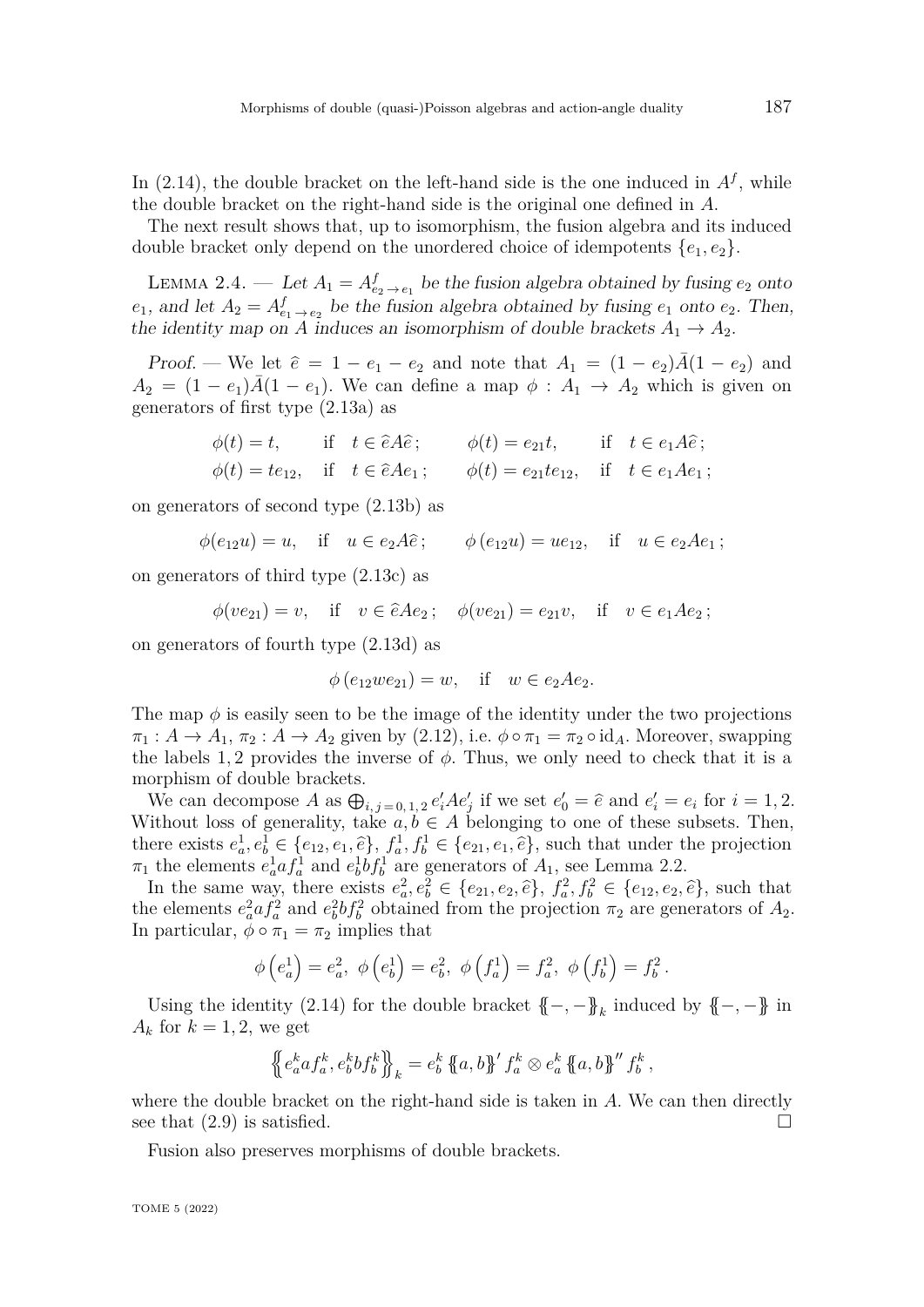188 M. FAIRON

<span id="page-9-0"></span>LEMMA 2.5. — Let  $\phi : A_1 \rightarrow A_2$  be a morphism of double brackets over *B*. Let  $A_1^f = (A_1)_{e_2 \to e_1}^f$ ,  $A_2^f = (A_2)_{e_2 \to e_1}^f$ , be the fusion algebras with double brackets obtained by fusing  $e_2$  onto  $e_1$ . Then  $\phi$  induces a morphism of double brackets  $\phi^f$ :  $A_1^f \rightarrow A_2^f$  $\frac{J}{2}$ .

Proof. — Recall that *A f*  $\int_{1}^{f}$  is generated by elements  $a^{f} = e_{a}a f_{a}$  for  $a \in A_{1}$  and  $e_a \in \{\epsilon, e_{12}\}, f_a \in \{\epsilon, e_{21}\}.$  We can then set

<span id="page-9-2"></span>(2.15) 
$$
\phi^f : A_1^f \to A_2^f : a^f = e_a a f_a \mapsto \phi^f \left( a^f \right) = e_a \phi(a) f_a.
$$

For  $k = 1, 2$ , let  $\{-, -\}$ <sub>k</sub> and  $\{-, -\}$ <sub>k</sub><sup>f</sup> be respectively the double bracket on  $A_k$  and its induced double bracket on *A f*  $\int_{k}^{f}$ . We have for any two generators  $a^f = e_a a f_a$ ,  $b^f = f_a$  $e_b b f_b \in A_1^f$  as described above that

$$
\begin{aligned}\n\left\{\phi^f\left(a^f\right), \phi^f\left(b^f\right)\right\}_{2}^{f} &= e_b \left\{\phi(a), \phi(b)\right\}_{2}^{f} f_a \otimes e_a \left\{\phi(a), \phi(b)\right\}_{2}^{y} f_b \\
&= e_b \phi \left(\left\{a, b\right\}_{1}^{y}\right) f_a \otimes e_a \phi \left(\left\{a, b\right\}_{1}^{y}\right) f_b \\
&= \left(\phi^f \otimes \phi^f\right) e_b \left\{a, b\right\}_{1}^{y} f_a \otimes e_a \left\{a, b\right\}_{1}^{y} f_b \\
&= \left(\phi^f \otimes \phi^f\right) \left\{\left\{a^f, b^f\right\}_{1}^{y}\n\end{aligned}
$$

Here, we used formula  $(2.14)$  in  $A_2^f/A_1^f$  $\frac{f}{1}$  for the first/last equality, the morphism property [\(2.9\)](#page-5-1) in the second equality, and the definition of  $\phi^f$  for the remaining  $\Box$  equality.

In Lemma [2.5,](#page-9-0) it is clear that if  $\phi$  is an isomorphism, then so is  $\phi^f$ . For the remainder of this text, we omit to mention such an extension to the case of an isomorphism in analogous results.

## 2.2.4. Identification of idempotents in different algebras

<span id="page-9-1"></span>Let  $A_1$  and  $A_2$  be algebras endowed with double brackets respectively over  $B_1$  and  $B_2$ , and consider  $A_1 \oplus A_2$  as a  $(B_1 \oplus B_2)$ -algebra. It is easy to see that there exists a unique  $(B_1 \oplus B_2)$ -linear double bracket  $\{\{-, -\}}^{\oplus}$  on  $A_1 \oplus A_2$  extending  $\{-, -\}$ <sub>1</sub> and  $\{-,-\}$ <sub>2</sub>, while it is such that  $\{c_1, c_2\}^{\oplus} = 0$  whenever  $c_1 = (a_1, 0), c_2 = (0, a_2),$ with  $a_1 \in A_1, a_2 \in A_2$ .

For any idempotents  $e_1 \in B_1$  and  $e_2 \in B_2$ , we can form the fusion algebra  $(A_1 \oplus A_2)_{e_2 \to e_1}^f$  by fusing  $e_2$  onto  $e_1$ . This algebra inherits a  $(B_1 \oplus B_2)_{e_2 \to e_1}^f$ -linear double bracket as noted in [§ 2.2.3.](#page-7-1)

Example 2.6 (Extension by a central element). — Let *A* be a k-algebra equipped with a double bracket  $\{-, -\}$ . Let  $\mathbb{k}\langle y \rangle$  be equipped with the trivial double bracket  ${y, y} = 0$ . If we identify the units of these two algebras embedded as  $(1, 0), (0, 1)$ inside  $A \oplus \mathbb{k}\langle y \rangle$ , the fusion algebra  $A_+ := A *_{\mathbb{k}} \mathbb{k}\langle y \rangle$  hence obtained is endowed with the double bracket  ${(-, -)}_+$  given for any  $a, b \in A$  by  ${a, b}$ <sub>+</sub>=  ${a, b}$ ,  ${a, y}$ <sub>+</sub>= 0 and  ${y, y}_{+} = 0$ . (Note that if  ${(-, -)}$  is Poisson in the sense of Section [3,](#page-10-0) then  $(A_+, \{ \! \{-}, -\} \! \},)$  is a double Poisson algebra.)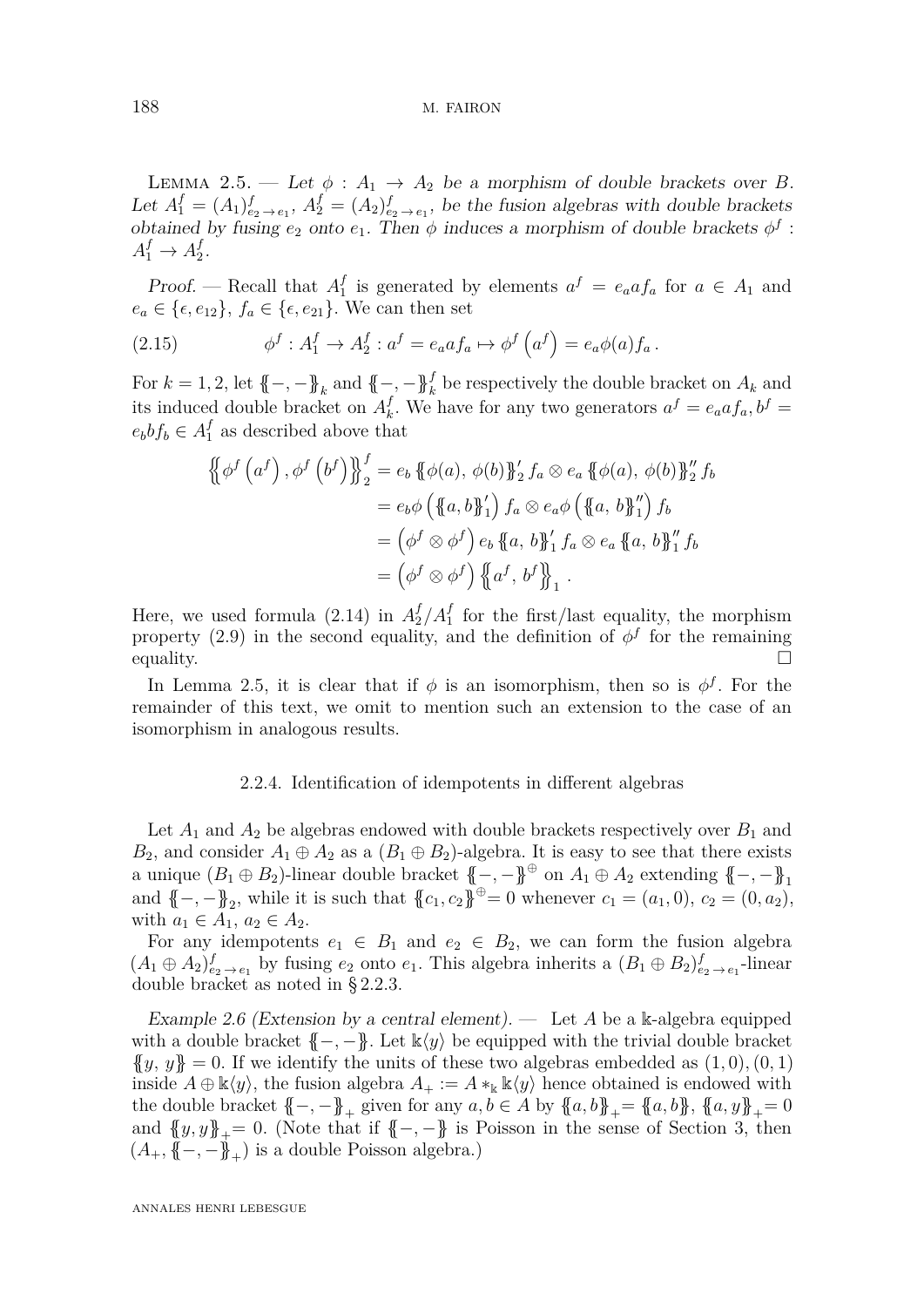# **3. Morphisms of double Poisson algebras**

<span id="page-10-0"></span>As in Section [2,](#page-4-0) all algebras are over  $B = \bigoplus_{s \in I} \mathbb{R}e_s$ . We will frequently identify *I* with  $\{1, \ldots, |I|\} \subset \mathbb{N}$ .

#### **3.1. Basic definitions and properties**

#### <span id="page-10-1"></span>3.1.1. Definitions

Following Van den Bergh [\[VdB08a\]](#page-82-0), a *double Poisson bracket* {{−*,* −}} on *A* is a double bracket for which the associated triple bracket  $\{-,-,-\}$  defined by [\(2.6\)](#page-5-0) identically vanishes. In such a case, we say that  $(A, \{ \{-, -\})$  (or simply *A*) is a *double Poisson algebra.* An element  $\mu_s \in e_s A e_s$  is said to satisfy the *additive property for*  $e_s$  if, for any  $a \in A$ , we have

$$
\{\mu_s, a\} = ae_s \otimes e_s - e_s \otimes e_s a.
$$

Then, we define a *moment map* as an element  $\mu = \sum_{s \in I} \mu_s$  with  $\mu_s \in e_s A e_s$  such that for all  $s \in I$  we have that  $\mu_s$  satisfies the additive property for  $e_s$  [\(3.1\)](#page-10-1). Note in particular that  $e_s\mu e_t = \delta_{st}\mu_s$  for each  $s, t \in I$ . We call the triple  $(A, \{ -, - \}, \mu)$  (or simply *A* if no confusion can arise) a *Hamiltonian algebra*.

Let  $A_1, A_2$  be *B*-algebras with *B*-linear double brackets  $\{-, -\}$ <sub>1</sub>,  $\{-, -\}$ <sub>2</sub>. If  $\phi: A_1 \to A_2$  is a morphism of double brackets and  $A_1, A_2$  are double Poisson algebras, we say that  $\phi$  is a *morphism of double Poisson algebras*. If furthermore  $A_1, A_2$  are Hamiltonian algebras with respective moment maps  $\mu_1, \mu_2$  satisfying  $\phi(\mu_1) = \mu_2$ , we say that  $\phi$  is a *morphism of Hamiltonian algebras*.

<span id="page-10-2"></span>Example 3.1. — Consider the quiver Q with vertices  $\{1,2\}$  and one arrow  $a:1\to$ 2. Let  $\overline{Q}$  be its double obtained by adding the arrow  $a^*: 2 \to 1$ . Put  $B = \mathbb{k}e_1 \oplus \mathbb{k}e_2$ . Following Van den Bergh [\[VdB08a,](#page-82-0) § 6.3], the path algebra  $\mathbb{k}\overline{Q}$  is a Hamiltonian algebra for the *B*-linear double bracket given on generators by

<span id="page-10-3"></span>(3.2) 
$$
\{a, a\}_1 = 0
$$
,  $\{a^*, a^*\}_1 = 0$ ,  $\{a, a^*\}_1 = e_2 \otimes e_1$ ,  $\{a^*, a\}_1 = -e_1 \otimes e_2$ ,  
and the moment map  $\mu = [a, a^*]$ . The moment map can be decomposed as  $\mu_1 = aa^*$ 

,  $\mu_2 = -a^*a$ . (See §2.2.2 for the conventions that we follow with respect to quivers.) Similarly, consider the quiver  $Q^{op}$  with vertices  $\{1,2\}$  and one arrow  $b: 2 \rightarrow 1$ ,

and let  $\overline{Q}^{op}$  be its double with new arrow  $b^* : 1 \to 2$ . We can also consider Van den Bergh's Hamiltonian structure on  $\mathbb{k}Q^{op}$  which is given by the *B*-linear double bracket

$$
(3.3) \qquad \{b,b\}_2 = 0\,, \ \{b^*,b^*\}_2 = 0\,, \quad \{b,b^*\}_2 = e_1 \otimes e_2\,, \ \{b^*,b\}_2 = -e_2 \otimes e_1\,,
$$

with moment map  $\mu' = [b, b^*]$ . We can see that  $\phi : \mathbb{k} \overline{Q} \to \mathbb{k} \overline{Q}^{op}$  given by  $\phi(a) = b^*$ ,  $\phi(a^*) = -b$ , is an isomorphism of *B*-algebras. One readily checks that

$$
\phi^{\otimes 2} \{ \{a, a \}_1 = 0 = \{ b^*, b^* \}_2, \quad \phi^{\otimes 2} \{ \{a^*, a^* \}_1 = 0 = \{ b, b \}_2 ,
$$
  

$$
\phi^{\otimes 2} \{ \{a, a^* \}_1 = e_2 \otimes e_1 = \{ \{b^*, -b \}_2 ,
$$

and  $\phi(\mu) = \mu'$ . Hence,  $\phi$  is an isomorphism of Hamiltonian algebras.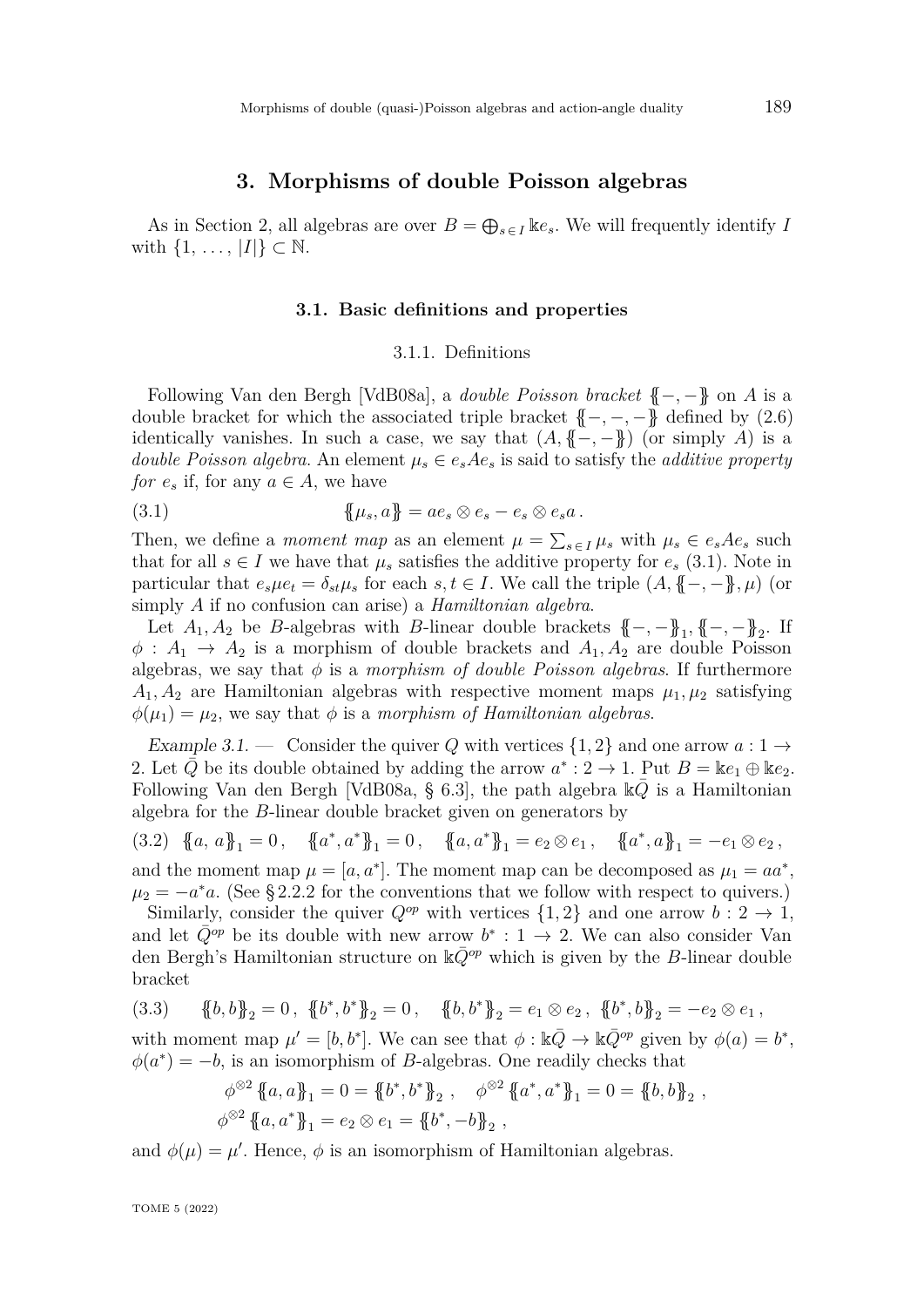# 3.1.2. First properties

The next result shows how injectivity or surjectivity of a morphism of double brackets can guarantee that it is a morphism of double Poisson (resp. Hamiltonian) algebras.

<span id="page-11-3"></span>LEMMA 3.2. — Let  $\phi: A_1 \to A_2$  be a morphism of double brackets.

- <span id="page-11-0"></span>(1) Assume that  $\phi$  is surjective as a *B*-algebra homomorphism.
	- (a) If  $A_1$  is a double Poisson algebra, then  $A_2$  is a double Poisson algebra.
	- (b) If *A*<sup>1</sup> is a Hamiltonian algebra, then *A*<sup>2</sup> admits a structure of Hamiltonian algebra such that  $\phi$  is a morphism of Hamiltonian algebras.
- <span id="page-11-1"></span>(2) Assume that  $\phi$  is injective as a *B*-algebra homomorphism.
	- (a) If  $A_2$  is a double Poisson algebra, then  $A_1$  is a double Poisson algebra.
	- (b) If  $A_2$  is a Hamiltonian algebra with moment map  $\mu'$  such that  $\mu' \in \text{Im}(\phi)$ , then  $A_1$  admits a structure of Hamiltonian algebra such that  $\phi$  is a morphism of Hamiltonian algebras.
- (3) All the structures obtained in  $(1)-(2)$  $(1)-(2)$  $(1)-(2)$  are unique.

Proof. — First, let us consider for  $1 \leq i \leq 3$  the element  $a_{1,i} \in A_1$ , with image  $a_{2,i} := \phi(a_{1,i}) \in A_2$ . If we denote by  $\sigma$  the permutation (123), we get by [\(2.6\)](#page-5-0) and [\(2.9\)](#page-5-1)

$$
{a_{2,1}, a_{2,2}, a_{2,3}}_2
$$

$$
= \sum_{i \in \mathbb{Z}_3} \tau_{\sigma}^{i} \left\{ \phi\left(a_{1,\sigma^{i}(1)}\right), \left\{ \phi\left(a_{1,\sigma^{i}(2)}\right), \phi\left(a_{1,\sigma^{i}(3)}\right) \right\}_{2}^{\prime} \right\}_{2} \otimes \left\{ \phi\left(a_{1,\sigma^{i}(2)}\right), \phi\left(a_{1,\sigma^{i}(3)}\right) \right\}_{2}^{\prime\prime}
$$
  
\n
$$
= \sum_{i \in \mathbb{Z}_3} \tau_{\sigma}^{i} \left(\phi \otimes \phi \otimes \phi\right) \left\{ \left(a_{1,\sigma^{i}(1)}, \left\{ \left(a_{1,\sigma^{i}(2)}, a_{1,\sigma^{i}(3)} \right\}_{1}^{\prime} \right\} \right\}_{1} \otimes \left\{ \left(a_{1,\sigma^{i}(2)}, a_{1,\sigma^{i}(3)} \right\}_{1}^{\prime\prime} \right\}
$$
  
\n
$$
= \left(\phi \otimes \phi \otimes \phi\right) \left\{ \left(a_{1,1}, a_{1,2}, a_{1,3} \right\}_{1} .
$$

This yields in particular the identity of associated triple brackets

- (3.4)  $( \phi \otimes \phi \otimes \phi ) \circ { {\mathbb F} } -, -, { {\mathbb F} } = { {\mathbb F} } -, -, { {\mathbb F} } \circ ( \phi \times \phi \times \phi ).$
- <span id="page-11-2"></span>(1.a) If {{−*,* −}} is Poisson, {{−*,* −*,* −}} vanishes and [\(3.4\)](#page-11-2) yields that {{−*,* −}} is Poisson.
- $(\underline{1.b})$  Since  $A_1$  has a moment map  $\mu = \sum_s \mu_s$ , the element  $\phi(\mu) = \sum_s \phi(\mu_s)$  is a moment map. Indeed, for any  $s \in I$

$$
\begin{aligned} \{\!\!\{\phi(\mu_s), a_{2,1}\}\!\!\}_{2} &= (\phi \otimes \phi) \{\!\!\{\mu_s, a_{1,1}\}\!\!\}_{1} \\ &= (\phi \otimes \phi) \left(a_{1,1}e_s \otimes e_s - e_s \otimes e_s a_{1,1}\right) = a_{2,1}e_s \otimes e_s - e_s \otimes e_s a_{2,1} \,, \end{aligned}
$$

where we have used that  $\mu_s$  satisfies the additive property for  $e_s$  with respect to  ${(-,-)}$ .

(2.a-b) This is similar, and we need the fact that  $\phi^{\otimes 2}, \phi^{\otimes 3}$  are injective.

 $(3)$  The uniqueness of the structures is a consequence of the constructions.  $\Box$ 

Given a double Poisson algebra  $(A, \{(-, -\})$ , we introduce the set of *Casimir elements* of *A* by

(3.5) 
$$
Cas(A) = \{a \in A | \{a, b\} = 0 \text{ for all } b \in A\}.
$$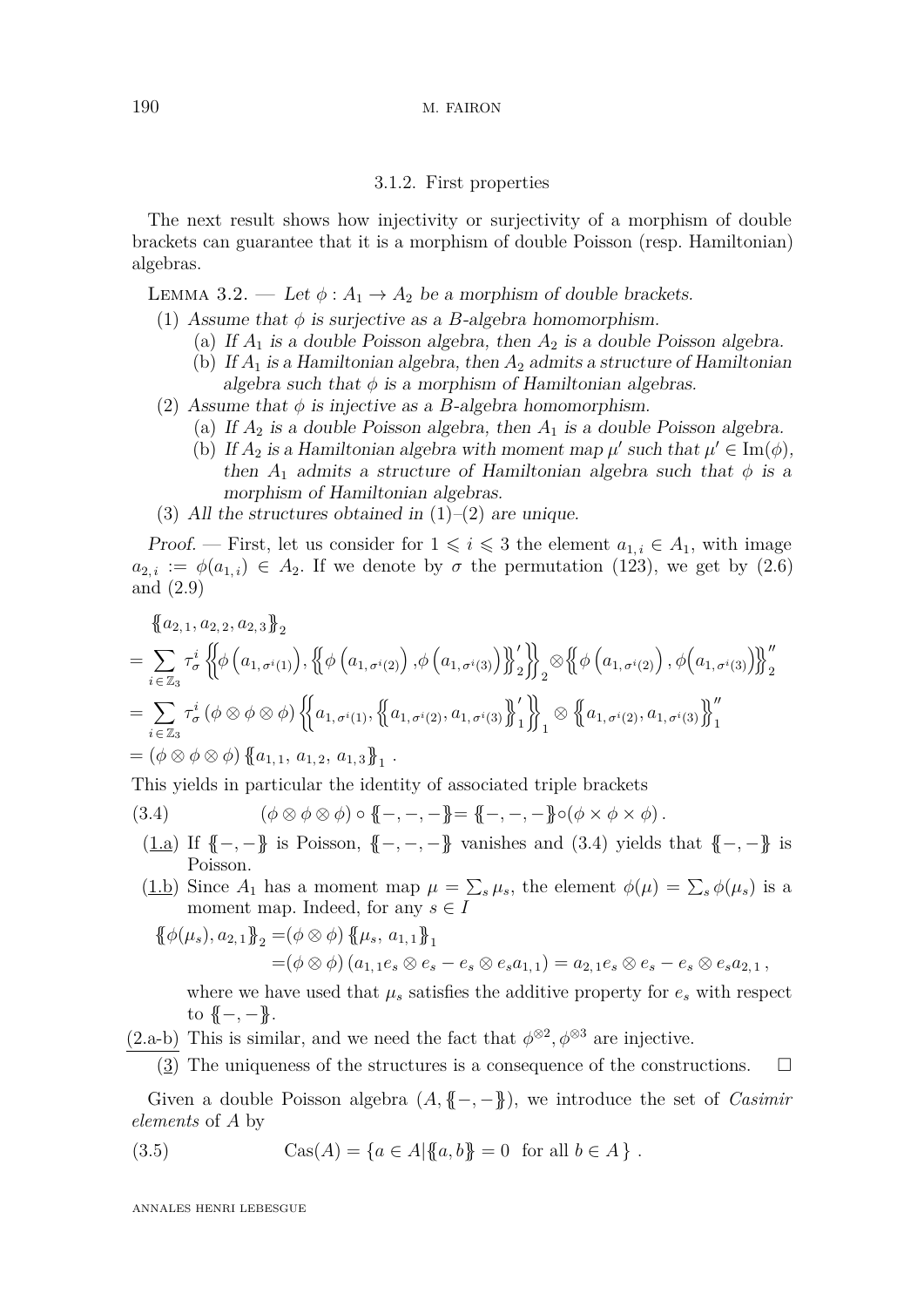In the case of a *B*-linear double bracket, we have that  $B \subset \text{Cas}(A)$ .

<span id="page-12-0"></span>LEMMA 3.3. — Let  $\phi: A_1 \to A_2$  be an isomorphism of double Poisson algebras. If  $A_1, A_2$  are Hamiltonian algebras with moment maps  $\mu_1, \mu_2$ , then  $\mu_2 - \phi(\mu_1) \in B$ and  $\text{Cas}(A_1) = \text{Cas}(A_2) = B$ . In particular, a moment map is unique up to the addition of an element of *B*.

*Proof.* — Let us decompose  $\mu_1 \in A_1$  with the idempotents as  $\sum_{s \in I} \mu_{1,s}$  and do the same for  $\mu_2 \in A_2$ . We first note that for any  $s \in I$ , due to the additive property for  $e_s$  [\(3.1\)](#page-10-1), we have for any  $a \in A_2$  that

$$
\{\!\!\{\mu_{2,s}-\phi(\mu_{1,s}),a\}\!\!\}_2=\{\!\!\{\mu_{2,s},a\}\!\!\}_2-\phi^{\otimes2}\{\!\!\{\mu_{1,s},\phi^{-1}(a)\}\!\!\}_1=0.
$$

Thus,  $\mu_{2,s} - \phi(\mu_{1,s}) \in \text{Cas}(A_2)$  by definition.

Let us now show that  $\text{Cas}(A_1) \subset B$ , since we already know the opposite inclusion (the case of  $A_2$  is obtained in the same way). If  $c \in \text{Cas}(A_1)$ , we have for any  $s \in I$ that

$$
0 = \{\!\{\mu_{1,s}, c\}\!\} = ce_s \otimes e_s - e_s \otimes ce_s \,,
$$

where we used in the first equality that  ${{-, c}}_1 = 0$  because *c* is a Casimir element, while in the second we use the property  $(3.1)$  of the moment map. This equality implies that  $ce_s = \lambda_s e_s = e_s c$  for some  $\lambda_s \in \mathbb{k}$ , thus  $c = \sum_{s \in I} \lambda_s e_s \in B$ .

For the second part of the statement, it suffices to consider  $\phi = id_{A_1} : A_1 \to A_1$ .  $\Box$ Note that, in general  $B \subsetneq \text{Cas}(A)$ . For example, any *B*-algebra *A* can be endowed with the zero double bracket, which is Poisson and such that  $\text{Cas}(A) = A$ . This does not contradict Lemma [3.3](#page-12-0) since the zero double Poisson bracket does not admit a moment map (except if  $A = B$ ).

#### 3.1.3. Sum of double Poisson algebras

Recall that we considered the sum of two double brackets in [§ 2.2.4.](#page-9-1) The following result holds in the presence of double Poisson brackets.

<span id="page-12-1"></span>LEMMA 3.4 ([\[VdB08a\]](#page-82-0)).  $-$  If  $A_1$  and  $A_2$  are endowed with double Poisson brackets, then the double bracket  $\{-, -\}^{\oplus}$  on  $A_1 \oplus A_2$  defined in [§ 2.2.4](#page-9-1) is Poisson. If  $\mu_1$ and  $\mu_2$  are moment maps in  $A_1$  and  $A_2$ , then  $A_1 \oplus A_2$  is Hamiltonian with  $(\mu_1, \mu_2)$ as moment map.

#### **3.2. Double Poisson brackets and fusion**

<span id="page-12-2"></span>We assume that the index set *I* of *B* is such that  $|I| > 1$ .

3.2.1. Fusion in an algebra

Recall the fusion algebra  $A^f = A^f_{e_2 \to e_1}$  defined in [§ 2.2.1.](#page-6-0) We noted in [§ 2.2.3](#page-7-1) that if  $A$  is endowed with a double bracket, then  $A<sup>f</sup>$  has an induced double bracket.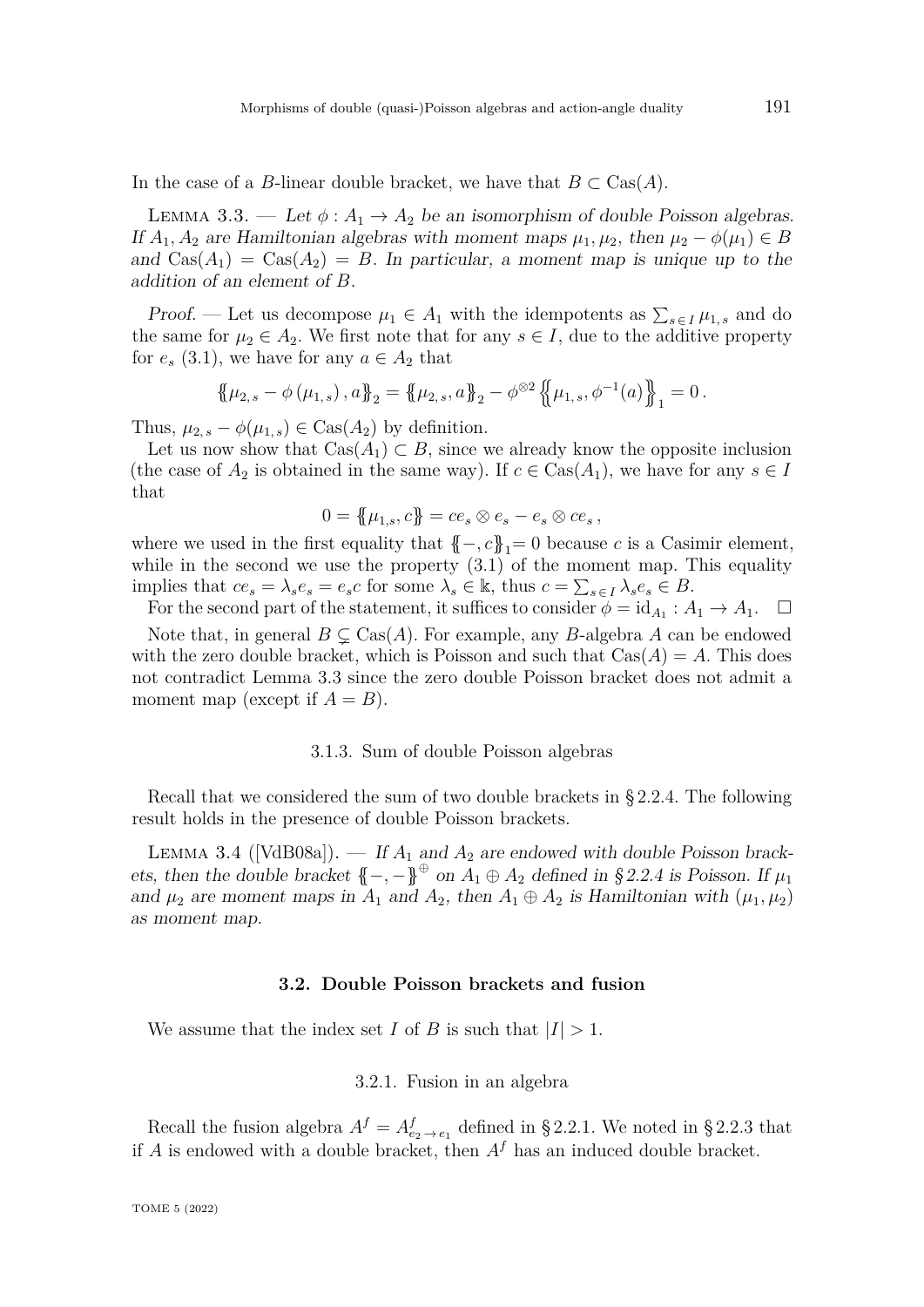<span id="page-13-0"></span>Proposition 3.5 ([\[VdB08a,](#page-82-0) Corollary 2.5.6, Proposition 2.6.6]). — If *A* is a double Poisson algebra over  $B$ , then  $A<sup>f</sup>$  equipped with the induced double bracket is a double Poisson algebra over  $B^f = \bigoplus_{s \in I \setminus \{2\}} \mathbb{K}e_s$ . Furthermore, if  $\mu$  is a moment map for *A*, then its projection  $\mu^f$  under the map [\(2.12\)](#page-6-6) is a moment map for  $A^f$ .

Example 3.6. — Consider the path algebra  $A = \mathbb{k} \overline{Q}$  analysed in Example [3.1](#page-10-2) with its Hamiltonian algebra structure. Fusing  $e_2$  onto  $e_1$ , we get a Hamiltonian algebra structure on  $A^f$  which can be identified with the free algebra  $\mathbb{k}\langle a, a^* \rangle$ . The induced double bracket is determined by the first two identities of [\(3.2\)](#page-10-3) and  ${a, a^*} = 1 \otimes 1$ . The moment map is  $\mu = [a, a^*]$ . The algebra is the path algebra of the double of the one-loop quiver, and the Hamiltonian structure obtained by fusion is just the one defined by Van den Bergh [\[VdB08a,](#page-82-0) § 6.3].

<span id="page-13-1"></span>Lemma 3.7. — Let *A* be a double Poisson algebra over *B*. Consider the algebra  $A_1 = A_{e_2 \to e_1}^f$  obtained by fusing  $e_2$  onto  $e_1$ , and the algebra  $A_2 = A_{e_1 \to e_2}^f$  obtained by fusing *e*<sup>1</sup> onto *e*2. Then, the identity map on *A* induces an isomorphism of double Poisson algebras  $\phi: A_1 \to A_2$ . If *A* is a Hamiltonian algebra, then  $\phi$  is an isomorphism of Hamiltonian algebras.

Proof. — The first part directly follows from Lemma [2.4](#page-8-0) and Proposition [3.5.](#page-13-0) In the Hamiltonian case, the morphism  $\phi$  constructed in the proof of Lemma [2.4](#page-8-0) satisfies

$$
\phi\left(\mu^{(1)}\right) = \mu^{(2)}, \quad \text{for } \mu^{(1)} = \mu_1 + e_{12}\mu_2e_{21} + \sum_{s \neq 1, 2} \mu_s,
$$
\n
$$
\mu^{(2)} = e_{21}\mu_1e_{12} + \mu_2 + \sum_{s \neq 1, 2} \mu_s.
$$

But  $\mu^{(1)}$ ,  $\mu^{(2)}$  are the moment maps of  $A_1$  and  $A_2$  by Proposition [3.5.](#page-13-0)

In Lemma [3.7,](#page-13-1) the map  $\phi: A_1 \to A_2$  hence obtained is a morphism of *B*'-algebras, where  $B' = \mathbb{k} \tilde{e} \oplus \bigoplus_{s \in I \setminus \{1,2\}} \mathbb{k} e_s$ . Here, the base maps satisfy  $\tilde{e} \mapsto e_1 \in A_1$ ,  $\tilde{e} \mapsto e_2 \in A_1$ *A*<sub>2</sub> and are given in an obvious way on the other idempotents  $e_s$ ,  $s \in I \setminus \{1,2\}$ .

### 3.2.2. Fusion of several idempotents

<span id="page-13-2"></span>LEMMA 3.8. — Let *A* be a double Poisson algebra over *B*, and let  $e_1, e_2, e_3 \in B$ be orthogonal idempotents. Let  $A_1 := (A_{e_3 \to e_2}^f)_{e_2 \to e_1}^f$  (resp.  $A_2 := (A_{e_2 \to e_1}^f)_{e_3 \to e_1}^f$ ) be the algebra obtained by fusing  $e_3$  onto  $e_1$ , then  $e_2$  onto  $e_1$  (resp.  $e_2$  onto  $e_1$ , then *e*<sup>3</sup> onto *e*1). Then the identity map on *A* induces an isomorphism of double Poisson algebras  $\psi: A_1 \to A_2$  over  $B' = \bigoplus_{s \in I \setminus \{2,3\}} \mathbb{k} e_s$ . Furthermore, if *A* is a Hamiltonian algebra, then  $\psi$  is an isomorphism of Hamiltonian algebras.

Proof. — Using Lemma [2.2](#page-6-1) twice, we can write generators of  $A_1$  and  $A_2$  as

$$
e_a a f_a
$$
, for  $a \in A$ ,  $e_a \in \{1 - e_3 - e_2, e_{12}, e_{12}e_{23}\}$ ,  
\n $f_a \in \{1 - e_3 - e_2, e_{21}, e_{32}e_{21}\}$ , (in  $A_1$ );  
\n $e'_a a f'_a$ , for  $a \in A$ ,  $e'_a \in \{1 - e_3 - e_2, e_{12}, e_{13}\}$ ,  
\n $f'_a \in \{1 - e_3 - e_2, e_{21}, e_{31}\}$ , (in  $A_2$ ).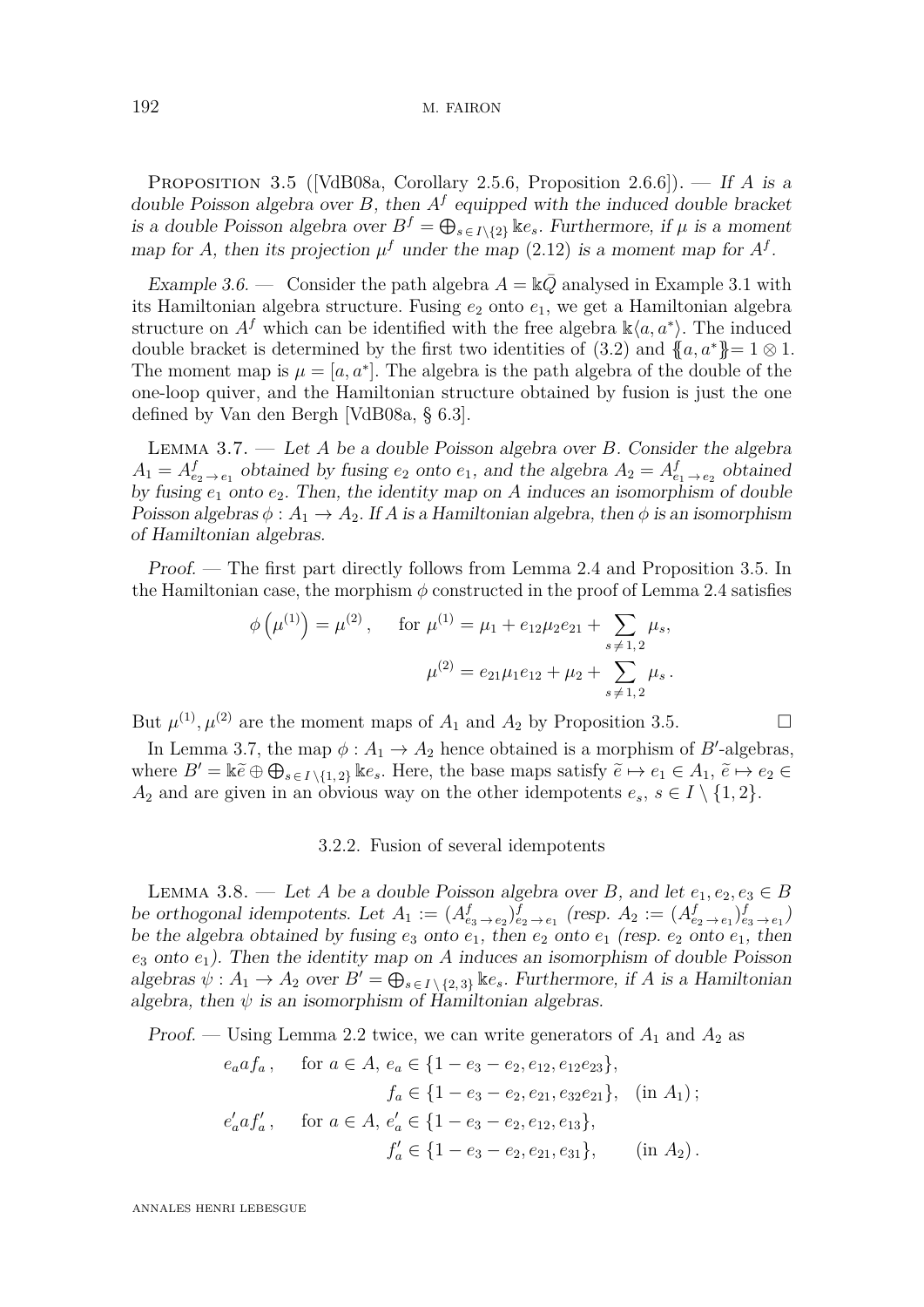We can then define  $\phi: A_1 \to A_2$  on generators as  $\phi(e_a a f_a) = e'_a a f'_a$  with  $e'_a = e_a$ if  $e_a \neq e_{12}e_{23}$  or  $e'_a = e_{13}$  if  $e_a = e_{12}e_{23}$ , while  $f'_a = f_a$  if  $f_a \neq e_{32}e_{21}$  or  $f'_a = e_{31}$ if  $f_a = e_{32}e_{21}$ . This is easily seen to be an isomorphism and, using  $(2.14)$  twice to induce the double bracket from  $A$  to  $A_1$  or  $A_2$ , we remark that it is also a morphism of double brackets. Hence, we have an isomorphism of double Poisson algebras.

In the Hamiltonian case, Proposition [3.5](#page-13-0) yields that the moment maps are given by

$$
\mu^{(1)} = e_{12}\mu_2 e_{21} + e_{12}e_{23}\mu_3 e_{32}e_{21} + \sum_{s \neq 2,3} \mu_s \in A_1,
$$
  

$$
\mu^{(2)} = e_{12}\mu_2 e_{21} + e_{13}\mu_3 e_{31} + \sum_{s \neq 2,3} \mu_s \in A_2,
$$
  

$$
\mu^{(3)} = \mu^{(2)}.
$$

so that  $\phi(\mu^{(1)}) = \mu^{(2)}$ 

Let us note the following interesting result. By gathering Lemmas [3.7](#page-13-1) and [3.8,](#page-13-2) the double Poisson algebra structure obtained by fusion of three orthogonal idempotents does not depend on the order with respect to which we perform fusion, up to isomorphism. For example,

$$
\left(A_{e_2 \to e_1}^f\right)_{e_3 \to e_1}^f \stackrel{\sim}{\to} \left(A_{e_3 \to e_2}^f\right)_{e_2 \to e_1}^f \stackrel{\sim}{\to} \left(A_{e_3 \to e_2}^f\right)_{e_1 \to e_2}^f
$$

$$
\stackrel{\sim}{\to} \left(A_{e_3 \to e_1}^f\right)_{e_1 \to e_2}^f \stackrel{\sim}{\to} \left(A_{e_3 \to e_1}^f\right)_{e_2 \to e_1}^f.
$$

Next, we establish that the order in which we perform fusion is not important if the idempotents are not related.

<span id="page-14-0"></span>LEMMA 3.9. — Let *A* be a double Poisson algebra over *B*, and let  $e_1, e_2, e_3, e_4 \in B$ be orthogonal idempotents. Let  $A_1 := (A_{e_4 \to e_3}^f)_{e_2 \to e_1}^f$  (resp.  $A_2 := (A_{e_2 \to e_1}^f)_{e_4 \to e_3}^f$ ) be the algebra obtained by fusing  $e_4$  onto  $e_3$ , then  $e_2$  onto  $e_1$  (resp.  $e_2$  onto  $e_1$ , then  $e_4$  onto  $e_3$ ). Then the identity map on *A* induces an isomorphism of double Poisson algebras  $\psi: A_1 \to A_2$  over  $B' = \bigoplus_{s \in I \setminus \{2,4\}} \mathbb{k}e_s$ . Furthermore, if *A* is a Hamiltonian algebra, then  $\psi$  is an isomorphism of Hamiltonian algebras.

Proof. — Using Lemma [2.2](#page-6-1) twice, we can write both generators of  $A_1$  and  $A_2$  as  $e_a a f_a$ , for  $a \in A$ ,  $e_a \in \{1 - e_4 - e_2, e_{12}, e_{34}\}$ ,  $f_a \in \{1 - e_4 - e_2, e_{21}, e_{43}\}$ . In terms of these generators, the identity map provides the desired morphism.  $\Box$ 

By gathering these results, we obtain that the double Poisson (or Hamiltonian) algebra structure of an algebra obtained by successive fusions is independent of the precise order in which we identify idempotents. To state the result, fix a double Poisson algebra *A* over  $B = \bigoplus_{s \in I} \text{Re}_s$ , and consider a partition  $I = \bigcup_{j \in J} I_j$ . We say that  $A_1$  is a *fusion algebra respecting the partition*  $\sqcup_{j \in J} I_j$  if  $A_1$  is obtained by a finite number of fusions starting from *A*, so that all the idempotents  $(e_s)_{s \in I_j}$  end up being identified together for each  $j \in J$ . Equivalently, there exists  $s_j \in I_j$  for each  $j \in J$  and a map  $\pi_1 : A \to A_1$  obtained by composing the morphisms [\(2.12\)](#page-6-6) induced by a finite number of fusions such that

(3.6) 
$$
\pi_1(e_s) = e_{s_j} \quad \text{for each} \quad s \in I_j \quad \text{and} \quad j \in J.
$$

Note that if *A* is a double Poisson algebra, then so too is  $A_1$  by repeated use of Proposition [3.5.](#page-13-0)

TOME 5 (2022)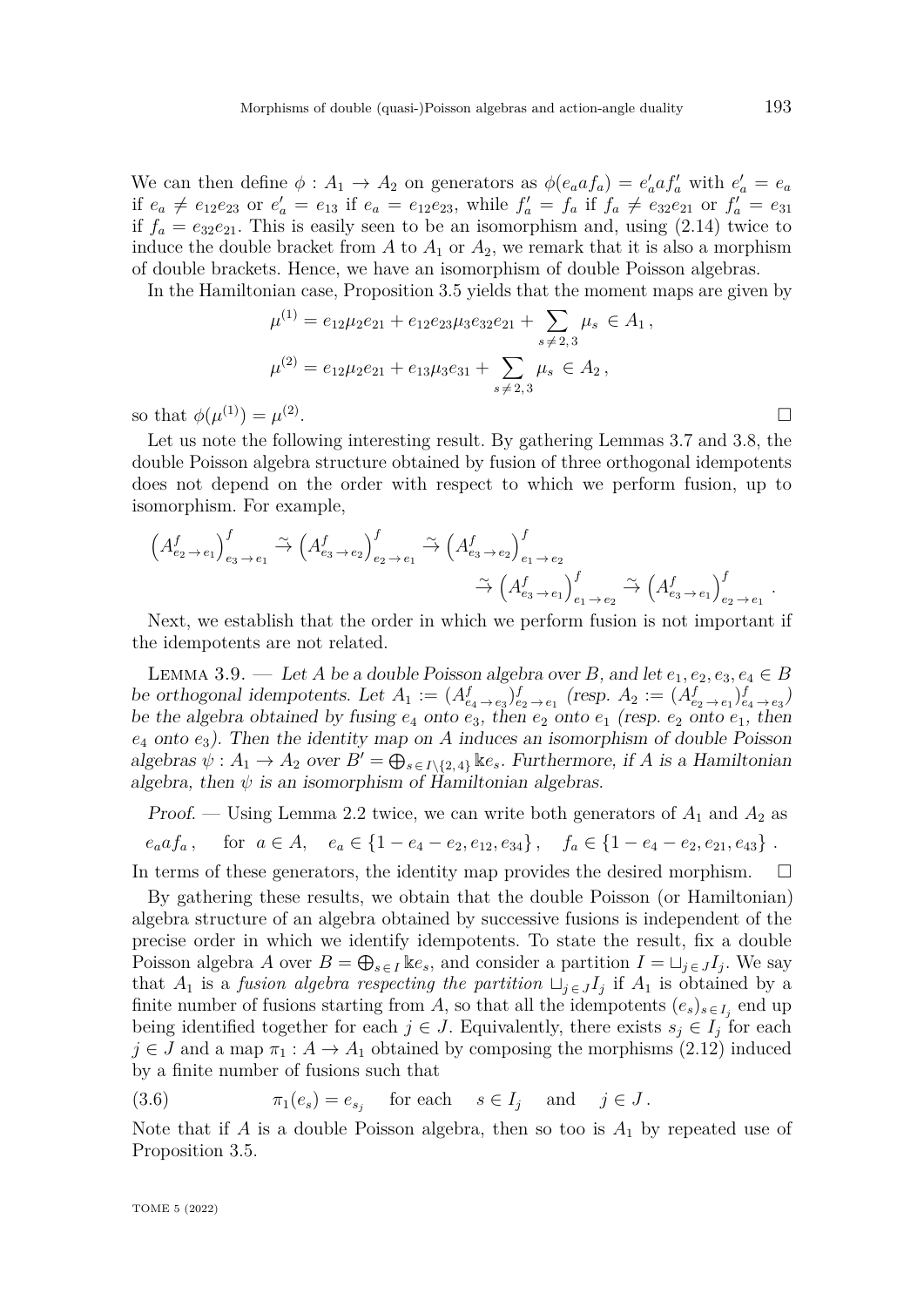#### 194 M. FAIRON

<span id="page-15-1"></span>THEOREM 3.10. — Let *A* be a double Poisson algebra over  $B = \bigoplus_{s \in I} \text{Re}_s$ . Assume that  $A_1, A_2$  are fusion algebras respecting a partition  $I = \bigcup_{j \in J} I_j$ . Then, there is a double Poisson algebra isomorphism  $\phi: A_1 \to A_2$ . If *A* is Hamiltonian,  $\phi$  is an isomorphism of Hamiltonian algebras.

Proof. — We prove the result by induction on |*J*|. The base case corresponds to the partition

$$
(3.7) \t\t |J| = 1, \t I_1 = I,
$$

which amounts to define  $A_1$  and  $A_2$  by fusing all the idempotents of  $B$  together. In that case, the result follows from Lemmas [3.7,](#page-13-1) [3.8](#page-13-2) and [3.9](#page-14-0) (see also the observation made right after Lemma [3.8\)](#page-13-2).

Next, we prove that there exists an isomorphism between  $A_1$  and a fusion algebra  $A_1$  respecting the partition, such that  $A_1$  is defined by first performing fusion of all the elements in  $I_{|J|}$ . If  $|I_{|J|}| = 1$  there is nothing to prove. Assuming  $|I_{|J|}| > 1$ , we have that  $A_1$  is obtained from  $A$  by a chain of fusions

<span id="page-15-0"></span>
$$
(3.8) \t e_{r_1} \to e_{t_1}, \t then e_{r_2} \to e_{t_2}, \t then \dots, e_{r_\kappa} \to e_{t_\kappa}, \t \kappa := |I| - |J|.
$$

(Here  $e_{r_k} \to e_{t_k}$  means that we fuse  $e_{r_k}$  onto  $e_{t_k}$ .) Note that  $r_1, \ldots, r_{\kappa}$  are distinct, and there exists *k* such that  $r_k \in I_{|J|}$  (or equivalently  $t_k \in I_{|J|}$ ) by assumption. Let  $k_1 \in \{1, \ldots, \kappa\}$  be the smallest such integer for which  $r_{k_1} \in I_{|J|}$ . This means that all the fusions that are performed before are done by fusing idempotents corresponding to subsets distinct from  $I_{|J|}$ , we can thus use Lemma [3.9](#page-14-0) to get that  $A_1$  is isomorphic as a double Poisson algebra to the algebra which is obtained by the chain of fusions

$$
e_{r_{k_1}} \to e_{t_{k_1}},
$$
 then  $e_{r_1} \to e_{t_1}, \ldots, e_{r_{k_1-1}} \to e_{t_{k_1-1}},$   
then  $e_{r_{k_1+1}} \to e_{t_{k_1+1}}, \ldots, e_{r_{k}} \to e_{t_{k}}.$ 

We then run this argument again on the last  $\kappa-1$  fusions of this chain. By a repeated use of this argument involving Lemma [3.9](#page-14-0) only, we have that *A*<sup>1</sup> is isomorphic as a double Poisson algebra to  $A_1$  obtained by a chain of fusion as  $(3.8)$ , where this time  $r_1, \ldots, r_{|I_{|J|}} \in I_{|J|}$ . In particular,  $r_k \notin I_{|J|}$  for  $k > |I_{|J|}|$ .

We now do the same with  $A_2$  to get an isomorphism of double Poisson algebras with some  $A_2$ , where the latter is obtained by a chain of fusion as  $(3.8)$ , where  $r_1, \ldots, r_{|I_{|J|}} \in I_{|J|}$ . In particular, up to using the argument for  $|J| = 1$ , we can assume that the first  $|I_{|J|}$  fusions performed in  $A_1$  and  $A_2$  are precisely the same. Since  $A_1$ ,  $A_2$  only differ by fusions of the idempotents corresponding to the partition  $I \setminus I_{|J|} = I_1 \sqcup \ldots \sqcup I_{|J|-1}$ , we have by induction that  $A_1$  and  $A_2$  are isomorphic. Thus *A*<sup>1</sup> and *A*<sup>2</sup> are also isomorphic as double Poisson algebras.

We can conclude since the isomorphisms involved are isomorphisms of Hamiltonian algebras if *A* admits a moment map.

#### 3.2.3. Fusion of morphisms

<span id="page-15-2"></span>LEMMA 3.11. — Let  $\phi: A_1 \to A_2$  be a morphism of double Poisson algebras over *B*. Let  $A_1^f = (A_1)_{e_2 \to e_1}^f$ ,  $A_2^f = (A_2)_{e_2 \to e_1}^f$ , be the fusion algebras with double brackets obtained by fusion of  $e_2$  onto  $e_1$ . Then  $\phi$  induces a morphism of double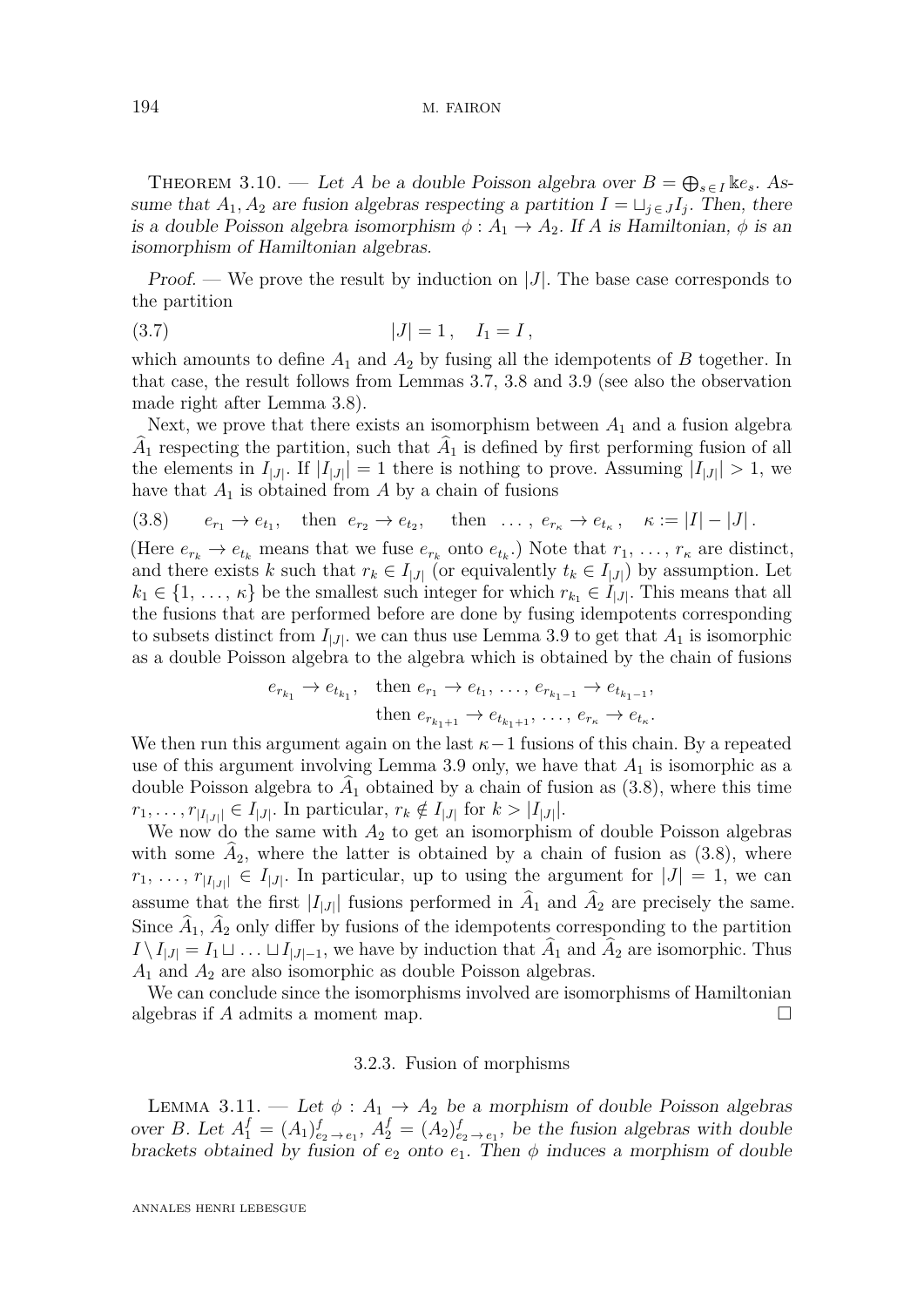Poisson algebras  $\phi^f : A_1^f \to A_2^f$ <sup>*I*</sup><sub>2</sub>. Furthermore if  $\phi$  is a morphism of Hamiltonian algebras, then so is  $\phi^f$ .

*Proof.* — The map  $\phi^f$  given by [\(2.15\)](#page-9-2) is a morphism of double Poisson algebras by Lemma [2.5](#page-9-0) and Lemma [3.2.](#page-11-3) In the Hamiltonian case, we can check from [\(2.15\)](#page-9-2) that  $\phi^f$  maps the moment map of  $A_1^f$  $\frac{f}{1}$  to that of  $A_2^f$  $_2^{\prime}$ . Hence, it is a morphism of Hamiltonian algebras.

# <span id="page-16-3"></span>**3.3. Application: Van den Bergh's Hamiltonian structure for quivers**

Following Van den Bergh [\[VdB08a,](#page-82-0) § 6.3], we can endow the path algebras of quivers with a Hamiltonian algebra structure. More precisely, given a quiver *Q*, we define on  $\Bbbk\overline{Q}$  the double Poisson bracket given by

<span id="page-16-1"></span>
$$
(3.9) \ \{a, a^*\} = e_{h(a)} \otimes e_{t(a)} \quad \text{for } a \in Q, \quad \{a, a^*\} = -e_{h(a)} \otimes e_{t(a)} \quad \text{for } a \in \bar{Q} \setminus Q,
$$

and such that  ${a, b} = 0$  if  $a \in \overline{Q}$  and  $b \in \overline{Q} \setminus \{a, a^*\}$ . The algebra admits the moment map

<span id="page-16-2"></span>(3.10) 
$$
\mu = \sum_{a \in Q} (aa^* - a^*a)
$$
 or  $\mu = \sum_{s \in I} \mu_s$ , for  $\mu_s = \sum_{\substack{a \in Q \\ t(a) = s}} aa^* - \sum_{\substack{a \in Q \\ h(a) = s}} a^*a$ .

This was considered in a simple case in Example [3.1.](#page-10-2)

<span id="page-16-0"></span>THEOREM 3.12. — The Hamiltonian algebra  $(\mathbb{k}\bar{Q}, \mathbb{j} - \bar{\mathbb{k}}, \mu)$  only depends on *Q* seen as an undirected graph, up to isomorphism.

Proof. — As in the proof of [\[VdB08a,](#page-82-0) Theorem 6.7.1], we begin with the "separated" quiver *Qsep* which has vertex and arrow sets given by

$$
(3.11) \tIsep = \{v_b, v_{b*} | b \in Q\}, \tQsep = \{b : v_b \to v_{b*} | b \in Q\}.
$$

We form the double  $\overline{Q}^{sep}$  of  $Q^{sep}$ , which amounts to add the arrows  $\{b^* : v_{b^*} \to$  $v_b$  | *b* ∈ *Q*}. We define on it the involution  $*$  given by *b*  $\mapsto$  *b*<sup>\*</sup> and *b*<sup>\*</sup>  $\mapsto$  *b*. By combining Example [3.1](#page-10-2) (with  $a = b$  for each  $b \in Q^{sep}$ ) and Lemma [3.4,](#page-12-1)  $A^{sep} = \mathbb{k} \overline{Q}^{sep}$ is Hamiltonian for the double Poisson bracket given by

(3.12) 
$$
\{\!\!\{b,b^*\}\!\!\} = e_{v_{b^*}} \otimes e_{v_b},
$$

for all  $b \in Q^{sep}$  and which is zero on each other pair of generators, while the moment map is defined as

(3.13) 
$$
\mu = \sum_{b \in \bar{Q}^{sep}} \mu_{v_b}, \quad \mu_{v_b} = bb^* \quad \text{if} \quad b \in Q^{sep},
$$

$$
\text{or} \quad \mu_{v_b} = -bb^* \quad \text{if} \quad b \in \bar{Q}^{sep} \setminus Q^{sep}.
$$

To get a Hamiltonian structure on  $\mathbb{k}\overline{Q}$ , it remains to fuse all these disjoint quivers of  $Q^{sep}$  to form *Q*. We can easily see that the Hamiltonian algebra structure induced by fusion coincides with  $(3.9)$ – $(3.10)$ . The independence of order in which we identify the vertices is obvious from the notations, and in fact it follows from Theorem [3.10.](#page-15-1)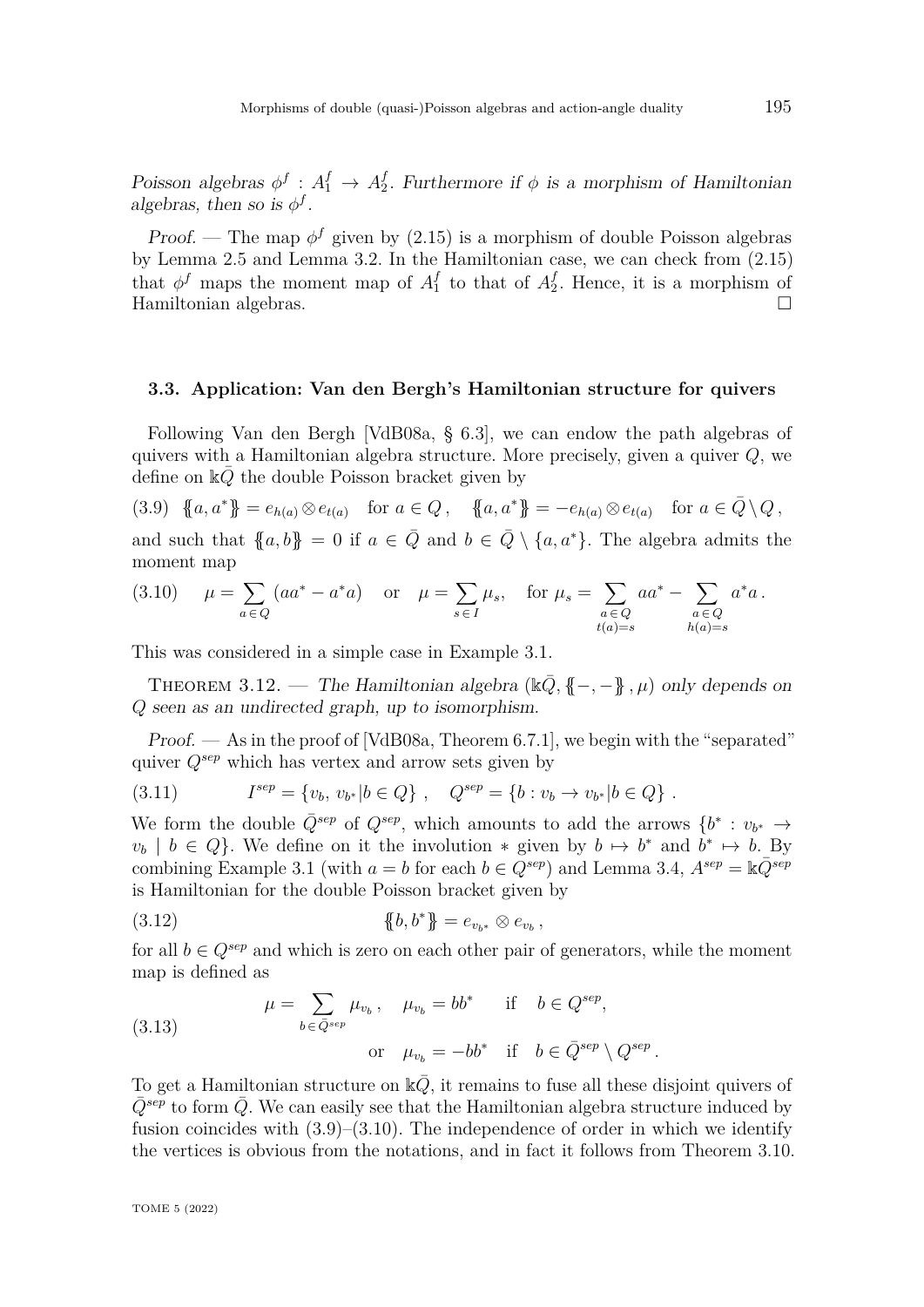It remains to see that this structure is independent of the directions of the arrows in *Q*, up to isomorphism. To do so, we first use the isomorphism from Example [3.1](#page-10-2) to get that we can reverse the direction of any arrow  $b \in Q^{sep}$  and obtain a Hamiltonian algebra isomorphic to *Asep*. But Lemma [3.11](#page-15-2) guarantees that fusion preserves isomorphisms of Hamiltonian algebras, so we are done.

# **4. Morphisms of double quasi-Poisson algebras**

<span id="page-17-0"></span>As in Section [2,](#page-4-0) all algebras are over  $B = \bigoplus_{s \in I} \Bbbk e_s$ . With the exception of Remark [4.13,](#page-29-0) all the statements from this section have a counterpart in Section [3.](#page-10-0)

#### **4.1. Basic definitions and properties**

#### 4.1.1. Definitions

Following Van den Bergh [\[VdB08a\]](#page-82-0), we say that a *double quasi-Poisson bracket* {{−*,* −}} on *A* is a double bracket for which the associated triple bracket {−*,* −*,* −} defined by [\(2.6\)](#page-5-0) satisfies

<span id="page-17-2"></span>
$$
(4.1) \quad \{a, b, c\} =
$$
\n
$$
\frac{1}{4} \sum_{s \in I} \left( ce_s a \otimes e_s b \otimes e_s - ce_s a \otimes e_s \otimes be_s - ce_s \otimes ae_s b \otimes e_s + ce_s \otimes ae_s \otimes be_s \right.
$$
\n
$$
-e_s a \otimes e_s b \otimes e_s c + e_s a \otimes e_s \otimes be_s c + e_s \otimes ae_s b \otimes e_s c - e_s \otimes ae_s \otimes be_s c \right),
$$

on any  $a, b, c \in A$ . In such a case, we say that  $(A, \{ -,- \} )$  (or simply A) is a *double quasi-Poisson algebra.* An element  $\Phi_s \in e_s A e_s$  is said to satisfy the *multiplicative property for*  $e_s$  if, for any  $a \in A$ , we have

<span id="page-17-1"></span>(4.2) 
$$
\{\!\!\{\Phi_s, a\}\!\!\} = \frac{1}{2} \left( a e_s \otimes \Phi_s - e_s \otimes \Phi_s a + a \Phi_s \otimes e_s - \Phi_s \otimes e_s a \right).
$$

Then, we define a *multiplicative moment map* as an invertible element  $\Phi = \sum_{s \in I} \Phi_s$ for  $\Phi_s \in e_s A e_s$  which is such that for all  $s \in I$ ,  $\Phi_s$  satisfies the multiplicative property for  $e_s$  [\(4.2\)](#page-17-1). The decomposition of  $\Phi$  yields  $e_s \Phi e_t = \delta_{st} \Phi_s$  for each  $s, t \in I$ , hence the invertibility condition implies that  $\Phi_s^{-1} := e_s \Phi^{-1} e_s$  is an inverse for  $\Phi_s$  in  $e_s A e_s$ . We call the triple  $(A, \{(-,-)\}, \Phi)$  (or simply *A* if no confusion can arise) a *quasi-Hamiltonian algebra*.

Let  $A_1, A_2$  be *B*-algebras with *B*-linear double brackets  $\{-, -\}$ <sub>1</sub>,  $\{-, -\}$ <sub>2</sub>. If  $\psi: A_1 \to A_2$  is a morphism of double brackets and  $A_1, A_2$  are double quasi-Poisson algebras, we say that  $\psi$  is a *morphism of double quasi-Poisson algebras*. If furthermore *A*1*, A*<sup>2</sup> are quasi-Hamiltonian algebras with respective multiplicative moment maps  $\Phi_1, \Phi_2$  satisfying  $\psi(\Phi_1) = \Phi_2$ , we say that  $\psi$  is a *morphism of quasi-Hamiltonian algebras*.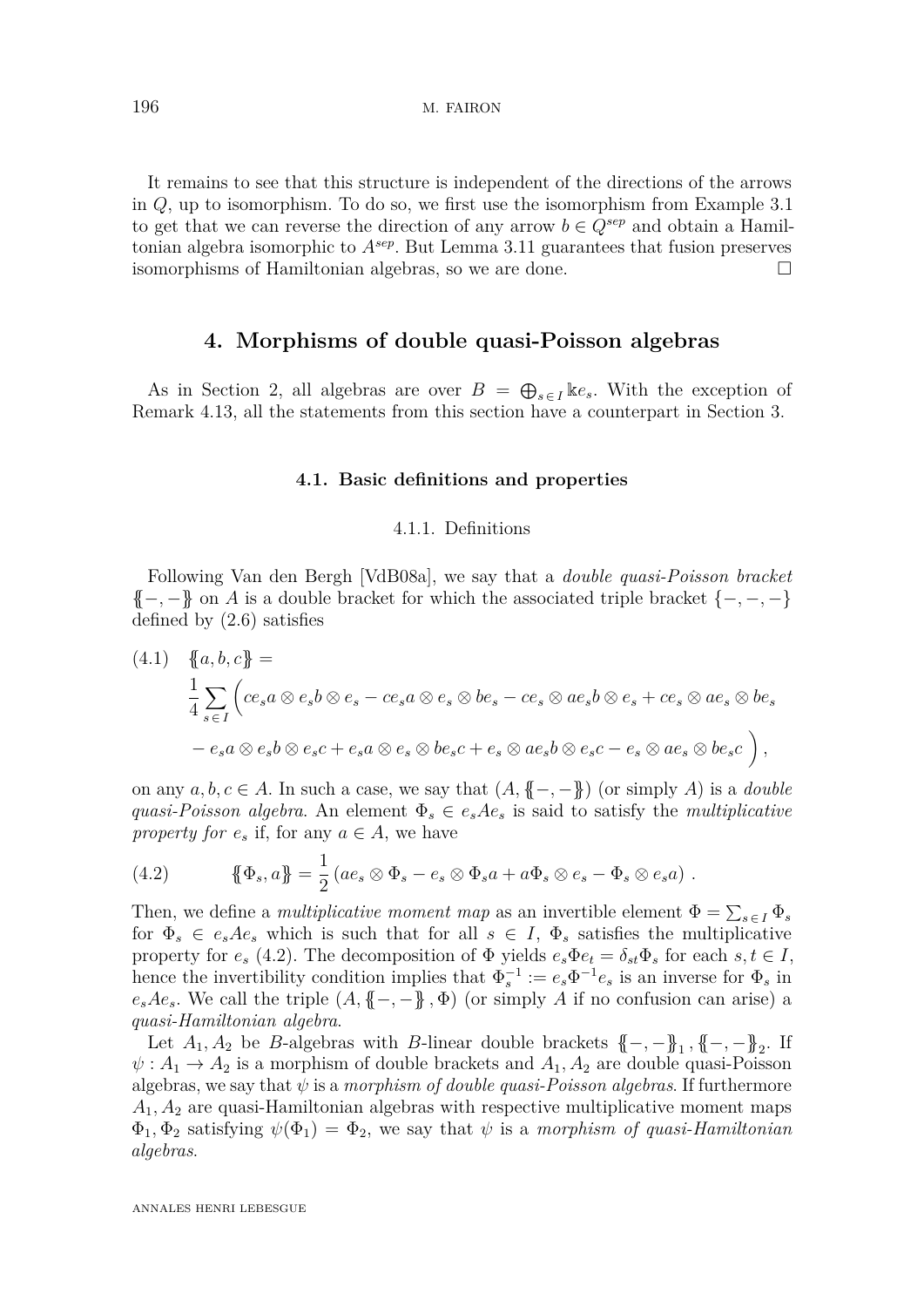<span id="page-18-4"></span>Example 4.1. — Consider the quiver Q with vertices  $\{1,2\}$  and one arrow  $a:1\to$ 2. Let  $\overline{Q}$  be its double obtained by adding the arrow  $a^*$  : 2  $\rightarrow$  1. Put  $B = \mathbb{k}e_1 \oplus \mathbb{k}e_2$ . Following Van den Bergh [\[VdB08a,](#page-82-0) § 6.5], the path algebra  $\mathbb{k}Q$  is a double quasi-Poisson algebra for the *B*-linear double bracket given on generators by

<span id="page-18-2"></span>(4.3) 
$$
\{a, a\}_1 = 0, \quad \{a^*, a^*\}_1 = 0, \{a, a^*\}_1 = e_2 \otimes e_1 + \frac{1}{2} (a^*a \otimes e_1 + e_2 \otimes aa^*) .
$$

(We get  ${a^*}, a_{1}$  by cyclic antisymmetry  $(2.3)$ .) To have a quasi-Hamiltonian algebra structure, we work in the localised algebra  $A_1 = (\mathbb{k}\bar{Q})_{S_1}$  for  $S_1 = \{1 + aa^*, 1 + a^*a\}$ , where we introduce the multiplicative moment map  $\Phi = (1 + aa^*)(1 + a^*a)^{-1}$ . It can be decomposed as  $\Phi = \Phi_1 + \Phi_2$  for  $\Phi_1 = e_1 + aa^*$  and  $\Phi_2 = (e_2 + a^*a)^{-1} := e_2(1+a^*a)^{-1}e_2$ .

Similarly, consider the quiver  $Q^{op}$  with vertices  $\{1,2\}$  and one arrow  $b: 2 \rightarrow 1$ , and let  $\bar{Q}^{op}$  be its double with new arrow  $b^* : 1 \to 2$ . We can also use Van den Bergh's quasi-Hamiltonian structure on  $A_2 = (\mathbb{k}\bar{Q}^{op})_{S_2}, S_2 = \{1 + bb^*, 1 + b^*b\}$ , which is given by the *B*-linear double bracket

(4.4) 
$$
\{\!\!\{\,b,b\,\}\!\!\}_2 = 0\,, \quad \{\!\!\{\,b^*,b^*\,\}\!\!\}_2 = 0\,, \n\{\!\!\{\,b,b\,\}\!\!\}_2 = e_1 \otimes e_2 + \frac{1}{2} \left(b^*b \otimes e_2 + e_1 \otimes bb^*\right)\,.
$$

The multiplicative moment map  $\Phi' = (1 + bb^*)(1 + b^*b)^{-1}$  can be decomposed as  $\Phi' = (e_1 + b^*b)^{-1} + (e_2 + bb^*)$  as above.

Following Crawley–Boevey and Shaw [\[CBS06,](#page-80-6) Section 2], we introduce the isomorphism of *B*-algebras  $\psi : A_1 \to A_2$  given by

(4.5) 
$$
\psi(a) = b^*, \quad \psi(a^*) = -(1 + bb^*)^{-1}b.
$$

It is indeed a morphism since

(4.6) 
$$
\psi(1 + a^*a) = 1 - (1 + bb^*)^{-1}bb^* = (1 + bb^*)^{-1},
$$

$$
\psi(1 + aa^*) = 1 - b^*(1 + bb^*)^{-1}b = (1 + b^*b)^{-1},
$$

are both invertible. It is an isomorphism since the map  $\theta: A_2 \to A_1$  given by

<span id="page-18-3"></span><span id="page-18-0"></span>
$$
\theta(b) = -a^*(1 + aa^*)^{-1}, \quad \theta(b^*) = a \,,
$$

is its inverse. We have, in fact, that  $\psi : A_1 \to A_2$  is an isomorphism of quasi-Hamiltonian algebras. Using [\(4.6\)](#page-18-0), we easily see that  $\psi(\Phi_1) = \Phi'_1$  and  $\psi(\Phi_2) = \Phi'_2$ , so that we only need to show that  $\psi$  is a morphism of double brackets. By [\(2.9\)](#page-5-1), this would follow from the identities

<span id="page-18-1"></span>(4.7) 
$$
\psi^{\otimes 2} \{ \{a, a \}_1 = {\{b^*, b^* \}_2, \n\psi^{\otimes 2} \{ \{a^*, a^* \}_1 = {\{ (e_2 + bb^*)^{-1} b, (e_2 + bb^*)^{-1} b \}_2, \n\psi^{\otimes 2} \{ \{a, a^* \}_1 = -{\{ b^*, (e_2 + bb^*)^{-1} b \}_2.}
$$

The first equality in [\(4.7\)](#page-18-1) is trivial as both sides vanish. We leave the proof of the second identity in [\(4.7\)](#page-18-1) to the reader since it is similar to the third one which we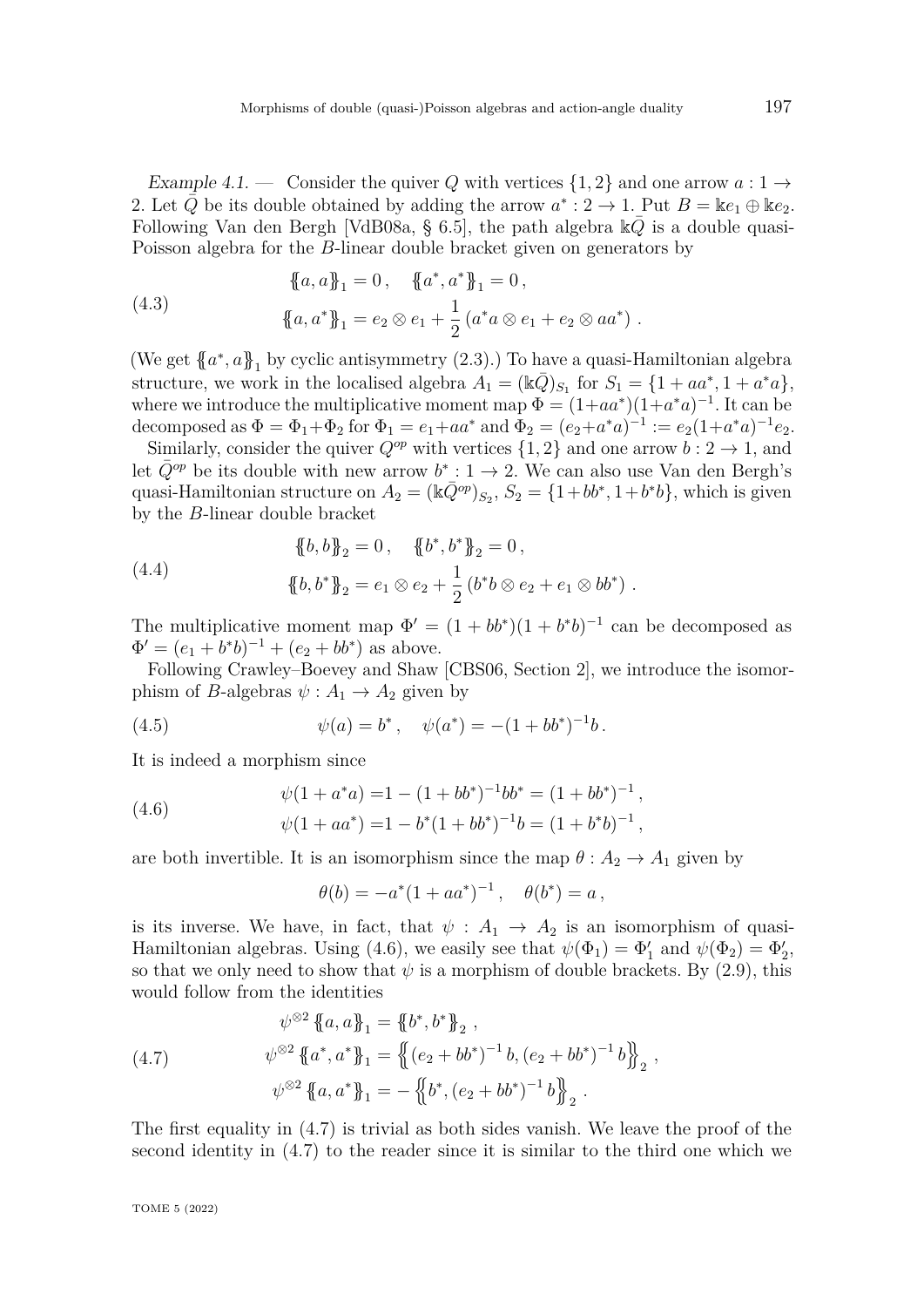check now. Combining [\(4.3\)](#page-18-2) and the definition of  $\psi$  [\(4.5\)](#page-18-3), we have that

$$
\psi^{\otimes 2} \{ \{a, a^* \} \}_1 = e_2 \otimes e_1 - \frac{1}{2} (e_2 + bb^*)^{-1} bb^* \otimes e_1 - \frac{1}{2} e_2 \otimes b^* (1 + bb^*)^{-1} b
$$
  
=  $(e_2 + bb^*)^{-1} \otimes e_1 + \frac{1}{2} (e_2 + bb^*)^{-1} bb^* \otimes e_1 - \frac{1}{2} e_2 \otimes b^* (e_2 + bb^*)^{-1} b.$ 

Since  $\Phi'$  is a multiplicative moment map, we have from the multiplicative property  $(4.2)$  for  $e_2$  that

$$
\begin{split} \left\{\!\left\{b^*,\left(e_2+b b^{**}\right)^{-1}\right\}\!\right\}_2 &= -\left(\Phi_2'\right)^{-1}\left\{\!\left\{b^*,\Phi_2'\right\}\!\right\}\left(\Phi_2'\right)^{-1} = +\left(\Phi_2'\right)^{-1}\left(\left\{\!\left\{\Phi_2',b^*\right\}\!\right\}\right)^\circ\left(\Phi_2'\right)^{-1} \\ &= \frac{1}{2}\left(\Phi_2'\right)^{-1}\left(\Phi_2'\otimes b^*e_2 - \Phi_2'b^*\otimes e_2 + e_2\otimes b^*\Phi_2' - e_2b^*\otimes\Phi_2'\right)\left(\Phi_2'\right)^{-1} \\ &= \frac{1}{2}\left(e_2\otimes b^*(\Phi_2')^{-1} + (\Phi_2')^{-1}\otimes b^*\right) \,, \end{split}
$$

where  $(\Phi'_2)^{-1} := e_2(\Phi')^{-1}e_2 = (e_2 + bb^*)^{-1}$  and we used that  $b^* \in e_1A_2e_2$ . We thus get

$$
-\left\{\!\!\left\{b^*,\left(e_2+b b^*\right)^{-1}b\right\}\!\!\right\}_2 = -\left(\Phi_2'\right)^{-1}\left\{\!\!\left\{b^*,b\right\}\!\!\right\}' - \left\{\!\!\left\{b^*,\left(\Phi_2'\right)^{-1}\right\}\!\!\right\}' b
$$
  

$$
= \left(\Phi_2'\right)^{-1}\otimes e_1 + \frac{1}{2}\left(\Phi_2'\right)^{-1}b b^*\otimes e_1 - \frac{1}{2}e_2\otimes b^*\left(\Phi_2'\right)^{-1} b,
$$

which coincides with  $\psi^{\otimes 2}$  {{ $a, a^*$ }<sub>1</sub>.

# 4.1.2. First properties

The following result can be proved in the same way as Lemma [3.2.](#page-11-3)

LEMMA 4.2. — Let  $\psi : A_1 \to A_2$  be a morphism of double brackets.

- <span id="page-19-0"></span>(1) Assume that  $\psi$  is surjective as a *B*-algebra homomorphism.
	- (a) If  $A_1$  is a double quasi-Poisson algebra, then  $A_2$  is a double quasi-Poisson algebra.
	- (b) If *A*<sup>1</sup> is a quasi-Hamiltonian algebra, then *A*<sup>2</sup> admits a structure of quasi-Hamiltonian algebra such that *ψ* is a morphism of quasi-Hamiltonian algebras.
- <span id="page-19-1"></span>(2) Assume that  $\psi$  is injective as a *B*-algebra homomorphism.
	- (a) If  $A_2$  is a double quasi-Poisson algebra, then  $A_1$  is a double quasi-Poisson algebra.
	- (b) If *A*<sup>2</sup> is a quasi-Hamiltonian algebra with multiplicative moment map  $\Phi'$  such that  $\Phi', (\Phi')^{-1} \in \text{Im}(\psi)$ , then  $A_1$  admits a structure of quasi-Hamiltonian algebra such that  $\psi$  is a morphism of quasi-Hamiltonian algebras.
- (3) All the structures obtained in  $(1)$ – $(2)$  are unique.

In analogy with the Hamiltonian case, a morphism of double brackets between two quasi-Hamiltonian algebras may fail to be a morphism of quasi-Hamiltonian algebras: we can rescale multiplicative moment maps. In fact, such a rescaling always exists if the morphism of double brackets is an isomorphism.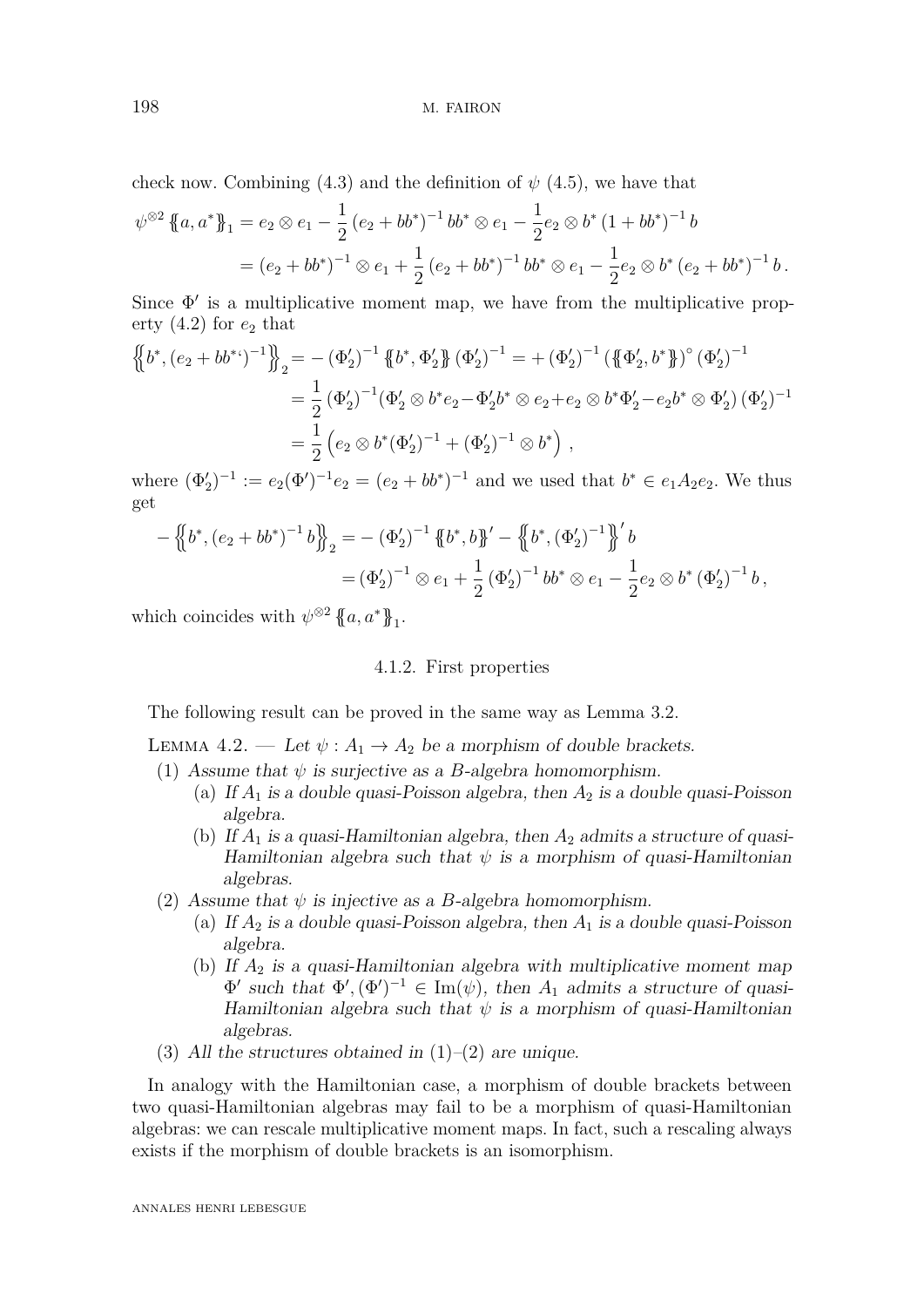LEMMA 4.3. — Let  $\psi: A_1 \to A_2$  be an isomorphism of double quasi-Poisson algebras. If  $A_1, A_2$  are quasi-Hamiltonian algebras with multiplicative moment maps  $\Phi_1, \Phi_2$ , then  $\Phi_2 = \nu \psi(\Phi_1)$  for some  $\nu \in B^{\times}$ . In particular, a multiplicative moment map is unique up to multiplication by an element of  $B^{\times}$ .

Proof. — Let us decompose  $\Phi_1 \in A_1$  with the idempotents as  $\sum_{s \in I} \Phi_{1,s}$  and do the same for  $\Phi_2 \in A_2$ . We first note that, for any  $\lambda_s \in \mathbb{k}$ , the element  $\Phi_{2,s} - \lambda_s \psi(\Phi_{1,s})$ satisfies the multiplicative property for  $e_s$  [\(4.2\)](#page-17-1) because for any  $a \in A_2$ ,

$$
\{\!\!\{\Phi_{2,s}-\lambda_s\psi(\Phi_{1,s}),a\}\!\!\}_2=\{\!\!\{\Phi_{2,s},a\}\!\!\}_2-\lambda_s\psi^{\otimes2}\left\{\!\!\{\Phi_{1,s},\psi^{-1}(a)\}\!\!\}\right\}_1,
$$

and we can use [\(4.2\)](#page-17-1) for the two double brackets on the right-hand side since  $\Phi_1, \Phi_2$ are multiplicative moment maps. For any  $\lambda = \sum_{s} \lambda_{s} e_{s} \in B$ , introduce the element  $\Phi^{(\lambda)} := \Phi_2 - \lambda \Phi_1$ . Thus, for any  $\lambda, \kappa \in B$ , we get

<span id="page-20-0"></span>
$$
(4.8) \quad \left\{\!\left\{\Phi^{(\lambda)},\Phi^{(\kappa)}\right\}\!\right\}_2
$$
  
=\frac{1}{2} \sum\_{s \in I} \left(\Phi\_s^{(\kappa)} \otimes \Phi\_s^{(\lambda)} - e\_s \otimes \Phi\_s^{(\lambda)} \Phi\_s^{(\kappa)} + \Phi\_s^{(\kappa)} \Phi\_s^{(\lambda)} \otimes e\_s - \Phi\_s^{(\lambda)} \otimes \Phi\_s^{(\kappa)}\right)  
=\frac{1}{2} \sum\_{s \in I} \left(-\Phi\_s^{(\kappa)} \otimes \Phi\_s^{(\lambda)} + \Phi\_s^{(\kappa)} \Phi\_s^{(\lambda)} \otimes e\_s - e\_s \otimes \Phi\_s^{(\lambda)} \Phi\_s^{(\kappa)} + \Phi\_s^{(\lambda)} \otimes \Phi\_s^{(\kappa)}\right),

where we used for the first (resp. second) equality that  $\Phi_s^{(\lambda)}$  (resp.  $\Phi_s^{(\kappa)}$ ) satisfies the multiplicative property for *e<sup>s</sup>* [\(4.2\)](#page-17-1). By decomposing [\(4.8\)](#page-20-0) in terms of idempotents, we get that  $\Phi_s^{(\kappa)} \otimes \Phi_s^{(\lambda)} = \Phi_s^{(\lambda)} \otimes \Phi_s^{(\kappa)}$  for all  $s \in I$ , which by definition of these elements is equivalent to

$$
(\lambda_s - \kappa_s) \big( \psi(\Phi_{1,s}) \otimes \Phi_{2,s} - \Phi_{2,s} \otimes \psi(\Phi_{1,s}) \big) = 0.
$$

Multiplying on both side with  $\Phi_{2,s}^{-1} := e_s \Phi_2^{-1} e_s$ , this is equivalent when  $\lambda - \kappa \in B^{\times}$ to

$$
\Phi_{2,s}^{-1}\psi(\Phi_{1,s})\otimes e_s = e_s\otimes \psi(\Phi_{1,s})\Phi_{2,s}^{-1}\in e_sA_2e_s\otimes e_sA_2e_s.
$$

Thus,  $\Phi_{2,s} = \nu_s \psi(\Phi_{1,s})$  for some  $\nu_s \in \mathbb{k}^\times$ .

For the second part of the statement, it suffices to consider  $\psi = id_{A_1} : A_1 \to A_1$ .

4.1.3. Sum of double quasi-Poisson algebras

<span id="page-20-1"></span>LEMMA 4.4 ([\[VdB08a\]](#page-82-0)). — If  $A_1$  and  $A_2$  are endowed with double quasi-Poisson brackets, then the double bracket  $\{-, -\}^{\oplus}$  on  $A_1 \oplus A_2$  defined in [§ 2.2.4](#page-9-1) is quasi-Poisson. If  $\Phi_1, \Phi_2$  are multiplicative moment maps in  $A_1$  and  $A_2$ , then  $A_1 \oplus A_2$  is quasi-Hamiltonian with  $(\Phi_1, \Phi_2)$  as multiplicative moment map.

#### **4.2. Double quasi-Poisson brackets and fusion**

We assume that the index set *I* of *B* is such that  $|I| > 1$ . Our aim is to adapt the results from [§ 3.2](#page-12-2) to the quasi-Hamiltonian setting. The main difficulty that we will encounter is that the double bracket given by [\(2.14\)](#page-7-0) obtained by fusion from a double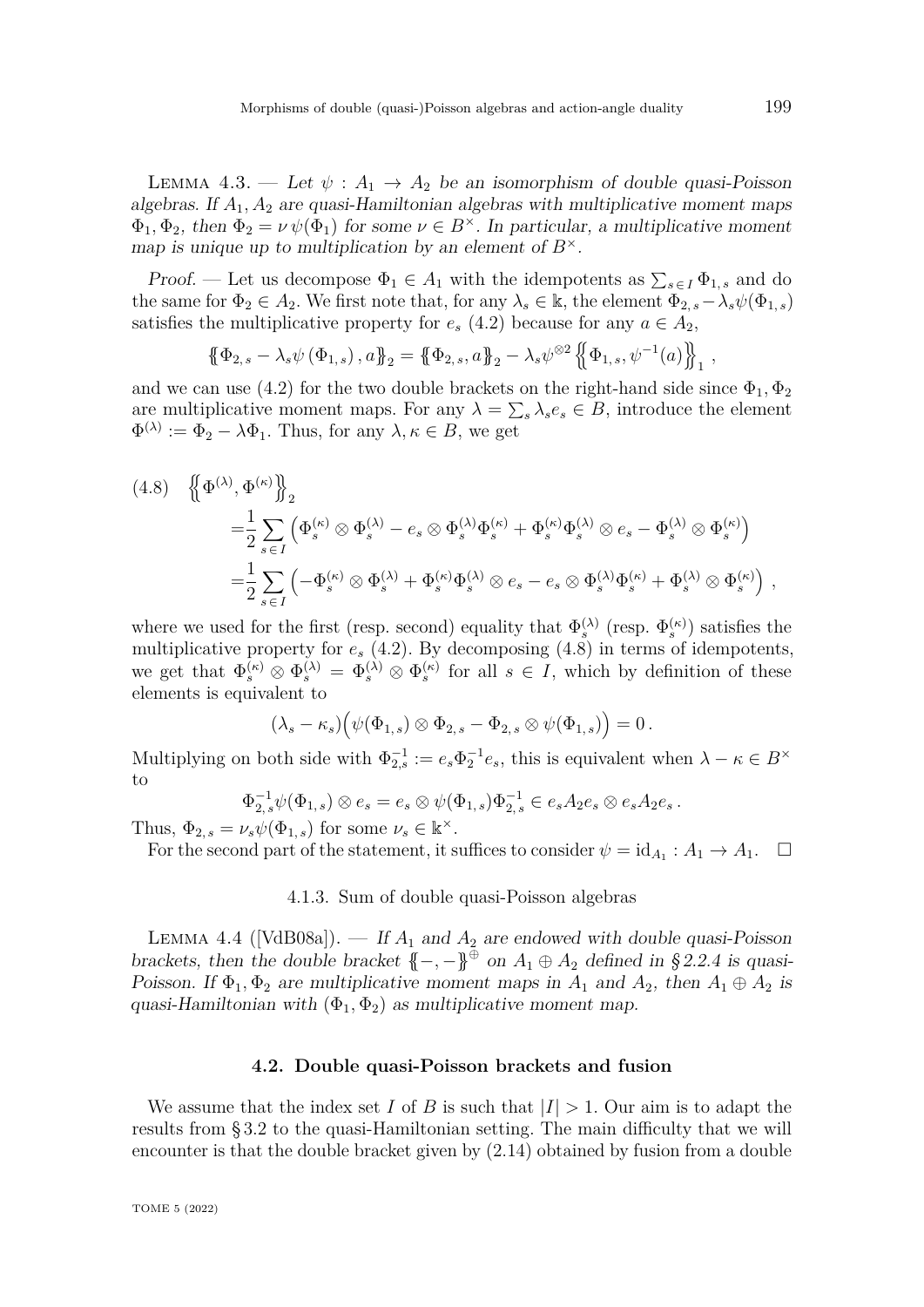quasi-Poisson algebra *is not* a double quasi-Poisson bracket in general, because the associated triple bracket does not satisfy [\(4.1\)](#page-17-2). To overcome this issue, one needs to add a corrective term to the double bracket after fusion, see Proposition [4.5.](#page-21-0)

### 4.2.1. Fusion in an algebra

Recall the fusion algebra  $A^f = A^f_{e_2 \to e_1}$  defined in [§ 2.2.1.](#page-6-0) The following Proposition was first observed by Van den Bergh under mild assumptions [\[VdB08a,](#page-82-0) Theorems 5.3.1, 5.3.2] and is proved in full generalities in [\[Fai21,](#page-80-4) Theorems 2.14, 2.15].

<span id="page-21-0"></span>PROPOSITION 4.5. — If *A* is a double quasi-Poisson algebra over *B*, then  $A<sup>f</sup>$  is a double quasi-Poisson algebra over  $B^f = \bigoplus_{s \in I \setminus \{2\}} \mathbb{K}e_s$ . The double quasi-Poisson bracket in  $A^f$  is given by

(4.9) 
$$
\mathbf{A} - \mathbf{B}^f := \mathbf{A} - \mathbf{B}_{ind} + \mathbf{A} - \mathbf{B}_{fus} ,
$$

where the first double bracket on the right-hand side is induced in  $A<sup>f</sup>$  by the one of *A* (see [\(2.14\)](#page-7-0)), and the second double bracket  $\{-,-\}$ <sub>*fus*</sub> is defined in Appendix [A.](#page-58-0) Furthermore, if  $\Phi$  is a multiplicative moment map for A and  $\Phi_s^f$  denotes the projection of the element  $\Phi_s = e_s \Phi_e$  under the map [\(2.12\)](#page-6-6) for each  $s \in I$ , then  $\Phi^{ff} =$  $\Phi_1^f \Phi_2^f + \sum_{s \neq 1,2} \Phi_s^f$  is a multiplicative moment map for  $A^f$ .

For the remainder of this section, if  $A$  is a double quasi-Poisson algebra and  $A$  is an algebra obtained from  $\tilde{A}$  by performing a finite number of fusions, we will see  $\tilde{A}$ as a double quasi-Poisson algebra using this last result. More precisely, if we define A using the following chain of algebras obtained by fusion

<span id="page-21-1"></span>(4.10) 
$$
A^{(0)} \to A^{(1)} \to \dots \to A^{(k)} \to \dots \to A^{(n)},
$$
 where  
 $A^{(0)} = A$ ,  $A^{(n)} = \tilde{A}$ ,  $A^{(k)} = (A^{(k-1)})^f_{e_{j_k} \to e_{i_k}}$  for  $k = 1, \dots, n$ ,

each algebra  $A^{(k)}$  in the chain  $(4.10)$  is a double quasi-Poisson algebra whose double quasi-Poisson bracket is obtained from  $A^{(k-1)}$  by using Proposition [4.5.](#page-21-0) If *A* is a quasi-Hamiltonian algebra, we see  $\tilde{A}$  as a quasi-Hamiltonian algebra using the same argument.

Example 4.6. – Consider the localised path algebra  $A = \mathbb{k} \overline{Q}_S$  considered in Example [4.1](#page-18-4) with its quasi-Hamiltonian algebra structure. Fusing  $e_2$  onto  $e_1$ , we get a quasi-Hamiltonian algebra structure on  $A<sup>f</sup>$  which can be identified with the localised free algebra  $\mathbb{k}\langle a, a^* \rangle_S$ ,  $S = \{1 + aa^*, 1 + a^*a\}$ . The double bracket is determined by

(4.11)

<span id="page-21-2"></span>
$$
\{a, a\}^f = \frac{1}{2} (a^2 \otimes 1 - 1 \otimes a^2), \quad \{a^*, a^*\}^f = -\frac{1}{2} ((a^*)^2 \otimes 1 - 1 \otimes (a^*)^2),
$$
  

$$
\{a, a^*\}^f = e_2 \otimes e_1 + \frac{1}{2} (a^*a \otimes e_1 + e_2 \otimes aa^* + a^* \otimes a - a \otimes a^*) ,
$$

while the multiplicative moment map is  $\Phi = (1 + aa^*)(1 + a^*a)^{-1}$ . Indeed, to get the double brackets [\(4.11\)](#page-21-2) we add to [\(4.3\)](#page-18-2) the terms given by  $\{-,-\}$ <sub>*fus*</sub>, so we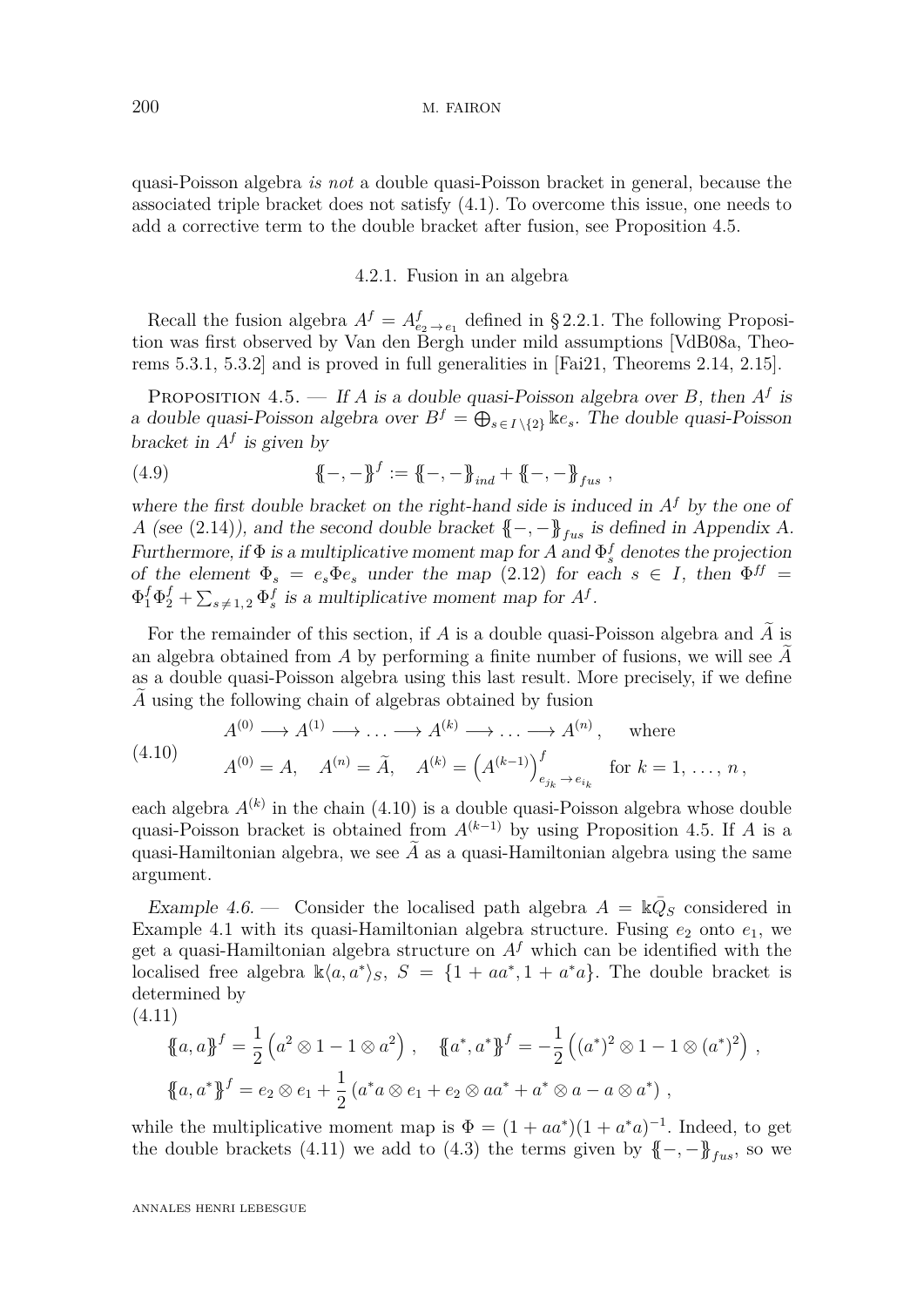add [\(A.3c\)](#page-58-1) to  ${a,a}$ , [\(A.2b\)](#page-58-2) to  ${a^*, a^*}$ , and [\(A.3b\)](#page-58-3) to  ${a,a^*}$ . The algebra  $A^f$ is the localised path algebra of the double of the one-loop quiver, and the quasi-Hamiltonian structure obtained by fusion is the one of Van den Bergh [\[VdB08a,](#page-82-0) § 6.5].

<span id="page-22-0"></span>LEMMA 4.7. — Let  $(A, \{ \{-, -\})$  be a double quasi-Poisson algebra over *B*. Consider the algebra  $A_1 = A_{e_2 \to e_1}^f$  obtained by fusing  $e_2$  onto  $e_1$  and the algebra  $A_2 = A_{e_1 \to e_2}^f$  obtained by fusing  $e_1$  onto  $e_2$ , which are endowed with a double quasi-Poisson bracket by Proposition [4.5.](#page-21-0)

Assume that there exists an element  $\Phi_2 \in e_2Ae_2$  invertible in  $e_2Ae_2$  which satisfies the multiplicative property  $(4.2)$  for  $e_2$ . Then there exists an isomorphism of double quasi-Poisson algebras  $A_1 \rightarrow A_2$ . If furthermore *A* is quasi-Hamiltonian, then the isomorphism  $A_1 \rightarrow A_2$  is an isomorphism of quasi-Hamiltonian algebras.

The last part of this statement was announced in [\[Fai21,](#page-80-4) Proposition 3.8] as a non-commutative version of [\[AKSM02,](#page-79-6) Proposition 5.7].

Proof of Lemma [4.7.](#page-22-0) We first define an isomorphism  $\psi : A_1 \to A_2$ . (This is a morphism over the common base  $B' = \Bbbk \tilde{e} \oplus \bigoplus_{s \in I \setminus \{1,2\}} \Bbbk e_s$ , see the remark after Lemma [3.7.](#page-13-1)) As in Lemma [2.4,](#page-8-0) we define  $\psi$  on a specialisation of the set of generators of *A*1, i.e. on a suitably chosen subset of the generators given in Lemma [2.2.](#page-6-1) For  $\hat{e} = 1 - e_1 - e_2$ ,  $\psi$  is given on generators of first type [\(2.13a\)](#page-6-2) as

$$
\psi(t) = t, \quad \text{if} \quad t \in \hat{e} \mathcal{A} \hat{e}; \quad \psi(t) = \Phi_2 e_{21} t, \quad \text{if} \quad t \in e_1 \mathcal{A} \hat{e};
$$
\n
$$
\psi(t) = t e_{12} \Phi_2^{-1}, \quad \text{if} \quad t \in \hat{e} \mathcal{A} e_1; \quad \psi(t) = \Phi_2 e_{21} t e_{12} \Phi_2^{-1}, \quad \text{if} \quad t \in e_1 \mathcal{A} e_1;
$$

on generators of second type [\(2.13b\)](#page-6-3) as

$$
\psi(e_{12}u) = u
$$
, if  $u \in e_2A\hat{e}$ ;  $\psi(e_{12}u) = ue_{12}\Phi_2^{-1}$ , if  $u \in e_2Ae_1$ ;

on generators of third type [\(2.13c\)](#page-6-4) as

$$
\psi(ve_{21}) = v
$$
, if  $v \in \hat{e}Ae_2$ ;  $\psi(ve_{21}) = \Phi_2e_{21}v$ , if  $v \in e_1Ae_2$ ;

on generators of fourth type [\(2.13d\)](#page-6-5) as

$$
\psi(e_{12}we_{21}) = w
$$
, if  $w \in e_2Ae_2$ .

Similarly, we define a morphism  $\theta$  :  $A_2 \rightarrow A_1$  on a specialisation of the set of generators of  $A_2$ , which is given on generators of first type  $(2.13a)$  as

$$
\theta(t') = t', \quad \text{if} \quad t' \in \hat{e} \land \hat{e}; \quad \theta(t') = e_{12}t', \quad \text{if} \quad t' \in e_2 \land \hat{e};
$$
  

$$
\theta(t') = t'e_{21}, \quad \text{if} \quad t' \in \hat{e} \land e_2; \quad \theta(t') = e_{12}t'e_{21}, \quad \text{if} \quad t' \in e_2 \land e_2;
$$

on generators of second type [\(2.13b\)](#page-6-3) as

$$
\theta(e_{21}u') = e_{12}\Phi_2^{-1}e_{21}u', \quad \text{if} \quad u' \in e_1A\hat{e};
$$
  

$$
\theta(e_{21}u') = e_{12}\Phi_2^{-1}e_{21}u'e_{21}, \quad \text{if} \quad u' \in e_1Ae_2;
$$

on generators of third type [\(2.13c\)](#page-6-4) as

$$
\theta(v'e_{12}) = v'e_{12}\Phi_2e_{21}
$$
, if  $v' \in \hat{e}Ae_1$ ;  
\n $\theta(v'e_{12}) = e_{12}v'e_{12}\Phi_2e_{21}$ , if  $v' \in e_2Ae_1$ ;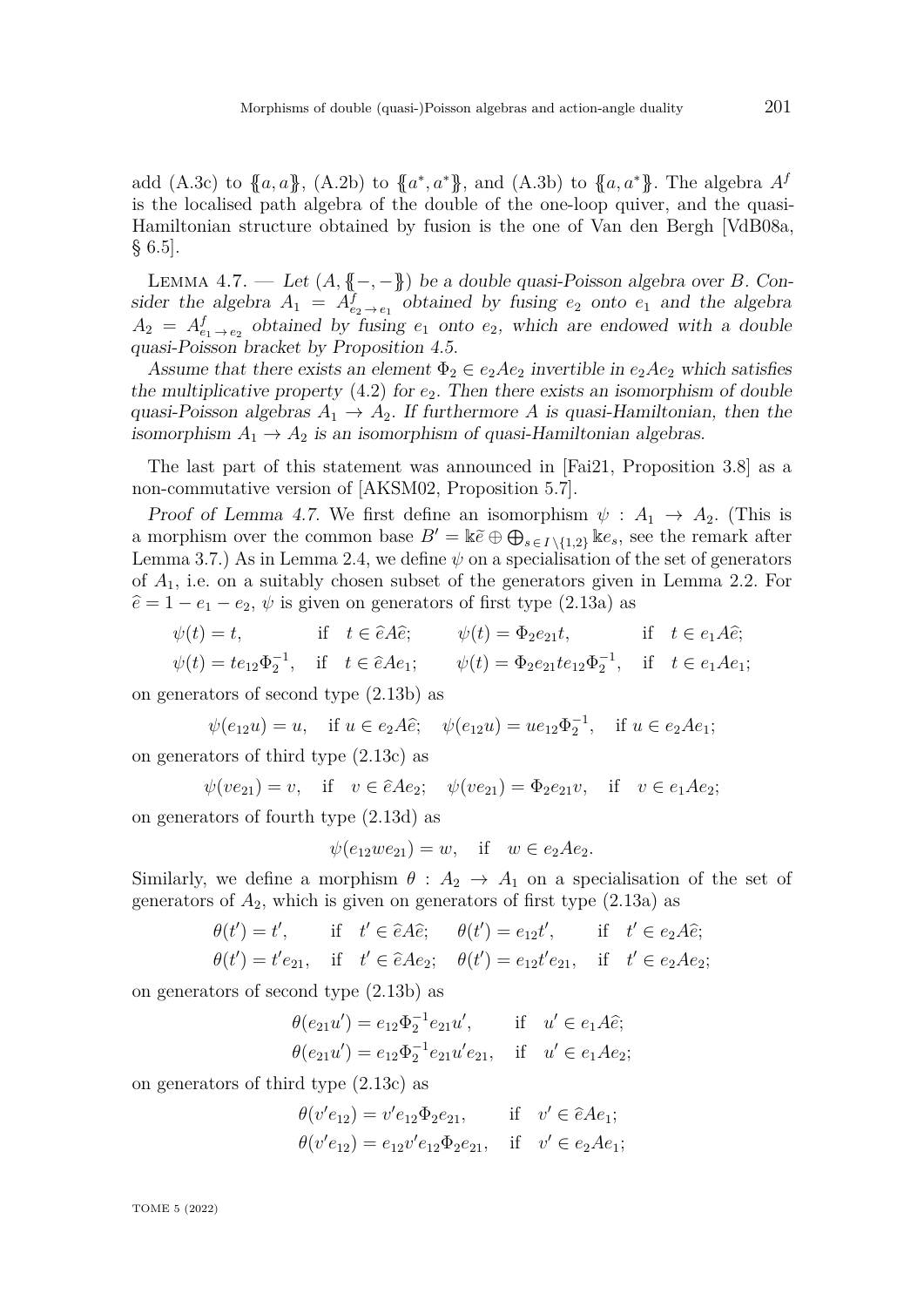on generators of fourth type [\(2.13d\)](#page-6-5) as

$$
\theta(e_{21}w'e_{12}) = e_{12}\Phi_2^{-1}e_{21}w'e_{12}\Phi_2e_{21}, \text{ if } w' \in e_1Ae_1.
$$

It is then a straightforward exercise to show that  $\psi \circ \theta = \text{Id}_{A_2}$  and  $\theta \circ \psi = \text{Id}_{A_1}$ . For example, if  $w' \in e_1 A e_1$ ,

$$
\psi \circ \theta (e_{21}w'e_{12}) = \psi (e_{12}\Phi_2^{-1}e_{21}) \psi(w')\psi (e_{12}\Phi_2e_{21})
$$
  
=  $\Phi_2^{-1} (\Phi_2e_{21}w'e_{12}\Phi_2^{-1}) \Phi_2 = e_{21}w'e_{12}.$ 

We easily see that in the quasi-Hamiltonian case we get  $\psi(\Phi_1e_{12}\Phi_2e_{21}) = \Phi_2e_{21}\Phi_1e_{12}$ , so the only property that remains to be shown is that  $\psi : A_1 \to A_2$  is a morphism of double quasi-Poisson algebras.

We note from Proposition [4.5](#page-21-0) that the double quasi-Poisson bracket on  $A_1$  is given by

<span id="page-23-1"></span>(4.12) 
$$
\{\!\!\{-,-\}\!\!\}_1 := \{\!\!\{-,-\}\!\!\}_{ind}^{2 \to 1} + \{\!\!\{-,-\}\!\!\}_{fus}^{2 \to 1},
$$

where  $\{\{-, -\}\}^{2 \to 1}_{ind}$  is induced by the double bracket  $\{-, -\}$  in  $A_1$  using [\(2.14\)](#page-7-0), while  ${\{-, -\}}_{fix}^{2 \to 1}$  is the double bracket defined in [A](#page-58-0)ppendix A for  $i = 1, j = 2$ ; the double quasi-Poisson bracket on  $A_2$  is given by

(4.13) 
$$
\{\!\!\{-,-\}\!\!\}_2 := \{\!\!\{-,-\}\!\!\}_{ind}^{1\to 2} + \{\!\!\{-,-\}\!\!\}_{fus}^{1\to 2},
$$

where  $\{-, -\}$ <sup>1→2</sup> is induced by the double bracket  $\{-, -\}$  in  $A_2$  using [\(2.14\)](#page-7-0), while  $\{-,-\}\}^{1\to 2}_{fus}$  is the double bracket defined in [A](#page-58-0)ppendix A for  $i=2, j=1$ . Hence, we need to check that

<span id="page-23-0"></span>(4.14) 
$$
(\psi \otimes \psi) \{c, d\}_1 = \{\psi(c), \psi(d)\}_2,
$$

on each pair (*c, d*) of specialisations of generators of *A*<sup>1</sup> described above. There are 9 such specialisations, so making use of the cyclic antisymmetry we need to check [\(4.14\)](#page-23-0) in 45 cases. Let us explain how to carry out the computations in one case; the remaining cases are treated in a similar way, and the corresponding double brackets that must be computed are gathered in Appendix [B](#page-59-0) for the reader's convenience.

Consider  $c = a, d = b$ , where  $a, b \in e_1A\hat{e}$ . We have that  $c, d$  are generators of first type [\(2.13a\)](#page-6-2) in  $A_1$ , so that  ${C_d}$ ,  $d_f^2{}_{us}^{2 \to 1} = 0$  by [\(A.1a\)](#page-58-4) (for  $i = 1, j = 2$ ). Also, we have by  $(2.14)$  that

$$
\{c, d\}_{ind}^{2 \to 1} = e_1 * e_1 \{a, b\} \hat{e} * \hat{e} = \{a, b\},
$$

since  ${a, b}$ <sup> $\}' = e_1 {a, b}$ <sup> $\}' \hat{e}$  and the same holds for  ${a, b}$ <sup>n</sup>. Hence, by definition</sup></sup> of [\(4.12\)](#page-23-1) we can simply write the left-hand side of [\(4.14\)](#page-23-0) as  $\psi^{\otimes 2} \{ \{a, b\} \}$ . Meanwhile, we have that  $\psi(c) = \Phi_2 e_{21} a$  and  $\psi(d) = \Phi_2 e_{21} b$ . Therefore, we get

<span id="page-23-2"></span>
$$
(4.15) \begin{aligned} \{\psi(c), \psi(d)\}_{fus}^{1 \to 2} &= + \{\{\Phi_2, \Phi_2\}_{fus}^{1 \to 2} e_{21}b * e_{21}a + \Phi_2 * \{e_{21}a, \Phi_2\}_{fus}^{1 \to 2} e_{21}b \\ &+ \Phi_2 \{\{\Phi_2, e_{21}b\}_{fus}^{1 \to 2} * e_{21}a + \Phi_2 * \Phi_2 \{\{e_{21}a, e_{21}b\}_{fus}^{1 \to 2} \}, \end{aligned}
$$

using the derivation rules of the double bracket  $\{-, -\}^{1 \to 2}_{fus}$ . We now use the explicit form of this double bracket given in [A](#page-58-0)ppendix A (for  $i = 2, j = 1$ ). To do so, note that in  $A_2$ ,  $\Phi_2$  is a generator of first type [\(2.13a\)](#page-6-2) while  $e_{21}a, e_{21}b$  are generators of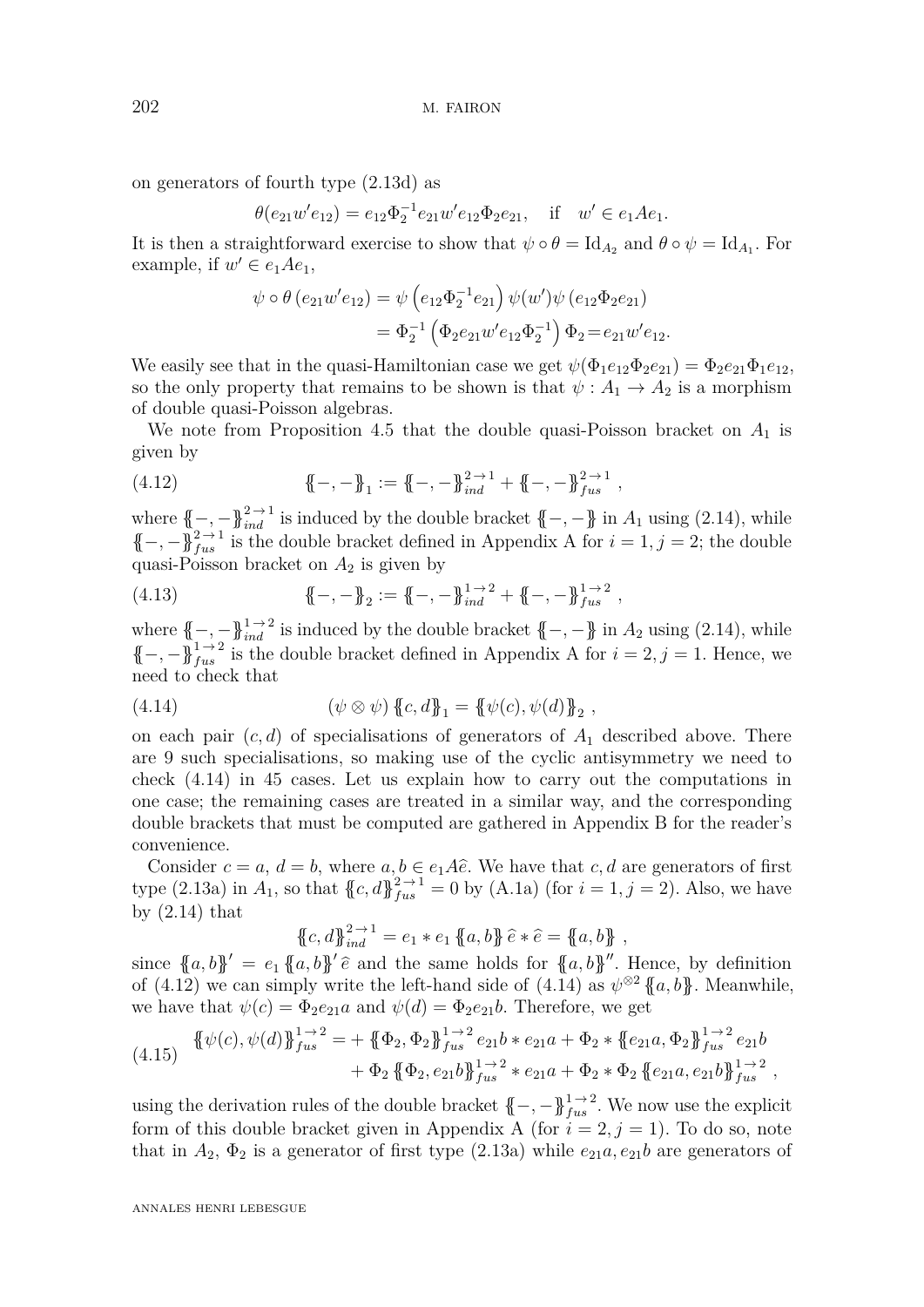second type [\(2.13b\)](#page-6-3). Hence the double bracket appearing in the first term of [\(4.15\)](#page-23-2) is given by  $(A.1a)$ , the one in the second term by  $(A.2a)$ , the one in the third term by [\(A.1b\)](#page-58-6), and the one in the fourth term by [\(A.2b\)](#page-58-2). Therefore,

<span id="page-24-1"></span>
$$
\{\psi(c), \psi(d)\}_{fus}^{1 \to 2} = +\frac{1}{2} \Phi_2 * (e_{21}a \otimes \Phi_2 - \Phi_2 e_{21}a \otimes e_2) e_{21}b \n+ \frac{1}{2} \Phi_2 (e_2 \otimes \Phi_2 e_{21}b - \Phi_2 \otimes e_{21}b) * e_{21}a \n+ \frac{1}{2} \Phi_2 * \Phi_2 (e_2 \otimes e_{21}ae_{21}b - e_{21}be_{21}a \otimes e_2).
$$
\n(4.16)

Noting that  $ae_2 = 0 = be_2$ , we get that the last two terms of  $(4.16)$  vanish, and since the second and third terms cancel out this yields

<span id="page-24-3"></span>(4.17) 
$$
\{\psi(c), \psi(d)\}_{fus}^{1 \to 2} = \frac{1}{2} \left( e_{21} a \otimes \Phi_2^2 e_{21} b - \Phi_2^2 e_{21} a \otimes e_{21} b \right).
$$

Finally, we compute that

<span id="page-24-2"></span>
$$
\begin{split} \{\psi(c), \psi(d)\}_{ind}^{1 \to 2} &= + \{\{\Phi_2, \Phi_2\}_{ind}^{1 \to 2} e_{21}b * e_{21}a + \Phi_2 * \{e_{21}a, \Phi_2\}_{ind}^{1 \to 2} e_{21}b \\ &+ \Phi_2 \{\{\Phi_2, e_{21}b\}_{ind}^{1 \to 2} * e_{21}a + \Phi_2 * \Phi_2 \{\{e_{21}a, e_{21}b\}_{ind}^{1 \to 2} \\ &= + \{\{\Phi_2, \Phi_2\}\ e_{21}b * e_{21}a + \Phi_2 e_{21} * \{a, \Phi_2\}\ e_{21}b \\ &+ \Phi_2 e_{21} \{\{\Phi_2, b\}\} * e_{21}a + \Phi_2 e_{21} * \Phi_2 e_{21} \{\{a, b\}\} \end{split}
$$

where we have used the derivation rules of the double bracket  $\{-, -\}\}_{ind}^{1 \to 2}$  for the first equality, and its definition  $(2.14)$  using  $\{-,-\}$  for the second equality. By assumption,  $\Phi_2$  satisfies the multiplicative property [\(4.2\)](#page-17-1) for  $e_2$  in A, hence we can compute the double brackets in the first three terms of [\(4.18\)](#page-24-2). We get that (since  $e_2 a = 0 = a e_2$  and the same holds for *b*,  ${a \Phi_2} = 0 = {b \Phi_2, b}$  in this case)

<span id="page-24-4"></span>
$$
(4.19) \quad {\psi(c), \psi(d)}\mathbf{L}_{ind}^{1 \to 2}
$$
  
=  $\frac{1}{2} (\Phi_2^2 e_{21} a \otimes e_{21} b - e_{21} a \otimes \Phi_2^2 e_{21} b) + \Phi_2 e_{21} {\mathbf{a}, b}'' \otimes \Phi_2 e_{21} {\mathbf{a}, b}''.$ 

Combining  $(4.17)$  and  $(4.19)$ , we get that

(4.20) 
$$
\{\psi(c), \psi(d)\}_2 = \Phi_2 e_{21} \{a, b\}' \otimes \Phi_2 e_{21} \{a, b\}'' = \psi^{\otimes 2} \{a, b\} ,
$$
  
by definition of  $\psi$ , so this is precisely  $\psi^{\otimes 2} \{c, d\}_1$ .

by definition of  $\psi$ , so this is precisely  $\psi^{\otimes 2}$   $\{\!\!\{c,d\}\!\!\}_1$ 

#### 4.2.2. Fusion of several idempotents

<span id="page-24-0"></span>LEMMA 4.8. — Let *A* be a double quasi-Poisson algebra over *B*, and let  $e_1, e_2, e_3 \in$ *B* be orthogonal idempotents. Let  $A_1 := (A_{e_3 \to e_2}^f)_{e_2 \to e_1}^f$  (resp.  $A_2 := (A_{e_2 \to e_1}^f)_{e_3 \to e_1}^f$ ) be the algebra obtained by fusing  $e_3$  onto  $e_1$ , then  $e_2$  onto  $e_1$  (resp.  $e_2$  onto  $e_1$ , then  $e_3$  onto  $e_1$ ). Then the identity map on *A* induces an isomorphism of double quasi-Poisson algebras  $\psi: A_1 \to A_2$  over  $B' = \bigoplus_{s \in I \setminus \{2,3\}} \mathbb{k} e_s$ . If furthermore *A* is quasi-Hamiltonian, then  $\psi$  is an isomorphism of quasi-Hamiltonian algebras.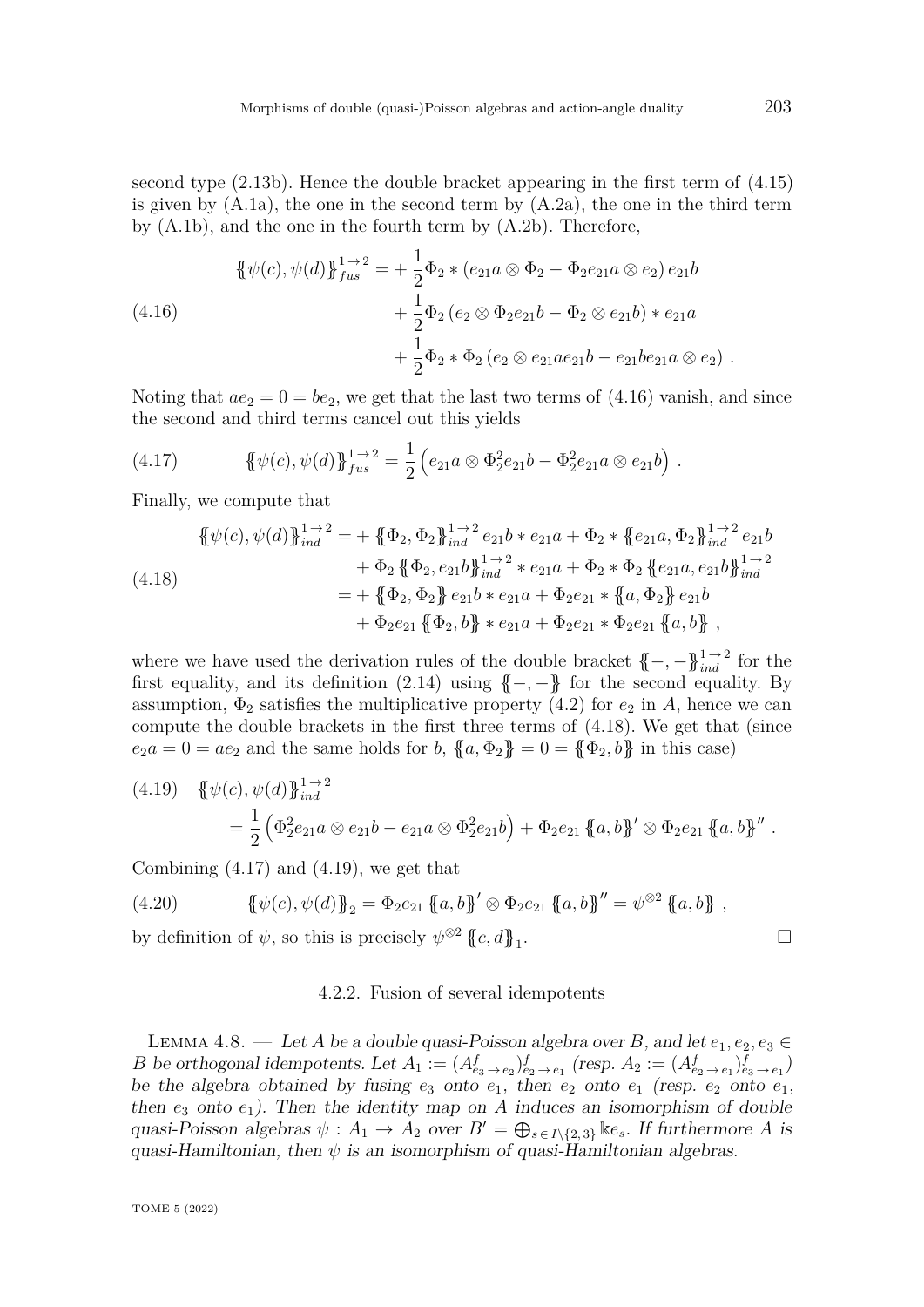Proof. — The map  $\psi: A_1 \to A_2$  induced by the identity is explicitly spelled out in the proof of Lemma [3.8.](#page-13-2) In particular, if  $\{-, -\}_{k, ind}$  denotes the double bracket from *A* induced in  $A_k$ ,  $k = 1, 2$ , the above-mentioned proof also implies that

<span id="page-25-0"></span>(4.21) 
$$
\{\psi(c), \psi(d)\}_{2,ind} = (\psi \otimes \psi) \{c, d\}_{1,ind} , \text{ for all } c, d \in A_1.
$$

By construction *A*<sup>1</sup> and *A*<sup>2</sup> are obtained by the following composition of fusions

<span id="page-25-1"></span>
$$
(4.22) \t\t A \xrightarrow{e_3 \to e_2} A^f_{e_3 \to e_2} \xrightarrow{e_2 \to e_1} A_1, \t A \xrightarrow{e_2 \to e_1} A^f_{e_2 \to e_1} \xrightarrow{e_3 \to e_1} A_2.
$$

Thus, using Proposition [4.5](#page-21-0) twice, the double quasi-Poisson bracket on *A*<sup>1</sup> is given by

$$
(4.23) \qquad \qquad \{\!\!\{-,-\}\!\!\}_1 := \{\!\!\{-,-\}\!\!\}_{1,ind} + \{\!\!\{-,-\}\!\!\}_{1,fix}^{3\to 2} + \{\!\!\{-,-\}\!\!\}_{1,fix}^{2\to 1}.
$$

Here,  $\{-, -\}^{3 \to 2}_{1, fus}$  denotes the double bracket from [A](#page-58-0)ppendix A which is added after the fusion  $e_3 \rightarrow e_2$  to get a double quasi-Poisson bracket on  $A^f_{e_3 \rightarrow e_2}$  and is then induced in  $A_1$  $A_1$ ;  $\{-, -\}^{2 \to 1}_{1, fus}$  denotes the double bracket from Appendix A which is added after the fusion  $e_2 \rightarrow e_1$  to get a double quasi-Poisson bracket on  $A_1$ . In the same way, the double quasi-Poisson bracket on  $A_2$  is given by

(4.24) {{−*,* −}}<sup>2</sup> := {{−*,* −}}2*, ind* <sup>+</sup> {{−*,* −}}<sup>2</sup> <sup>→</sup> <sup>1</sup> <sup>2</sup>*, fus* <sup>+</sup> {{−*,* −}}<sup>3</sup> <sup>→</sup> <sup>1</sup> <sup>2</sup>*, fus ,*

where the double brackets are defined in analogy to the case of *A*1. In particular, we get from [\(4.21\)](#page-25-0) that the map  $\psi : A_1 \to A_2$  is an isomorphism of double quasi-Poisson algebras provided that for all  $c, d \in A_1$ ,

$$
(4.25) \quad {\psi(c), \psi(d)}\mathcal{L}^{2\to 1}_{2, fus} + {\psi(c), \psi(d)}\mathcal{L}^{3\to 1}_{2, fus} = (\psi \otimes \psi) {\{c, d\}}^{3\to 2}_{1, fus} + (\psi \otimes \psi) {\{c, d\}}^{2\to 1}_{1, fus}.
$$

This is proved in Appendix [C.](#page-70-0) If *A* is quasi-Hamiltonian with multiplicative moment map  $\Phi = \sum_{s} \Phi_{s}$  where  $\Phi_{s} = e_{s} \Phi_{s} e_{s}$ , then using Proposition [4.5](#page-21-0) the multiplicative moment map transforms under the morphisms [\(4.22\)](#page-25-1) as

$$
\sum_{s} \Phi_{s} \mapsto e_{2} \Phi_{2} e_{23} \Phi_{3} e_{32} + \sum_{s \neq 2,3} \Phi_{s} \mapsto e_{1} \Phi_{1} e_{12} \Phi_{2} e_{23} \Phi_{3} e_{32} e_{21} + \sum_{s \neq 1,2,3} \Phi_{s} \in A_{1},
$$
  

$$
\sum_{s} \Phi_{s} \mapsto e_{1} \Phi_{1} e_{12} \Phi_{2} e_{21} + \sum_{s \neq 1,2} \Phi_{s} \mapsto e_{1} \Phi_{1} e_{12} \Phi_{2} e_{21} e_{13} \Phi_{3} e_{31} + \sum_{s \neq 1,2,3} \Phi_{s} \in A_{2}.
$$

We can see that  $\psi$  sends the multiplicative moment map of  $A_1$  to the one of  $A_2$ .  $\Box$ 

<span id="page-25-3"></span>LEMMA 4.9. — Let *A* be a double Poisson algebra over *B*, and let  $e_1, e_2, e_3, e_4 \in B$ be orthogonal idempotents. Let  $A_1 := (A_{e_4 \to e_3}^f)_{e_2 \to e_1}^f$  (resp.  $A_2 := (A_{e_2 \to e_1}^f)_{e_4 \to e_3}^f$ ) be the algebra obtained by fusing  $e_4$  onto  $e_3$ , then  $e_2$  onto  $e_1$  (resp.  $e_2$  onto  $e_1$ , then  $e_4$  onto  $e_3$ ). Then the identity map on *A* induces an isomorphism of double quasi-Poisson algebras  $\psi: A_1 \to A_2$  over  $B' = \bigoplus_{s \in I \setminus \{2,4\}} \mathbb{k} e_s$ . If furthermore *A* is quasi-Hamiltonian, then  $\psi$  is an isomorphism of quasi-Hamiltonian algebras.

Proof. — As in Lemma [3.9,](#page-14-0) we note that we can write generators of  $A_1$  and  $A_2$  in the form

<span id="page-25-2"></span>(4.26) 
$$
e_a a f_a, \text{ for } a \in A, e_a \in \{1 - e_4 - e_2, e_{12}, e_{34}\},
$$

$$
f_a \in \{1 - e_4 - e_2, e_{21}, e_{43}\}.
$$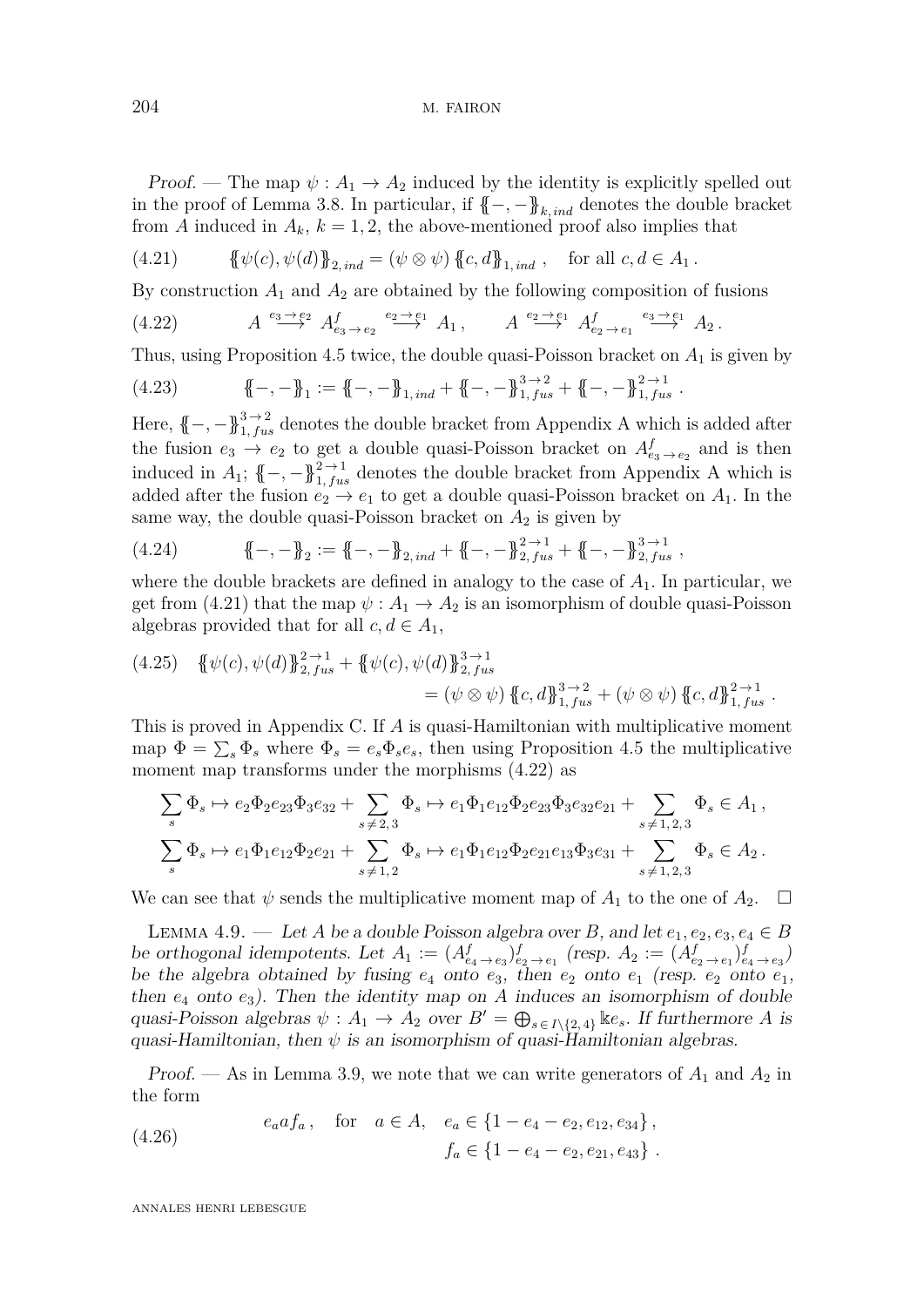Let us prove that the morphism  $\psi: A_1 \to A_2$  that we seek is simply the identity when written in terms of these elements. Using Proposition [4.5](#page-21-0) twice, the double quasi-Poisson bracket on *A*<sup>1</sup> is given by

$$
(4.27) \qquad \qquad \{\!\!\{-,-\}\!\!\}_1 := \{\!\!\{-,-\}\!\!\}_{1,ind} + \{\!\!\{-,-\}\!\!\}_{1,fix}^{4\to 3} + \{\!\!\{-,-\}\!\!\}_{1,fix}^{2\to 1}.
$$

Here,  $\{-, -\}$ <sub>1*, ind*</sub> denotes the double bracket from *A* induced in *A*<sub>1</sub>;  $\{-, -\}$ <sup>4</sup><sub>1</sub>*, fus* denotes the double bracket from [A](#page-58-0)ppendix A which is added after the fusion  $e_4 \rightarrow$  $e_3$  to get a double quasi-Poisson bracket on  $A_{e_4 \to e_3}^f$  and is then induced in  $A_1$ ;  $\{-,-\}^{2\to 1}_{1, fus}$  denotes the double bracket from [A](#page-58-0)ppendix A which is added after the fusion  $e_2 \rightarrow e_1$  to get a double quasi-Poisson bracket on  $A_1$ . In the same way, we can write

$$
(4.28) \qquad \qquad \{\!\!\{-,-\}\!\!\}_2 := \{\!\!\{-,-\}\!\!\}_{2,ind} + \{\!\!\{-,-\}\!\!\}_{2,fix}^{2\to 1} + \{\!\!\{-,-\}\!\!\}_{2,fix}^{4\to 3}.
$$

By Lemma [3.9,](#page-14-0) we directly have that

(4.29) 
$$
\{\!\!\{\psi(c), \psi(d)\}\!\!\}_{2,ind} = (\psi \otimes \psi)\,\{\!\!\{c, d\}\!\!\}_{1,ind}, \text{ for all } c, d \in A_1,
$$

and we note that if we can show for all  $c, d \in A_1$ 

<span id="page-26-0"></span>(4.30) 
$$
\{\psi(c), \psi(d)\}_{2, fus}^{4 \to 3} = (\psi \otimes \psi) \{c, d\}_{1, fus}^{4 \to 3}, \text{ and}
$$

$$
\{\psi(c), \psi(d)\}_{2, fus}^{2 \to 1} = (\psi \otimes \psi) \{c, d\}_{1, fus}^{2 \to 1},
$$

then  $\psi: A_1 \to A_2$  will be a morphism of double quasi-Poisson algebras. It suffices to prove one of the two equalities in [\(4.30\)](#page-26-0) since the other follows by symmetry. Checking that such an equality holds is easy on generators of the form [\(4.26\)](#page-25-2). For example, if we take  $c = e_{34}a\hat{e}$  and  $d = e_{12}be_{43}$  where  $\hat{e} = 1 - e_2 - e_4$ , we have in  $A_1$ that

$$
\{c,d\}_{1, \, 0}^{2 \to 1} = \{ (e_{34}a), e_{12} (be_{43}) \}_{1, \, 0}^{2 \to 1}
$$
\n
$$
= \frac{1}{2} (e_1 \otimes (e_{34}a) e_{12} (be_{43}) - e_1 (e_{34}a) \otimes e_{12} (be_{43}) ) = \frac{1}{2} e_1 \otimes cd,
$$

after using [\(A.1b\)](#page-58-6) since  $e_{34}a\hat{e} \in A_1$  is a generator of first type, while  $e_{12}(be_{43}) \in A_1$ is a generator of second type. Meanwhile, we have in  $A_2$  that

$$
\begin{aligned} \{\psi(c), \psi(d)\}_{2, \, fus}^{2 \to 1} &= e_{34} * \{a, e_{12}b\}_{2, \, fus}^{2 \to 1} e_{43} \\ &= \frac{1}{2} e_{34} * (e_1 \otimes a e_{12}b - e_1 a \otimes e_{12}b) \, e_{43} = \frac{1}{2} \, e_1 \otimes \psi(c)\psi(d) \,, \end{aligned}
$$

where we used that the double bracket  $\{-, -\}^{2 \to 1}_{2, fus}$  is induced in  $A_2$  from the double bracket in  $(A_{e_2 \to e_1})^f$  $(A_{e_2 \to e_1})^f$  $(A_{e_2 \to e_1})^f$  given in Appendix A with  $j = 2$ ,  $i = 1$ .

If *A* is quasi-Hamiltonian, the multiplicative moment map in  $A_1$  and  $A_2$  can be written as

$$
\Phi = \Phi_1 e_{12} \Phi_2 e_{21} + \Phi_3 e_{34} \Phi_4 e_{43} + \sum_{s \neq 1, 2, 3, 4} \Phi_s,
$$

so  $\psi$  is obviously a morphism of quasi-Hamiltonian algebras.

We can now derive the quasi-Poisson version of Theorem [3.10](#page-15-1) by reproducing its proof with Lemmas [3.7,](#page-13-1) [3.8](#page-13-2) and [3.9](#page-14-0) replaced by Lemmas [4.7,](#page-22-0) [4.8](#page-24-0) and [4.9](#page-25-3) respectively. We use the notion of fusion algebra respecting a partition defined before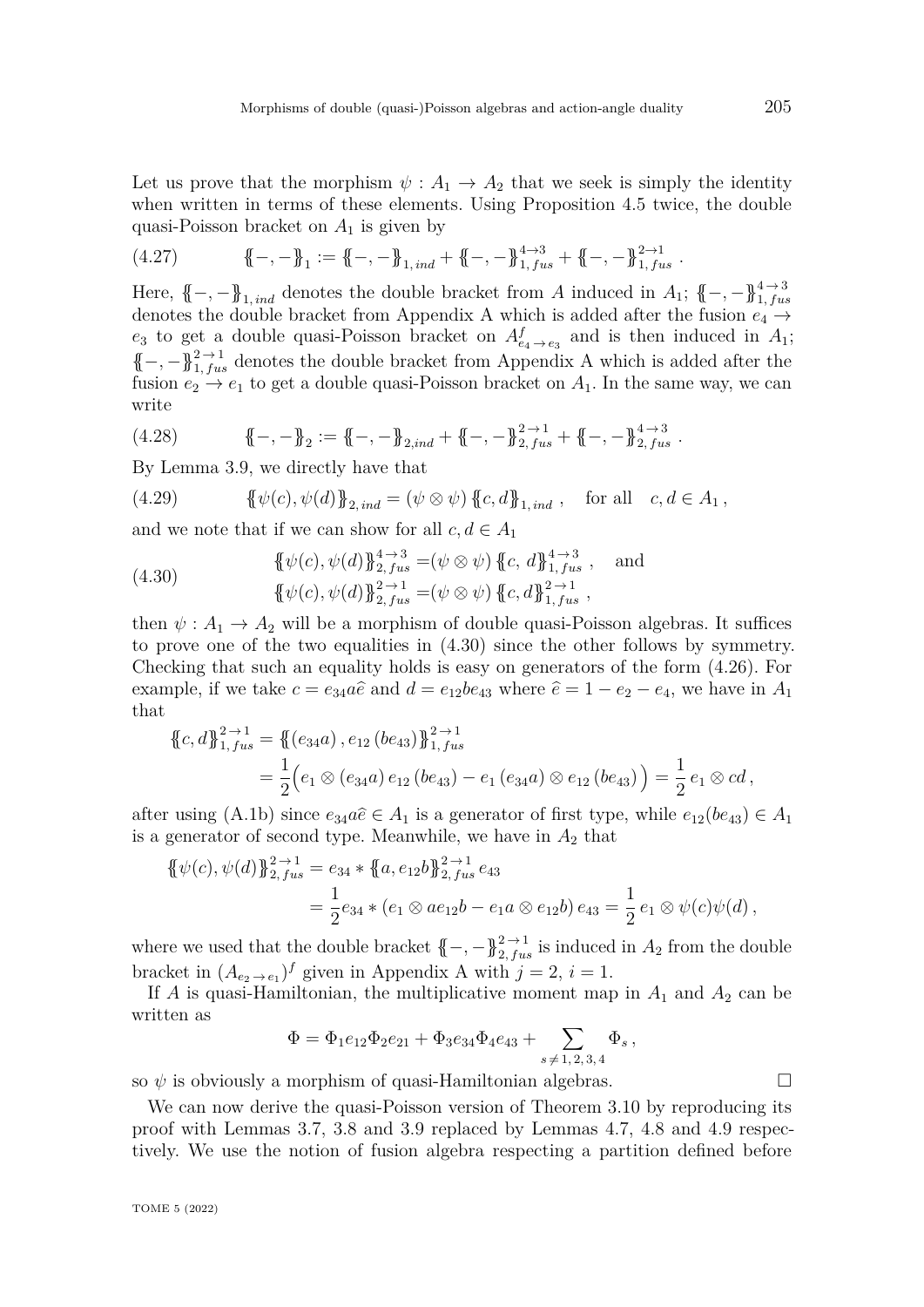Theorem [3.10.](#page-15-1) Such an algebra inherits a double quasi-Poisson bracket by repeated use of Proposition [4.5.](#page-21-0)

<span id="page-27-0"></span>THEOREM 4.10. — Let *A* be a double quasi-Poisson algebra over  $B = \bigoplus_{s \in I} \mathbb{E}e_s$ . Assume that  $A_1, A_2$  are fusion algebras respecting a partition  $I = \sqcup_{j \in J} I_j$ .

Let  $J' = \{j \in J \mid |I_j| > 1\}$ , and assume that for each  $j' \in J'$  and  $k \in I_{j'}$  there exists  $\Phi_k \in e_k A e_k$  invertible in  $e_k A e_k$  which satisfies the multiplicative property [\(4.2\)](#page-17-1) for  $e_k$ . Then, there is a double quasi-Poisson algebra isomorphism  $\psi : A_1 \to A_2$ . If furthermore *A* is quasi-Hamiltonian, then the morphism  $\psi$  :  $A_1 \rightarrow A_2$  is an isomorphism of quasi-Hamiltonian algebras.

In the statement, the set *J'* corresponds to the idempotents in  $B \subset A$  which are involved in the fusions defining  $A_1$  and  $A_2$ . The extra assumption requiring the existence of  $\Phi_k$ ,  $k \in J'$ , is then sufficient to use Lemma [4.7.](#page-22-0) In particular, given specific  $A_1$  and  $A_2$ , it is possible to construct the isomorphism with the existence of such elements  $\Phi_k$  in a proper subset of  $J'$ , which can be empty as is easily seen from the case of Lemma [4.8.](#page-24-0)

#### 4.2.3. Fusion of morphisms

<span id="page-27-1"></span>LEMMA 4.11. — Let  $\psi: A_1 \to A_2$  be a morphism of double quasi-Poisson algebras over *B*. Let  $A_1^f = (A_1)_{e_2 \to e_1}^f$ ,  $A_2^f = (A_2)_{e_2 \to e_1}^f$ , be the fusion algebras with double brackets obtained by fusion of  $e_2$  onto  $e_1$ . Then  $\psi$  induces a morphism of double quasi-Poisson algebras  $\psi^f : A_1^f \to A_2^f$  $\frac{J}{2}$ . If furthermore  $\psi$  is a morphism of quasi-Hamiltonian algebras, then so is  $\psi^f$ .

Proof. — By Proposition [4.5,](#page-21-0) the algebra  $A_k^f$  with  $k = 1, 2$  has a double quasi-Poisson bracket given by

(4.31) 
$$
\{\!\!\{-,-\}\!\!\}^f_k := \{\!\!\{-,-\}\!\!\}_{k,ind} + \{\!\!\{-,-\}\!\!\}_{k, fus}.
$$

We claim that the map  $\psi^f: A_1^f \to A_2^f$  obtained from  $\psi$  by [\(2.15\)](#page-9-2) is the morphism that we seek. By Lemma [2.5,](#page-9-0) we have that

$$
\left(\psi^f \otimes \psi^f\right) \{ \{c, d\} \}_{1, ind} = \left\{ \psi^f(c), \psi^f(d) \right\}_{2, ind}, \text{ for all } c, d \in A_1^f.
$$

Moreover,  $\psi^f$  preserves the type of generators in  $A_1^f$  $_1^f$ ,  $A_2^f$  as defined in Lemma [2.2,](#page-6-1) and the double brackets  $\{-, -\}_{k, fus}$  are defined in terms of these types of generators. Therefore

$$
\left(\psi^f \otimes \psi^f\right) \{ \llcorner c, d \rrbracket_{1, \, fus} = \left\{ \psi^f(c), \psi^f(d) \right\}_{2, \, fus} , \quad \text{for all } c, d \in A_1^f.
$$

Thus  $\psi^f: A_1^f \to A_2^f$  $\frac{J}{2}$  is a morphism of double quasi-Poisson algebras.

In the quasi-Hamiltonian case, we can check that  $\psi^f$  maps the multiplicative moment map of  $A_1^f$  $\frac{f}{1}$  to that of  $A_2^f$  $_2^{\prime}$ . Hence, it is a morphism of quasi-Hamiltonian  $algebras.$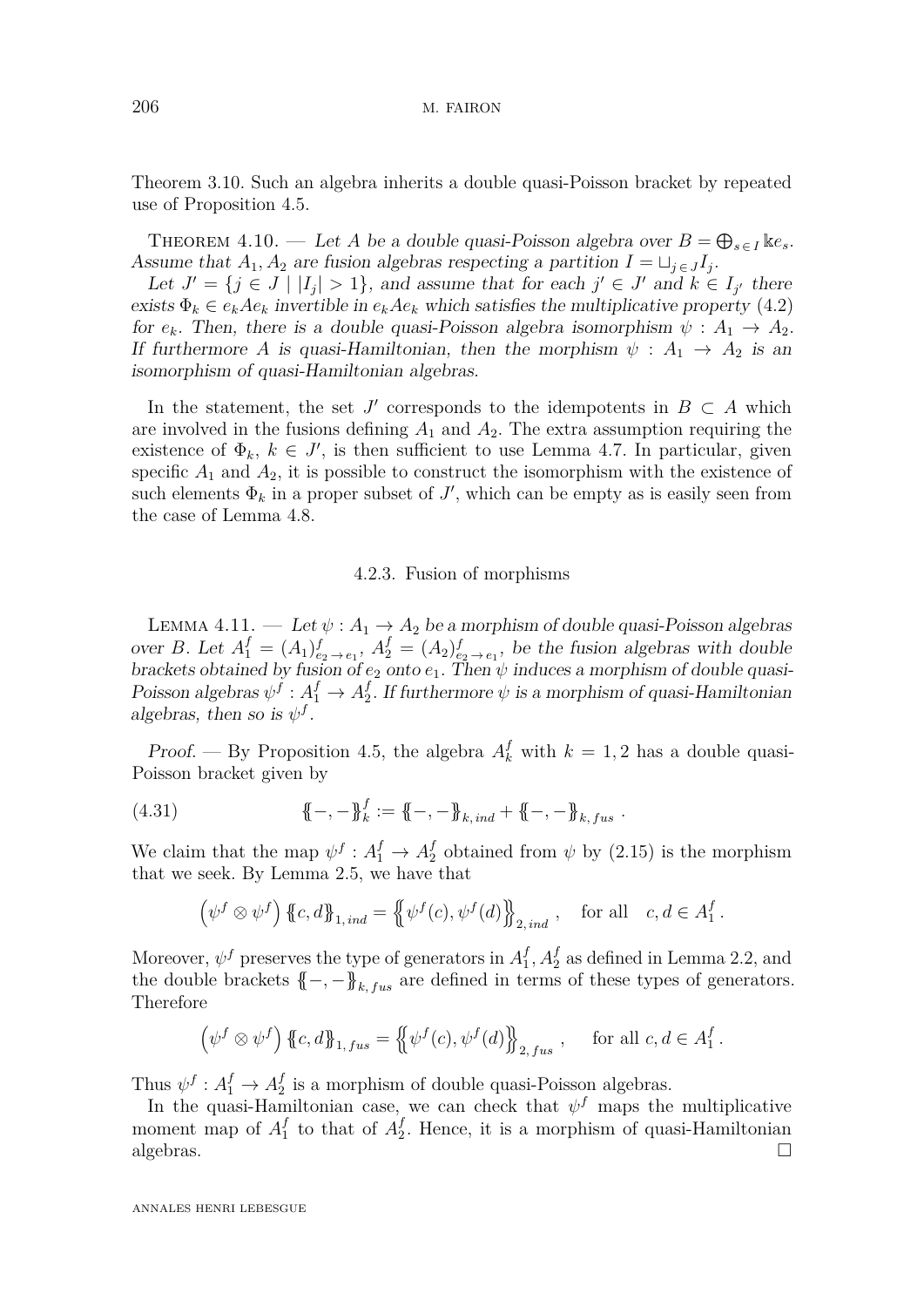# <span id="page-28-4"></span>**4.3. Application: Van den Bergh's quasi-Hamiltonian structure for quivers**

We can endow specific localisations of the path algebras of quivers with a quasi-Hamiltonian algebra structure defined by Van den Bergh [\[VdB08a,](#page-82-0) § 6.7]. The double bracket was explicitly spelled out first in [\[CF17,](#page-80-0) Proposition 2.6], then in full generalities in [\[Fai21,](#page-80-4) Theorem 3.3]. To define this structure, we fix a quiver *Q*, and consider the path algebra of its double  $\Bbbk Q$  following the conventions given in [§ 2.2.2.](#page-7-2) We consider the algebra  $A_Q$  obtained by universal localisation of  $\mathbb{k}Q$  from the set  $S = \{1 + aa^* \mid a \in \overline{Q}\}.$  This localisation can be understood as adding local inverses  $e_{t(a)} + aa^* \in e_{t(a)}A_Qe_{t(a)}$ .

For each vertex  $s \in I$ , consider a total ordering  $\lt_s$  on the set  $T_s = \{a \in Q \mid t(a)\}$  $= s$ . This induces an ordering function at the vertex *s* 

$$
o_s(-,-): \bar{Q} \times \bar{Q} \to \{-1,0,1\}\,,
$$

which is defined on arrows  $a, b \in Q$  by  $o_s(a, b) = +1$  if  $a <_s b$ ,  $o_s(a, b) = -1$  if  $b <_s a$ , while it is zero otherwise, i.e. if  $a = b \in T_s$ , if  $a \notin T_s$  or if  $b \notin T_s$ . The algebra  $A_Q$ has a double quasi-Poisson bracket defined by

<span id="page-28-1"></span>(4.32a) 
$$
\{a, a\} = \frac{1}{2}o_{t(a)}(a, a^*) \left(a^2 \otimes e_{t(a)} - e_{h(a)} \otimes a^2\right), \quad \text{for } a \in \bar{Q},
$$

$$
\{a, a^*\} = e_{h(a)} \otimes e_{t(a)} + \frac{1}{2}a^*a \otimes e_{t(a)} + \frac{1}{2}e_{h(a)} \otimes aa^*
$$

$$
+ \frac{1}{2}o_{t(a)}(a, a^*) \left(a^* \otimes a - a \otimes a^*\right), \quad \text{for } a \in Q,
$$

<span id="page-28-3"></span>and for  $b, c \in \overline{Q}$  such that  $c \neq b, b^*$ 

<span id="page-28-2"></span>(4.33) 
$$
\{\!\!\{b,c\}\!\!\} = -\frac{1}{2}o_{t(b)}(b,c)\,(b\otimes c) - \frac{1}{2}o_{h(b)}(b^*,c^*)\,(c\otimes b) \n+ \frac{1}{2}o_{t(b)}(b,c^*)\,cb\otimes e_{t(b)} + \frac{1}{2}o_{h(b)}(b^*,c)\,e_{h(b)}\otimes bc.
$$

Moreover,  $A_Q$  is quasi-Hamiltonian for the multiplicative moment map

(4.34) 
$$
\Phi = \sum_{s \in I} \Phi_s, \quad \Phi_s = \prod_{a \in T_s}^{\longrightarrow} (e_s + aa^*)^{\epsilon(a)}
$$

<span id="page-28-0"></span>THEOREM 4.12. — The quasi-Hamiltonian algebra  $(A_Q, \{-, -\})$ ,  $\Phi$ ) only depends on *Q* seen as an undirected graph, up to isomorphism.

*.*

Proof. — We first prove that the structure is independent of the direction of the arrow in a one-arrow quiver. If *Q* is the quiver  $1 \rightarrow 2$ , the quasi-Hamiltonian algebra structure on  $A_Q$  defined above is nothing else than the structure defined on  $A_1$ in Example [4.1.](#page-18-4) The same is true for the opposite quiver: the quasi-Hamiltonian structure on  $A_{Q^{op}}$  for  $Q^{op}$  given by  $2 \to 1$  is the structure on  $A_2$  given in Example [4.1.](#page-18-4) In that same example, it was proved that there exists an isomorphism  $\psi : A_1 \to A_2$ of quasi-Hamiltonian algebras, thus the structures on  $A_Q$  and  $A_{Q^{op}}$  are isomorphic, as claimed.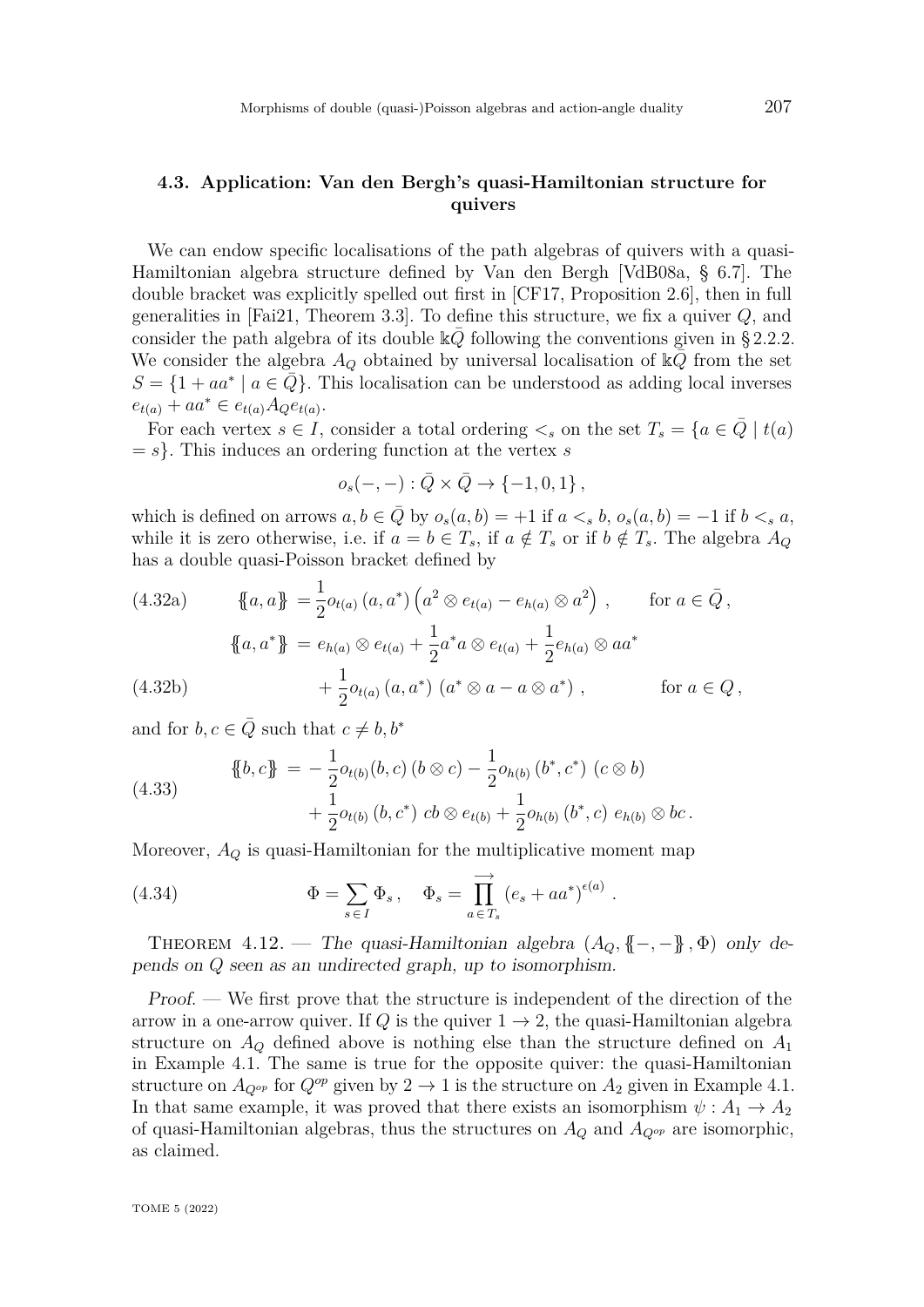Consider now an arbitrary quiver *Q*. As in the proof of Theorem [3.12,](#page-16-0) we note that  $Q$  can be obtained by identifying vertices in the double  $Q^{sep}$  of the separated quiver *Qsep*. The algebra *AQsep* is quasi-Hamiltonian by combining Lemma [4.4](#page-20-1) and the case of a one-arrow quiver described at the beginning of this proof. In particular, the double quasi-Poisson bracket is given by

(4.35) 
$$
\{\!\!\{b,b^*\}\!\!\} = e_{v_{b^*}} \otimes e_{v_b} + \frac{1}{2} \left(bb^* \otimes e_{v_b} + e_{v_{b^*}} \otimes b^*b\right),
$$

for all  $b \in Q^{sep}$  and it is zero on every other pair of generators. The multiplicative moment map is defined as

(4.36) 
$$
\Phi = \sum_{b \in \bar{Q}^{sep}} \Phi_{v_b}, \Phi_{v_b} = e_{v_b} + bb^* \quad \text{if } b \in Q^{sep},
$$

$$
\text{or } \Phi_{v_b} = (e_{v_b} + bb^*)^{-1} \quad \text{if } b \in \bar{Q}^{sep} \setminus Q^{sep}.
$$

Fusing idempotents in *AQsep* according to the identification of vertices from *Qsep* to *Q* gives us *AQ*. It is proved in [\[Fai21,](#page-80-4) Theorem 3.3] that the quasi-Hamiltonian algebra structure obtained on *A<sup>Q</sup>* by fusion using Proposition [4.5](#page-21-0) is precisely the one given above. In particular, it does not depend on the order in which we fuse the idempotents by Theorem [4.10.](#page-27-0)

It remains to see that this structure is independent of the directions of the arrows in *Q*, up to isomorphism. This follows from Lemma [4.11](#page-27-1) and the isomorphism that exists for a one-arrow quiver which was given at the beginning of the proof.  $\Box$ 

<span id="page-29-0"></span>Remark 4.13. — In [\[Fai21,](#page-80-4) § 3.2], modifications of the algebra *A<sup>Q</sup>* and its quasi-Hamiltonian algebra structure were considered. Namely, fixing a choice of coefficients  $\gamma_a \in \mathbb{k}$ ,  $a \in \overline{Q}$ , satisfying  $\gamma_a = \gamma_{a^*}$ , introduce the algebra  $A_{Q,\gamma}$  obtained by universal localisation of  $\Bbbk\bar{Q}$  from the set  $S_\gamma = \{1 + (\gamma_a - 1)e_{t(a)} + a\bar{a}^* \mid a \in \bar{Q}\}.$  The double quasi-Poisson bracket is given by [\(4.32a\)](#page-28-1), [\(4.33\)](#page-28-2), while we consider [\(4.32b\)](#page-28-3) with its first term multiplied by  $\gamma_a$ . The multiplicative moment map  $\Phi = \sum_{s \in I} \Phi_s$  is such that

$$
\Phi_s = \prod_{a \in T_s}^{\longrightarrow} (\gamma_a e_s + a a^*)^{\epsilon(a)}.
$$

The proof of Theorem [4.12](#page-28-0) can then be adapted to  $A_{Q,\gamma}$ . If  $\gamma_a \neq 0$  for all  $a \in Q$ , we have furthermore an isomorphism of double quasi-Poisson algebras  $\psi: A_Q \to A_{Q,\gamma}$ given on generators by

(4.37) 
$$
\psi(a) = \gamma_a^{-1} a, \quad \psi(a^*) = a^*, \quad \text{for all} \ \ a \in Q.
$$

Since  $\psi((e_{t(a)} + aa^*)^{\epsilon(a)}) = \gamma_a^{-\epsilon(a)} (\gamma_a e_{t(a)} + aa^*)^{\epsilon(a)}$  for all  $a \in \overline{Q}$  due to the condition  $\gamma_a = \gamma_{a^*}, \psi$  is in fact an isomorphism of quasi-Hamiltonian algebras if *a* is a loop whenever  $\gamma_a \neq 1$ .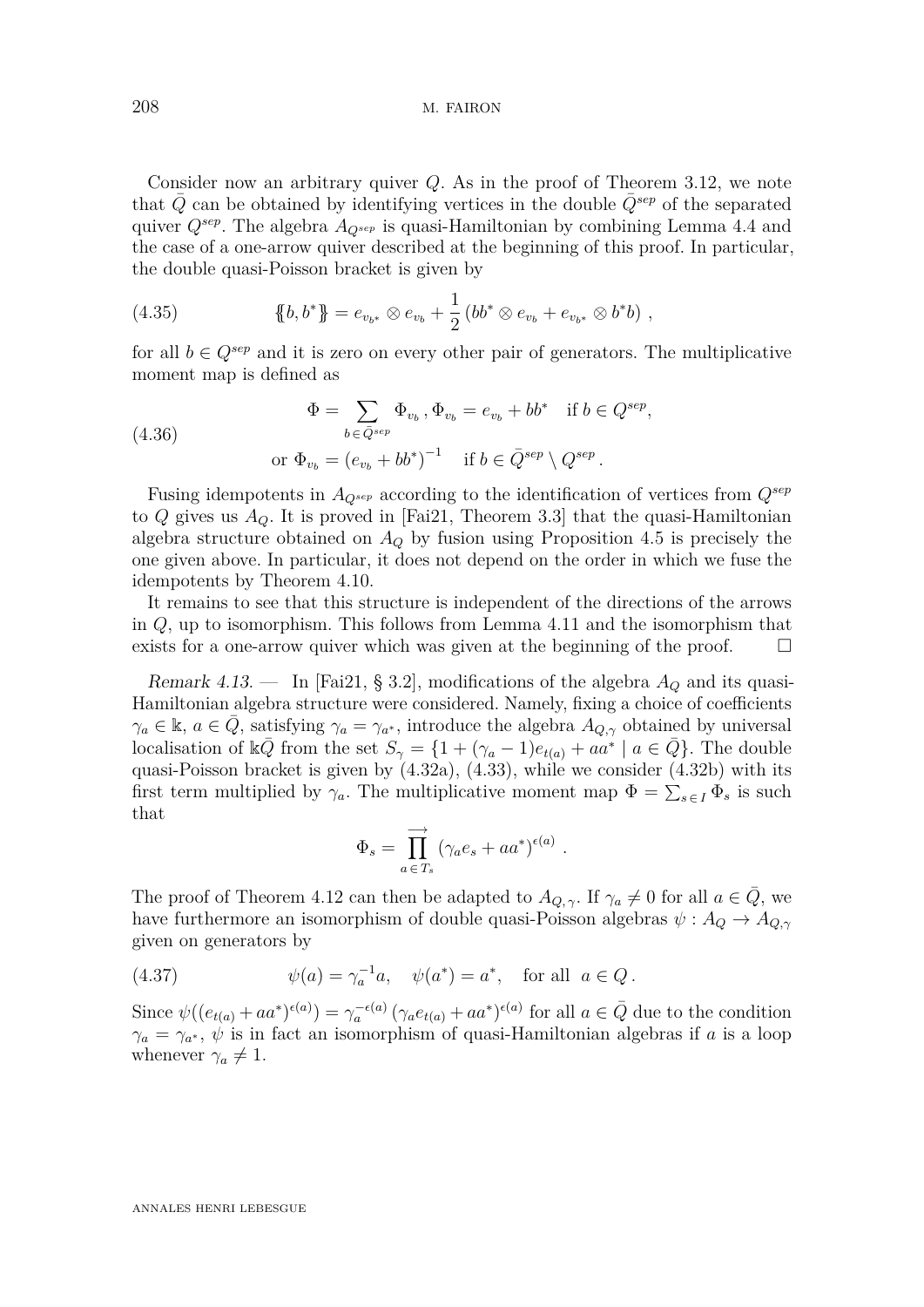# **5.** *H*0**-Poisson structures**

#### **5.1. Definition and general results**

<span id="page-30-4"></span><span id="page-30-0"></span>Let *A* be a k-algebra. Let  $[A, A]$  be the vector space spanned by commutators in *A*, from which we can define  $H_0(A) := A/[A, A]$ , the zeroth Hochschild homology of *A*. Denote by  $a \mapsto \bar{a}$  the map which sends an element of *A* to its image in  $A/[A, A]$ . Remark that any derivation  $\partial \in \text{Der}(A)$  induces a linear map on  $H_0(A)$ since  $\partial([a, b]) \in [A, A]$  for any  $a, b \in A$ . Following Crawley–Boevey [\[CB11\]](#page-79-4), we say that a k-bilinear map  $\langle -, - \rangle : H_0(A) \times H_0(A) \to H_0(A)$  is a  $H_0$ -Poisson structure on *A* if it is a Lie bracket, i.e.

(5.1) 
$$
\langle \bar{a}, \bar{b} \rangle = -\langle \bar{b}, \bar{a} \rangle, \quad \langle \bar{a}, \langle \bar{b}, \bar{c} \rangle \rangle + \langle \bar{b}, \langle \bar{c}, \bar{a} \rangle \rangle + \langle \bar{c}, \langle \bar{a}, \bar{b} \rangle \rangle = 0,
$$

and each linear map  $\langle \bar{a}, - \rangle : H_0(A) \to H_0(A)$  is induced by a derivation  $\partial_a \in \text{Der}(A)$ . We will write  $(A, \langle -, - \rangle)$  when we want to emphasise the *H*<sub>0</sub>-Poisson structure on *A*.

In the relative setting where *A* is a *B*-algebra (following the convention of Section [2\)](#page-4-0), we require that the map  $\langle \bar{e}, - \rangle$  is induced by the trivial derivation  $\partial_e = 0_A$  for each  $e \in B$ . In that case, we say that the *H*<sub>0</sub>-Poisson structure  $\langle -, - \rangle$  is *B*-linear.

Let  $(A_1, \langle -, -\rangle_1)$  and  $(A_2, \langle -, -\rangle_2)$  be two *B*-algebras with *H*<sub>0</sub>-Poisson structures. Note that if  $\phi: A_1 \to A_2$  is a morphism of *B*-algebras, then  $\phi([a, b]) = [\phi(a), \phi(b)]$ for any  $a, b \in A$  so  $\phi$  induces a morphism  $\phi : H_0(A_1) \to H_0(A_2)$ . We say that  $\phi: A_1 \to A_2$  is a *H*<sub>0</sub>*-Poisson morphism* if it is a morphism of *B*-algebras such that the induced map  $\bar{\phi}: H_0(A_1) \to H_0(A_2)$  is a morphism of Lie algebras, i.e. for any  $\bar{a}, \bar{b} \in H_0(A_1),$ 

<span id="page-30-3"></span>(5.2) 
$$
\langle \bar{\phi}(\bar{a}), \bar{\phi}(\bar{b}) \rangle = \bar{\phi} \left( \langle \bar{a}, \bar{b} \rangle \right).
$$

We say that it is an  $H_0$ -Poisson isomorphism if it is an isomorphism of *B*-algebras (hence  $\phi$  is an isomorphism of Lie algebras).

<span id="page-30-1"></span>Let *A* be a *B*-algebra with double bracket  $\{-, -\}$ . Consider the bilinear map

(5.3) 
$$
\{-,-\} = m \circ \{-,-\} : A \times A \to A,
$$

obtained by composing the double bracket with the multiplication *m* of *A*. It inherits the *B*-linearity of  $\{-,-\}$  in the following form: for any  $e \in B$ ,  $\{e,-\}$  and  $\{-,e\}$ are identically zero. Then, as noticed in [\[VdB08a,](#page-82-0) Lemma 2.4.1], we have that the operation [\(5.3\)](#page-30-1) induces well-defined maps

$$
(5.4) \qquad \{-,-\}: H_0(A) \times A \to A \,, \quad \{-,-\}: H_0(A) \times H_0(A) \to H_0(A) \,.
$$

The first operation is such that for any  $\bar{a} \in H_0(A)$  we have  $\{\bar{a}, -\} \in \text{Der}(A)$ , while the second operation is antisymmetric. By construction, this second linear map is given by

<span id="page-30-2"></span>(5.5) 
$$
\{\bar{a},\bar{b}\} = \overline{\{\bar{a},b\}} = \overline{\{a,b\}},
$$

for any  $\bar{a}, \bar{b} \in H_0(A)$  and lifts  $a, b \in A$ . We have a *B*-linear  $H_0$ -Poisson structure on *A* provided that the operation  $\{-,-\}$  on  $H_0(A)$  satisfies Jacobi identity.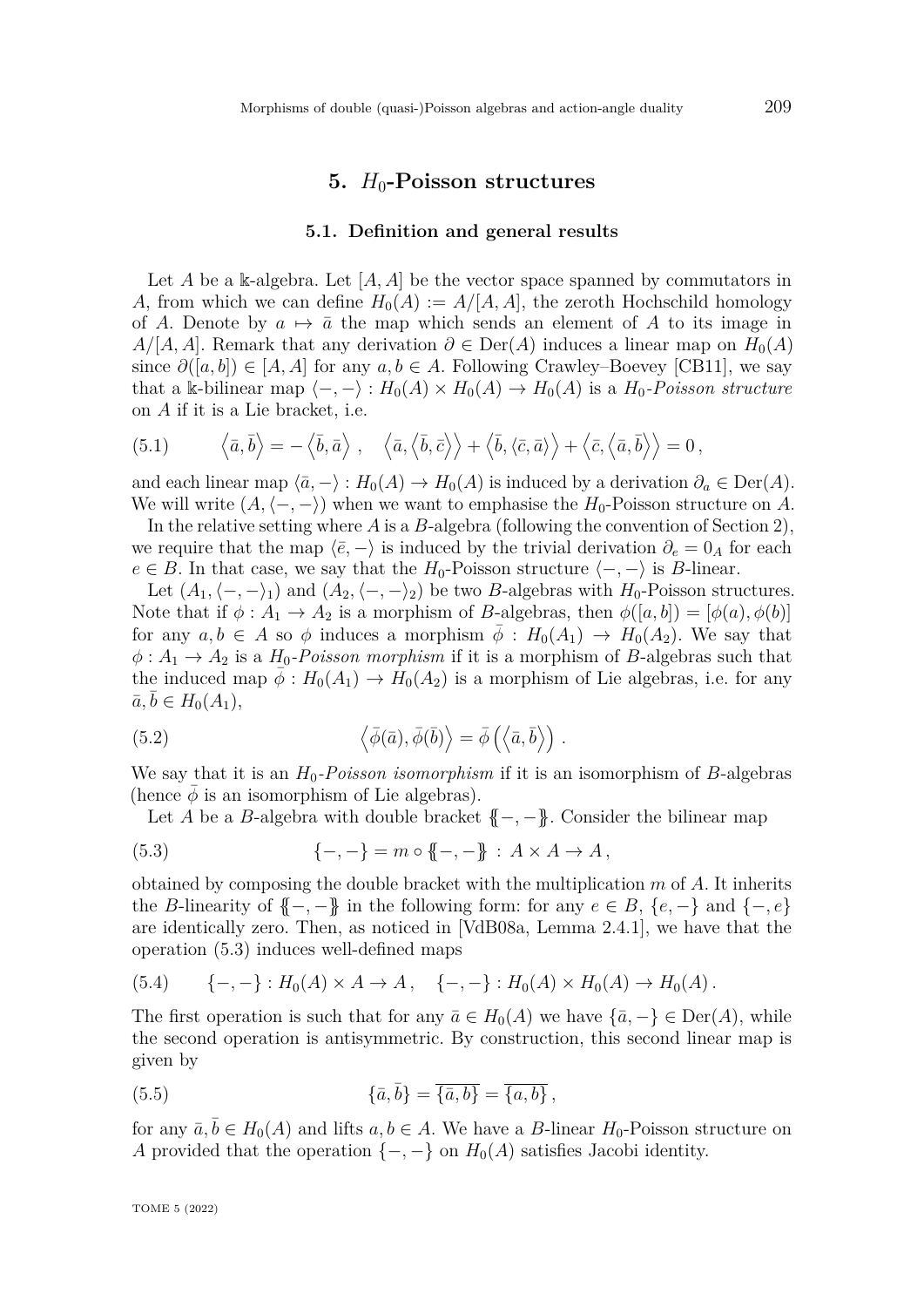210 M. FAIRON

<span id="page-31-0"></span>LEMMA 5.1 ( $[\text{VdB}08a, \text{ Lemma 2.6.2}]$ ). — Let *A* be a *B*-algebra with double bracket  $\{-,-\}$ , and write  $\{-,-,-\}_3 = m \circ \{-,-,-\}$  for the map obtained by composing the triple bracket  ${(-,-,-)}$  given by  $(2.6)$  with the multiplication  $m: A^{\times 3} \to A$ . Then the induced map  $\{-,-\}: H_0(A) \times H_0(A) \to H_0(A)$  is a *H*<sub>0</sub>-Poisson structure if  $\{-,-,-\}_3$  vanishes identically.

In particular, we get a  $H_0$ -Poisson structure if  $\{-, -\}$  is a double (quasi-)Poisson bracket.

Proof. — From [\[VdB08a,](#page-82-0) Corollary 2.4.4], we have the following identity in *A*

(5.6) 
$$
\{a,\{b,c\}\}-\{b,\{a,c\}\}-\{\{a,b\},c\}=\{a,b,c\}_3-\{b,a,c\}_3.
$$

Hence if the right-hand side vanishes, this equality induced in  $H_0(A)$  is just Jacobi identity.

The second part of the statement is obvious for a double Poisson bracket, since {{−*,* −*,* −}} = 0 identically. For a double quasi-Poisson bracket, {−*,* −*,* −}<sup>3</sup> = 0 because applying the multiplication map to [\(4.1\)](#page-17-2) gives zero.

#### 5.1.1. Structures induced by Hamiltonian algebras

<span id="page-31-2"></span>We assume that  $(A, \{ \{-, -\} \}, \mu)$  is a Hamiltonian algebra over  $B = \bigoplus_{s \in I} \Bbbk e_s$ . Fix  $(\lambda_s) \in \mathbb{R}^I$  or equivalently  $\lambda := \sum_{s \in I} \lambda_s e_s \in B$ , and note that by definition of the moment map,  $(3.1)$  implies that for any  $a \in A$ 

$$
\mathopen{\big\{a,\mu-\lambda\mathclose{\}\big\}}=\sum_s\left(e_sa\otimes e_s-e_s\otimes ae_s\right)\,.
$$

In particular,  $\{a, \mu - \lambda\} = 0$  after multiplication. This yields that, if  $\overline{(\mu - \lambda)}$  denotes the vector subspace of  $H_0(A)$  spanned by the image of the ideal  $(\mu - \lambda)$  under the map  $A \to A/[A, A]$ , we have  $\{\bar{a}, (\mu - \lambda)\}\in (\mu - \lambda)$  for any  $\bar{a} \in H_0(A)$ . In particular, the *H*<sub>0</sub>-Poisson structure descends from  $H_0(A)$  to a Lie bracket  $\{-,-\}^{\lambda}$ on  $H_0(A)^\lambda := H_0(A) / \overline{(\mu - \lambda)}$  given by

<span id="page-31-1"></span>
$$
(5.7) \ \left\{ \bar{a} + \overline{(\mu - \lambda)}, \bar{b} + \overline{(\mu - \lambda)} \right\}^{\lambda} = (\{a, b\} + [A, A]) + \overline{(\mu - \lambda)}, \quad \text{for any } a, b \in A.
$$

Set  $A^{\lambda} = A/(\mu - \lambda)$ , and remark that we can identify  $H_0(A)^{\lambda}$  with  $H_0(A^{\lambda})$ :=  $A^{\lambda}/[A^{\lambda}, A^{\lambda}]$ . Under this identification, the Lie bracket  $\{-, -\}^{\lambda}$  is given by

$$
\left\{\bar{a} + \overline{(\mu - \lambda)}, \bar{b} + \overline{(\mu - \lambda)}\right\}^{\lambda} = \overline{\{a, b\} + (\mu - \lambda)}.
$$

(Here, the bar in the right-hand side denotes the map  $A^{\lambda} \to H_0(A^{\lambda})$ .) We get that *A*<sup> $\lambda$ </sup> is endowed with a *H*<sub>0</sub>-Poisson structure since the linear map  $\{\bar{a} + (\mu - \lambda), -\}$  on  $H_0(A^{\lambda})$  is induced by  $\partial_a \in \text{Der}(A^{\lambda})$  given by

$$
\partial_a(b+(\mu-\lambda))=\{a,b\}+(\mu-\lambda)\,
$$

for any lifts  $a, b \in A$ . Note that the induced linear map on  $H_0(A^{\lambda})$  is independent of the lift, though  $\partial_a, \partial_{a+\mu-\lambda} \in \text{Der}(A^{\lambda})$  are not the same in general. Indeed  $\{\mu-\lambda, b\}$  $\sum_{s} (b e_s - e_s b)$  may be nonzero, but it vanishes modulo commutators. Combining this discussion with Lemma [5.1,](#page-31-0) we have obtained the following result.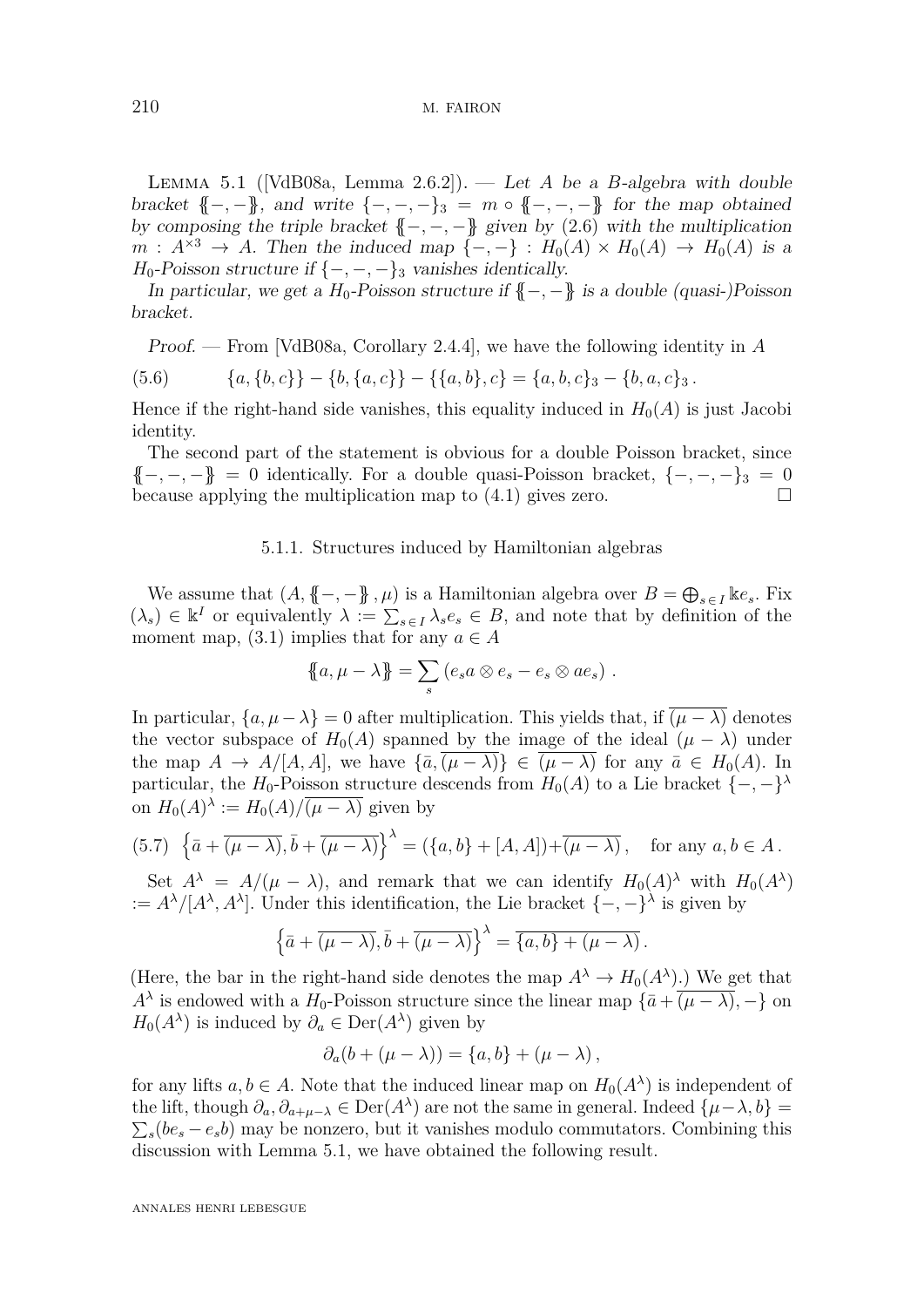<span id="page-32-0"></span>PROPOSITION 5.2 ([\[VdB08a,](#page-82-0) Proposition 2.6.5]). — Let  $(A, \{-, -\}, \mu)$  be a Hamiltonian algebra. Then for any  $\lambda \in B$ , the  $H_0$ -Poisson structure  $\{-,-\}$  on *A* descends to a  $H_0$ -Poisson structure  $\{-, -\}^\lambda$  on  $A^\lambda$ .

<span id="page-32-1"></span>PROPOSITION 5.3. — Let  $\phi : (A_1, \{-, -\}]_1) \to (A_2, \{-, -\}]_2$  be a morphism of double Poisson algebras. Then  $\phi : (A_1, \{-, -\}_1) \to (A_2, \{-, -\}_2)$  is a  $H_0$ -Poisson morphism.

If  $\phi$  is a morphism of Hamiltonian algebras, then for any  $\lambda \in B$ ,  $\phi$  induces a *H*<sub>0</sub>-Poisson morphism  $\phi^{\lambda}$ :  $(A_1/(\mu_1 - \lambda), \{-, -\}^{\lambda}_1) \rightarrow (A_2/(\mu_2 - \lambda), \{-, -\}^{\lambda}_2)$ .

Proof. — In the first case, we just have to show that  $\bar{\phi}$  is a morphism of Lie algebras. For any  $a, b \in A_1$ , [\(2.9\)](#page-5-1) yields  $\phi({a, b}_1) = {\phi(a), \phi(b)}_2$ . Hence, we get from [\(5.5\)](#page-30-2) that for any  $\bar{a}, \bar{b} \in H_0(A_1)$  with arbitrary lifts  $a, b \in A_1$ ,

$$
\begin{aligned}\n\left\{\bar{\phi}(\bar{a}), \bar{\phi}(\bar{b})\right\}_2 &= \left\{\overline{\phi(a)}, \overline{\phi(b)}\right\}_2 = \overline{\{\phi(a), \phi(b)\}_2} \\
&= \overline{\phi(\{a, b\}_1)} = \overline{\phi}(\overline{\{a, b\}_1}) = \overline{\phi}(\overline{\{a, b\}_1})\n\end{aligned}
$$

In the second case, note that  $\phi((\mu_1 - \lambda)) \subset (\mu_2 - \lambda)$  so  $\phi$  induces a morphism  $\phi^{\lambda}: A_1^{\lambda} \to A_2^{\lambda}$  hence a morphism  $\overline{\phi^{\lambda}}: H_0(A_1^{\lambda}) \to H_0(A_2^{\lambda})$  where  $A_i^{\lambda} = A/(\mu_i - \lambda)$ . In the same way, since  $\bar{\phi}(\overline{(\mu_1 - \lambda)}) \subset \overline{(\mu_2 - \lambda)}$ , we have that  $\bar{\phi}$  induces a map

$$
\bar{\phi}^{\lambda}: H_0(A_1^{\lambda}) \simeq H_0(A_1)/\overline{(\mu_1 - \lambda)} \longrightarrow H_0(A_2)/\overline{(\mu_2 - \lambda)} \simeq H_0(A_2^{\lambda}),
$$

which coincides with the map  $\overline{\phi^{\lambda}}$  induced by  $\phi^{\lambda}$ . We can thus use [\(5.7\)](#page-31-1) to conclude.  $\Box$ 

Example 5.4. — Consider the Hamiltonian algebra structure on the path algebra of a double quiver *Q* given in [§ 3.3.](#page-16-3) By Lemma [5.1,](#page-31-0) we get a  $H_0$ -Poisson structure on  $kQ$ , and its associated Lie bracket on  $H_0(kQ)$  is the necklace Lie bracket [\[BLB02,](#page-79-7) Gin01. By Proposition [5.2,](#page-32-0) the double bracket on  $\mathbb{k}Q$  descends to a  $H_0$ -Poisson structure on  $\Pi^{\lambda}(Q) := \Bbbk \bar{Q}/(\mu - \lambda)$  [\[CB11,](#page-79-4) [VdB08a\]](#page-82-0). The algebra  $\Pi^{\lambda}(Q)$  is called a *deformed preprojective algebra* [\[CBH98,](#page-80-12) Section 2]. It was proved by Crawley– Boevey and Holland in [\[CBH98,](#page-80-12) Lemma 2.2] that deformed preprojective algebras are independent of the orientation chosen on *Q*. Using Theorem [3.12,](#page-16-0) we obtain that the  $H_0$ -Poisson structure hence defined is independent of the orientation chosen on *Q* up to isomorphism, and we can easily check that these isomorphisms are realised by the maps considered by Crawley–Boevey and Holland.

## 5.1.2. Structures induced by quasi-Hamiltonian algebras

We assume that  $(A, \{ \{-, -\} \}, \Phi)$  is a quasi-Hamiltonian algebra over  $B = \bigoplus_{s \in I} \Bbbk e_s$ . Fix  $(c_s) \in (\mathbb{k}^\times)^I$  or equivalently  $c := \sum_{s \in I} c_s e_s \in B^\times$ . By definition of the multiplicative moment map, for any  $a \in A$  we have

$$
\mathopen{\big\{a,\Phi-c\mathclose{\big\}} = -\frac{1}{2} \sum_{s \in I} \left(\Phi_s \otimes ae_s - \Phi_s a \otimes e_s + e_s \otimes a\Phi_s - e_s a \otimes \Phi_s\right),\,
$$

so that  ${a, \Phi - c} = 0$  after multiplication. We can thus adapt the discussion from §5.1.1 to the quasi-Hamiltonian setting with  $A<sup>c</sup> = A/(\Phi - c)$  and get the following results.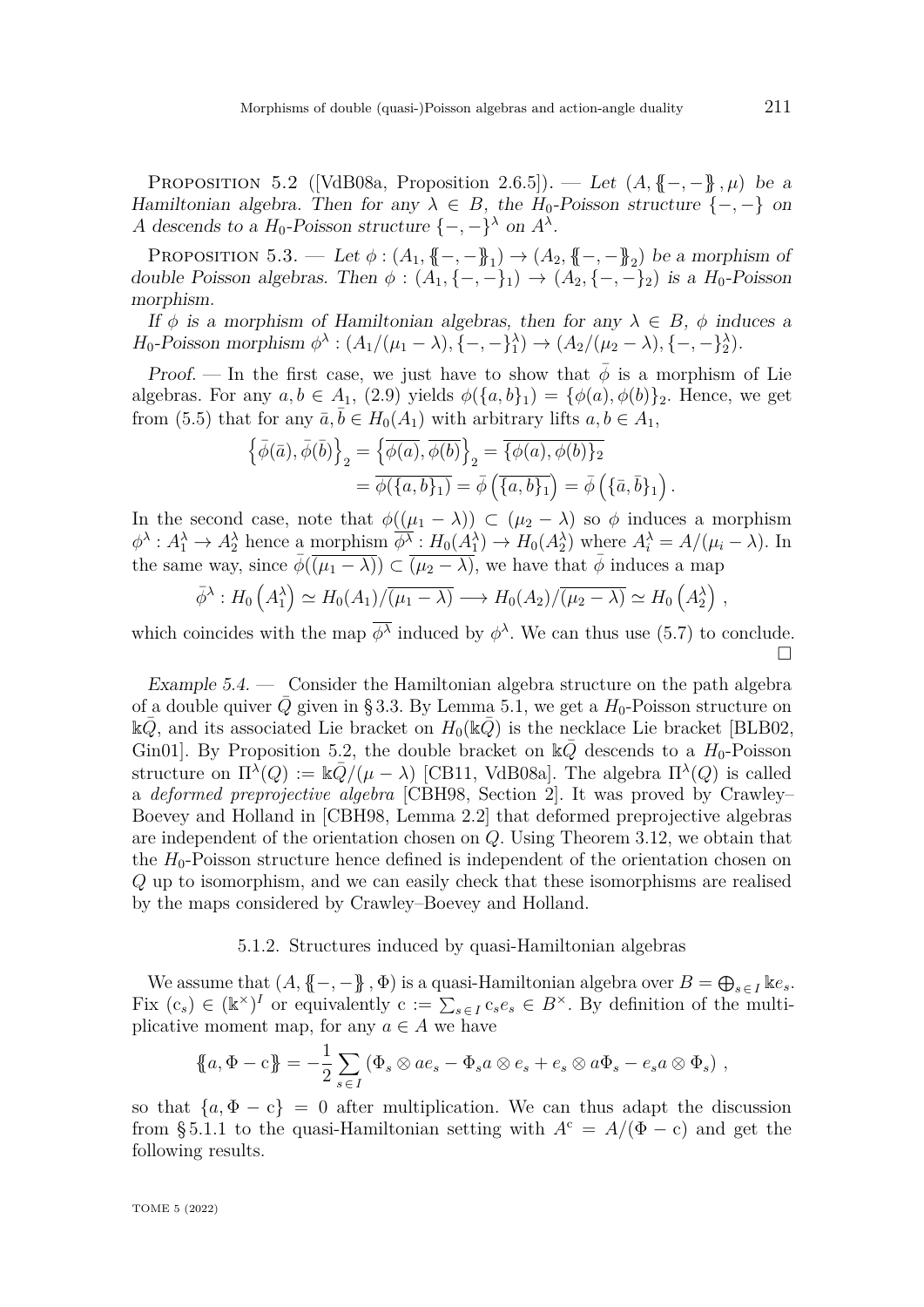#### 212 M. FAIRON

<span id="page-33-0"></span>PROPOSITION 5.5 ([\[VdB08a,](#page-82-0) Proposition 5.1.5]). — Let  $(A, \{ -,- \} , \Phi)$  be a quasi-Hamiltonian algebra. Then for any  $c \in B^{\times}$ , the  $H_0$ -Poisson structure  $\{-,-\}$ on *A* descends to a  $H_0$ -Poisson structure  $\{-, -\}^c$  on  $A^c$ .

PROPOSITION 5.6. — Let  $\phi : (A_1, \{-, -\}^1) \to (A_2, \{-, -\}^2)$  be a morphism of double quasi-Poisson algebras. Then  $\phi$  :  $(A_1, \{-, -\}_1) \rightarrow (A_2, \{-, -\}_2)$  is a  $H_0$ -Poisson morphism.

If  $\phi$  is a morphism of quasi-Hamiltonian algebras, then for any  $c \in B^{\times}$ ,  $\phi$  induces  $a H_0$ -Poisson morphism  $\phi^c : (A_1/(\Phi_1 - c), \{-, -\}_1^c) \to (A_2/(\Phi_2 - c), \{-, -\}_2^c)$ .

Example 5.7. — Consider the quasi-Hamiltonian algebra structure on the localisation  $A_Q$  of the path algebra of a double quiver  $Q$  given in [§ 4.3,](#page-28-4) which depends on an ordering of the arrows. The algebra  $\Lambda^c(Q) := A_Q/(\Phi - c)$  is called a *multiplicative preprojective algebra* [\[CBS06\]](#page-80-6). As noticed by Van den Bergh [\[VdB08a,](#page-82-0) Proposition 6.8.1], the double bracket on  $A_{\mathcal{O}}$  descends to a  $H_0$ -Poisson structure on  $\Lambda^c(Q)$ , see Proposition [5.5.](#page-33-0) It was proved by Crawley–Boevey and Shaw [\[CBH98,](#page-80-12) Theorem 1.4] that multiplicative preprojective algebras are independent of the orientation chosen on *Q*, and of the ordering of the arrows. Using Theorem [4.12,](#page-28-0) we obtain that the  $H_0$ -Poisson structure on a multiplicative preprojective algebra is independent of the orientation and the ordering of the arrows up to isomorphism, and we can check that such isomorphisms are precisely realised by the maps considered by Crawley–Boevey and Shaw.

### 5.1.3. Relation to the affine moduli space of representations

We assume that the base field  $\mathbbk$  is an algebraically closed field of characteristic zero. Consider an algebra *A* over  $B = \bigoplus_{s \in I} \mathbb{I}e_s$ . We denote the affine representation space (relative to *B*) of *A* with dimension vector  $\alpha \in \mathbb{N}^I$  by Rep( $A, \alpha$ ). Explicitly, Rep( $A, \alpha$ ) parametrises representations  $\rho$  of  $A$  on  $\mathbb{k}^N$ ,  $N = \sum_s \alpha_s$ , such that the idempotent matrix  $\rho(e_s)$  is given by  $diag(0_{\alpha_1}, \ldots, 0_{\alpha_{s-1}}, \text{Id}_{\alpha_s}, 0_{\alpha_{s+1}}, \ldots, 0_{\alpha_{|I|}})$  after identification of *I* with  $\{1, \ldots, |I|\}$ . In other words, under the decomposition

<span id="page-33-1"></span>(5.8) 
$$
\mathbb{k}^N = \mathbb{k}^{\alpha_1} \oplus \mathbb{k}^{\alpha_2} \oplus \ldots \oplus \mathbb{k}^{\alpha_{|I|}},
$$

 $\rho(e_s)$  projects an element  $(v_1, \ldots, v_{|I|})$  onto  $(0, \ldots, 0, v_s, 0, \ldots, 0)$ , where for all  $r \in I$  we have  $v_r \in \mathbb{R}^{\alpha_r}$ .

There is a natural action of  $GL_{\alpha} := \prod_s GL_{\alpha_s}(\mathbb{k})$  by change of basis with respect to the decomposition [\(5.8\)](#page-33-1). For any  $a \in A$ , we denote by  $\mathcal{X}(a)$  the function on  $Rep(A, \alpha)$  which returns the matrix representing *a* at each point, i.e.  $\mathcal{X}(a)(\rho) = \rho(a)$ . Following [\[CB11,](#page-79-4) [VdB08a\]](#page-82-0), we note that the map

(5.9) 
$$
\operatorname{tr}: A \to \mathbb{k} [\operatorname{Rep}(A, \alpha)] , \quad \operatorname{tr}(a) = \sum_{1 \leqslant i \leqslant N} \mathcal{X}(a)_{ii},
$$

has its image which generates  $\Bbbk[\text{Rep}(A,\alpha)]^{\text{GL}_{\alpha}}$ . Furthermore, given  $\bar{a} \in H_0(A)$  and two lifts  $a_1, a_2 \in A$ , we note that  $tr(a_1) = tr(a_2)$  since the trace vanishes on commutators of matrices.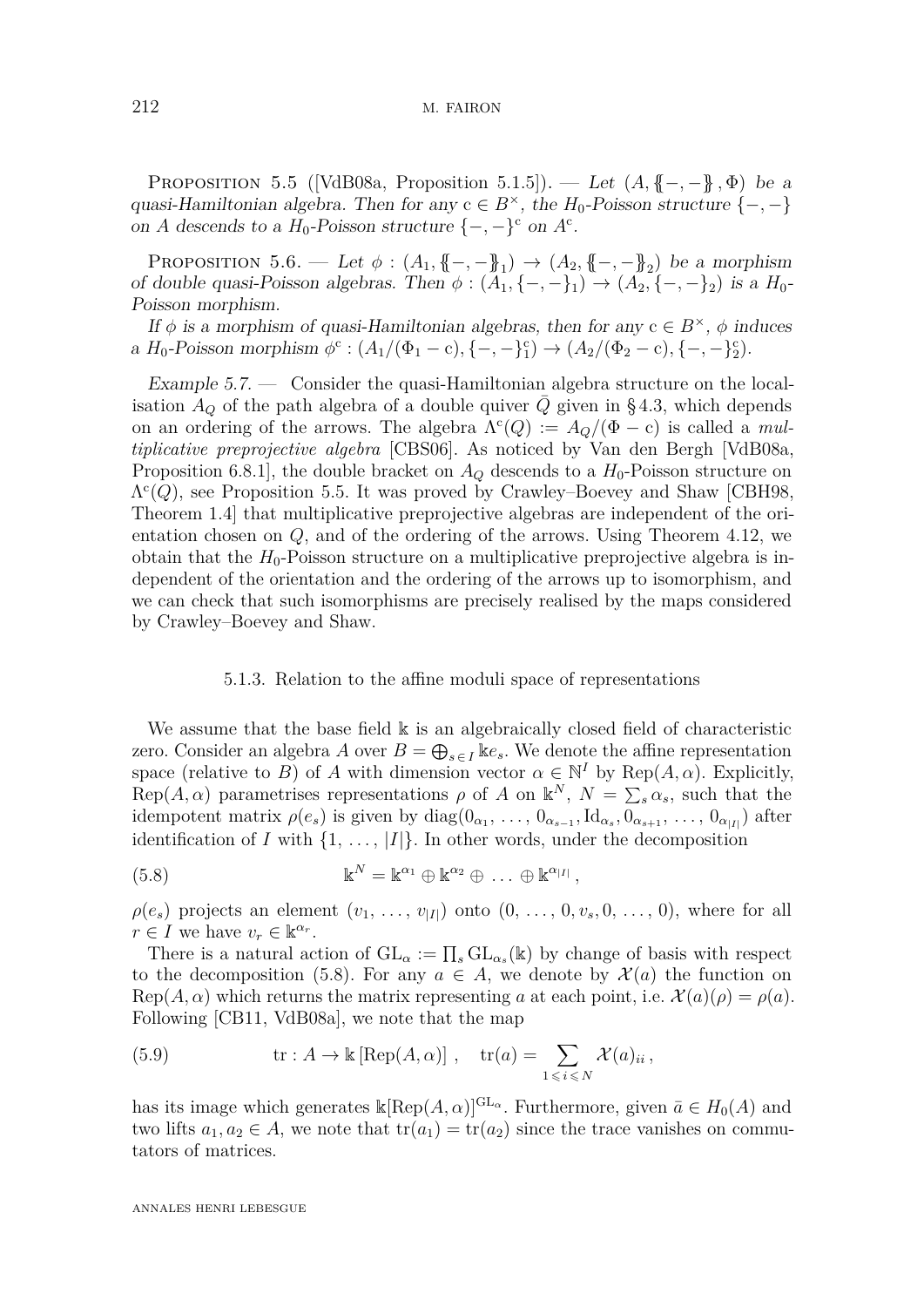<span id="page-34-2"></span>THEOREM 5.8 ([\[CB11,](#page-79-4) Theorem 4.5]). — Let  $\langle -, - \rangle$  be a *H*<sub>0</sub>-Poisson structure on *A*. Then, for any dimension vector  $\alpha$ , there is a unique Poisson bracket  $\{-,-\}$ on  $\mathcal{O}[\text{Rep}(A,\alpha)]^{\text{GL}_{\alpha}}$  such that for any  $a, b \in A$ 

<span id="page-34-4"></span>(5.10) 
$$
\{tr(a), tr(b)\} = tr\left(\langle \bar{a}, \bar{b} \rangle^{l}\right),
$$

where  $\langle \bar{a}, \bar{b} \rangle^l \in A$  is an arbitrary lift of  $\langle \bar{a}, \bar{b} \rangle \in H_0(A)$ .

<span id="page-34-0"></span>PROPOSITION 5.9. — If  $\phi : (A_1, \langle -, - \rangle_1) \to (A_2, \langle -, - \rangle_2)$  is a  $H_0$ -Poisson morphism, then the morphism  $\bar{\phi}_{\alpha} : \mathcal{O}[\text{Rep}(A_1,\alpha)]^{\text{GL}_{\alpha}} \to \mathcal{O}[\text{Rep}(A_2,\alpha)]^{\text{GL}_{\alpha}}$ , uniquely defined by  $\bar{\phi}_{\alpha}(\text{tr}(a)) = \text{tr}(\phi(a))$  for any  $a \in A_1$ , is a Poisson morphism.

Proof. — Denote by  $\{-,-\}_k$  the Poisson bracket on  $\mathcal{O}[\text{Rep}(A_k,\alpha)]^{\text{GL}_\alpha}$  induced by Theorem [5.8](#page-34-2) for  $k = 1, 2$ . Then, on generators  $tr(a)$ ,  $tr(b)$  of  $\mathcal{O}[\text{Rep}(A_1, \alpha)]^{\text{GL}_{\alpha}}$ , we have that

<span id="page-34-5"></span><span id="page-34-3"></span>(5.11a) 
$$
\left\{\bar{\phi}_{\alpha}(\text{tr}(a)), \bar{\phi}_{\alpha}(\text{tr}(b))\right\}_{2} = \left\{\text{tr}(\phi(a)), \text{tr}(\phi(b))\right\}_{2}
$$

$$
= \text{tr}\left(\langle \overline{\phi(a)}, \overline{\phi(b)}\rangle_{2}^{l}\right) = \text{tr}\left(\left\{\bar{\phi}(\overline{a}), \bar{\phi}(\overline{b})\right\}_{2}^{l}\right),
$$

$$
(5.11b) \qquad \bar{\phi}_{\alpha}\left(\{\text{tr}(a), \text{tr}(b)\}_{1}\right) = \bar{\phi}_{\alpha}\left(\text{tr}\left(\langle \overline{a}, \overline{b} \rangle_{1}^{l}\right)\right) = \text{tr}\left(\phi\left(\langle \overline{a}, \overline{b} \rangle_{1}^{l}\right)\right)
$$

$$
= \text{tr}\left(\left(\bar{\phi}\left\langle \overline{a}, \overline{b} \rangle_{1}\right)^{l}\right).
$$

For [\(5.11a\)](#page-34-3), we used the definition of  $\bar{\phi}_{\alpha}$  in the first equality, the definition [\(5.10\)](#page-34-4) of the Poisson bracket in the second, the fact that  $\bar{\phi}: H_0(A_1) \to H_0(A_2)$  is induced by  $\phi$  in the third; we used these results similarly in [\(5.11b\)](#page-34-5). As the final terms in [\(5.11a\)](#page-34-3) and [\(5.11b\)](#page-34-5) are equal due to [\(5.2\)](#page-30-3) since  $\phi$  is a  $H_0$ -Poisson morphism, we get that  $\phi_\alpha$ is a Poisson morphism. If  $\phi$  is an isomorphism with inverse  $\phi^{-1}: A_2 \to A_1$ , then the inverse of  $\bar{\phi}_{\alpha}$  is given by  $tr(a) \mapsto tr(\phi^{-1}(a))$  for any  $a \in A_2$ .

#### **5.2. Some applications**

<span id="page-34-1"></span>We have obtained in [§ 5.1](#page-30-4) that morphisms of double (quasi-)Poisson algebras induce morphisms of quotients of these algebras obtained by fixing the (multiplicative) moment maps to a linear combination of idempotents. In particular, the induced morphisms define morphisms of coordinate rings of moduli spaces of representations. We investigate these constructions in the rest of this section. We will study several basic examples and their relation to the first Weyl algebra and quantum tori, as well as the morphisms that they induce on  $(q)$ -)Calogero–Moser spaces which will appear in Section [6.](#page-40-0)

In this subsection, all algebras are *B*-algebras for the convention of Section [2.](#page-4-0) In that case, a *B*-linear morphism is a morphism satisfying  $\phi(e) = e$  for all  $e \in B$ .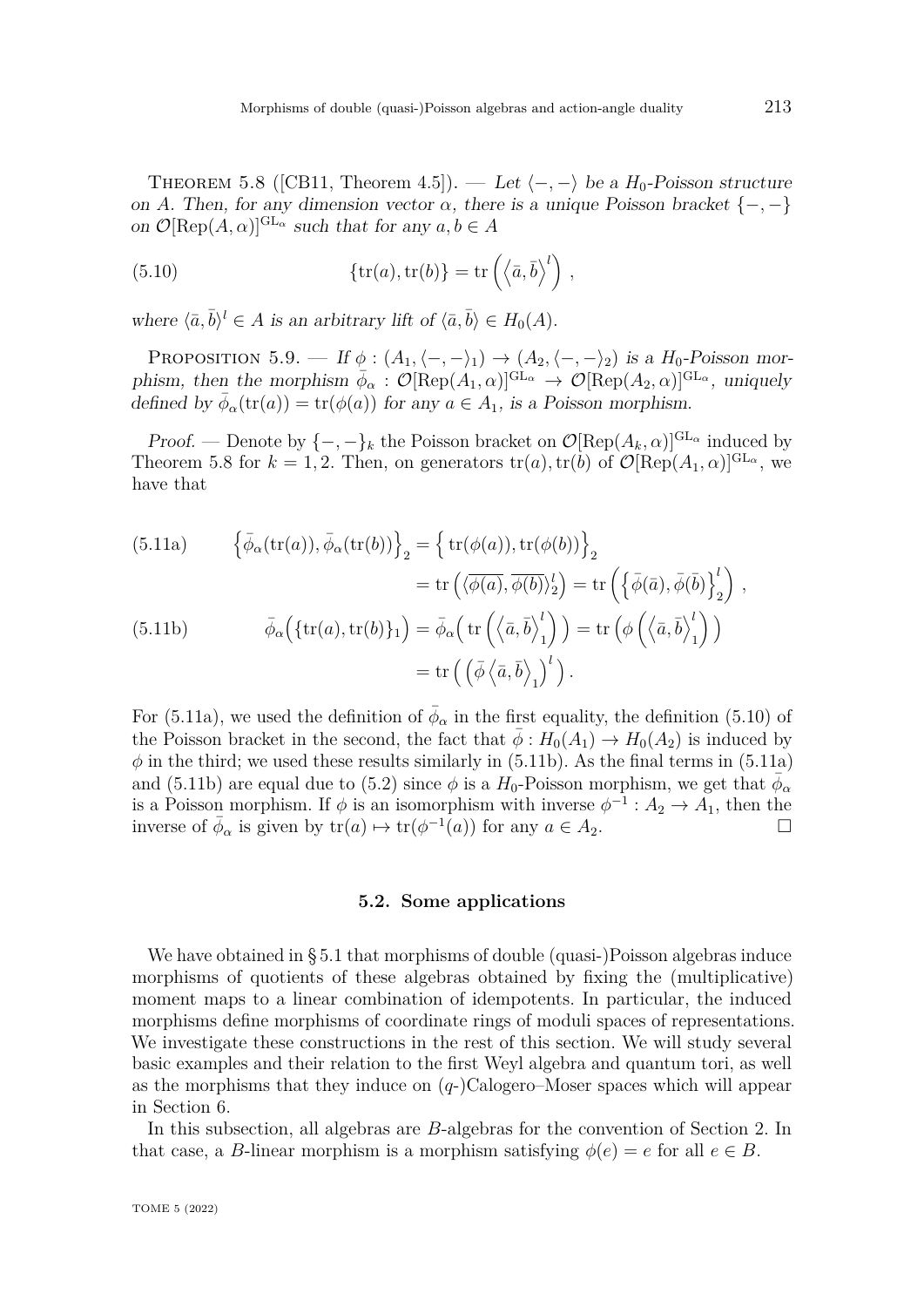#### <span id="page-35-0"></span>5.2.1. Using Hamiltonian algebras

Given a Hamiltonian algebra  $(A, \{-, -\}, \mu)$  over *B*, let us denote by  $Aut(A) :=$  $\text{Aut}_B(A)$  its group of *B*-linear automorphisms, and  $\text{HAut}(A)$  the subgroup of automorphisms which are morphisms of Hamiltonian algebras. Following [\[BP11\]](#page-79-3), let us also introduce  $Aut(A; \mu)$  as the subgroup of automorphisms of A preserving  $\mu$ . It is clear that we have the inclusions

(5.12) 
$$
\text{HAut}(A) \subset \text{Aut}(A; \mu) \subset \text{Aut}(A).
$$

Remark  $5.10.$  — The inclusions in  $(5.12)$  are not necessarily equalities. Consider  $A = \mathbb{k}\langle x, y, z \rangle$  with double Poisson bracket given on generators by

$$
\{\!\!\{x,y\}\!\!\}=1\otimes 1,\quad \{\!\!\{z,z\}\!\!\}=z\otimes 1-1\otimes z,\quad \{\!\!\{x,z\}\!\!\}=0=\{\!\!\{y,z\}\!\!\}~,
$$

and moment map  $\mu = [x, y] + z$ . Consider the automorphisms  $\phi, \psi : A \to A$  defined on generators by

$$
\phi(x) = \frac{1}{2}x, \ \phi(y) = y, \ \phi(z) = z + \frac{1}{2}[x, y], \qquad \psi(x) = -x, \ \psi(y) = y, \ \psi(z) = z.
$$

Then  $\phi$  preserves  $\mu$  but it is not a morphism of double brackets, while  $\psi$  does not preserve *µ*.

The first inclusion from [\(5.12\)](#page-35-0) descends to an inclusion  $\overline{\text{HAut}(A)} \subset \overline{\text{Aut}(A;\mu)}$ in the quotient  $A^{\lambda} = A/(\mu - \lambda)$  for any  $\lambda \in B$ . Moreover, the automorphisms in  $\overline{\text{HAut}(A)}$  preserve the induced  $H_0$ -Poisson structure by Proposition [5.3.](#page-32-1)

Example 5.11. — Consider the Jordan quiver  $Q_{\circ}$  consisting of the vertex set  $I = \{0\}$  and a single arrow which is a loop  $a: 0 \to 0$ . Its double  $\overline{Q}_{\circ}$  contains an additional arrow  $a^* : 0 \to 0$ . The path algebra of  $\overline{Q}_\circ$  has a Hamiltonian algebra structure constructed in §3.3. Under  $a \mapsto x, a^* \mapsto y$  we can induce the Hamiltonian algebra structure on the free algebra  $F_2 = \mathbb{k}\langle x, y \rangle$  by taking the double Poisson bracket

(5.13) 
$$
\{x,y\} = 1 \otimes 1, \quad \{x,x\} = 0 = \{y,y\} ,
$$

with the moment map  $\mu = [x, y]$ . Meanwhile, we can start with the opposite quiver  $Q_0^{op}$  given by  $b: 0 \to 0$ , and the isomorphism  $b \mapsto x, b^* \mapsto y$  induces the same Hamiltonian algebra structure on  $F_2 \simeq \mathbb{k} \overline{Q}_{\circ}^{op}$ . By Theorem [3.12,](#page-16-0) we have isomorphic Hamiltonian algebras if we start with  $Q_{\circ}$  or  $Q_{\circ}^{op}$ , and the isomorphism can be computed from Example [3.1](#page-10-2) to be

(5.14) 
$$
\psi : \mathbb{k}\bar{Q}_{\circ} \to \mathbb{k}\bar{Q}_{\circ}^{op}, \quad \psi(a) = b^*, \ \psi(a^*) = -b.
$$

Under the identifications with  $F_2$ ,  $\psi$  induces an isomorphism of Hamiltonian algebras given by

(5.15) 
$$
\mathcal{F}: F_2 \to F_2, \quad \mathcal{F}(x) = y, \ \mathcal{F}(y) = -x.
$$

The automorphism  $\mathcal F$  satisfies  $\mathcal F^4$  = id and is sometimes called the formal Fourier transform. We can also easily check that for all  $\gamma \in \mathbb{k}$  and  $k \geq 0$  the automorphism

(5.16) 
$$
\phi_{k,\gamma}: F_2 \to F_2, \quad \phi_{k,\gamma}(x) = x + \gamma y^k, \quad \phi_{k,\gamma}(y) = y,
$$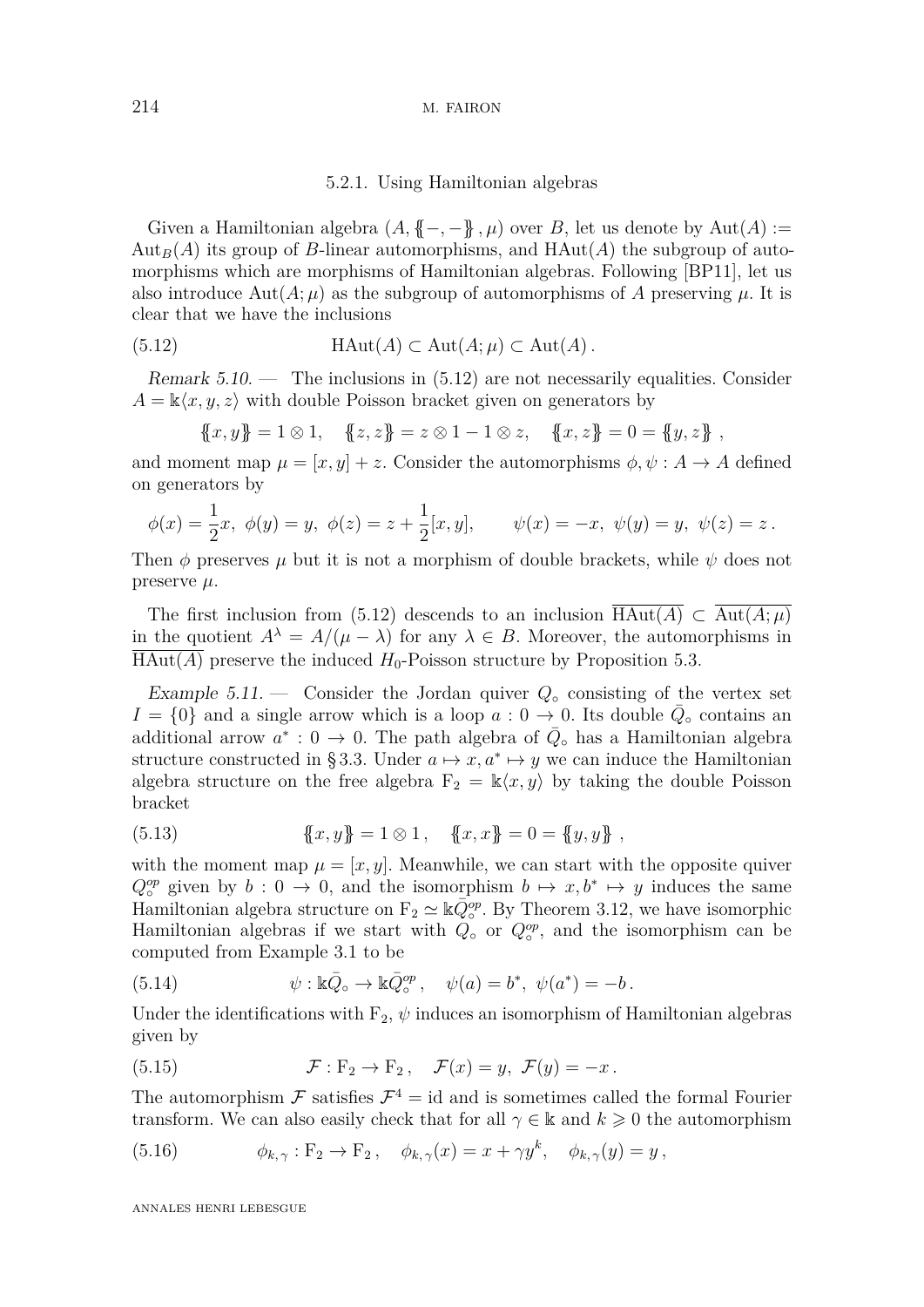defines an isomorphism of Hamiltonian algebras as it preserves [\(5.13\)](#page-35-0) and the moment map. Hence, we also get the isomorphism of Hamiltonian algebras

<span id="page-36-0"></span>(5.17) 
$$
\phi'_{k,\gamma} = \mathcal{F}^{-1} \circ \phi_{k,-\gamma} \circ \mathcal{F} : \mathbf{F}_2 \to \mathbf{F}_2, \quad \phi'_{k,\gamma}(x) = x, \quad \phi'_{k,\gamma}(y) = y + \gamma x^k.
$$

Imposing the relation  $\mu = 1$ , the automorphisms [\(5.16\)](#page-35-1) and [\(5.17\)](#page-36-0) descend to automorphisms of the first Weyl algebra  $A_1 = \frac{k\langle x, y \rangle}{\langle xy - yx - 1 \rangle}$ .

It is a result of Dixmier [\[Dix68,](#page-80-0) Théorème 8.10] that the images in  $A_1$  of the automorphisms [\(5.16\)](#page-35-1) and [\(5.17\)](#page-36-0) generate the whole group of automorphisms.

<span id="page-36-1"></span>COROLLARY 5.12. — Let  $F_2$  be the free algebra on two generators and  $A_1$  be the first Weyl algebra. Then  $HAut(F_2)$  surjects onto  $Aut(A_1)$ .

<span id="page-36-2"></span>Remark 5.13. — Using Proposition [5.3,](#page-32-0) any automorphism of the first Weyl algebra preserves the  $H_0$ -Poisson structure induced by  $(5.13)$ . However, this result is not interesting as  $H_0(A_1)$  is trivial. If we set instead the moment map  $\mu$  to 0 in Example [5.11,](#page-35-2) we get that the  $H_0$ -Poisson structure induced by [\(5.13\)](#page-35-0) on  $\mathbb{k}[x, y]$  is the canonical Poisson bracket defined by  $\{x, y\} = 1$  and  $\{x, x\} = 0 = \{y, y\}.$ 

Let us now assume that  $\&$  is of characteristic zero and algebraically closed. The elements of  $H_0(A^{\lambda})$  induce generators of representation spaces using the trace map as in [§ 5.1.3,](#page-33-0) and we can obtain the following diagram for any dimension vector  $\alpha \in \mathbb{N}^{\tilde{I}}$ 

$$
\begin{array}{ccc}\n\text{HAut}(A) & \longrightarrow \text{Aut}(A; \mu) \longrightarrow \text{Aut}(A) \\
\downarrow & \downarrow & \downarrow \\
\hline\n\text{HAut}(A) & \longrightarrow \text{Aut}(A; \mu) \longrightarrow \text{Aut}(A^{\lambda}) \\
\downarrow & \downarrow & \downarrow \\
\text{HAut}(A)_{\alpha} & \longrightarrow \text{Aut}(A; \mu)_{\alpha} \longrightarrow \text{Aut}(\mathcal{A}_{\alpha}^{\lambda})\n\end{array}
$$

where  $\mathcal{A}_{\alpha}^{\lambda} = \mathcal{O}[\text{Rep}(A^{\lambda}, \alpha)]^{\text{GL}_{\alpha}}$  denotes the coordinate ring of  $\mathcal{X}(\mu)^{-1}(\lambda \text{ Id}_{\alpha})//\text{GL}_{\alpha}$ for  $\lambda \,\mathrm{Id}_{\alpha} = (\lambda_s \,\mathrm{Id}_{\alpha_s})_s$ . The automorphisms in  $\text{HAut}(A)_{\alpha}$  are Poisson by Proposition [5.9.](#page-34-0)

For a quiver *Q*, consider the Hamiltonian algebra structure on  $\mathbb{k}\overline{Q}$  given in [§ 3.3.](#page-16-0) We get that  $HAut(kQ)$  induces Poisson automorphisms on the corresponding quiver varieties by the above argument. It is an interesting question to understand what are the properties of these morphisms.

Example 5.14. — We work over  $\mathbb{k} = \mathbb{C}$ . Consider the quiver  $Q_1$  formed by the vertices  $I = \{0, \infty\}$  and arrows  $x: 0 \to 0$ ,  $v = 0 \to \infty$ . The Hamiltonian automorphisms on  $\mathbb{C}\langle x, y \rangle$  from Example [5.11](#page-35-2) can be extended to  $\mathbb{C}\bar{Q}_1$  using  $x \mapsto x, y \mapsto x^*$ and acting as the identity on  $v, v^*$ . Fix  $n \in \mathbb{N}^\times$ . If we take  $(\lambda_0, \lambda_\infty) = (1, -n)$  and  $(\alpha_0, \alpha_\infty) = (n, 1)$  and denote the corresponding quiver variety as  $\mathcal{C}_n$ , the elements of HAut $(\mathbb{C}\hat{Q}_1)$  descend to Poisson automorphisms on  $\mathcal{C}_n$ . As the group of automorphisms generated by the images of  $\phi_{k,\gamma}, \phi'_{k,\gamma}$  acts transitively on  $\mathcal{C}_n$  by [\[BW00,](#page-79-0) Theorems 1.2,1.3<sup>,</sup> the same result holds for the image of  $HAut(\mathbb{C}\bar{Q}_1)$ . The variety  $\mathcal{C}_n$  is the *n*<sup>th</sup> Calogero–Moser space [\[Wil98\]](#page-82-0), see §6.1.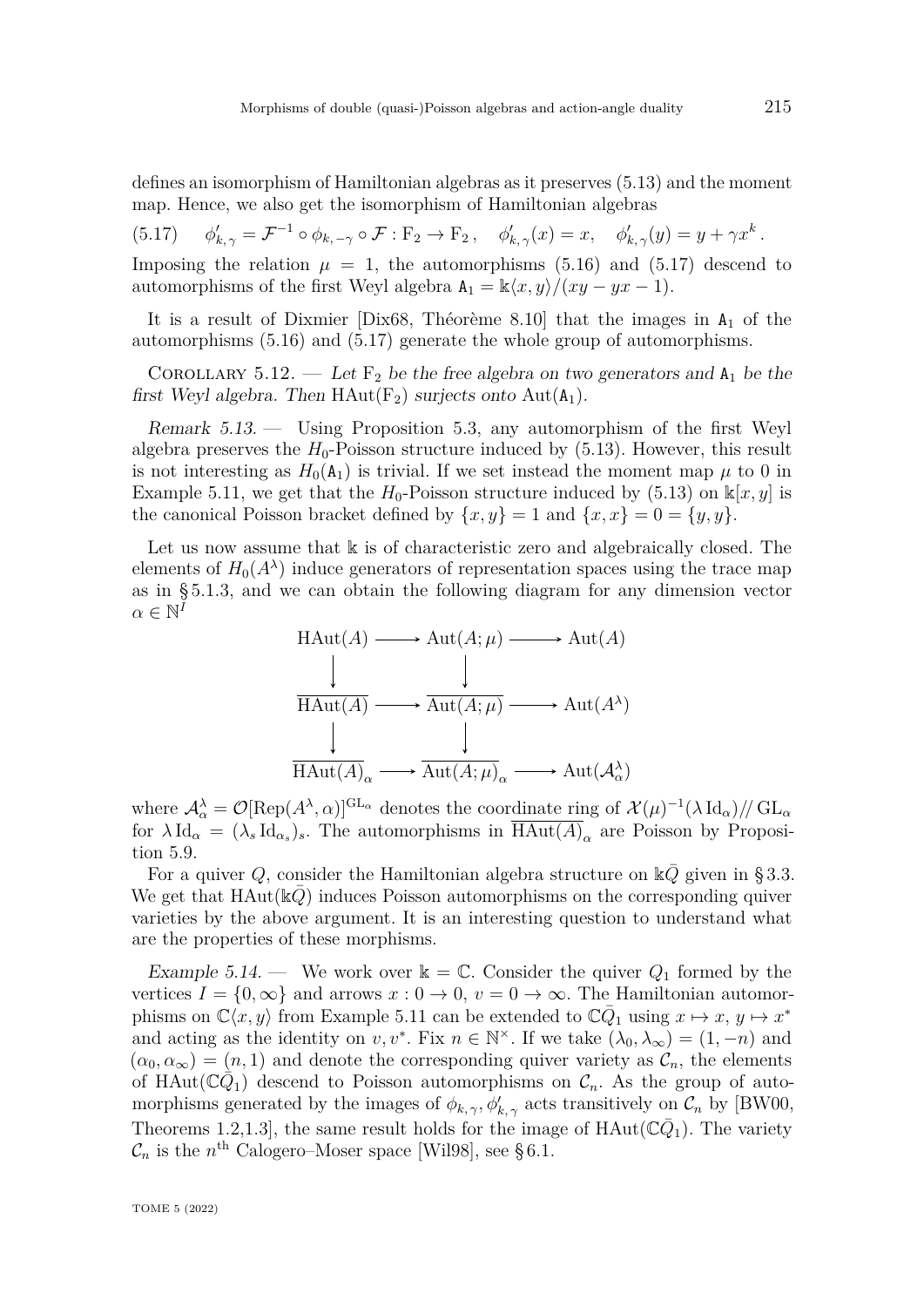#### 216 M. FAIRON

If  $Q_2$  is the quiver obtained from  $Q_1$  by adding an arrow  $\infty \to 0$ , we can reproduce the same construction with the same parameters to get a quiver variety  $\mathcal{C}_{n,2}$ . It is proved in [\[BP11\]](#page-79-1) that a subgroup of  $Aut(\mathbb{C}\bar{Q}_2;\mu)$  acts transitively on  $\mathcal{C}_{n,2}$  when induced onto this space, see also [\[MT13\]](#page-81-0). It is not known if the subgroup of Poisson automorphisms induced by  $HAut(\mathbb{C}\bar{Q}_2)$  also acts transitively.

#### 5.2.2. Using quasi-Hamiltonian algebras

Given a quasi-Hamiltonian algebra  $(A, \{ \{-, -\}, \Phi)$  over *B*, we can reproduce the construction from [§ 5.2.1.](#page-35-3) Namely, we can define the group of *B*-linear automorphisms  $Aut(A)$ , the subgroup of quasi-Hamiltonian automorphisms  $HAut(A)$ , and the subgroup  $Aut(A; \Phi)$  of automorphisms of A preserving  $\Phi$ . We get the inclusions

(5.18) 
$$
\qquad \qquad \text{qHAut}(A) \subset \text{Aut}(A; \Phi) \subset \text{Aut}(A).
$$

The first inclusion descends to an inclusion of automorphisms of the quotient  $A<sup>c</sup>$  $A/(\Phi - c)$  for any  $c \in B^{\times}$  such that the image of qHAut(*A*) preserves the *H*<sub>0</sub>-Poisson structure obtained from Proposition [5.6.](#page-33-1) If k is of characteristic zero and algebraically closed, they furthermore descend to automorphisms of affine moduli spaces of representations, for which the elements in the image of  $qHAut(A)$  are Poisson isomorphisms by Proposition [5.9.](#page-34-0)

Example 5.15. — Consider the Jordan quiver *Q*◦ as in Example [5.11.](#page-35-2) The localisation  $A_{Q_0}$  of the path algebra of  $\overline{Q}_0$  has a quasi-Hamiltonian algebra structure constructed in §4.3. Let  $F_{2,S} = \mathbb{k}\langle x,y\rangle_S$  be the universal localisation of  $\mathbb{k}\langle x,y\rangle$ with respect to the set  $S = \{1 + xy, 1 + yx\}$ . Under  $a \mapsto y, a^* \mapsto x$  we can induce the quasi-Hamiltonian algebra structure on  $F_{2,S} \simeq A_{Q}$ <sup>o</sup> with double quasi-Poisson bracket

(5.19)

<span id="page-37-1"></span>
$$
\{x, x\}_1 = -\frac{1}{2} \left( x^2 \otimes 1 - 1 \otimes x^2 \right), \quad \{y, y\}_1 = +\frac{1}{2} \left( y^2 \otimes 1 - 1 \otimes y^2 \right),
$$
  

$$
\{y, x\}_1 = 1 \otimes 1 + \frac{1}{2} \left( xy \otimes 1 + 1 \otimes yx + x \otimes y - y \otimes x \right),
$$

and the multiplicative moment map  $\Phi = (1 + yx)(1 + xy)^{-1}$ . This corresponds to taking the ordering  $a < a^*$ . If we consider the other ordering  $a^* < a$ , we get the double quasi-Poisson bracket

(5.20) 
$$
\{\!\!\{x,x\}\!\!\}_2 = +\frac{1}{2} \left( x^2 \otimes 1 - 1 \otimes x^2 \right) , \quad \{\!\!\{y,y\}\!\!\}_2 = -\frac{1}{2} \left( y^2 \otimes 1 - 1 \otimes y^2 \right) ,
$$

$$
\{\!\!\{y,x\}\!\!\}_2 = 1 \otimes 1 + \frac{1}{2} \left( xy \otimes 1 + 1 \otimes yx - x \otimes y + y \otimes x \right) ,
$$

and the multiplicative moment map  $\Phi' = (1 + xy)^{-1}(1 + yx)$ . We can read from the proof of Lemma [4.7](#page-22-0) that the isomorphism of quasi-Hamiltonian algebras from  $(F_2, s, \{-, -\}]_1, \Phi)$  to  $(F_2, s, \{-, -\}]_2, \Phi')$  is given by

<span id="page-37-0"></span>(5.21) 
$$
\psi : F_{2,S} \to F_{2,S} , \quad \psi(x) = x(1+xy), \ \psi(y) = (1+xy)^{-1}y.
$$

As in Example [5.11,](#page-35-2) we can start with the opposite quiver  $Q_{\circ}^{op}$  given by  $b: 0 \to 0$ , and considering the ordering  $b^* < b$  we get a quasi-Hamiltonian algebra structure on  $A_{Q_{\circ}^{op}}$ . Under the identification  $F_{2,S} \simeq A_{Q_{\circ}^{op}}$  given by  $b \mapsto y, b^* \mapsto x$ , we again get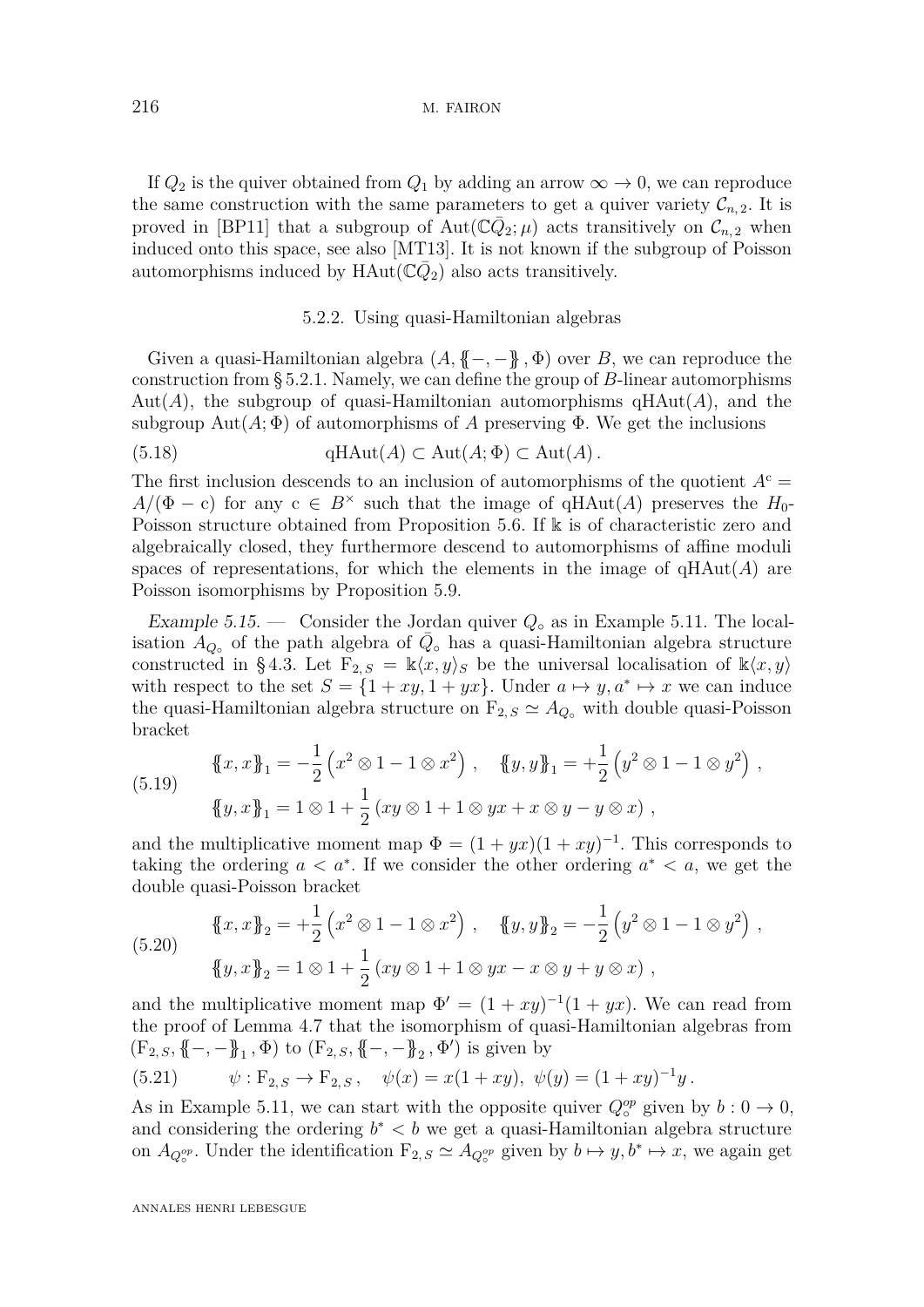a quasi-Hamiltonian algebra structure on  $F_{2, S}$ , which is given by  $\{-, -\}$ <sub>2</sub> and  $\Phi_2$ defined above. By Theorem [4.12,](#page-28-1) we have isomorphic quasi-Hamiltonian algebras if we start with  $Q_{\circ}$  or  $Q_{\circ}^{op}$ , and the isomorphism<sup>(3)</sup> can be computed from Example [4.1](#page-18-0) to be

$$
a \mapsto b^*, \quad a^* \mapsto -(1 + bb^*)^{-1} b.
$$

Hence it gives an isomorphism of quasi-Hamiltonian algebras from  $(F_{2,S}, \{ \! \{-, -\} \! \}_{1}, \Phi)$ to  $(F_{2,S}, \{-,-\}^2_{2}, \Phi')$  as

(5.22) 
$$
\xi : F_{2,S} \to F_{2,S}, \quad \xi(x) = -(1+yx)^{-1}y, \quad \xi(y) = x.
$$

Note that  $\xi \circ \psi^{-1} \in \text{qHAut}(\mathbf{F}_{2,S})$  when  $\mathbf{F}_{2,S}$  is endowed with  $\{-, -\}$ <sub>2</sub> and  $\Phi'$ . Finally, we note that the automorphism

(5.23) 
$$
\phi_{\beta} : \mathcal{F}_{2,S} \to \mathcal{F}_{2,S} , \quad \phi_{\beta}(x) = \beta^{-1}x, \ \phi_{\beta}(y) = \beta y, \quad \beta \in \mathbb{k}^{\times},
$$

is such that  $\phi_{\beta} \in \text{qHAut}(\mathbb{F}_{2, S})$  for both quasi-Hamiltonian algebra structures. After imposing the relations  $\Phi = c^{-1}$ ,  $\Phi' = c^{-1}$  for  $c \in \mathbb{k}^\times$ , the automorphisms  $\psi, \xi, \phi_\beta$ descend to automorphisms  $\bar{\psi}, \bar{\xi}, \bar{\phi}_{\beta}$  of the localised first quantised Weyl algebra  $\bar{B_1^c}$ defined as

<span id="page-38-1"></span>(5.24) 
$$
B_1^c = (A_1^c)_{1+xy}, \quad A_1^c := \frac{k \langle x, y \rangle}{\left(1 + xy - c(1 + yx)\right)}.
$$

They can be used to define the following elements of  $Aut(B_1^c)$ ,

<span id="page-38-0"></span>(5.25) 
$$
(x, y) \mapsto ((1+yx)x, y(1+yx)^{-1}), (x, y) \mapsto (-(1+yx)^{-1}y, x),
$$

$$
(x, y) \mapsto (\beta^{-1}x, \beta y), \quad \beta \in \mathbb{k}^{\times}.
$$

Alev and Dumas classified the automorphisms of  $B_1^c$  in [\[AD96,](#page-79-2) Théorème 1.7], and they obtained that for  $c \neq \pm 1$ ,  $Aut(B_1^c)$  is generated by the three automorphisms [\(5.25\)](#page-38-0).

COROLLARY 5.16. — Fix  $c \in \mathbb{k} \setminus \{0, \pm 1\}$ . Let  $F_{2,S} = \mathbb{k} \langle x, y \rangle_S$  for  $S = \{1 + xy, 1 +$  $yx$ } and  $B_1^c$  be the localisation of the first quantised Weyl algebra defined by [\(5.24\)](#page-38-1). Then, the automorphisms of  $B_1^c$  are all induced by isomorphisms of quasi-Hamiltonian algebras on  $F_{2,S}$  (possibly for different structures).

Contrary to the case of the first Weyl algebra obtained in Corollary [5.12,](#page-36-1) we do not have a surjection  $qHAut(F_{2, S}) \to Aut(B_1^c)$  since  $\psi : F_{2, S} \to F_{2, S}$  given by [\(5.21\)](#page-37-0) does not preserve the double bracket  $(5.19)$  or its multiplicative moment map  $\Phi$ . This illustrates the key difference between Lemma [3.7](#page-13-0) and Lemma [4.7](#page-22-0) : in the quasi-Hamiltonian setting, performing fusion in the opposite order induces a non-trivial isomorphism.

<span id="page-38-3"></span>Example 5.17. — Let  $L_2 = \mathbb{k}\langle x^{\pm 1}, y^{\pm 1}\rangle$  denote the (non-commutative) algebra of Laurent polynomials in two variables. There is a quasi-Hamiltonian algebra structure on  $L_2$  with double quasi-Poisson bracket

<span id="page-38-2"></span>(5.26) 
$$
\{\!\!\{x,x\}\!\!\} = +\frac{1}{2} \left( x^2 \otimes 1 - 1 \otimes x^2 \right), \quad \{\!\!\{y,y\}\!\!\} = -\frac{1}{2} \left( y^2 \otimes 1 - 1 \otimes y^2 \right), \{\!\!\{x,y\}\!\!\} = \frac{1}{2} \left( yx \otimes 1 + 1 \otimes xy - x \otimes y + y \otimes x \right),
$$

<sup>(3)</sup>We take  $a < a^*$  and  $b^* < b$  to define the quasi-Hamiltonian structures.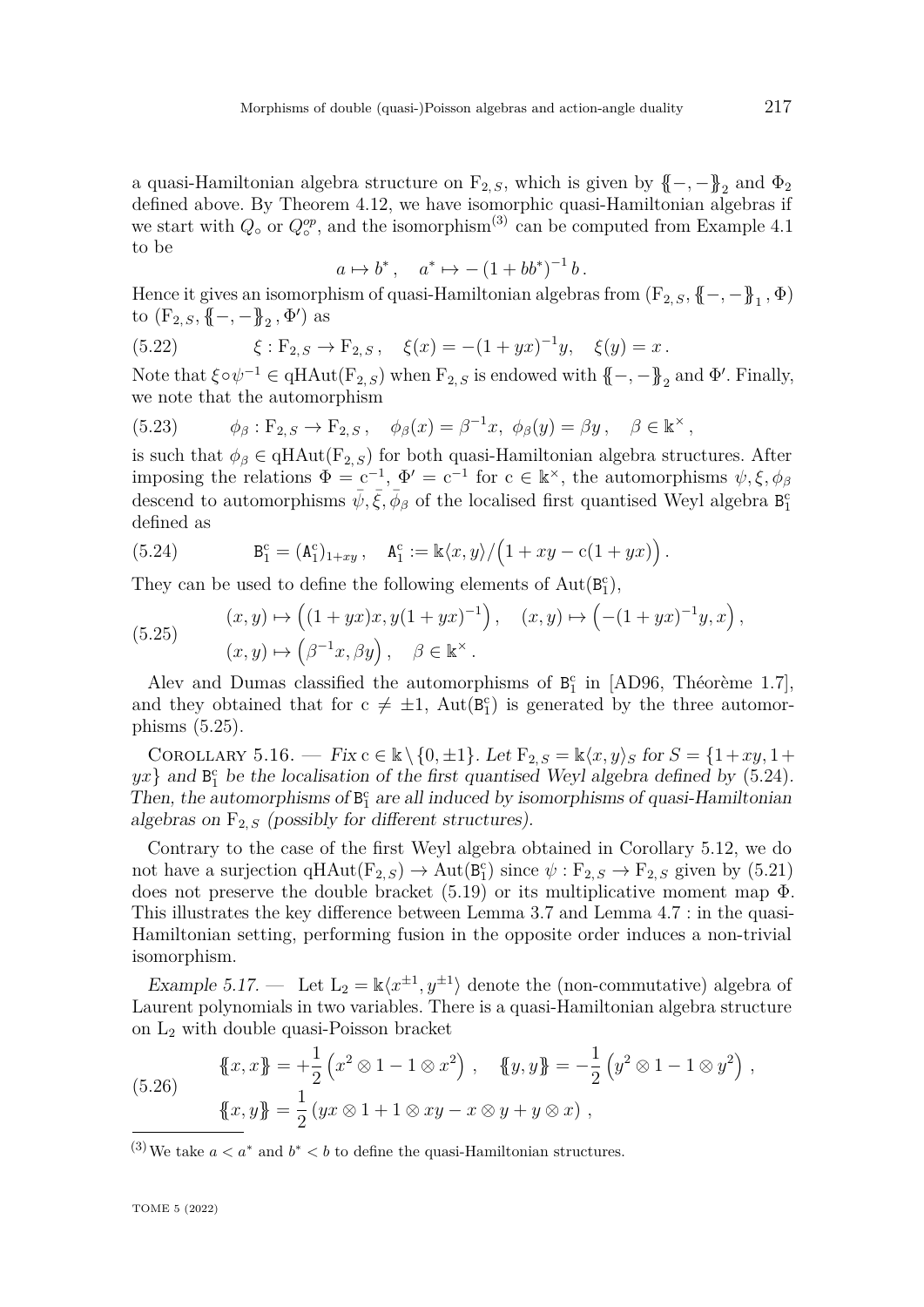and multiplicative moment map  $\Phi = xyx^{-1}y^{-1}$ . This quasi-Hamiltonian algebra was considered in [\[CF17\]](#page-80-1) after localisation of  $A_{Q}$ <sup>Ⅰ</sup>. It can also be obtained from an intersection pairing on the fundamental group  $\pi$  of a punctured torus as we have

$$
L_2 \simeq \mathbb{k} \left\langle x^{\pm 1}, y^{\pm 1}, \Phi^{\pm 1} \right\rangle / \left( \Phi - xyx^{-1}y^{-1} \right) =: \pi,
$$

see the work of Massuyeau–Turaev [\[MT14\]](#page-81-1). Elements of  $Aut(\pi)$  which are not acting by conjugation can be found in [\[Gol03,](#page-81-2) Appendix], and they include the Dehn twists

(5.27) 
$$
\tau: L_2 \to L_2, \quad \tau(x) = xy, \quad \tau(y) = y,
$$

$$
\tilde{\tau}: L_2 \to L_2, \quad \tilde{\tau}(x) = x, \quad \tilde{\tau}(y) = yx.
$$

We have  $\tau, \tilde{\tau} \in Aut(L_2, \Phi)$ , and we can prove that both automorphisms preserve the double bracket [\(5.26\)](#page-38-2), hence these elements belong to  $qHAut(L_2)$ . We also get that

(5.28) 
$$
\sigma: L_2 \to L_2, \quad \sigma(x) = y^{-1}, \ \sigma(y) = yxy^{-1},
$$

belongs to  $qHAut(L_2)$  in view of  $\sigma = \tau^{-1} \circ \tilde{\tau} \circ \tau^{-1}$ . Finally, we note that the automorphism

(5.29) 
$$
\phi_{\alpha,\beta}: L_2 \to L_2, \quad \phi_{\alpha,\beta}(x) = \alpha x, \quad \phi_{\alpha,\beta}(y) = \beta y, \quad \alpha, \beta \in \mathbb{k}^\times,
$$

is such that  $\phi_{\alpha,\beta} \in \text{qHAut}(L_2)$ . Imposing the relation  $\Phi = c$  for  $c \in \mathbb{k}^\times$ , all these automorphisms descend to automorphisms of the quantum torus

<span id="page-39-1"></span>(5.30) 
$$
C_1^c = \mathbb{k} \left\langle x^{\pm 1}, y^{\pm 1} \right\rangle / (xy - cyx).
$$

They can be used to define the following elements of  $Aut(C_i^c)$ ,

<span id="page-39-0"></span>(5.31) 
$$
(x, y) \mapsto (xy, y), \quad (x, y) \mapsto (y^{-1}, x), \quad (x, y) \mapsto (\alpha x, \beta y), \quad \alpha, \beta \in \mathbb{k}^{\times}.
$$

We get from [\[KPS94,](#page-81-3) Theorem 1.5] or [\[AD96,](#page-79-2) Proposition 1.6] that for  $c \neq \pm 1$ , the automorphisms  $(5.31)$  generate  $Aut(C_1^c)$ . The first two automorphisms in  $(5.31)$ generate a subgroup isomorphic to  $SL_2(\mathbb{Z})$ , and we have in particular  $Aut(\mathcal{C}_1^c)$  $\simeq$  SL<sub>2</sub>(Z)  $\ltimes$  (k<sup>×</sup>)<sup>2</sup>.

COROLLARY 5.18. — Fix  $c \in \mathbb{k} \setminus \{0, \pm 1\}$ . Let  $L_2 = \mathbb{k} \langle x^{\pm 1}, y^{\pm 1} \rangle$  and  $C_1^c$  be the quantum torus defined by  $(5.30)$ . Then  $qHAut(L_2)$  surjects onto  $Aut(C_1^c)$ .

Remark 5.19. — Similarly to the case of the first Weyl algebra discussed in Remark [5.13,](#page-36-2) the  $H_0$ -Poisson structure on  $C_1^c$  is trivial for  $c \neq +1$ . For  $c = +1$ , we get that the  $H_0$ -Poisson structure induced by [\(5.26\)](#page-38-2) on  $\mathbb{k}[x^{\pm 1}, y^{\pm 1}]$  is the Poisson bracket defined by  $\{x, y\} = xy$  and  $\{x, x\} = 0 = \{y, y\}.$ 

<span id="page-39-2"></span>Example 5.20. — We work over  $\mathbb{k} = \mathbb{C}$ . Consider the quasi-Hamiltonian algebras  $L_2$  from Example [5.17](#page-38-3) and  $A_Q$  from §4.3, where  $Q$  consists of a unique arrow  $v: 0 \to \infty$ . After fusion of the idempotent  $e_0 \in A_Q$  onto the unit of  $L_2$ , we get an algebra *A*<sup> $\prime$ </sup> which is quasi-Hamiltonian by Proposition [4.5.](#page-21-0) Fix  $n \in \mathbb{N}^{\times}$  and  $q \in \mathbb{C}^\times$  not a root of unity. Taking  $(c_0, c_\infty) = (q, q^{-n})$  and  $(\alpha_0, \alpha_\infty) = (n, 1)$ , the corresponding affine moduli space of representations  $\mathcal{C}_n^q$  is the *q*-Calogero–Moser space [\[CF17,](#page-80-1) [Obl04\]](#page-81-4). Since  $qHAut(L_2) \subset qHAut(A')$  descends to an algebra acting by Poisson automorphisms on representation spaces, we get an action of  $SL_2(\mathbb{Z})$  by Poisson automorphisms on  $C_n^q$ .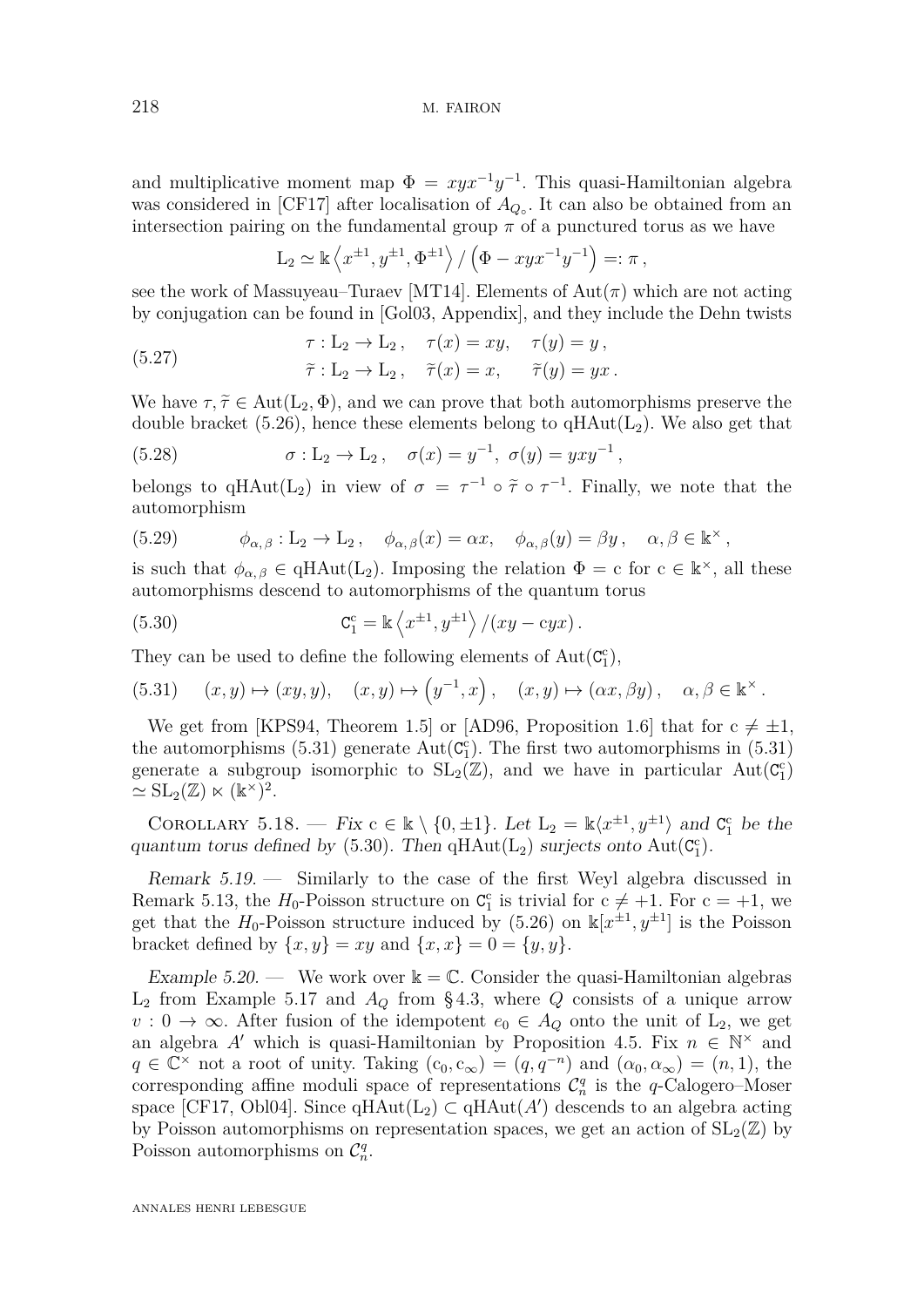## **6. Dual integrable systems from quivers**

We have seen as part of Theorems [3.12](#page-16-1) and [4.12](#page-28-1) that the (quasi-)Hamiltonian algebra associated with a quiver only depends on the underlying undirected graph, up to isomorphism. In particular, we obtain from Proposition [5.9](#page-34-0) an isomorphism of Poisson varieties after considering the orbit spaces obtained by (quasi-)Hamiltonian reduction of the representation spaces of these algebras. We will investigate this observation using a family of quivers denoted  $Q_m$ , and their opposites  $Q_m^{op}$  obtained by reversing all the arrows in each quiver  $Q_m$ . The motivation underlying this investigation is that the quiver should also dictate a particular choice of local coordinates on a subset of the associated Poisson variety, such that the isomorphism described above will lead us to dual integrable systems. When the quiver is a cyclic quiver extended by one arrow, the choice of local coordinates that we consider on the associated space will satisfy the principle (**P**) stated as follows

- the matrices representing the arrows in the cyclic quiver are diagonal matrices, which are either equal or related through the moment map equations;
- the matrix representing the additional arrow is a (co)vector with all entries equal to  $+1$ .

These two rules will serve us to fix the choice of representatives, up to a residual finite action. Furthermore, we will see that this choice naturally ensures that we obtain Lax matrices for integrable systems in the Calogero–Moser (CM) and Ruijsenaars– Schneider (RS) families [\[Cal71,](#page-79-3) [Mos75,](#page-81-5) [RS86,](#page-82-1) [Sut71\]](#page-82-2). By following this general idea, we will see that the reversing of arrows  $Q_m \rightsquigarrow Q_m^{op}$  yields

- (1) self-duality of the generalised rational CM systems from [\[CS17\]](#page-80-2) in [§ 6.1;](#page-40-0)
- (2) the standard duality of the hyperbolic CM and rational RS systems in [§ 6.2;](#page-44-0)
- (3) the new dual integrable system of a modified hyperbolic RS system in [§ 6.3;](#page-48-0)
- (4) the standard self-duality of the hyperbolic RS system in [§ 6.4.](#page-53-0)

For the interested reader which has only a limited background on integrable systems, we recommend to consult [\[Eti07,](#page-80-3) Lectures 1-2] for an introduction to the subject of CM systems using the perspective of Hamiltonian reduction.

Remark 6.1. — Below, we work over  $\mathbb{k} = \mathbb{C}$ , we fix  $m \geq 1$  and we let  $I = \mathbb{Z}/m\mathbb{Z}$ . All the computations provided are given under the assumption that  $m \geqslant 2$  to simplify the presentation. The statements regarding the local coordinates and their Poisson brackets also hold in the case  $m = 1$ , and the computations in that case can be easily adapted by the reader.

### **6.1. Self-duality of rational CM systems**

<span id="page-40-0"></span>We consider the quiver  $Q_m$  with vertex set  $\tilde{I} = I \cup \{\infty\}$ , and  $m + 1$  arrows given by  $x_s : s \to s + 1$  for each  $s \in I$ , and  $v : \infty \to 0$ . In the double  $\overline{Q}_m$ , we denote the opposite arrows by  $x_s^* : s + 1 \to s$ ,  $v^* : 0 \to \infty$ . We also consider the quiver  $Q_m^{op}$ with the same vertex set but with arrows  $y_s : s + 1 \to s$ ,  $w : 0 \to \infty$ . The double  $\overline{Q}_{m}^{op}$  has additional arrows  $y_{s}^{*}: s \to s+1, w^{*}: \infty \to 0$ . These quivers are depicted in Figure [6.1.](#page-41-0)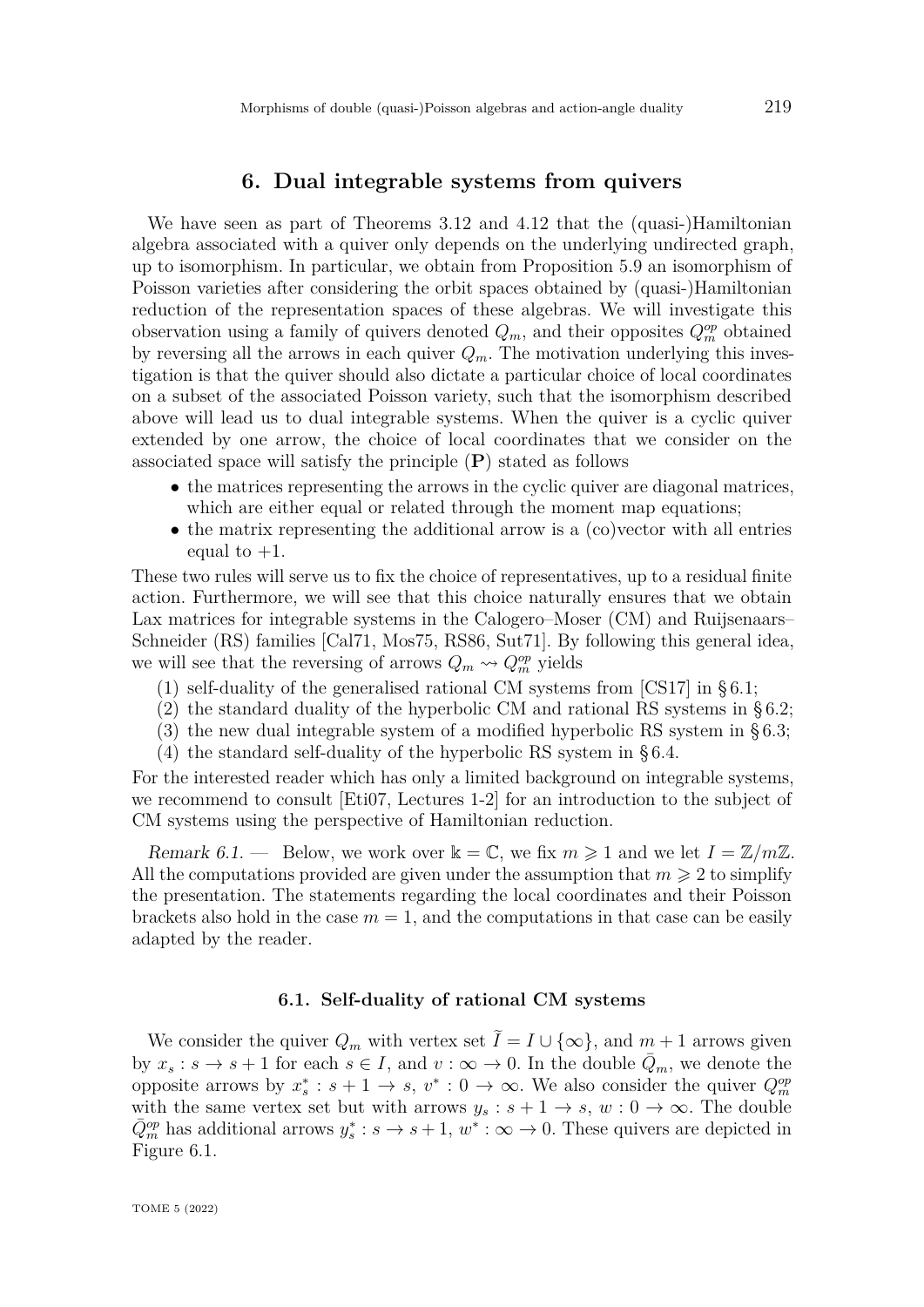

<span id="page-41-0"></span>Figure 6.1. On the left : the double quiver  $Q_m$  whose continuous arrows belong to the original quiver  $Q_m$ . On the right : the double quiver  $\overline{Q}_m^{op}$  whose continuous arrows belong to the original quiver  $Q_m^{op}$ .

Using [§ 3.3,](#page-16-0) the path algebra of each quiver has a Hamiltonian algebra structure, and by Theorem [3.12](#page-16-1) and Example [3.1](#page-10-0) we have an isomorphism of Hamiltonian algebras given by

<span id="page-41-3"></span>
$$
(6.1) \quad \psi : \mathbb{C}\bar{Q}_m \to \mathbb{C}\bar{Q}_m^{op}, \quad \psi(x_s) = y_s^*, \quad \psi(x_s^*) = -y_s, \quad \psi(v) = w^*, \quad \psi(v^*) = -w.
$$

Denote the moment maps by  $\mu$  and  $\mu^{op}$ . In view of Proposition [5.9,](#page-34-0) the map  $\psi$ induces a Poisson isomorphism

<span id="page-41-1"></span>(6.2) 
$$
\Psi : \text{Rep}\left(\mathbb{C}\bar{Q}_m/\left(\mu-\tilde{\lambda}\right),\alpha\right)/\!/ \text{ GL}_{\alpha} \to \text{Rep}\left(\mathbb{C}\bar{Q}_m^{op}/\left(\mu^{op}-\tilde{\lambda}\right),\alpha\right)/\!/ \text{ GL}_{\alpha},
$$

for any  $\alpha \in \mathbb{N}^{m+1}$  and  $\tilde{\lambda} = \sum_{s \in I} \lambda_s e_s + \lambda_\infty e_\infty$  with  $\lambda_s, \lambda_\infty \in \mathbb{C}$ . We will consider the cases where the dimension vector  $\alpha$  is such that for some  $n \geq 1$  we put  $\alpha_s = n$  for each  $s \in I$  and  $\alpha_{\infty} = 1$ , while the parameters defining  $\lambda$  are subject to  $\lambda_{\infty} = -n|\lambda|$ for  $|\lambda| := \sum_{s} \lambda_s$ . Moreover the  $(\lambda_s)$  are assumed to satisfy the following regularity conditions

(6.3) 
$$
\sum_{s \in I} \lambda_s \neq 0, \quad k \sum_{s \in I} \lambda_s \neq \lambda_r + \ldots + \lambda_{r'},
$$

for all  $k \in \mathbb{Z}$  and  $1 \leq r \leq r' < m-1$ . Under these conditions, the spaces appearing in [\(6.2\)](#page-41-1) are smooth and irreducible of dimension 2*n* [\[CS17\]](#page-80-2).

<span id="page-41-2"></span>6.1.1. Space associated with *Q<sup>m</sup>*

Denote the reduced space  $\text{Rep}(\mathbb{C}\bar{Q}_m/(\mu-\tilde{\lambda}),\alpha)/\sqrt{GL_\alpha}$  by  $\mathcal{C}_n$ . By construction it can be described as the set of matrices

(6.4) 
$$
X_s, X_s^* \in \text{Mat}_{n \times n}(\mathbb{C}), \quad V \in \text{Mat}_{1 \times n}(\mathbb{C}), \ V^* \in \text{Mat}_{n \times 1}(\mathbb{C}),
$$

satisfying the *m* relations

(6.5) 
$$
X_s X_s^* - X_{s-1}^* X_{s-1} - \delta_{s0} V^* V = \lambda_s \operatorname{Id}_n,
$$

where we identify the elements in the same orbit of the action

(6.6) 
$$
g \cdot (X_s, X_s^*, V, V^*) = (g_s X_s g_{s+1}^{-1}, g_{s+1} X_s^* g_s^{-1}, V g_0^{-1}, g_0 V^*) ,
$$

$$
g = (g_s) \in GL_n(\mathbb{C})^m .
$$

ANNALES HENRI LEBESGUE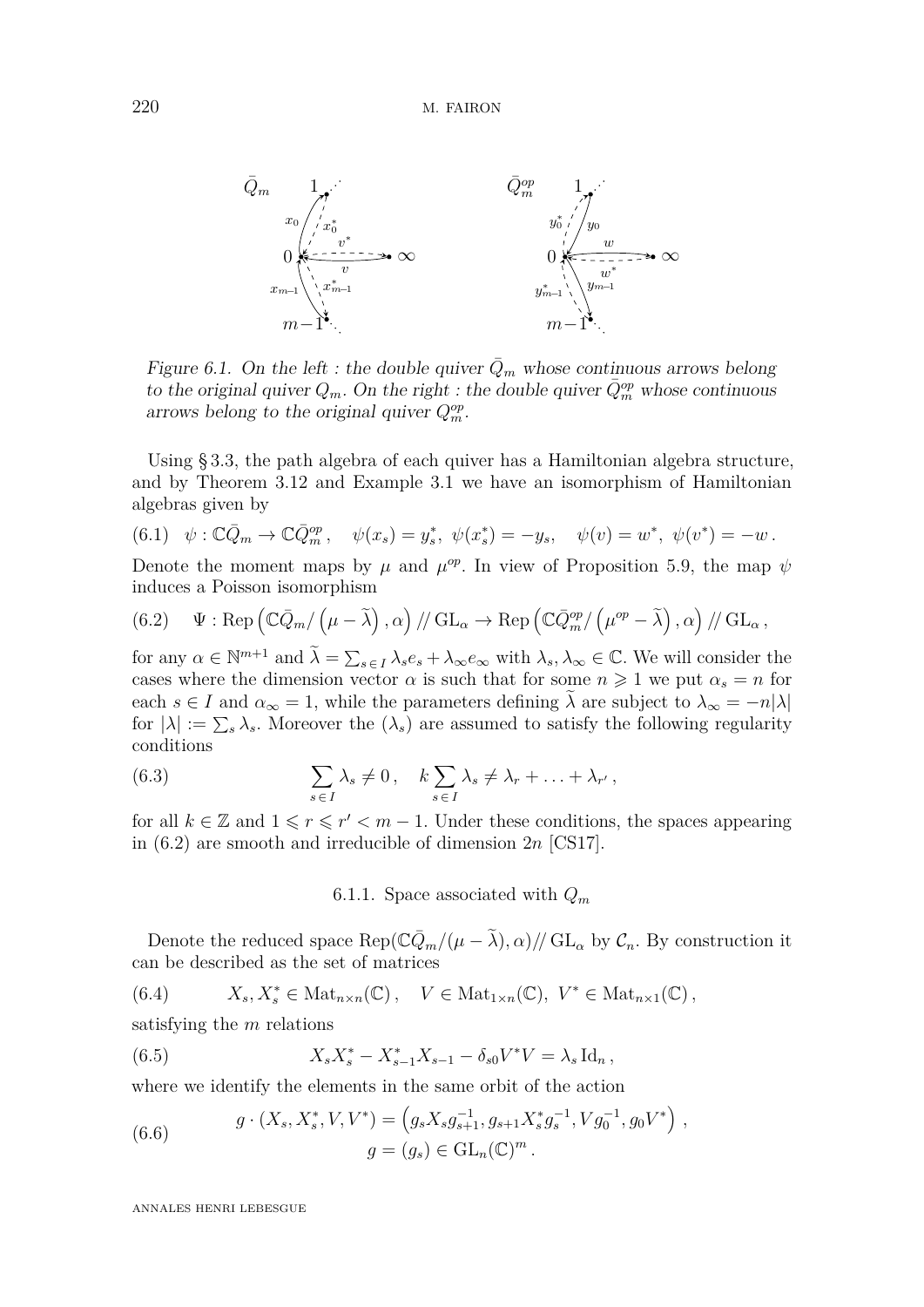In view of the principle  $(P)$ , we consider the subspace  $C'_n \subset C_n$  where there exists a representative with

(6.7) 
$$
X_s = \text{diag}(q_1, ..., q_n), \quad s \in I, \quad V = (1, ..., 1),
$$

where  $q_i \neq 0$  and  $q_i^m \neq q_j^m$  for all  $i \neq j$ . Solving the constraint [\(6.5\)](#page-41-2), we see that we can take

(6.8) 
$$
(X_s^*)_{ij} = \delta_{ij} p_j + \delta_{ij} \frac{1}{q_j} (\lambda_1 + \dots + \lambda_s) - \delta_{(i \neq j)} |\lambda| \frac{q_i^{m-s-1} q_j^s}{q_i^m - q_j^m}, s \in I,
$$

$$
V^* = -|\lambda|(1, \dots, 1)^T,
$$

where the  $(p_i) \in \mathbb{C}^n$  are free, and we recall  $|\lambda| = \sum_s \lambda_s$ . This choice is unique up to the action by the generalised symmetric group  $\mathbb{Z}_mS_n$ , where  $S_n$  acts by simultaneous permutation of the  $(q_i, p_i)$ , while  $(k_i) \in \mathbb{Z}_m^n$  acts by  $(q_i, p_i) \mapsto (q_i \mu_m^{k_i}, p_i)$  where  $\mu_m$  is a fixed primitive  $m<sup>th</sup>$  root of unity.

<span id="page-42-0"></span>LEMMA 6.2. — The reduced Poisson bracket is such that  $\{q_i, q_j\} = 0 = \{p_i, p_j\}$ and  $\{q_i, p_j\} = \frac{1}{m}$  $\frac{1}{m}\delta_{ij}$ .

Proof. — By construction, the double bracket on  $\mathbb{C}\bar{Q}_m$  is such that  $\{x_r, x_s^*\}$  $\delta_{rs}e_{r+1}\otimes e_r$ ,  $\{x_r, x_s\} = 0$  and  $\{x_r^*, x_s^*\} = 0$ . Denote by  $\{-,-\}^{\lambda}$  the *H*<sub>0</sub>-Poisson structure on  $\tilde{A}^{\lambda} := \tilde{C}\bar{Q}_m/(\mu - \tilde{\lambda})$  and  $\bar{a} \in H_0(A^{\lambda})$  the image of an element  $a \in A^{\lambda}$ . We can compute from these results that for  $x := x_0 \dots x_{m-1}$  and any  $k, l \in \mathbb{N}$ ,

$$
\left\{\overline{x^k}, \overline{x^l}\right\}^{\lambda} = 0, \quad \left\{\overline{x^k}, \overline{x^*_{m-1}x_{m-1}x^l}\right\}^{\lambda} = k \,\overline{x^{k+l}},
$$

$$
\left\{\overline{x^*_{m-1}x_{m-1}x^k}, \overline{x^*_{m-1}x_{m-1}x^l}\right\}^{\lambda} = (k-l) \,\overline{x^*_{m-1}x_{m-1}x^{k+l}}.
$$

Hence by Theorem [5.8,](#page-34-1) if we let  $X_{cyc} = X_0 \dots X_{m-1}$  we get on  $\mathcal{C}_n$ 

(6.9) 
$$
\begin{cases} \text{tr}\, X_{cyc}^k, \text{tr}\, X_{cyc}^l \end{cases} = 0, \quad \left\{ \text{tr}\, X_{cyc}^k, \text{tr}\, X_{m-1}^* X_{m-1} X_{cyc}^l \right\} = k \, \text{tr}\, X_{cyc}^{k+l}, \left\{ \text{tr}\, X_{m-1}^* X_{m-1} X_{cyc}^k, \text{tr}\, X_{m-1}^* X_{m-1} X_{cyc}^l \right\} = (k-l) \, \text{tr}\, X_{m-1}^* X_{m-1} X_{cyc}^{k+l}.
$$

It remains to use these identities and the local coordinates as in the proof of [\[Eti07,](#page-80-3) Proposition 2.7.

The above description of  $\mathcal{C}_n$  was essentially given by Chalykh and Silantyev [\[CS17,](#page-80-2) Section V].

## 6.1.2. Space associated with  $Q_m^{op}$

Denote the reduced space  $\text{Rep}(\mathbb{C} \bar{Q}_m^{op}/(\mu^{op}-\tilde{\lambda}), \alpha) // \text{GL}_\alpha$  by  $\mathcal{C}_n^{op}$ . As in the previous case, it can be described as the set of matrices

(6.10) 
$$
Y_s, Y_s^* \in \text{Mat}_{n \times n}(\mathbb{C}), \quad W^* \in \text{Mat}_{1 \times n}(\mathbb{C}), \ W \in \text{Mat}_{n \times 1}(\mathbb{C}),
$$

satisfying

(6.11) 
$$
Y_{s-1}Y_{s-1}^* - Y_s^*Y_s + \delta_{s0}WW^* = \lambda_s \operatorname{Id}_n,
$$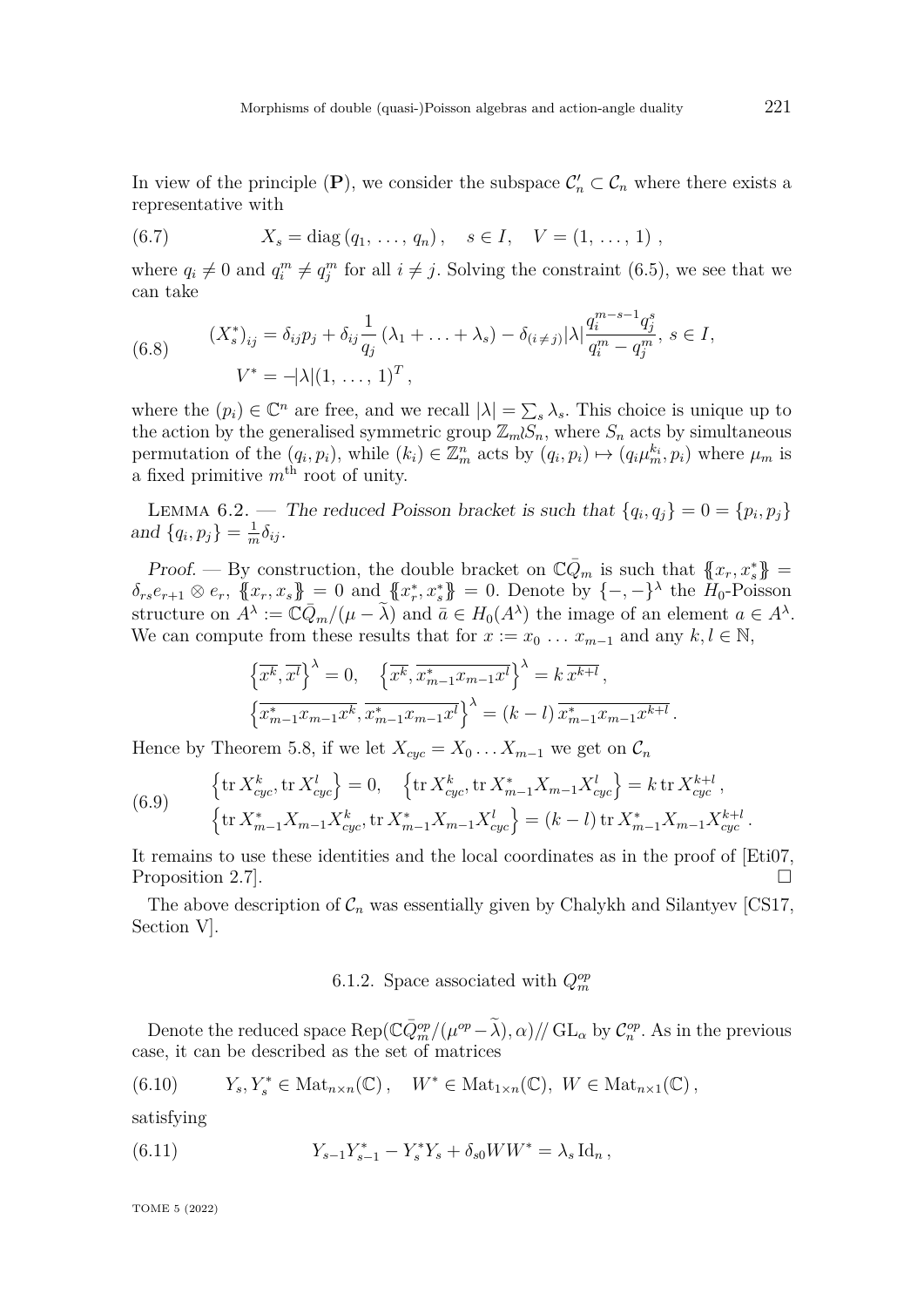under identifications of the elements of each orbit for the action

(6.12) 
$$
g \cdot (Y_s, Y_s^*, W, W^*) = (g_{s+1}Y_s g_s^{-1}, g_s Y_s^* g_{s+1}^{-1}, g_0 W, W^* g_0^{-1}),
$$

$$
g = (g_s) \in GL_n(\mathbb{C})^m.
$$

Following the principle  $(P)$ , we consider the subspace  $(\mathcal{C}_n^{op})' \subset \mathcal{C}_n^{op}$  where there exists a representative with

(6.13) 
$$
Y_s = \text{diag}(\hat{q}_1, ..., \hat{q}_n), \quad s \in I, \quad W = (1, ..., 1)^T,
$$

where  $\mathring{q}_i \neq 0$  and  $\mathring{q}_i^m \neq \mathring{q}_j^m$  for all  $i \neq j$ . We can then take

(6.14) 
$$
(Y_s^*)_{ij} = \delta_{ij} \mathring{p}_j - \delta_{ij} \frac{1}{\mathring{q}_j} (\lambda_1 + \ldots + \lambda_s) - \delta_{(i \neq j)} |\lambda| \frac{\mathring{q}_i^s \mathring{q}_j^{m-s-1}}{\mathring{q}_i^m - \mathring{q}_j^m}, \quad s \in I,
$$
  

$$
W^* = |\lambda| (1, \ldots, 1).
$$

This choice is unique up to the action of  $\mathbb{Z}_m \wr S_n$ .

LEMMA 6.3. — The reduced Poisson bracket is such that  $\{\hat{q}_i, \hat{q}_j\} = 0 = \{\hat{p}_i, \hat{p}_j\}$ and  $\{\mathring{q}_i, \mathring{p}_j\} = \frac{1}{m}$  $\frac{1}{m}\delta_{ij}$ .

Proof. — By construction, the double bracket on  $\mathbb{C}\bar{Q}_m^{op}$  is such that  $\{y_r, y_s^*\}$  $\delta_{rs}e_r \otimes e_{r+1}$ ,  $\{y_r, y_s\} = 0$  and  $\{y_r^*, y_s^*\} = 0$ . It then suffices to adapt the proof of Lemma [6.2.](#page-42-0)

#### 6.1.3. Duality

After rescaling the Poisson brackets on  $\mathcal{C}_n$ ,  $\mathcal{C}_n^{op}$  by a factor *m*, we have a set of Darboux coordinates on a dense subset of each space. Let  $X_{cyc} = X_0 \ldots X_{m-1}$ ,  $X_{cyc}^* = X_{m-1}^* \dots X_0^*$ , and  $Y_{cyc} = Y_{m-1} \dots Y_0$ ,  $Y_{cyc}^* = Y_0^* \dots Y_{m-1}^*$ . It is clear that the Poisson isomorphism [\(6.2\)](#page-41-1) is such that

$$
\operatorname{tr} Y_{cyc}^k \circ \Psi = (-1)^{km} \operatorname{tr} \left( X_{cyc}^* \right)^k, \quad \operatorname{tr} X_{cyc}^k \circ \Psi^{-1} = \operatorname{tr} \left( Y_{cyc}^* \right)^k.
$$

In particular, these identities expressed in terms of Darboux coordinates yield that  $(\text{tr}(Y_{cyc}^*)^k)_{k=1}^n$  form an integrable system on  $\mathcal{C}_n^{op}$ , and the same holds for  $(\text{tr}(X_{cyc}^*)^k)_{k=1}^n$ on  $\mathcal{C}_n$ . Moreover, they are action-angle dual by definition. In the coordinates  $(q_i, p_i)$ , the functions  $(\text{tr}(X_{cyc}^*)^k)_{k=1}^n$  define a generalisation of the CM system which was introduced by Chalykh and Silantyev [\[CS17\]](#page-80-2). The same holds for the functions  $(\text{tr}(Y_{cyc}^*)^k)_{k=1}^n$  in the coordinates  $(\mathring{q}_i, \mathring{p}_i)$ , so that we get self-duality for CM systems having  $\mathbb{Z}_m \wr S_n$  symmetry.

Remark 6.4.  $\cdots$  In the case  $m = 1$ , we recover the well-known duality of the CM system of type  $A_{n-1}$  [\[KKS78,](#page-81-6) [Rui88,](#page-82-3) [Wil98\]](#page-82-0). For  $m = 2$  we get the duality of type  $B_n$  in view of [\[CS17,](#page-80-2) Example 5.6].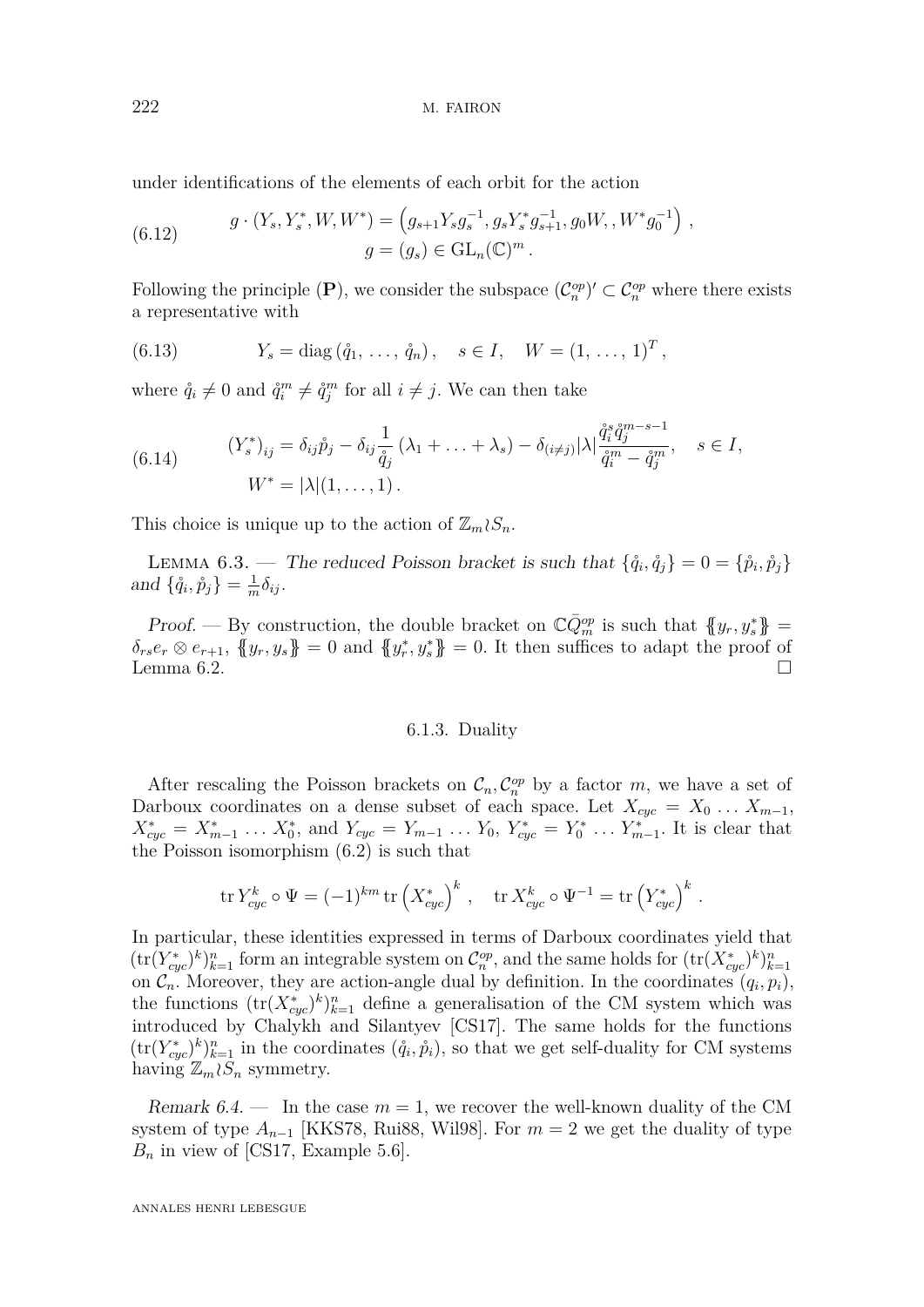

Figure 6.2. Representation as quivers with relations of the algebras obtained from  $\mathbb{C}\bar{Q}_m$  and  $\mathbb{C}\bar{Q}_m^{op}$  by localisation.

#### <span id="page-44-2"></span><span id="page-44-1"></span>**6.2. Duality of hyperbolic CM - rational RS systems**

<span id="page-44-0"></span>We modify §6.1 as follows. Consider the algebra  $\tilde{R}_m$  obtained by adding to  $\mathbb{C}\bar{Q}_m$ local inverses  $x_s^{-1} = e_{s+1}x_s^{-1}e_s$  satisfying

(6.15) 
$$
x_s x_s^{-1} = e_s, \quad x_s^{-1} x_s = e_{s+1}, \quad \text{for all} \quad s \in I.
$$

Introducing  $\tilde{x}_s = x_s x_s^*$  and  $\tilde{v} = v^*$ ,  $\tilde{R}_m$  is the path algebra of the quiver  $\tilde{Q}_m$  with relations [\(6.15\)](#page-44-1) depicted on the left of Figure [6.2.](#page-44-2) The double bracket on  $\mathbb{C}\bar{Q}_m$ uniquely extend to  $R_m$  by the derivation rule [\[VdB08a,](#page-82-4) Proposition 2.5.3], hence  $R_m$ is a Hamiltonian algebra.

Reproducing this construction, we can form the algebra  $\widetilde{R}_m^{op}$  by adding local inverses  $(y_s^*)^{-1} = e_{s+1}(y_s^*)^{-1}e_s$  to the path algebra  $\mathbb{C}\bar{Q}_m^{op}$  of the double of the quiver  $Q_m^{op}$ . (Note that the superscript *op* indicates that we work with the opposite quiver, not that we take the opposite multiplication in  $\widetilde{R}_m$ .) Taking  $z_s = y_s^* y_s$ ,  $\widetilde{z}_s = y_s^*$ , and  $\widetilde{w} = w^*$ ,  $\widetilde{R}_m^{op}$ is the path algebra of the quiver  $\tilde{Q}_m^{\text{op}}$  with relation depicted on the right of Figure [6.2.](#page-44-2) We also obtain a Hamiltonian algebra structure on  $\tilde{R}_m^{op}$  such that the map  $\psi$  [\(6.1\)](#page-41-3) extends to an isomorphism of Hamiltonian algebras

(6.16) 
$$
\tilde{\psi}: \widetilde{R}_m \to \widetilde{R}_m^{\text{op}}, \quad \widetilde{\psi}(x_s) = \widetilde{z}_s, \quad \widetilde{\psi}(\widetilde{x}_s) = -z_s, \quad \widetilde{\psi}(v) = \widetilde{w}, \quad \widetilde{\psi}(\widetilde{v}) = -w.
$$

The map  $\tilde{\psi}$  induces a Poisson isomorphism  $\tilde{\Psi}$  on associated Poisson varieties as in §6.1. We consider the same dimension vector  $\alpha$  and regular parameter  $\tilde{\lambda}$  as in [§ 6.1](#page-40-0) for the rest of this subsection.

6.2.1. Space associated with  $Q_m$ 

Denote the reduced space  $\text{Rep}(R_m/(\mu - \lambda), \alpha)/\text{/} \text{GL}_\alpha$  by  $\mathcal{C}_n$ . It is the subset of  $\mathcal{C}_n$ where each  $X_s$  is invertible, and where we use the elements  $\widetilde{X}_s = X_s X_s^*$ ,  $\widetilde{V} = V^*$ . To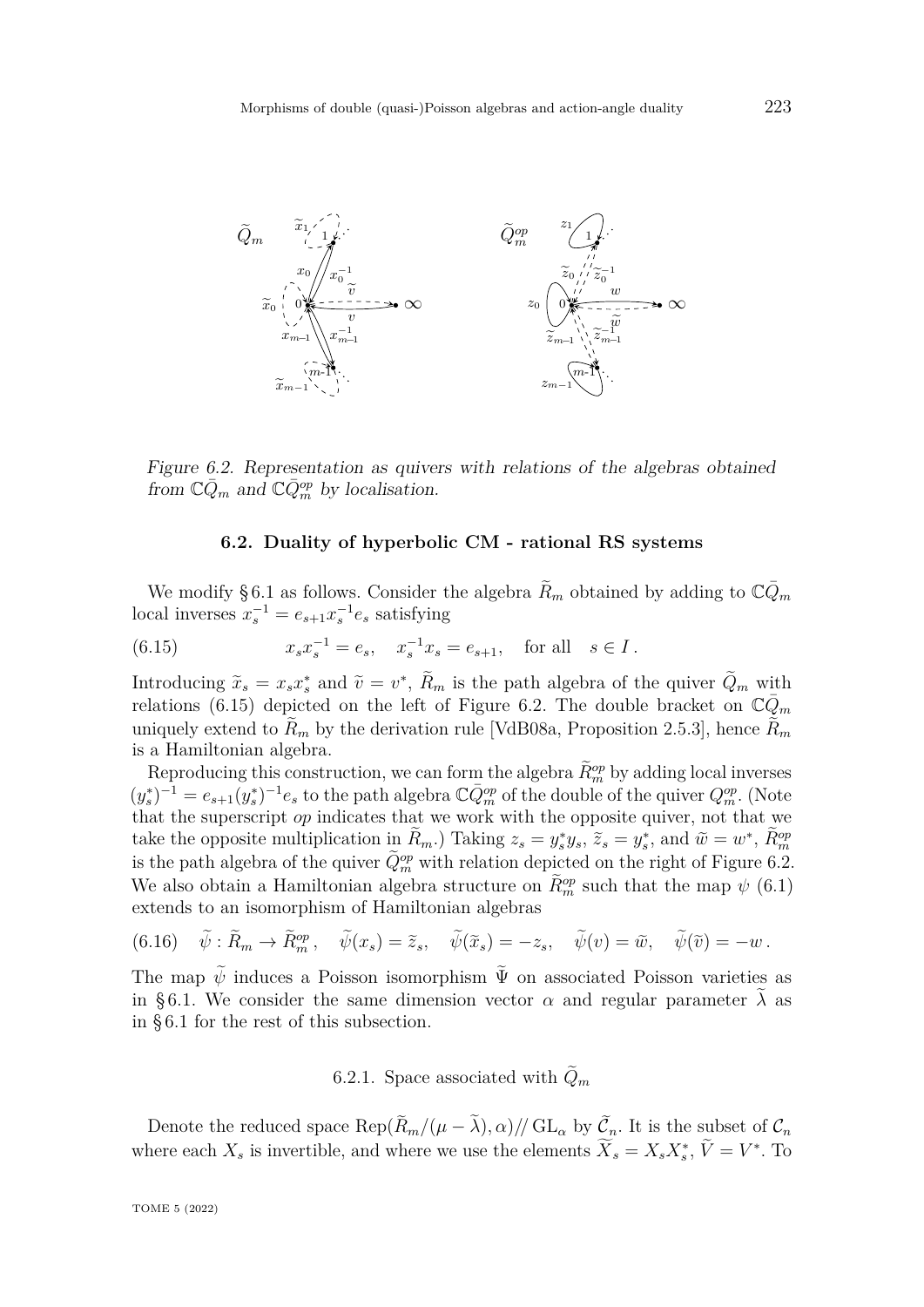follow the principle  $(P)$  with the matrices  $(X_s, V)$ , we consider again the subspace  $\mathcal{C}'_n \subset \tilde{\mathcal{C}}_n \subset \mathcal{C}_n$  where there exists a representative with

(6.17) 
$$
X_s = diag(x_1, ..., x_n), \quad s \in I, \quad V = (1, ..., 1),
$$

where  $x_i \neq 0$  and  $x_i^m \neq x_j^m$  for all  $i \neq j$ , and where we take

(6.18) 
$$
(\widetilde{X}_s)_{ij} = \delta_{ij}p_j + \delta_{ij}(\lambda_1 + \dots + \lambda_s) - \delta_{(i \neq j)} |\lambda| \frac{x_i^{m-s} x_j^s}{x_i^m - x_j^m}, \ s \in I,
$$

$$
\widetilde{V} = -|\lambda|(1, \dots, 1)^T,
$$

for free parameters  $(p_i) \in \mathbb{C}^n$ . This choice is unique up to the action by  $\mathbb{Z}_m \wr S_n$ . The variables  $(x, p)$  correspond to  $(q, qp)$  in the choice associated with  $Q_m$  in §6.1, so that we get the following result from Lemma [6.2.](#page-42-0)

LEMMA 6.5. — The reduced Poisson bracket is such that  $\{x_i, x_j\} = 0 = \{p_i, p_j\}$ and  $\{x_i, p_j\} = \frac{1}{m}$  $\frac{1}{m}x_i\delta_{ij}$ .

In particular, on a dense subspace of  $\mathcal{C}'_n$  we have Darboux coordinates  $(q_i, p_i)$  for  $x_i = e^{\frac{1}{m}q_i}$ .

# 6.2.2. Space associated with  $\tilde{Q}_m^{op}$

Denote the reduced space  $\text{Rep}(\tilde{R}_m^{op}/(\mu^{op}-\tilde{\lambda}), \alpha) / \mathcal{G}_{\alpha}$  by  $\tilde{\mathcal{C}}_n^{op}$ . The space  $\tilde{\mathcal{C}}_n^{op} \subset \mathcal{C}_n^{op}$ can be described as the set of matrices

(6.19) 
$$
Z_s \in \text{Mat}_{n \times n}(\mathbb{C}), \ \widetilde{Z}_s \in \text{GL}_n(\mathbb{C}), \ \ \widetilde{W} \in \text{Mat}_{1 \times n}(\mathbb{C}), \ W \in \text{Mat}_{n \times 1}(\mathbb{C}),
$$

satisfying

<span id="page-45-0"></span>(6.20) 
$$
\tilde{Z}_{s-1}^{-1} Z_{s-1} \tilde{Z}_{s-1} - Z_s + \delta_{s0} W \tilde{W} = \lambda_s \operatorname{Id}_n,
$$

under identification of the elements in each orbit for the action

(6.21) 
$$
g \cdot (Z_s, \tilde{Z}_s, W, \widetilde{W}) = (g_s Z_s g_s^{-1}, g_s \tilde{Z}_s g_{s+1}^{-1}, g_0 W, , \widetilde{W} g_0^{-1}),
$$

$$
g = (g_s) \in GL_n(\mathbb{C})^m.
$$

To apply the principle  $(P)$  to the matrices  $(Z_s, W)$  representing the continuous arrows of  $\tilde{Q}_m^{\text{op}}$ , we need the  $Z_s$  to be related diagonal matrices. In view of [\(6.20\)](#page-45-0) with  $s \neq 0$ ,  $Z_{s-1}$  and  $Z_s + \lambda_s \text{Id}_n$  share the same spectrum. So we consider the subspace  $(\tilde{\mathcal{C}}_n^{op})' \subset \tilde{\mathcal{C}}_n^{op}$  where there exists a representative with

<span id="page-45-2"></span>(6.22) 
$$
Z_s = \text{diag}(\tilde{q}_1, ..., \tilde{q}_n) - (\lambda_1 + ... + \lambda_s) \text{Id}_n, \quad s \in I, \quad W = (1, ..., 1)^T,
$$

and we assume that

<span id="page-45-1"></span>(6.23) 
$$
\tilde{q}_i \neq 0, \quad \tilde{q}_i \neq \tilde{q}_j, \quad \tilde{q}_i \neq \tilde{q}_j \pm |\lambda|, \quad \text{for all} \quad i \neq j.
$$

ANNALES HENRI LEBESGUE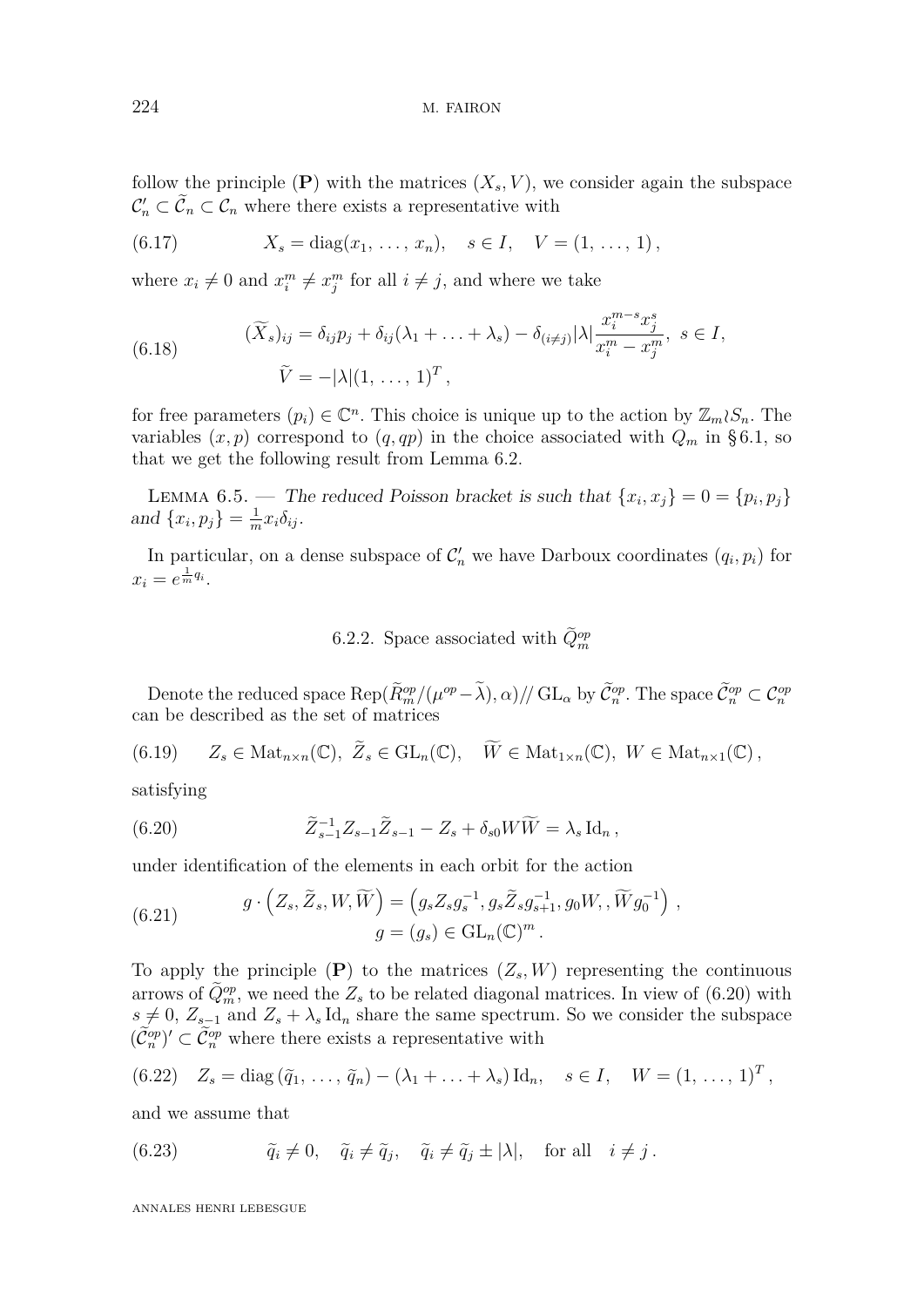<span id="page-46-1"></span>LEMMA 6.6. — The subspace  $(\tilde{C}_n^{op})'$  can be parametrised by  $(\tilde{q}_i) \in \mathbb{C}^n$  satisfy-<br>(c 23) ing [\(6.23\)](#page-45-1) and  $(\omega_i) \in (\mathbb{C}^\times)^n$  where the matrices  $(Z_s, W)$  are given by [\(6.22\)](#page-45-2), together with

$$
\widetilde{Z}_s = \text{Id}_n, \ s \neq m - 1, \quad (\widetilde{Z}_{m-1})_{ij} = -|\lambda| \frac{\omega_i}{\widetilde{q}_i - \widetilde{q}_j - |\lambda|} \prod_{k \neq j} \frac{\widetilde{q}_k - \widetilde{q}_j - |\lambda|}{\widetilde{q}_k - \widetilde{q}_j},
$$
  

$$
\widetilde{W}_j = |\lambda| \prod_{k \neq j} \frac{\widetilde{q}_k - \widetilde{q}_j - |\lambda|}{\widetilde{q}_k - \widetilde{q}_j}.
$$

Moreover, this choice is unique up to  $S_n$  action by simultaneous permutation of entries.

Proof. — Let us start with a representative such that  $(6.22)$  holds. By assumption on  $(\tilde{q}_i)$  and using  $(6.20)$  with  $s \neq 0$ ,  $Z_s$  is diagonal, and we can fix the gauge (up to a residual permutation action) so that  $Z_s = \mathrm{Id}_n$ . If we set  $\omega_i = (Z_{m-1}W)_i$ , we get from  $(6.20)$  with  $s = 0$  that

(6.24) 
$$
(\tilde{Z}_{m-1})_{ij} = -\frac{\omega_i}{\tilde{q}_i - \tilde{q}_j - |\lambda|} \widetilde{W}_j.
$$

Using again the same equation in the form  $\tilde{Z}_{m-1}^{-1}Z_{m-1}\tilde{Z}_{m-1} = Z_0 + \lambda_0 \text{Id}_n - W\tilde{W}$ , we get that  $Z_{m-1}$  has the same spectrum as the right-hand side. Since the eigenvalues of  $Z_{m-1}$  are distinct, we must have the equality of characteristic polynomials in  $\eta$ 

<span id="page-46-0"></span>(6.25) 
$$
\prod_{k=1}^{n} (\tilde{q}_k - \lambda_1 - \ldots - \lambda_{m-1} - \eta) = \det (Z_{m-1} - \eta \operatorname{Id}_n)
$$

$$
= \det (Z_0 + (\lambda_0 - \eta) \operatorname{Id}_n - W \widetilde{W}).
$$

The right-hand side of [\(6.25\)](#page-46-0) is a rank one deformation of a generically invertible matrix, so

$$
\det \left( Z_0 + (\lambda_0 - \eta) \operatorname{Id}_n - W \widetilde{W} \right)
$$
  
= 
$$
\det \left( Z_0 + (\lambda_0 - \eta) \operatorname{Id}_n \right) \left[ 1 - \widetilde{W} (Z_0 + (\lambda_0 - \eta) \operatorname{Id}_n)^{-1} W \right]
$$
  
= 
$$
\prod_{k=1}^n (\widetilde{q}_k + \lambda_0 - \eta) - \sum_{l=1}^n \widetilde{W}_l \prod_{k \neq l} (\widetilde{q}_k + \lambda_0 - \eta) .
$$

Using this expression and evaluating [\(6.25\)](#page-46-0) at  $\eta = \tilde{q}_l + \lambda_0$ , we get the claimed entries for *W*, hence for  $Z_{m-1}$ . It is then easy to check that  $\omega_i = (Z_{m-1}W)_i$ . By invertibility of  $\widetilde{Z}_{m-1}$  we get  $\omega_i \neq 0$  for all *i*.

LEMMA 6.7. — The reduced Poisson bracket is such that  $\{\tilde{q}_i, \tilde{q}_j\} = 0 = \{\omega_i, \omega_j\}$ and  $\{\tilde{q}_i, \omega_j\} = \delta_{ij}\omega_j$ .

*Proof.* — The double bracket on  $\tilde{R}_{m}^{\text{op}}$  is obtained by extending the one on  $\mathbb{C}\bar{Q}_{m}^{\text{op}}$  as explained at the beginning of this subsection. We can obtain in that way

$$
\{\!\{\tilde{z}_r,\tilde{z}_s\}\!\}=0\,,\quad \{\!\{z_0,\tilde{z}_s\}\!\}=\delta_{s0}e_0\otimes\tilde{z}_0\,,\quad \{\!\{z_0,z_0\}\!\}=e_0\otimes z_0-z_0\otimes e_0\,.
$$

TOME 5 (2022)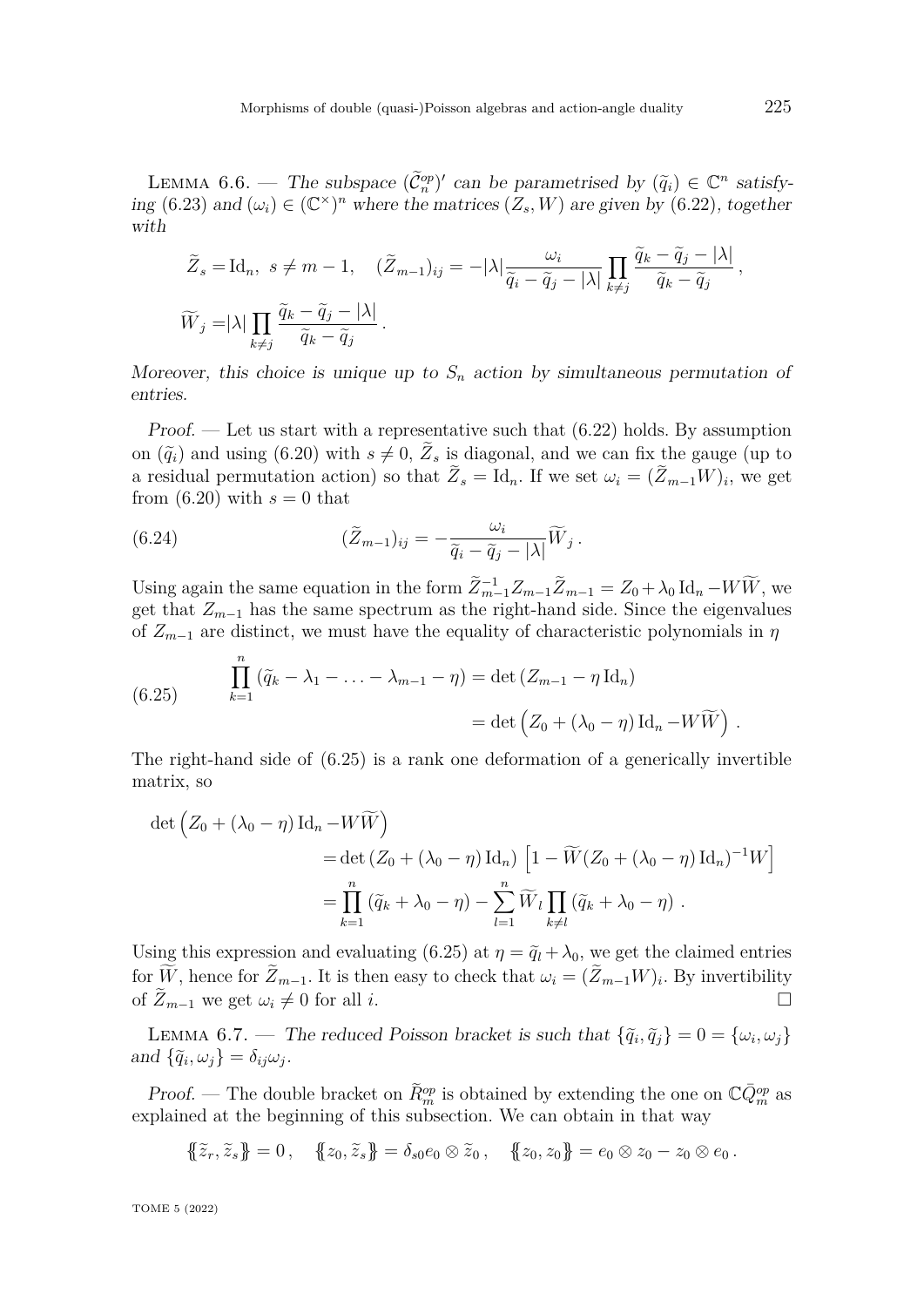Denote by  $\{-,-\}^\lambda$  the *H*<sub>0</sub>-Poisson structure on  $A^\lambda := \widetilde{R}_m^{op}/(\mu - \widetilde{\lambda})$  and  $\bar{a} \in H_0(A^\lambda)$ the image of an element  $a \in A^{\lambda}$ . We can compute from the above double brackets that for  $\tilde{z} := \tilde{z}_0 \dots \tilde{z}_{m-1}$  and any  $k, l \in \mathbb{N}$ ,

$$
\left\{\overline{z_0^k}, \overline{z_0^l}\right\}^\lambda = 0, \quad \left\{\overline{z_0^k}, \overline{\tilde{z}z_0^l}\right\}^\lambda = k \, \overline{\tilde{z}z_0^{k+l-1}}, \quad \left\{\overline{\tilde{z}z_0^k}, \overline{\tilde{z}z_0^l}\right\}^\lambda = \left[\sum_{r=1}^{k-1} - \sum_{r=1}^{l-1}\right] \, \overline{\tilde{z}z_0^{k+l-r-1} \tilde{z}z_0^r} \, .
$$

Hence by Theorem [5.8,](#page-34-1) if we let  $\tilde{Z}_{cyc} = \tilde{Z}_0 \dots \tilde{Z}_{m-1}$  we get on  $\tilde{\mathcal{C}}_n^{op}$ 

(6.26) 
$$
\left\{\text{tr}\,Z_0^k,\text{tr}\,Z_0^l\right\} = 0, \quad \left\{\text{tr}\,Z_0^k,\text{tr}\,\tilde{Z}_{cyc}Z_0^l\right\} = k\,\text{tr}\,\tilde{Z}Z_0^{k+l-1},
$$

$$
\left\{\text{tr}\,\tilde{Z}_{cyc}Z_0^k,\text{tr}\,\tilde{Z}_{cyc}Z_0^l\right\} = \left[\sum_{r=1}^{k-1} - \sum_{r=1}^{l-1} \right] \text{tr}\left(\tilde{Z}_{cyc}Z_0^{k+l-r-1}\tilde{Z}_{cyc}Z_0^r\right).
$$

It remains to use these identities and the local coordinates to get the reduced Poisson structure.  $\Box$ 

As a corollary, on a dense subspace of  $\tilde{\mathcal{C}}_n^{op}$  we have Darboux coordinates  $(\tilde{q}_i, \tilde{p}_i)$  for  $\omega_i = e^{\tilde{p}_i}.$ 

### 6.2.3. Duality

So far, we have obtained Darboux coordinates on dense subsets of  $\tilde{\mathcal{C}}_n, \tilde{\mathcal{C}}_n^{op}$ . Denoting  $X_{cyc} = X_0 \ldots X_{m-1}$  and  $Z_{cyc} = Z_0 \ldots Z_{m-1}$ , we can use the Poisson diffeomorphism  $\widetilde{\Psi}: \widetilde{\mathcal{C}}_n \to \widetilde{\mathcal{C}}_n^{op}$  to obtain that

$$
\operatorname{tr} Z_0^k \circ \tilde{\Psi} = (-1)^k \operatorname{tr} \widetilde{X}_0^k, \quad \operatorname{tr} X_{cyc}^k \circ \tilde{\Psi}^{-1} = \operatorname{tr} (\widetilde{Z}_{cyc})^k.
$$

Hence, we can conclude that  $(\text{tr } \widetilde{X}_0^k)_{k=1}^n$  and  $(\text{tr } (\widetilde{Z}_{cyc})^k)_{k=1}^n$  form integrable systems on  $\tilde{\mathcal{C}}_n$  and  $\tilde{\mathcal{C}}_n^{\text{op}}$  respectively, which are in action-angle duality. In the coordinates  $(q_i, p_i)$  we can write the functions  $(\text{tr } \widetilde{X}_0^k)_{k=1}^n$  as hyperbolic CM Hamiltonians of type  $A_{n-1}$  of order *km* in the momenta  $(p_i)$ . In the coordinates  $(\tilde{q}_i, \tilde{p}_i)$ , the functions  $\text{tr}(\tilde{Z}_{cyc})^k$  are all defining Hamiltonians of the rational RS system of type  $A_{n-1}$ . The dependence on *m* of this second family is only visible in the coupling  $\lambda_{\infty}$ .

The construction of this subsection using two quivers and their representation spaces is similar to the choice of two slices inside one phase space outlined by Gorsky and Rubtsov [\[GR01,](#page-81-7) § 4.5].

<span id="page-47-0"></span>Remark 6.8. — The duality of the hyperbolic CM system and rational RS system in the real case goes back to Ruijsenaars [\[Rui88\]](#page-82-3). Since we work over C, we do not distinguish the hyperbolic and trigonometric CM systems which are equivalent up to making the change of coordinates  $q_i \mapsto \sqrt{-1}q_i$ . Another consequence of the fact that we work in the complex setting is that the second integrable system is written in the coordinates  $(\tilde{q}_i, \tilde{p}_i)$  as rational RS Hamiltonians in MacDonald form. In that case, the Lax matrix and the Hamiltonians do not involve square roots contrary to the original real case [\[RS86\]](#page-82-1). We also use the MacDonald form for the hyperbolic RS system and its variants presented in the next subsections.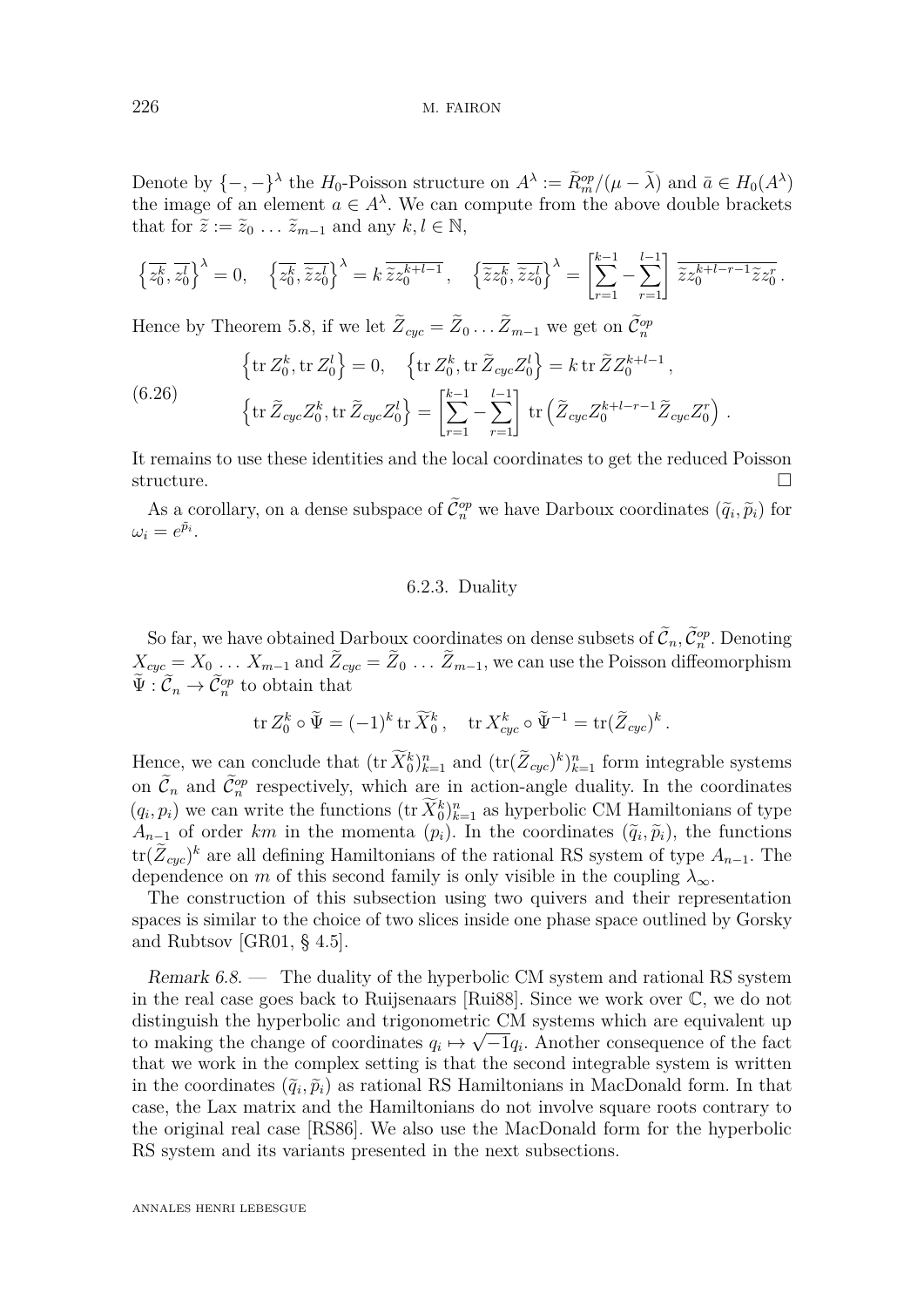#### **6.3. Modified hyperbolic RS systems and their duals**

<span id="page-48-0"></span>We consider the quivers  $Q_m$  and  $Q_m^{op}$  as in [§ 6.1.](#page-40-0) We construct the path algebras over C of their doubles, depicted in Figure [6.1,](#page-41-0) then we define the algebras  $A_m := A_{Q_m}$ ,  $A_m^{op} := A_{Q_m^{op}}$  by universal localisation as in [§ 4.3.](#page-28-0) To avoid confusion with the results in [§ 6.1,](#page-40-0) we will denote the elements of the double with a hat instead of a star, e.g.  $x_s^*$  will be denoted  $\hat{x}_s$ . We fix the following ordering  $\lt_s$  on the elements *a* of the doubles such that  $t(a) = s$ ,

(6.27) 
$$
x_s <_s \hat{x}_{s-1}, s \in I \setminus \{0\}, \text{ and } x_0 <_0 \hat{x}_{m-1} <_0 \hat{v};
$$
  
\n $\hat{y}_s <_s y_{s-1}, s \in I \setminus \{0\}, \text{ and } \hat{y}_0 <_0 y_{m-1} <_0 w.$ 

(For  $m = 1$ , we only have  $x_0 < 0$   $\hat{x}_0 < 0$   $\hat{v}$  or  $\hat{y}_0 < 0$   $y_0 < 0$   $w$ .) By [§ 4.3,](#page-28-0) this defines a quasi-Hamiltonian algebra structure on  $A_m$  and  $A_m^{op}$ . Using Theorem [4.12](#page-28-1) and Example [4.1,](#page-18-0) the choice of orderings gives the following isomorphism of quasi-Hamiltonian algebras

<span id="page-48-3"></span>(6.28) 
$$
\widehat{\psi}: A_m \to A_m^{op}, \quad \widehat{\psi}(x_s) = \widehat{y}_s, \quad \widehat{\psi}(\widehat{x}_s) = -(e_{s+1} + y_s \widehat{y}_s)^{-1} y_s, \n\widehat{\psi}(v) = \widehat{w}, \quad \widehat{\psi}(\widehat{v}) = -(e_0 + w\widehat{w})^{-1} w.
$$

Denote the multiplicative moment maps by  $\Phi$  and  $\Phi^{op}$ . In view of Proposition [5.9,](#page-34-0) the map  $\hat{\psi}$  induces a Poisson isomorphism

<span id="page-48-1"></span>(6.29) 
$$
\hat{\Psi} : \text{Rep} (A_m/(\Phi - \tilde{c}), \alpha) / \text{GL}_{\alpha} \to \text{Rep} (A_m^{op}/(\Phi^{op} - \tilde{c}), \alpha) / \text{GL}_{\alpha},
$$

for any  $\alpha \in \mathbb{N}^{m+1}$  and  $\tilde{c} = \sum_{s \in I} c_s e_s + c_\infty e_\infty$  with  $c_s, c_\infty \in \mathbb{C}^\times$ . We will consider the cases where  $\alpha_s = n$  for each  $s \in I$  with  $n \geq 1$ ,  $\alpha_\infty = 1$ , while  $c_\infty = (\prod_s c_s)^{-n}$  and the (c*s*) are subject to the regularity conditions

(6.30) 
$$
\prod_{s \in I} c_s \neq 1, \quad \prod_{s \in I} c_s^k \neq \prod_{r \leq \rho \leq r'} c_\rho,
$$

for all  $k \in \mathbb{Z}$  and  $1 \leq r \leq r' < m-1$ . Under these conditions, the spaces appearing in [\(6.29\)](#page-48-1) are smooth and irreducible of dimension 2*n* [\[BEF20,](#page-79-4) [CF17\]](#page-80-1).

6.3.1. Space associated with *Q<sup>m</sup>*

Denote the reduced space  $\text{Rep}(A_m/(\Phi-\tilde{c}), \alpha)/\sqrt{GL_\alpha}$  by  $\hat{\mathcal{C}}_n$ . By construction it can be described as the set of matrices

(6.31) 
$$
X_s, \widehat{X}_s \in \text{Mat}_{n \times n}(\mathbb{C}), \quad V \in \text{Mat}_{1 \times n}(\mathbb{C}), \ \widehat{V} \in \text{Mat}_{n \times 1}(\mathbb{C}),
$$

satisfying the *m* relations

<span id="page-48-2"></span>(6.32) 
$$
\left(\mathrm{Id}_n + X_s \widehat{X}_s\right) \left(\mathrm{Id}_n + \widehat{X}_{s-1} X_{s-1}\right)^{-1} \left(\mathrm{Id}_n + \delta_{s0} \widehat{V} V\right)^{-1} = c_s \mathrm{Id}_n,
$$

where all the factors appearing in  $(6.32)$  are invertible, and we identify the elements in the same orbit of the action

(6.33) 
$$
g \cdot (X_s, \widehat{X}_s, V, \widehat{V}) = (g_s X_s g_{s+1}^{-1}, g_{s+1} \widehat{X}_s g_s^{-1}, V g_0^{-1}, g_0 \widehat{V}),
$$

$$
g = (g_s) \in GL_n(\mathbb{C})^m.
$$

TOME 5 (2022)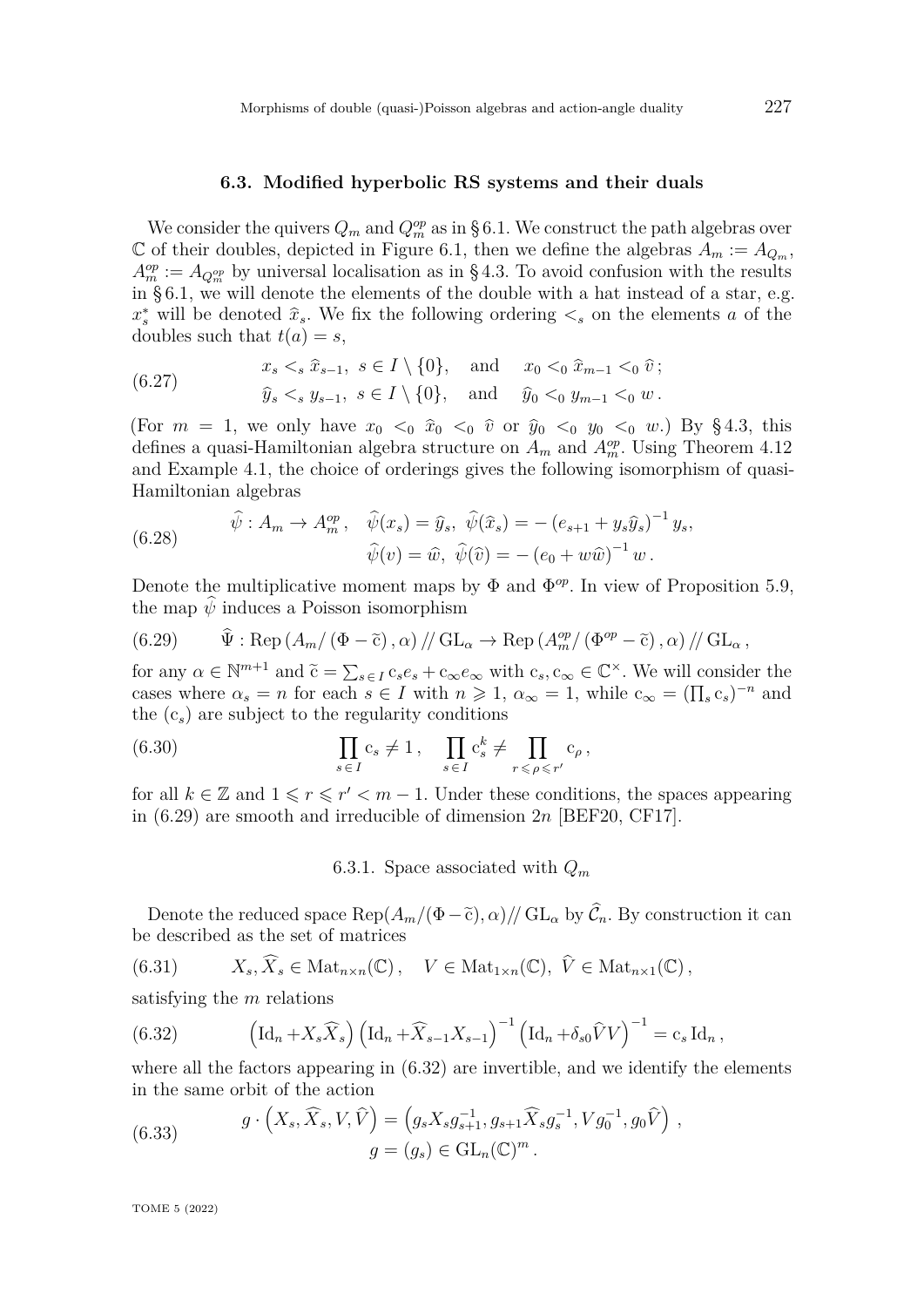In view of the principle  $(P)$ , we consider the subspace  $\hat{C}'_n \subset \hat{C}_n$  where there exists a representative with

<span id="page-49-1"></span>(6.34) 
$$
X_s = diag(x_1, ..., x_n), \quad s \in I, \quad V = (1, ..., 1),
$$

where the  $(x_i) \in \mathbb{C}^n$  satisfy the following conditions with  $t := \prod_{s \in I} c_s$ ,

(6.35)  $x_i \neq 0$ ,  $x_i^m \neq x_j^m$ ,  $x_i^m \neq tx_j^m$ , for all  $i \neq j$ .

<span id="page-49-3"></span>LEMMA 6.9. – The subspace  $\hat{C}_n$  can be parametrised by  $(x_i) \in \mathbb{C}^n$  satisfy-ing [\(6.35\)](#page-49-0) and  $(\rho_i) \in (\mathbb{C}^\times)^n$  where the matrices  $(X_s, V)$  are given by [\(6.34\)](#page-49-1), together with<sup>(4)</sup>

<span id="page-49-0"></span>
$$
\widehat{X}_s = -\delta_{ij}\frac{1}{x_i} + c_1 \dots c_s \left(1 - t^{-1}\right) \rho_j \frac{x_i^{m-s-1} x_j^s}{x_j^m - t^{-1} x_i^m} \prod_{l \neq i} \frac{x_l^m - t^{-1} x_i^m}{x_l^m - x_i^m},
$$
  

$$
\widehat{V}_i = -\left(1 - t^{-1}\right) \prod_{l \neq i} \frac{x_l^m - t^{-1} x_i^m}{x_l^m - x_i^m}.
$$

Moreover, this choice is unique up to  $\mathbb{Z}_m \wr S_n$  action by simultaneous permutation of entries for  $S_n$ , and rescaling  $x_i \mapsto \mu_m^k x_i$  for  $(k_i) \in \mathbb{Z}_m^n$  with  $\mu_m$  a fixed primitive  $m^{\text{th}}$ root of unity.

Proof. — In  $\hat{\mathcal{C}}_n$ , we can rewrite the moment map conditions [\(6.32\)](#page-48-2) as

(6.36) 
$$
X_s\left(\widehat{X}_s + X_s^{-1}\right)X_{s-1}^{-1}\left(\widehat{X}_{s-1} + X_{s-1}^{-1}\right)^{-1}\left(\mathrm{Id}_n + \delta_{s0}\widehat{V}V\right)^{-1} = c_s \mathrm{Id}_n.
$$

Taking a representative such that [\(6.34\)](#page-49-1) holds, we can use these identities to get

$$
\left(\widehat{X}_s + X_s^{-1}\right)_{ij} = c_1 \ldots c_s x_i^{-s} x_j^s \left(\widehat{X}_0 + X_0^{-1}\right)_{ij}, \quad \left(\widehat{X}_0 + X_0^{-1}\right)_{ij} = t \frac{x_i^{-1} \widehat{V}_i \rho_j}{1 - tx_i^{-m} x_j^m},
$$

where we have set

<span id="page-49-2"></span>(6.37) 
$$
\rho_i = \left(VD^{-m+1}\left(\widehat{X}_0 + X_0^{-1}\right)D^m\right)_i, \text{ for } D = \text{diag}(x_1, \ldots, x_n).
$$

From this, we obtain that if  $\dot{V}$  has the form claimed in the statement, then it will follow that it is true also for the matrices  $\widehat{X}_s$ . In particular, it can then be checked that [\(6.37\)](#page-49-2) is satisfied for these particular matrices.

To determine the entries of  $\hat{V}$  for a representative with [\(6.34\)](#page-49-1), we note that the moment map condition implies

(6.38) 
$$
t^{-1}(\widehat{X}_0 + X_0^{-1}) D^{-m} (\widehat{X}_0 + X_0^{-1})^{-1} = D^{-m} + D^{-1} \widehat{V} V D^{-m+1}.
$$

The matrices on both sides of this equality share the same spectrum hence, as in the proof of Lemma [6.6,](#page-46-1) equality of their characteristic polynomials in *η* yields

(6.39) 
$$
\prod_{k=1}^{n} \left( t^{-1} x_k^{-m} - \eta \right) = \prod_{k=1}^{n} \left( x_k^{-m} - \eta \right) + \sum_{l} \widehat{V}_l x_l^{-m} \prod_{k \neq l} \left( x_k^{-m} - \eta \right).
$$

Evaluating this identity at  $\eta = x_i^{-m}$ , we get the desired  $\hat{V}_i$ .

<sup>&</sup>lt;sup>(4)</sup> In the local form of  $\hat{X}_s$ , we consider that  $c_1 \dots c_s$  for  $s = 0$  is the empty product equal to +1. Hereafter, we follow this convention.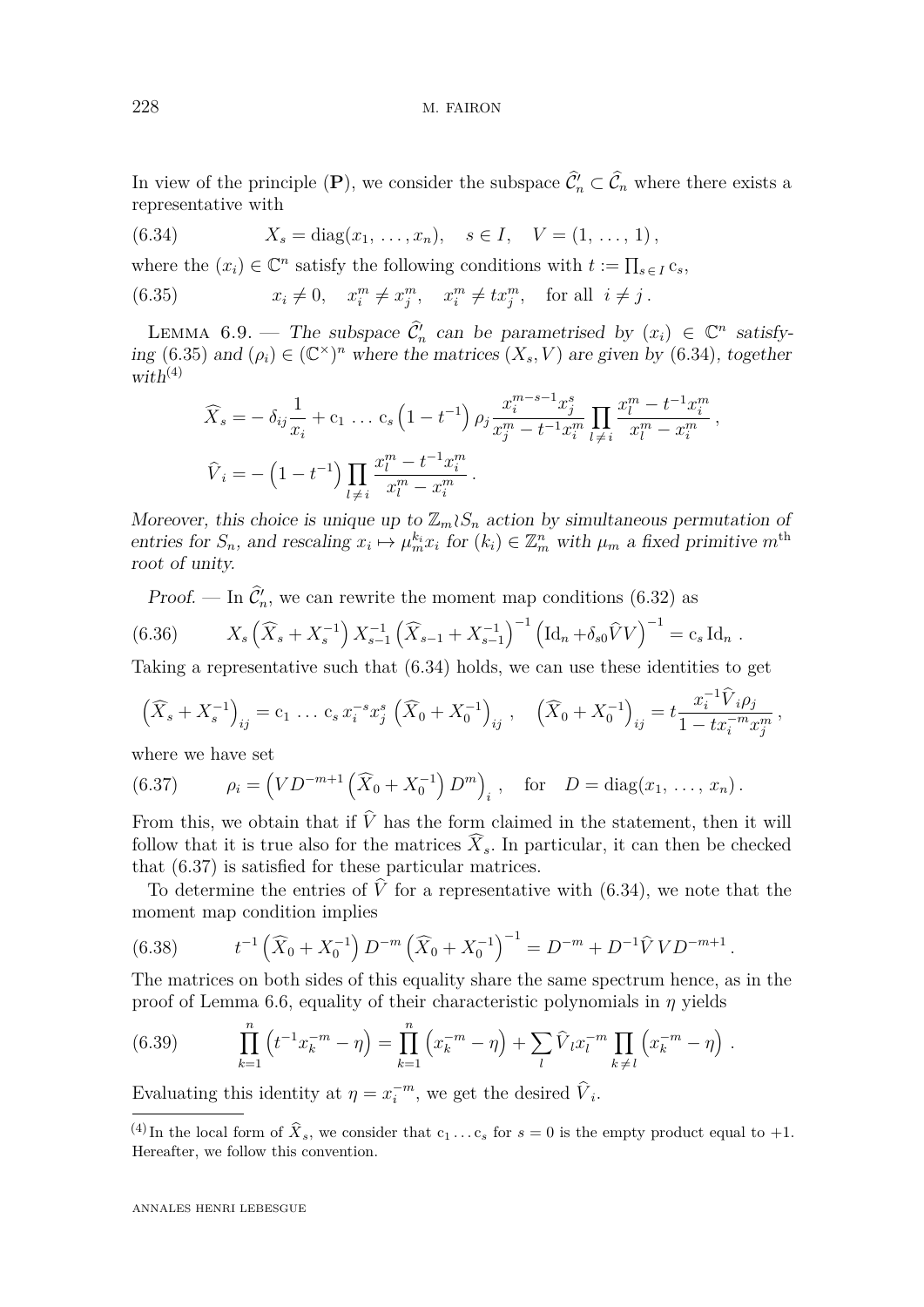Finally, we note that  $\rho_i \neq 0$  because the matrices  $\widehat{X}_s + X_s^{-1}$  are invertible. The uniqueness of the representative up to  $\mathbb{Z}_m \wr S_n$  action is easily obtained.

<span id="page-50-1"></span>LEMMA 6.10. — The reduced Poisson bracket is such that  $\{x_i, x_j\} = 0 = \{\rho_i, \rho_j\}$ and  $\{x_i, \rho_j\} = \frac{1}{m}$  $\frac{1}{m} \delta_{ij} x_i \rho_j$ .

Proof. — Due to the choice of ordering, we get from  $\S 4.3$  that the double bracket on *A<sup>m</sup>* satisfies

$$
\begin{aligned} \n\{\!x_s, x_r\! \}\! &= \frac{1}{2} \delta_{s, r+1} \, x_r x_{r+1} \otimes e_{r+1} - \frac{1}{2} \delta_{s, r-1} \, e_r \otimes x_{r-1} x_r \,, \quad \{\!\{\hat{x}_0, \hat{x}_0\}\!\} = 0 \,, \\ \n\{\!x_s, \hat{x}_0\! \}\! &= \delta_{s, 0} \left[ e_1 \otimes e_0 + \frac{1}{2} \hat{x}_0 x_0 \otimes e_0 + \frac{1}{2} e_1 \otimes x_0 \hat{x}_0 \right] \\ \n&\quad - \frac{1}{2} \delta_{s, 1} \, x_1 \otimes \hat{x}_0 + \frac{1}{2} \delta_{s, m-1} \hat{x}_0 \otimes x_{m-1} .\n\end{aligned}
$$

Introducing  $x := x_0 \dots x_{m-1}$  and  $\check{x}_0 := e_0 + x_0 \hat{x}_0$ , we can then get

<span id="page-50-0"></span>(6.40) 
$$
\{\!\!\{\,x,x\,\}\!\!\} = \frac{1}{2} \left( x^2 \otimes e_0 - e_0 \otimes x^2 \right) , \quad \{\!\!\{\,\check{x}_0,\check{x}_0\}\!\!\} = \frac{1}{2} \left( \check{x}_0^2 \otimes e_0 - e_0 \otimes \check{x}_0^2 \right) , \{\!\!\{\,x,\check{x}_0\,\}\!\!\} = \frac{1}{2} \left( x \otimes \check{x}_0 + \check{x}_0 \otimes x + \check{x}_0 x \otimes e_0 - e_0 \otimes x \check{x}_0 \right) .
$$

Denote by  $\{-,-\}^c$  the  $H_0$ -Poisson structure on  $A^c := A_m/(\Phi-\tilde{c})$  and  $\bar{a} \in H_0(A^c)$  the image of an element  $a \in A^c$ . In a way similar to the proof of [\[CF17,](#page-80-1) Proposition 4.4], we can compute from  $(6.40)$  that for any  $k, l \in \mathbb{N}$ ,

$$
\left\{\overline{x^k}, \overline{x^l}\right\}^c = 0, \quad \left\{\overline{x^k}, \overline{x_0 x^l}\right\}^c = k \overline{\check{x}_0 x^{k+l}},
$$

$$
\left\{\overline{\check{x}_0 x^k}, \overline{\check{x}_0 x^l}\right\}^c = \left[\sum_{r=1}^k - \sum_{r=1}^l \overline{\check{x}_0 x^{k+l-r}} - \check{x}_0 x^r.
$$

Hence by Theorem [5.8,](#page-34-1) if we let  $X_{cyc} := X_0 \dots X_{m-1}$  and  $\check{X}_0 := \mathrm{Id}_n + X_0 \widehat{X}_0$ , we get on  $\widehat{\mathcal{C}}_n$ 

<span id="page-50-3"></span>(6.41) 
$$
\left\{\text{tr}\,X_{cyc}^k,\text{tr}\,X_{cyc}^l\right\} = 0, \quad \left\{\text{tr}\,X_{cyc}^k,\text{tr}\,\check{X}_0X_{cyc}^l\right\} = k\,\text{tr}\,\check{X}_0X_{cyc}^{k+l},
$$

$$
\left\{\text{tr}\,\check{X}_0X_{cyc}^k,\text{tr}\,\check{X}_0X_{cyc}^l\right\} = \left[\sum_{r=1}^k - \sum_{r=1}^l\right]\,\text{tr}\left(\check{X}_0X_{cyc}^{k+l-r}\check{X}_0X_{cyc}^r\right).
$$

We can then derive the reduced Poisson structure by writing these identities in local coordinates, which can be done e.g. by adapting [\[CF17,](#page-80-1)  $\S 3.1$ ].

As an application of this lemma, we can get Darboux coordinates  $(q_i, p_i)$  on a dense subset of  $\widehat{\mathcal{C}}_n$  by considering  $x_i = e^{\frac{1}{m}q_i}$  and  $\rho_i = e^{p_i}$ .

Remark  $6.11.$  — As part of the local computations needed to prove Lemma  $6.10$ , we can get that (6.42)

<span id="page-50-2"></span>
$$
\{\nu_i, \nu_j\} = \nu_i \nu_j \frac{x_i^m + x_j^m}{x_i^m - x_j^m} \frac{\left(t^{-1} - 1\right)^2 x_i^m x_j^m}{\left(x_i^m - t^{-1} x_j^m\right) \left(x_j^m - t^{-1} x_i^m\right)}, \quad \nu_i := \rho_i \prod_{l \neq i} \frac{x_l^m - t^{-1} x_i^m}{x_l^m - x_i^m}.
$$

The Poisson bracket of the elements  $(x_i, \nu_i)$  was first obtained in this form by Fock and Rosly [\[FR99\]](#page-80-4), see also [\[Obl04,](#page-81-4) § 2.4]. Note that the Poisson bracket [\(6.42\)](#page-50-2) is invariant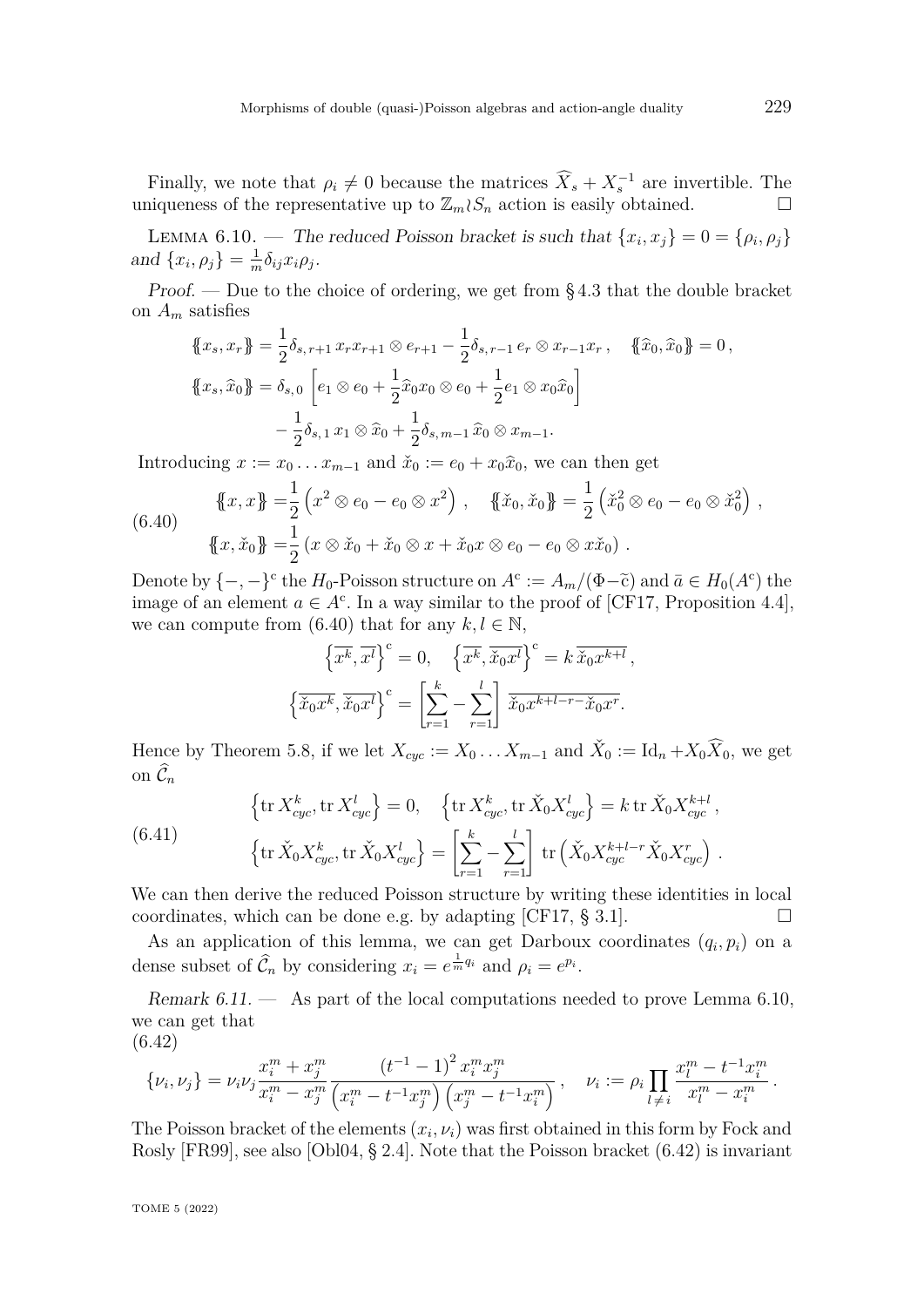230 M. FAIRON

under replacing  $t^{-1}$  by  $t$ . This explains the difference between our parametrisation in Lemma [6.9](#page-49-3) and the one in [\[CF17,](#page-80-1) Sections 3,4]. There are another two ways to obtain Darboux coordinates, namely using the Ruijsenaars form as in [\[FR99,](#page-80-4) Appendix], or a form related to the *q*KP hierarchy [\[Ili00,](#page-81-8) Section 6]. We refer to [\[Fai19a,](#page-80-5) § 4.2.1] for a review of these different possibilities in the case  $m = 1$ , which are easily adapted to any  $m \geqslant 1$ .

6.3.2. Space associated with  $Q_m^{op}$ 

Denote the reduced space  $\text{Rep}(A_m^{op}/(\Phi^{op}-\tilde{c}), \alpha)/\text{/} \text{GL}_\alpha$  by  $\tilde{\mathcal{C}}_n^{op}$ . It can be given as the set of matrices

(6.43) 
$$
Y_s, \hat{Y}_s \in \text{Mat}_{n \times n}(\mathbb{C}), \quad \widehat{W} \in \text{Mat}_{1 \times n}(\mathbb{C}), W \in \text{Mat}_{n \times 1}(\mathbb{C}),
$$

satisfying the *m* relations

<span id="page-51-0"></span>(6.44) 
$$
\left(\mathrm{Id}_n + \widehat{Y}_s Y_s\right)^{-1} \left(\mathrm{Id}_n + Y_{s-1} \widehat{Y}_{s-1}\right) \left(\mathrm{Id}_n + \delta_{s0} W \widehat{W}\right) = c_s \mathrm{Id}_n,
$$

where all the factors appearing in [\(6.44\)](#page-51-0) are invertible, and we identify the elements in the same orbit for the action

(6.45) 
$$
g \cdot (Y_s, \hat{Y}_s, W, \widehat{W}) = (g_{s+1} Y_s g_s^{-1}, g_s \hat{Y}_s g_{s+1}^{-1}, g_0 W, \widehat{W} g_0^{-1}),
$$

$$
g = (g_s) \in GL_n(\mathbb{C})^m.
$$

In analogy with the space associated with  $Q_m$ , we consider the subspace  $(\widehat{\mathcal{C}}_n^{op})' \subset \widehat{\mathcal{C}}_n^{op}$ where there exists a representative with

(6.46)  $Y_s = \text{diag}(y_1, \ldots, y_n), \ s \in I, \ W = (1, \ldots, 1)^T,$ 

where the  $(y_i) \in \mathbb{C}^n$  satisfy the conditions [\(6.35\)](#page-49-0), and we set again  $t := \prod_{s \in I} c_s$ .

LEMMA 6.12. — The subspace  $(\hat{C}_n^{\text{op}})'$  can be parametrised by  $(y_i) \in \mathbb{C}^n$  satisfy-ing [\(6.35\)](#page-49-0) and  $(\tau_i) \in (\mathbb{C}^\times)^n$  where the matrices  $(Y_s, W)$  are given by [\(6.46\)](#page-51-1), together with

<span id="page-51-1"></span>
$$
\hat{Y}_s = -\delta_{ij} \frac{1}{y_i} + c_1^{-1} \dots c_s^{-1} (1-t) \tau_i \frac{y_i^s y_j^{m-s-1}}{y_i^m - ty_j^m} \prod_{k \neq j} \frac{y_k^m - ty_j^m}{y_k^m - y_j^m},
$$
  

$$
\widehat{W}_j = -(1-t) \prod_{k \neq j} \frac{y_k^m - ty_j^m}{y_k^m - y_j^m}.
$$

Moreover, this choice is unique up to  $\mathbb{Z}_m \wr S_n$  action.

Proof. — The result can be derived in the same way as Lemma [6.9.](#page-49-3) To obtain the form of  $\widehat{W}$ , we remark that the moment map [\(6.44\)](#page-51-0) implies the following identity:

(6.47) 
$$
(Y_0 + \hat{Y}_0)^{-1} D^{-m} (Y_0 + \hat{Y}_0) = t^{-1} D^{-m} + t^{-1} D^{1-m} W \widehat{W} D^{-1}, D
$$

$$
= \text{diag}(y_1, \ldots, y_n).
$$

It then suffices to equal both characteristic polynomials to determine  $\widehat{W}$ .

<span id="page-51-2"></span>LEMMA 6.13. — The reduced Poisson bracket is such that  $\{y_i, y_j\} = 0 = \{\tau_i, \tau_j\}$ and  $\{y_i, \tau_j\} = \frac{1}{m}$  $\frac{1}{m} \delta_{ij} y_i \tau_j$ .

ANNALES HENRI LEBESGUE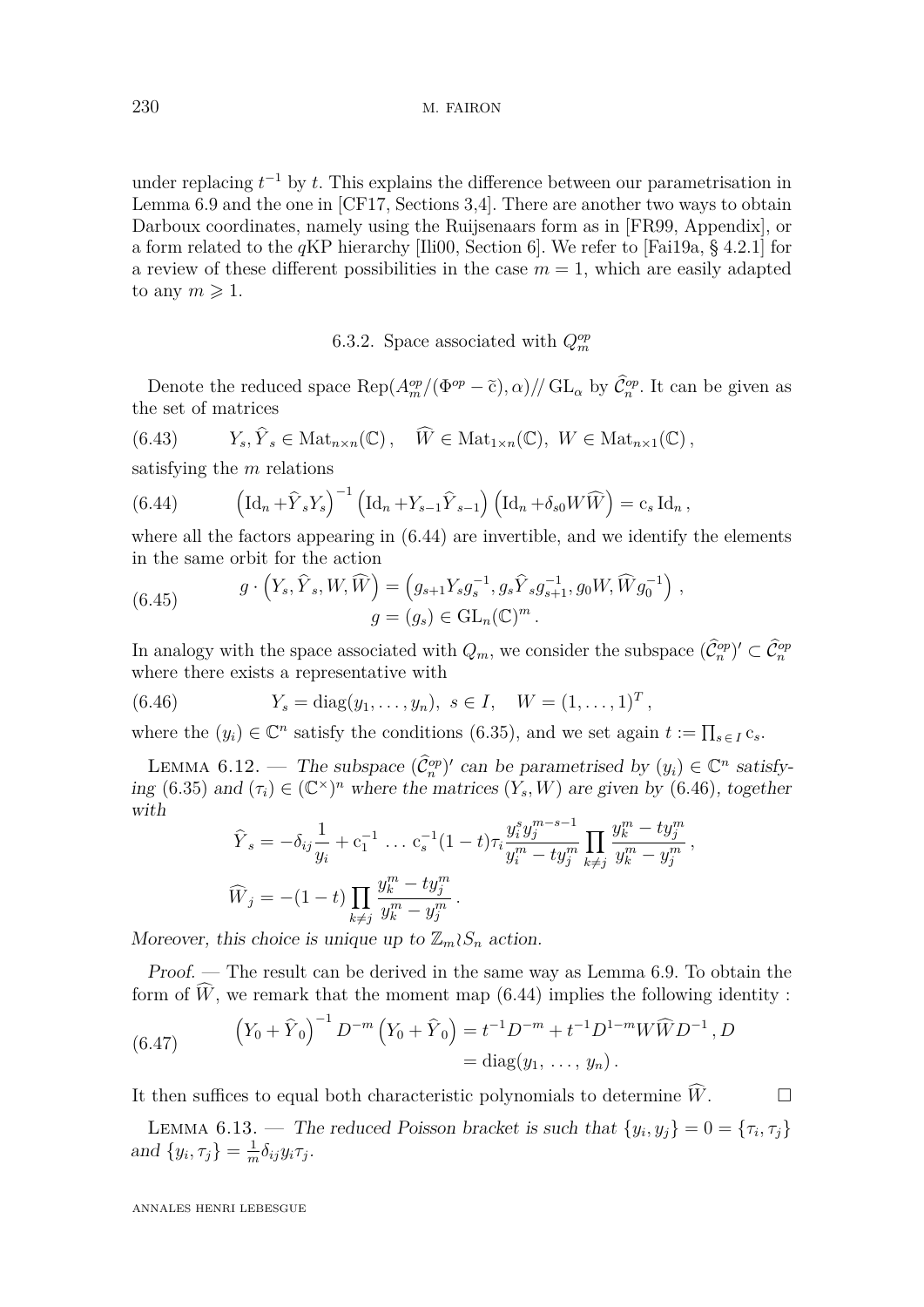*Proof.* — Due to the choice of ordering, the double bracket on  $A_m^{op}$  is such that

$$
\begin{aligned} \n\{\!y_s, y_r\! \} &= \frac{1}{2} \delta_{s, r+1} \, e_{r+1} \otimes y_{r+1} y_r - \frac{1}{2} \delta_{s, r-1} \, y_r y_{r-1} \otimes e_r \,, \quad \{\!\!\{ \widehat{y}_0, \widehat{y}_0 \}\!\!\} = 0 \,, \\ \n\{\!\!\{ y_s, \widehat{y}_0 \}\!\!\} &= \!\!\delta_{s, 0} \left[ e_0 \otimes e_1 + \frac{1}{2} \widehat{y}_0 y_0 \otimes e_1 + \frac{1}{2} e_0 \otimes y_0 \widehat{y}_0 \right] \\ \n&\quad - \frac{1}{2} \delta_{s, 1} \widehat{y}_0 \otimes y_1 + \frac{1}{2} \delta_{s, m-1} y_{m-1} \otimes \widehat{y}_0 \,. \n\end{aligned}
$$

Introducing  $y := y_{m-1} \dots y_0$  and  $\check{y}_0 := e_0 + \hat{y}_0 y_0$ , we can then get

$$
\{\!\!\{\!y,y\!\!\}\!\!\} = \frac{1}{2} \left(e_0 \otimes y^2 - y^2 \otimes e_0\right), \quad \{\!\!\{\!\{\!\}\!y_0,\!\!\{\!\}\!y_0\}\!\!\}\ = \frac{1}{2} \left(e_0 \otimes \!\!\vec{y}_0^2 - \!\!\!\vec{y}_0^2 \otimes e_0\right),
$$
  

$$
\{\!\!\{\!\!\{y,\!\!\}\!y_0\}\!\!\} = \frac{1}{2} \left(y \otimes \!\!\check{y}_0 + \!\!\check{y}_0 \otimes y + e_0 \otimes y \!\!\check{y}_0 - \!\!\check{y}_0 y \otimes e_0\right).
$$

If we let  $Y_{cyc} := Y_{m-1} \ldots Y_0$  and  $\check{Y}_0 := \mathrm{Id}_n + \hat{Y}_0 Y_0$ , we get on  $\hat{\mathcal{C}}_n^{op}$  the following identities

<span id="page-52-0"></span>(6.48) 
$$
\left\{\text{tr}\,Y_{cyc}^k, \text{tr}\,Y_{cyc}^l\right\} = 0, \quad \left\{\text{tr}\,Y_{cyc}^k, \text{tr}\,\check{Y}_0Y_{cyc}^l\right\} = k\,\text{tr}\,\check{Y}_0Y_{cyc}^{k+l}, \left\{\text{tr}\,\check{Y}_0Y_{cyc}^k, \text{tr}\,\check{Y}_0Y_{cyc}^l\right\} = \left[\sum_{r=1}^k - \sum_{r=1}^l\right] \text{tr}\left(\check{Y}_0Y_{cyc}^{k+l-r}\check{Y}_0Y_{cyc}^r\right),
$$

which can be derived as in Lemma [6.10.](#page-50-1) Notice that [\(6.41\)](#page-50-3) and [\(6.48\)](#page-52-0) are the same equations if we replace  $X_{cyc}$ ,  $\check{X}_0$  by  $Y_{cyc}$ ,  $\check{Y}_0$ , or vice-versa. If we also remark that the functions  $\text{tr } X_{cyc}^k$ ,  $\text{tr } \check{X}_0 X_{cyc}^l$  written in coordinates in  $\hat{\mathcal{C}}'_n$ , and the functions tr  $Y_{cyc}^k$ , tr  $\check{Y}_0 Y_{cyc}^l$  written in coordinates in  $(\hat{\mathcal{C}}_n^{op})'$  are exactly the same when we replace  $(x_j, \rho_j, t)$  by  $(y_j, \tau_j, t^{-1})$ , the statement follows from Lemma [6.10.](#page-50-1)

As a corollary, we can get Darboux coordinates  $(\hat{q}_i, \hat{p}_i)$  on a dense subset of  $\hat{\mathcal{C}}_n^{op}$  by considering  $y_i = e^{\frac{1}{m}\hat{q}_i}$  and  $\tau_i = e^{\hat{p}_i}$ .

#### 6.3.3. Duality

We have obtained Darboux coordinates on dense subsets of  $\hat{\mathcal{C}}_n, \hat{\mathcal{C}}_n^{\text{op}},$  which we now use to get integrable systems in action-angle duality. Introducing  $X_{cyc}$  =  $X_0 \dots X_{m-1}, Y_{cyc} = Y_{m-1} \dots Y_0, Y_{cyc} = Y_0 \dots Y_{m-1}$  and  $L_{cyc} = L_{m-1} \dots L_0$  for  $L_s = (\text{Id}_n + \hat{X}_s X_s)^{-1} \hat{X}_s$ , we can use the Poisson diffeomorphism  $\hat{\Psi} : \hat{\mathcal{C}}_n \to \hat{\mathcal{C}}_n^{op}$  to obtain that

$$
\operatorname{tr} \hat Y_{cyc}^k \circ \hat \Psi = \operatorname{tr} X^k \,, \quad \operatorname{tr} L_{cyc}^k \circ \hat \Psi^{-1} = (-1)^{km} \, \operatorname{tr} Y_{cyc}^k \,.
$$

Hence, we can conclude that

 $\left(\text{tr } L_{cyc}^k\right)_{k=1}^n$  and  $\left(\text{tr } \hat{Y}_{cyc}^k\right)_{k=1}^n$ 

form integrable systems on  $\hat{C}_n$  and  $\hat{C}_n^{\text{op}}$  respectively, which are in action-angle duality. In the coordinates  $(\hat{q}_i, \hat{p}_i)$  we can write the functions  $(\text{tr } \hat{Y}_{cyc}^k)_{k=1}^n$  as deformations of the hyperbolic (or trigonometric, see Remark [6.8\)](#page-47-0) RS Hamiltonians of type  $A_{n-1}$ . They are written explicitly as the family  $(\text{tr } Y^j)$  for  $m = 1$ , and the family  $(H_{m,j})$ for  $m \geq 2$  in [\[CF17\]](#page-80-1), and their relation to other integrable systems is discussed.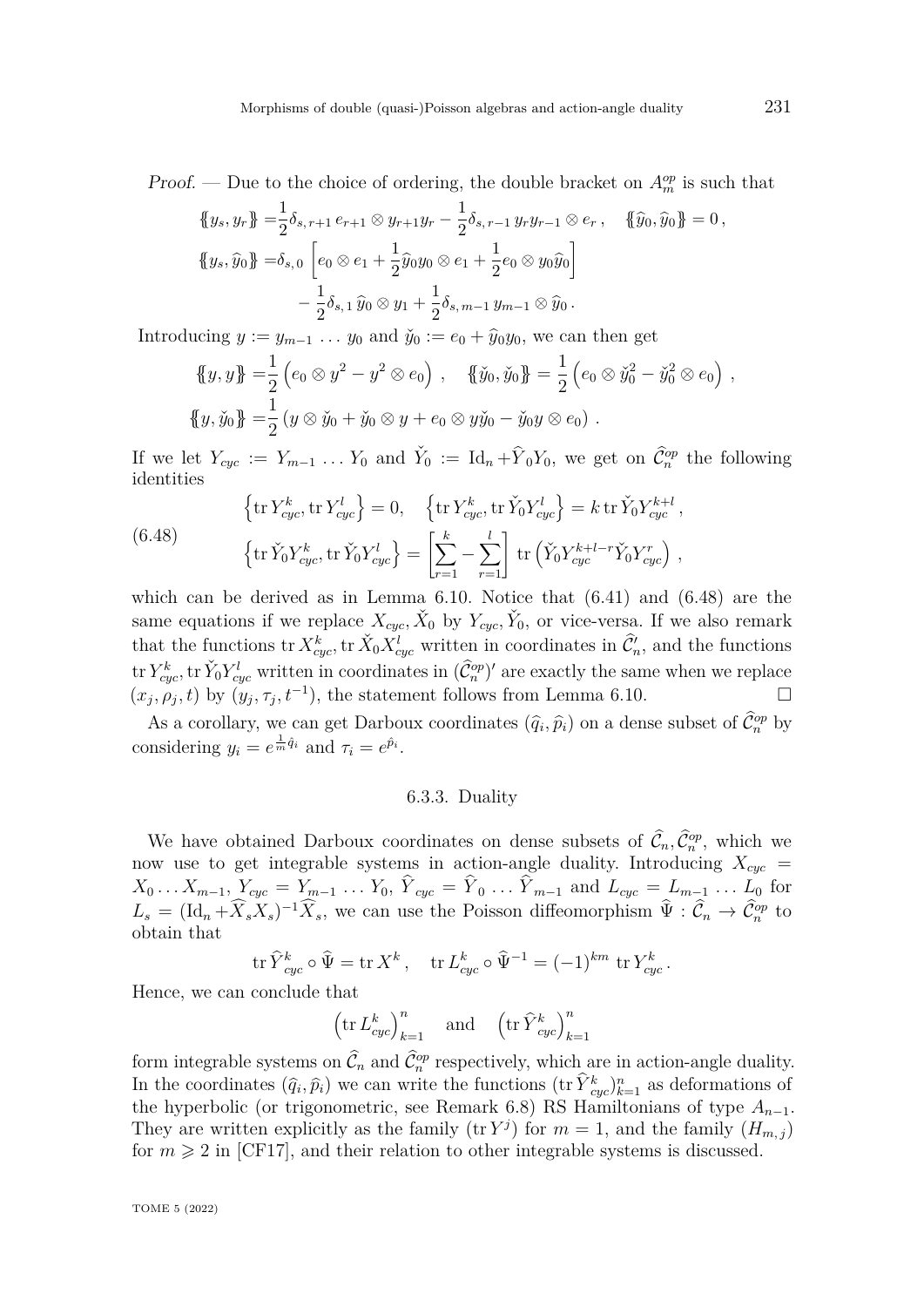In order to write the functions  $(\text{tr } L_{cyc}^k)_{k=1}^n$  in the coordinates  $(q_i, p_i)$ , we note that on  $\widehat{\mathcal{C}}'_n$ 

(6.49) 
$$
\mathrm{Id}_{n} + \widehat{X}_{s} X_{s} = c_{1} \dots c_{s} (1-t) T_{s}^{L} C T_{s}^{R}, \text{ where}
$$

$$
\left(T_{s}^{L}\right)_{ij} = \delta_{ij} x_{i}^{m-s-1} \prod_{k \neq i} \frac{x_{k}^{m} - t^{-1} x_{i}^{m}}{x_{k}^{m} - x_{i}^{m}}, \quad \left(T_{s}^{R}\right)_{ij} = \delta_{ij} \rho_{j} x_{j}^{s+1}, \quad C_{ij} = \frac{1}{x_{i}^{m} - tx_{j}^{m}}.
$$

As *C* is a Cauchy matrix, its inverse can be computed to be

$$
(6.50) \t C_{ij}^{-1} = (1-t) \left(1 - t^{-1}\right) \frac{x_i^m x_j^m}{x_i^m - t^{-1} x_j^m} \prod_{k \neq j} \frac{x_k^m - t^{-1} x_j^m}{x_k^m - x_j^m} \prod_{l \neq i} \frac{x_l^m - t x_l^m}{x_l^m - x_i^m}.
$$

Therefore, the entries of  $L_s = (\text{Id}_n + \hat{X}_s X_s)^{-1} \hat{X}_s$  are given by

$$
(6.51) \quad (L_s)_{ij} = -\frac{1 - t^{-1}}{c_1 \dots c_s} \rho_i^{-1} \frac{x_i^{m-s-1} x_j^s}{x_i^m - t^{-1} x_j^m} \prod_{l \neq i} \frac{x_l^m - t x_i^m}{x_l^m - x_i^m} + (1 - t) \left(1 - t^{-1}\right) \sum_k \frac{x_i^{m-s-1} x_k^m x_j^s}{\left(x_i^m - t^{-1} x_k^m\right) \left(x_k^m - t x_j^m\right)} \frac{\rho_j}{\rho_i} \prod_{l \neq i} \frac{x_l^m - t x_i^m}{x_l^m - x_i^m} \prod_{a \neq k} \frac{x_a^m - t^{-1} x_k^m}{x_a^m - x_k^m}.
$$

In the simplest case  $m = 1$ , the first element in the family  $(\text{tr } L_{cyc}^k)_{k=1}^n$  can be written as

$$
(6.52) \text{ tr } L_0 =
$$
  
-  $\sum_{i} \rho_i^{-1} \prod_{l \neq i} \frac{x_l - tx_i}{x_l - x_i} + (1 - t^{-1})^2 \sum_{i,k} \frac{x_k}{(x_i - t^{-1}x_k)^2} \prod_{l \neq i} \frac{x_l - tx_i}{x_l - x_i} \prod_{a \neq k} \frac{x_a - t^{-1}x_k}{x_a - x_k}.$ 

In terms of the Darboux coordinates  $(q_i, p_i)$  and  $t = e^{2\gamma}, \gamma \in \mathbb{C}^\times$ , this can be transformed into

$$
(6.53) \quad \text{tr } L_0 = -\sum_i e^{-p_i} \prod_{l \neq i} \frac{\sinh\left(\frac{q_l - q_i}{2} - \gamma\right)}{\sinh\left(\frac{q_l - q_i}{2}\right)} + \sum_{i,k} \frac{\sinh^2\left(\gamma\right) e^{-q_i}}{\sinh^2\left(\frac{q_i - q_k}{2} + \gamma\right)} \prod_{l \neq i} \frac{\sinh\left(\frac{q_l - q_i}{2} - \gamma\right)}{\sinh\left(\frac{q_l - q_i}{2}\right)} \prod_{a \neq k} \frac{\sinh\left(\frac{q_a - q_k}{2} + \gamma\right)}{\sinh\left(\frac{q_a - q_k}{2}\right)}.
$$

The duality between the families  $(\text{tr } L_{cyc}^k)_{k=1}^n$  and  $(\text{tr } \hat{Y}_{cyc}^k)_{k=1}^n$  seem to be new.

#### **6.4. Self-duality of hyperbolic RS systems**

<span id="page-53-0"></span>We modify §6.3 as follows. Consider the algebra  $\check{A}_m$  obtained by adding to  $A_m$ local inverses  $x_s^{-1} = e_{s+1}x_s^{-1}e_s$ , i.e. these elements satisfy [\(6.15\)](#page-44-1). We let  $\check{x}_s = e_s + x_s\hat{x}_s$ and  $\check{v} = \hat{v}$ . Note that  $x_s, v, \check{x}_s, \check{v}$ , the idempotents and the inverses  $x_s^{-1}, \check{x}_s^{-1}, (e_\infty + \check{v}_s^{-1})$  $(v\check{v})^{-1}$ ,  $(e_0 + \check{v}v)^{-1}$  generate  $\check{A}_m$ . Moreover,  $\check{A}_m$  is a quasi-Hamiltonian algebra if we extend the double bracket from  $A_{Q_m}$  described in §6.3 by localisation.

In the same way, we introduce the algebra  $\check{A}_{m}^{op}$  obtained by adding to  $A_{m}^{op}$  defined in [§ 6.3](#page-48-0) local inverses  $y_s^{-1} = e_s y_s^{-1} e_{s+1}$ . We use  $z_s = e_s + \hat{y}_s y_s$ ,  $\check{z}_s = \hat{y}_s$ ,  $\check{w} = \hat{w}$  and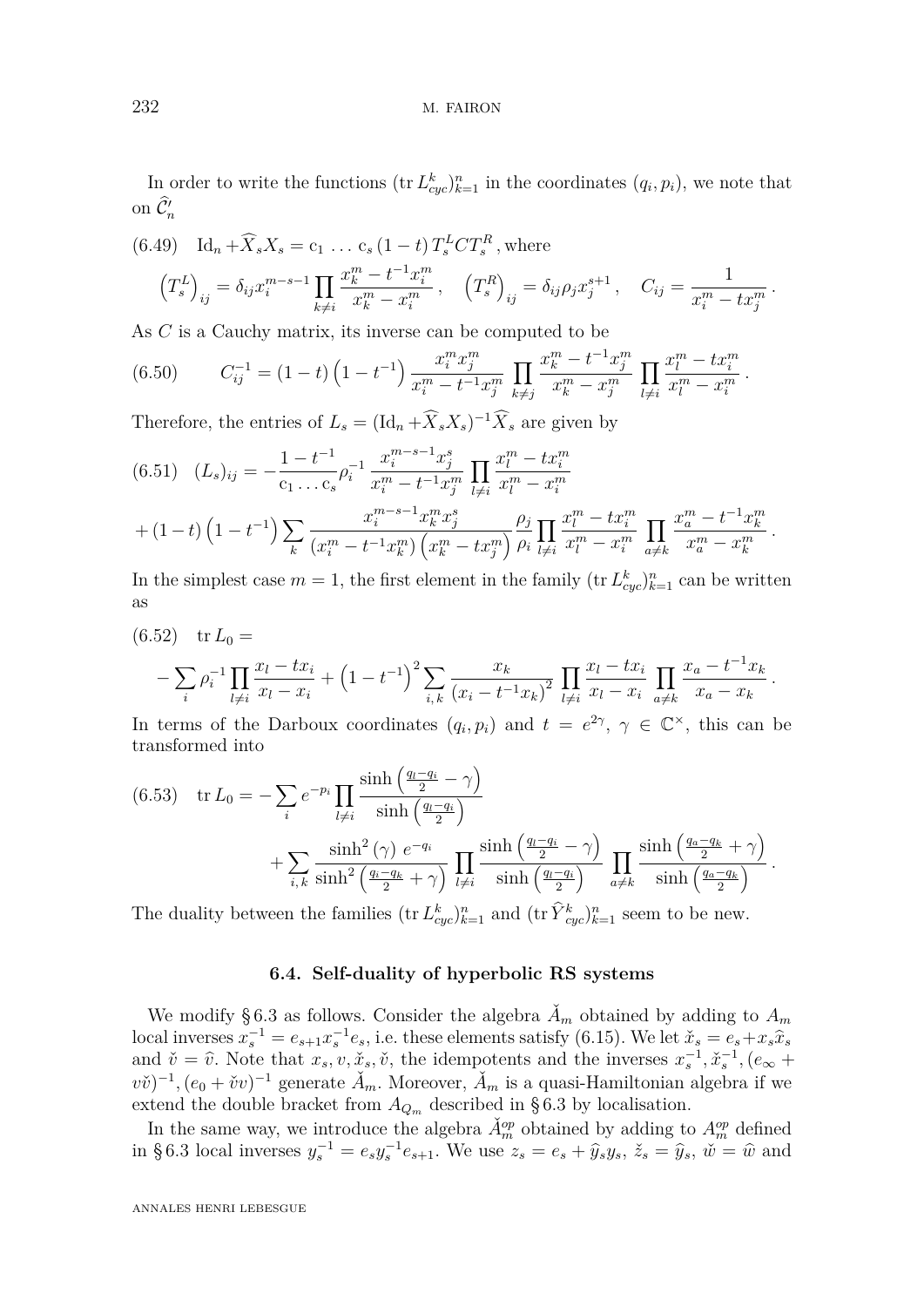*w* together with the idempotents and the inverses belonging to  $\check{A}_{m}^{op}$  as generators of this algebra. It is also a quasi-Hamiltonian algebra by localisation. By construction, the map  $\psi$  [\(6.28\)](#page-48-3) extends to an isomorphism of quasi-Hamiltonian algebras which can be written as

(6.54) 
$$
\check{\psi} : \check{A}_m \to \check{A}_m^{op}, \quad \check{\psi}(x_s) = \check{z}_s, \quad \check{\psi}(\check{x}_s) = z_s^{-1}, \n\check{\psi}(v) = \check{w}, \quad \check{\psi}(\check{v}) = -(e_0 + w\check{w})^{-1}w.
$$

The map  $\check{\psi}$  induces a Poisson isomorphism  $\check{\Psi}$  on associated Poisson varieties as in [§ 6.3.](#page-48-0) We consider the same dimension vector  $\alpha$  and regular parameter  $\tilde{c}$  as in [§ 6.3](#page-48-0) for the rest of this subsection.

To use the principle (**P**) in order to find dual integrable systems, we will see  $\check{A}_m$  and  $\check{A}_m^{op}$  as algebras attached to the quivers with relations  $\tilde{Q}_m$ ,  $\tilde{Q}_m^{op}$  depicted in Figure [6.2.](#page-44-2) (We use  $\check{x}_s$  instead of  $\tilde{x}_s$  and do the same for  $\check{v}, \check{z}_s$ ,  $\check{w}$  to avoid confusion with the cases considered in [§ 6.2.](#page-44-0))

## 6.4.1. Space associated with  $Q_m$

Denote the reduced space  $\text{Rep}(\check{A}_m/(\Phi-\tilde{c}),\alpha)/\text{/GL}_\alpha$  by  $\check{\mathcal{C}}_n$ . It is the subset of  $\widehat{\mathcal{C}}_n$  described in §6.3 where each  $X_s$  is invertible, and where we use the elements  $\check{X}_s = \text{Id}_n + X_s \widehat{X}_s$ ,  $\check{V} = \hat{V}$ . To follow the principle (**P**) with the matrices  $(X_s, V)$ , we consider again the subspace  $\hat{C}_n \subset \check{C}_n \subset \hat{C}_n$  where there exists a representative with  $X_s$ , *V* satisfying [\(6.34\)](#page-49-1). The diagonal entries  $(x_i)$  of the  $X_s$  satisfy [\(6.35\)](#page-49-0), and we have

(6.55) 
$$
\check{X}_s = c_1 \dots c_s \left(1 - t^{-1}\right) \rho_j \frac{x_i^{m-s} x_j^s}{x_j^m - t^{-1} x_i^m} \prod_{l \neq i} \frac{x_l^m - t^{-1} x_i^m}{x_l^m - x_i^m},
$$

$$
\check{V}_i = -\left(1 - t^{-1}\right) \prod_{l \neq i} \frac{x_l^m - t^{-1} x_i^m}{x_l^m - x_i^m}.
$$

for  $t := \prod_s c_s$ . The  $(\rho_i) \in (\mathbb{C}^\times)^n$  are free, and this choice is unique up to the action by  $\mathbb{Z}_m \wr S_n$ . The Poisson bracket between the variables  $(x, \rho)$  is given in Lemma [6.10.](#page-50-1) In particular, on a dense subspace of  $\check{C}_n$  we have Darboux coordinates  $(q_i, p_i)$  for  $x_i = e^{\frac{1}{m}q_i}$  and  $\rho_i = e^{p_i}$ .

# 6.4.2. Space associated with  $\tilde{Q}_m^{op}$

Denote the reduced space  $\text{Rep}(\check{A}_{m}^{op}/(\Phi - \tilde{c}), \alpha) // GL_{\alpha}$  by  $\check{C}_{n}^{op}$ . It can be given as the set of matrices

(6.56) 
$$
Z_s, \check{Z}_s \in GL_n(\mathbb{C}), \quad \check{W} \in Mat_{1 \times n}(\mathbb{C}), \quad W \in Mat_{n \times 1}(\mathbb{C}),
$$

satisfying the *m* relations

<span id="page-54-0"></span>(6.57) 
$$
Z_s^{-1} \check{Z}_{s-1}^{-1} Z_{s-1} \check{Z}_{s-1} \left( \mathrm{Id}_n + \delta_{s0} W \check{W} \right) = c_s \, \mathrm{Id}_n \,,
$$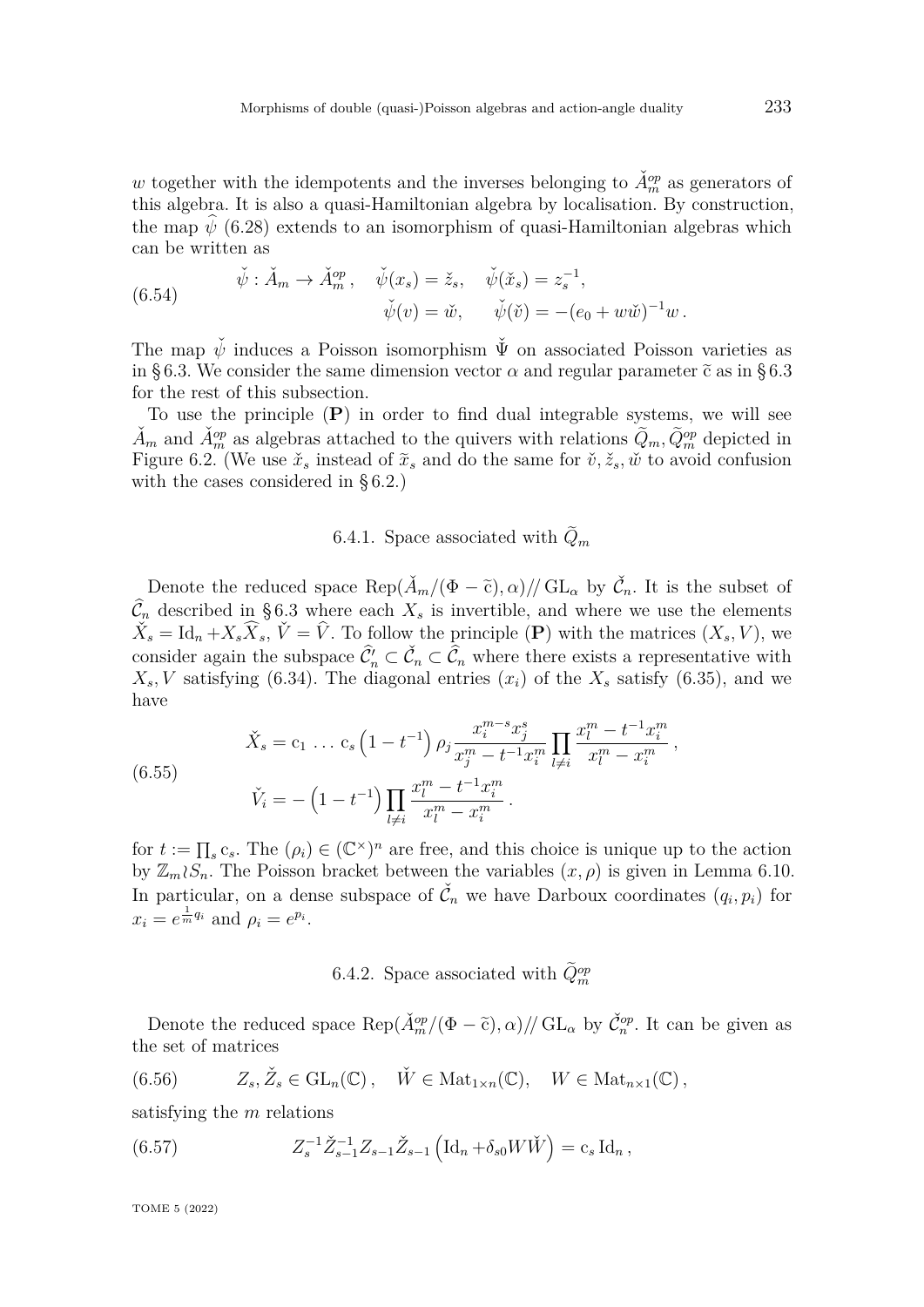where all the factors appearing in  $(6.57)$  are invertible, and we identify the elements in the same orbit of the action

(6.58) 
$$
g \cdot (Z_s, \check{Z}_s, W, \check{W}) = (g_s Z_s g_s^{-1}, g_s \check{Z}_s g_{s+1}^{-1}, g_0 W, \widehat{W} g_0^{-1}),
$$

$$
g = (g_s) \in GL_n(\mathbb{C})^m.
$$

To apply the principle  $(P)$  to the matrices  $(Z_s, W)$  representing the continuous arrows of  $\tilde{Q}_{m}^{op}$ , we need the  $Z_s$  to be related diagonal matrices. In view of  $(6.57)$ with  $s \neq 0$ ,  $Z_{s-1}$  and  $c_s Z_s$  share the same spectrum. So we consider the subspace  $(\check{\mathcal{C}}_n^{op})' \subset \check{\mathcal{C}}_n^{op}$  where there exists a representative with

<span id="page-55-1"></span>(6.59) 
$$
Z_s = c_1^{-1} \dots c_s^{-1} \text{ diag}(z_1, \dots, z_n), \quad s \in I, \quad W = (1, \dots, 1)^T,
$$

and we assume that for  $t := \prod_{s \in I} c_s$ ,

(6.60) 
$$
z_i \neq 0, \quad z_i \neq z_j, \quad z_i \neq tz_j, \quad \text{for all} \quad i \neq j.
$$

LEMMA 6.14. — The subspace  $(\check{C}_n^{\text{op}})'$  can be parametrised by  $(z_i) \in \mathbb{C}^n$  satisfy-ing [\(6.60\)](#page-55-0) and  $(\sigma_i) \in (\mathbb{C}^\times)^n$  where the matrices  $(Z_s, W)$  are given by [\(6.59\)](#page-55-1), together with

<span id="page-55-0"></span>
$$
\check{Z}_s = \text{Id}_n, \ s \neq m - 1, \quad \left(\check{Z}_{m-1}\right)_{ij} = (1 - t)\sigma_i \frac{z_i}{z_i - tz_j} \prod_{k \neq j} \frac{z_k - tz_j}{z_k - z_j},
$$
\n
$$
\check{W}_j = -(1 - t) \prod_{k \neq j} \frac{z_k - tz_j}{z_k - z_j}.
$$

Moreover, this choice is unique up to  $S_n$  action by simultaneous permutation of entries.

*Proof.* — Let us start with a representative such that  $(6.59)$  holds. By assumption on  $(z_i)$  and using [\(6.57\)](#page-54-0) with  $s \neq 0$ ,  $\check{Z}_s$  is diagonal, and we can fix the gauge (up to a finite action) so that  $\check{Z}_s = \text{Id}_n$ . Using the case  $s = 0$  in [\(6.57\)](#page-54-0), we get that

(6.61) 
$$
\left(\check{Z}_{m-1}\right)_{ij} = -\frac{\sigma_i \check{W}_j}{1 - tz_i^{-1} z_j},
$$

where we have set  $\sigma_i = (\check{Z}_{m-1}W)_i$ . The equation that we have just used can also be written as

<span id="page-55-2"></span>(6.62) 
$$
t\check{Z}_{m-1}^{-1}D^{-1}\check{Z}_{m-1}=D^{-1}+W\left(\check{W}D^{-1}\right),\quad D=\text{diag}(z_1,\ldots,z_n).
$$

Using that the two sides of [\(6.62\)](#page-55-2) share the same spectrum, we get as in the proof of Lemma [6.6](#page-46-1) the following equality of characteristic polynomials in *η*

(6.63) 
$$
\prod_{k=1}^{n} (tz_k^{-1} - \eta) = \prod_{k=1}^{n} (z_k^{-1} - \eta) + \sum_{l} \check{W}_l z_l^{-1} \prod_{k \neq l} (z_k^{-1} - \eta).
$$

Evaluating this identity at  $\eta = z_j^{-1}$ , we get the desired  $\check{W}_j$ .

Finally, we can check that  $\sigma_i = (\check{Z}_{m-1}W)_i$  holds, and we note that  $\sigma_i \neq 0$  because the matrix  $\check{Z}_{m-1}$  is invertible. The residual  $S_n$  action is clear.

LEMMA 6.15. — The reduced Poisson bracket is such that  $\{z_i, z_j\} = 0 = \{\sigma_i, \sigma_j\}$ and  $\{z_i, \sigma_j\} = \delta_{ij} z_i \sigma_j$ .

ANNALES HENRI LEBESGUE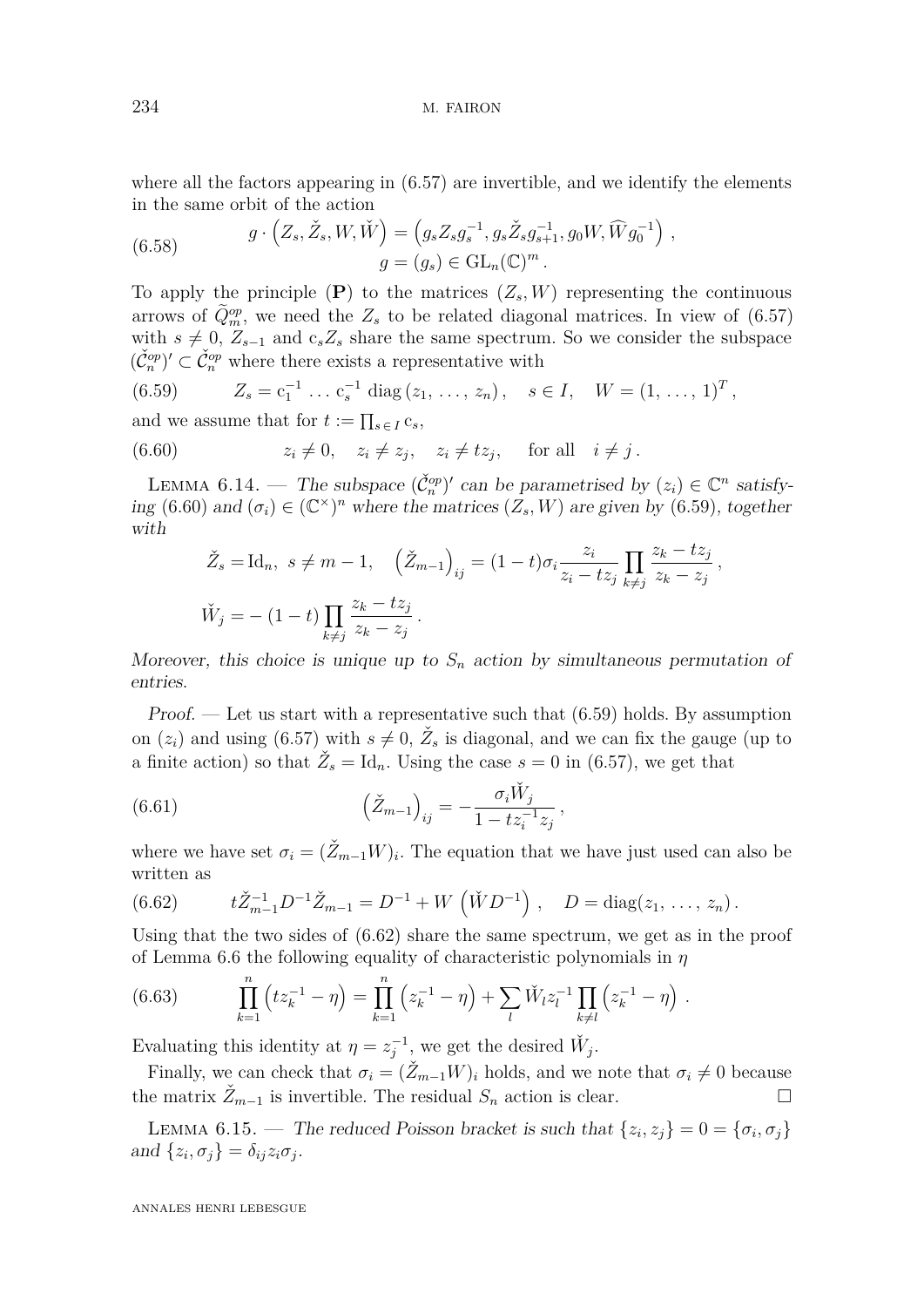*Proof.* — We first work in  $A_m^{op}$  as in Lemma [6.13.](#page-51-2) Due to the choice of ordering, we have

$$
\{\hat{y}_s, \hat{y}_r\} = \frac{1}{2}\delta_{s,r+1}\hat{y}_r\hat{y}_{r+1} \otimes e_{r+1} - \frac{1}{2}\delta_{s,r-1}e_r \otimes \hat{y}_{r-1}\hat{y}_r, \quad \{y_0, y_0\} = 0,
$$
  

$$
\{y_0, \hat{y}_s\} = \delta_{s,0} \left[ e_0 \otimes e_1 + \frac{1}{2}\hat{y}_0y_0 \otimes e_1 + \frac{1}{2}e_0 \otimes y_0\hat{y}_0 \right] - \frac{1}{2}\delta_{s,m-1}\hat{y}_{m-1} \otimes y_0 + \frac{1}{2}\delta_{s,1}y_0 \otimes \hat{y}_1.
$$

By localisation, these relations hold in  $\check{A}_m^{\text{op}}$ , where we can determine the double brackets between the generators  $z_0 = e_0 + \hat{y}_0 y_0$  and  $\check{z}_s = \hat{y}_s$ . Introducing  $\check{z} :=$  $\check{z}_0$  ...  $\check{z}_{m-1}$ , we can then get

$$
\{\!\!\{\tilde{z}, \tilde{z}\}\!\!\} = \frac{1}{2} \left( \tilde{z}^2 \otimes e_0 - e_0 \otimes \tilde{z}^2 \right), \quad \{\!\!\{\tilde{z}_0, z_0\}\!\!\} = \frac{1}{2} \left( e_0 \otimes z_0^2 - z_0^2 \otimes e_0 \right),
$$
  

$$
\{\!\!\{\tilde{z}, z_0\}\!\!\} = -\frac{1}{2} \left( e_0 \otimes \tilde{z} z_0 + z_0 \tilde{z} \otimes e_0 + \tilde{z} \otimes z_0 - z_0 \otimes \tilde{z} \right).
$$

If we let  $\check{Z}_{cyc} := \check{Z}_0 \dots \check{Z}_{m-1}$ , we get from these double brackets the following identities on  $\widehat{\mathcal{C}}_n^{op}$ 

<span id="page-56-0"></span>(6.64) 
$$
\left\{\text{tr}\,Z_0^k,\text{tr}\,Z_0^l\right\} = 0, \quad \left\{\text{tr}\,Z_0^k,\text{tr}\,\check{Z}_{cyc}Z_0^l\right\} = k\,\text{tr}\left(\check{Z}_{cyc}Z_0^{k+l}\right),
$$

$$
\left\{\text{tr}\,\check{Z}_{cyc}Z_0^k,\text{tr}\,\check{Z}_{cyc}Z_0^l\right\} = \left[\sum_{r=1}^k - \sum_{r=1}^l\right] \text{tr}\left(\check{Z}_{cyc}Z_0^{k+l-r}\check{Z}_{cyc}Z_0^r\right),
$$

which can be derived as in Lemma [6.10.](#page-50-1) Notice that  $(6.41)$  and  $(6.64)$  are the same equations if we replace  $X_{cyc}$ ,  $\check{X}_0$  by  $Z_0$ ,  $\check{Z}_{cyc}$  (in that order), or vice-versa. If we also remark that the functions  ${\rm tr} X_{cyc}^k$ ,  ${\rm tr} \, \check{X}_0 X_{cyc}^l$  written in coordinates in  $\widehat{\mathcal{C}}'_n$ , and the functions tr  $Z_0^k$ , tr  $\check{Z}_{cyc}Z_0^l$  written in coordinates in  $(\check{C}_n^{op})'$  are exactly the same upon replacing  $(x_j^m, \rho_j, t)$  by  $(z_j, \sigma_j, t^{-1})$ , then the statement follows from Lemma [6.10.](#page-50-1)

As a corollary, we can get Darboux coordinates  $(\check{q}_i, \check{p}_i)$  on a dense subset of  $\check{C}_n^{op}$  by considering  $z_i = e^{\check{q}_i}$  and  $\sigma_i = e^{\check{p}_i}$ .

#### 6.4.3. Duality

So far, we have obtained Darboux coordinates on dense subsets of  $\check{C}_n, \check{C}_n^{op}$ . Denoting  $X_{cyc} = X_0 \ldots X_{m-1}$  and  $\check{Z}_{cyc} = \check{Z}_0 \ldots \check{Z}_{m-1}$ , we can use the Poisson diffeomorphism  $\check{\Psi}: \check{\mathcal{C}}_n \to \check{\mathcal{C}}_n^{op}$  to obtain that

$$
\operatorname{tr} Z_0^{-k} \circ \check{\Psi} = \operatorname{tr} \check{X}_0^k, \quad \operatorname{tr} X_{cyc}^k \circ \check{\Psi}^{-1} = \operatorname{tr} \left( \check{Z}_{cyc} \right)^k
$$

*.*

Hence, we conclude that we have action-angle duality between the integrable systems  $(\text{tr } \check{X}_0^k)_{k=1}^n$  and  $(\text{tr } (\check{Z}_{cyc})^k)_{k=1}^n$  defined on  $\check{C}_n$  and  $\check{C}_n^{\text{op}}$  respectively. In the coordinates  $(q_i, p_i)$  we can write the functions  $(\text{tr }\check{X}_0^k)_{k=1}^n$  as hyperbolic (or trigonometric, see Remark [6.8\)](#page-47-0) RS Hamiltonians of type *An*−1, which are exponential of order *km* in the momenta  $(p_i)$ . In the coordinates  $(\check{q}_i, \check{p}_i)$ , the functions  $\text{tr}(\check{Z}_{cyc})^k$  are also Hamiltonians of the hyperbolic RS system of type  $A_{n-1}$ , but they are simply exponential of order *k* in the momenta. The dependence on *m* of this second family is hidden in the coupling  $t = \prod_{s \in I} c_s$ .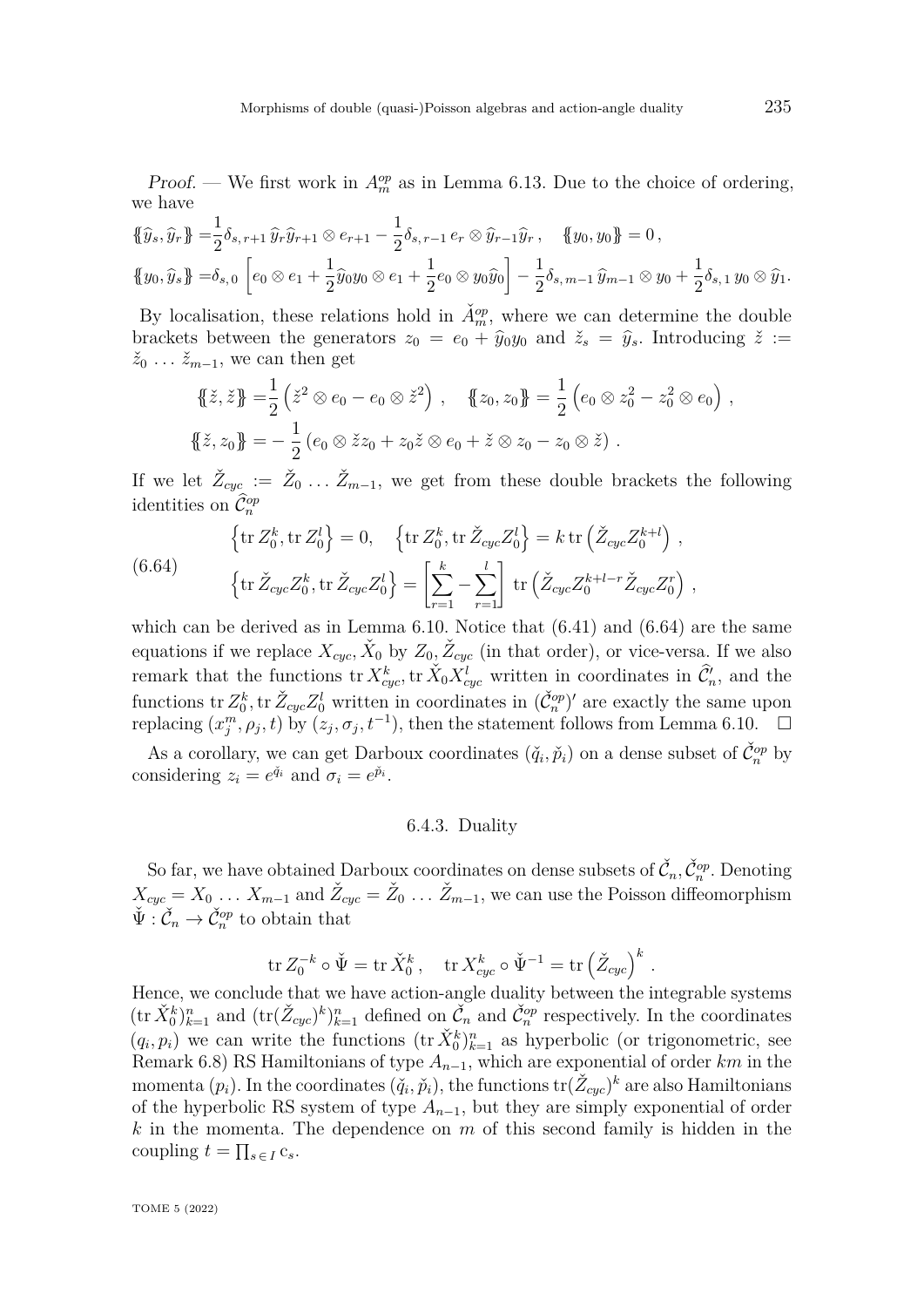236 M. FAIRON

Remark  $6.16.$  – Fix  $m = 1$ . In that case, the duality map hence obtained is close to the one considered in [\[CF17,](#page-80-1) Proposition 3.8], though the duality map used in that paper relates the spaces with inverse parameters  $t$  and  $t^{-1}$ . Note also that, upon identifying the generators  $(x, y)$  from Example [5.17](#page-38-3) with  $(x_0, x_0^{-1}x_0)$ , the quasi-Hamiltonian isomorphisms [\(5.31\)](#page-39-0) induce Poisson automorphisms on  $\check{\mathcal{C}}_n$  which act as the identity on *V* and  $\check{V}$  while  $X_0, \check{X}_0$  transform as

(6.65)  
\n
$$
\begin{aligned}\n(X_0, \check{X}_0) &\mapsto \left(\check{X}_0, \check{X}_0 X_0^{-1} \check{X}_0\right), \\
(X_0, \check{X}_0) &\mapsto \left(\check{X}_0^{-1} X_0, X_0\right), \\
(X_0, \check{X}_0) &\mapsto \left(\alpha X_0, \alpha \beta \check{X}_0\right),\n\end{aligned}
$$

with  $\alpha, \beta \in \mathbb{C}^{\times}$ . As noted in Example [5.20,](#page-39-2) we get in particular that  $SL_2(\mathbb{Z})$  acts on  $\check{\mathcal{C}}_n$  by Poisson automorphism. This  $SL_2(\mathbb{Z})$  action was related to the self-duality of the hyperbolic RS system in [\[GR01,](#page-81-7) § 2.2]. The analogue of this result in the real setting can be found in [\[FK12,](#page-80-6) [FK13\]](#page-80-7). The original discovery of self-duality of the hyperbolic RS system in the real case is due to Ruijsenaars [\[Rui88\]](#page-82-3).

### **6.5. Additional remarks and further directions**

#### 6.5.1.

The flows of the Hamiltonian vector fields associated with the two integrable systems presented in [§ 6.1](#page-40-0) can be computed explicitly by adapting [\[CS17\]](#page-80-2). In particular, they are complete in  $\mathcal{C}_n$  and  $\mathcal{C}_n^{op}$ . Similarly, the flows associated with the different integrable systems found in the other subsections can also be computed explicitly (see [\[CF17\]](#page-80-1) to get the flows of  $(\text{tr } \hat{Y}_{cyc}^k)$  from [§ 6.3](#page-48-0) and the systems in [§ 6.4\)](#page-53-0), and they are complete in the phase spaces that support them.

### 6.5.2.

The different integrable systems defined in the previous subsections admit spin extensions [\[GH84,](#page-80-8) [KZ95\]](#page-81-9), which can be described as adding internal degrees of freedom to the different particles. The phase space of such spin extensions can be obtained by adding multiple framing arrows from the vertex  $\infty$  to the different vertices in the cyclic quiver, see e.g. [\[CF20,](#page-80-9) [CS17,](#page-80-2) [Fai19b,](#page-80-10) [Sil18\]](#page-82-5). Motivated by the work of Reshetikhin on the duality of spin systems in the CM-RS family [\[Res03,](#page-82-6) [Res16\]](#page-82-7), it would be interesting to understand if the duality map can be realised at the level of quivers for systems with spins.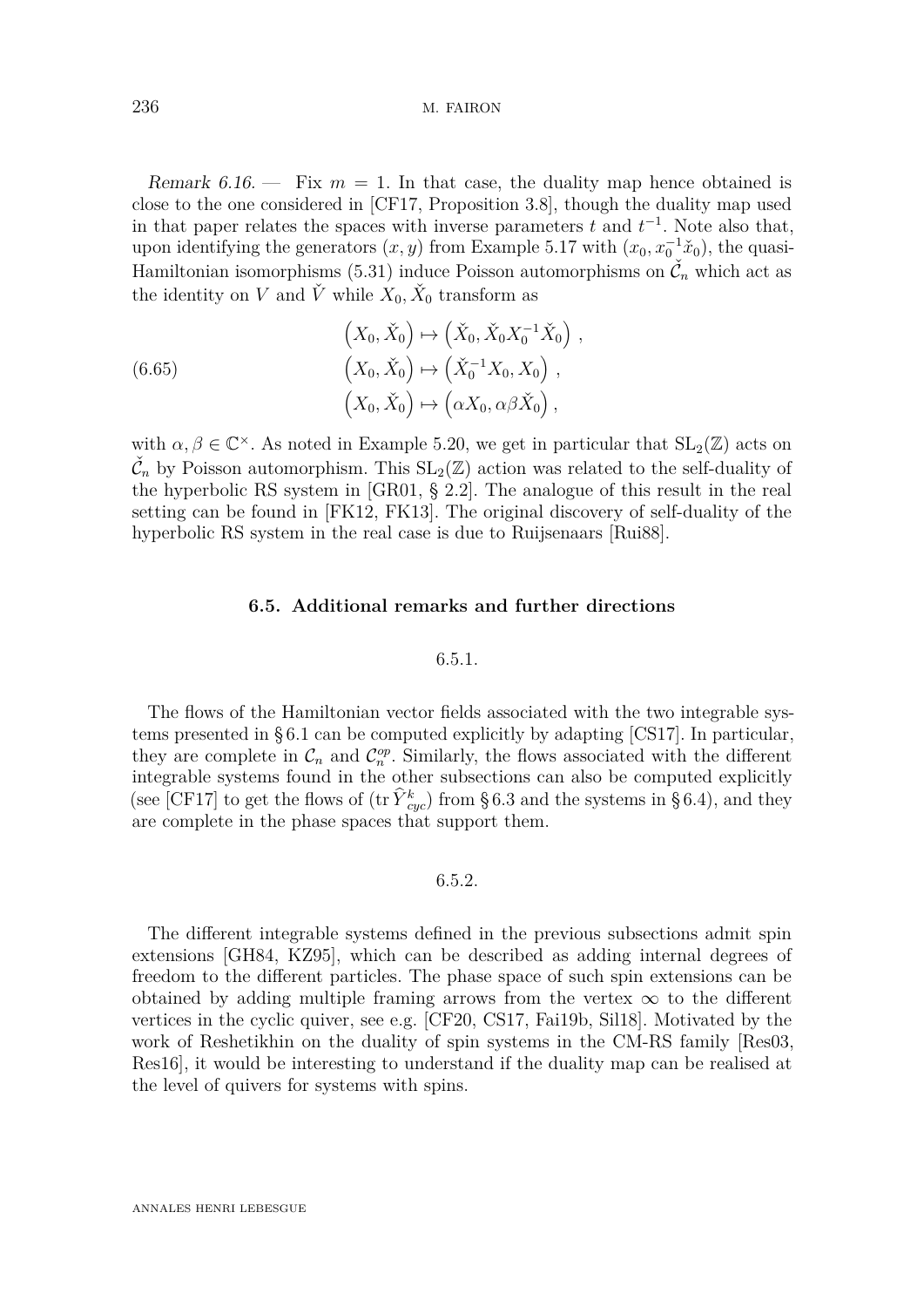## **Appendix A. The fusion double bracket**

<span id="page-58-0"></span>Let *A* be an algebra over  $B = \bigoplus_{s \in I} \mathbb{k}e_s$ . Fix  $i, j \in I$ ,  $i \neq j$ , and consider the fusion algebra  $A^f = A^f_{e_j \to e_i}$  obtained by fusing  $e_j$  onto  $e_i$  as in [§ 2.2.1.](#page-6-0) The fusion algebra  $A<sup>f</sup>$  always admits a particular double bracket, denoted  ${(-, -)}_{fus}$ , which we define now. For  $\epsilon = 1 - e_j$ , recall from Lemma [2.2](#page-6-1) that the generators of  $A<sup>f</sup>$  are of the form  $\epsilon t \epsilon$  for  $t \in \epsilon A \epsilon$ ,  $e_{ij}u\epsilon$  for  $u \in e_jA\epsilon$ ,  $\epsilon v e_{ji}$  for  $v \in \epsilon A e_j$ , and  $e_{ij}w e_{ji}$  for  $w \in e_jA e_j$ . The double bracket  $\{-, -\}_{fus}$  is given on generators as follows:

(A.1a) 
$$
\left\{ \left\{ \epsilon t \epsilon, \epsilon \tilde{t} \epsilon \right\} \right\}_{fus} = 0,
$$

(A.1b) 
$$
\{\!\!\{\epsilon t\epsilon, e_{ij} u \epsilon\}\!\!\}_{fus} = \frac{1}{2} (e_i \otimes t e_{ij} u - e_i t \otimes e_{ij} u) ,
$$

<span id="page-58-1"></span>(A.1c) 
$$
\{\!\!\{\epsilon t\epsilon, \epsilon v e_{ji}\}\!\!\}_{fus} = \frac{1}{2} (v e_{ji} t \otimes e_i - v e_{ji} \otimes t e_i) ,
$$

(A.1d) 
$$
\{\text{etc}, e_{ij}we_{ji}\}_{fus} = \frac{1}{2} \Big(e_{ij}we_{ji}t \otimes e_i + e_i \otimes te_{ij}we_{ji} - e_{ij}we_{ji} \otimes te_i - e_it \otimes e_{ij}we_{ji}\Big),
$$

when the first component  $\epsilon t \epsilon$  is a generator of the first type [\(2.13a\)](#page-6-2);

(A.2a) 
$$
\{e_{ij}u\epsilon,\epsilon t\epsilon\}_{fus}=\frac{1}{2}(e_{ij}u\otimes e_it-te_{ij}u\otimes e_i),
$$

(A.2b) 
$$
\{e_{ij}u\epsilon, e_{ij}\tilde{u}\epsilon\}_{fus} = \frac{1}{2}(e_i\otimes e_{ij}ue_{ij}\tilde{u} - e_{ij}\tilde{u}e_{ij}u\otimes e_i),
$$

(A.2c) 
$$
\{e_{ij}u\epsilon, \epsilon ve_{ji}\}_{fus} = \frac{1}{2}(e_{ij}u\otimes e_ive_{ji} - ve_{ji}\otimes e_{ij}ue_i),
$$

(A.2d) 
$$
\{e_{ij}ue, e_{ij}we_{ji}\}_{fus} = \frac{1}{2}(e_i \otimes e_{ij}ue_{ij}we_{ji} - e_{ij}we_{ji} \otimes e_{ij}ue_i),
$$

when the first component  $e_{ij}u\epsilon$  is a generator of the second type [\(2.13b\)](#page-6-3);

(A.3a) 
$$
\{\text{eve}_{ji}, \text{ete}\}_{fus} = \frac{1}{2} (te_i \otimes ve_{ji} - e_i \otimes ve_{ji}t) ,
$$

(A.3b) 
$$
\{\text{eve}_{ji}, e_{ij}u\epsilon\}_{fus} = \frac{1}{2} (e_{ij}ue_i \otimes ve_{ji} - e_ive_{ji} \otimes e_{ij}u),
$$

(A.3c) 
$$
\{\text{eve}_{ji}, \text{eve}_{ji}\}_{fus} = \frac{1}{2} (\tilde{v}e_{ji}ve_{ji} \otimes e_i - e_i \otimes ve_{ji}\tilde{v}e_{ji}),
$$

(A.3d) 
$$
\{\text{eve}_{ji}, e_{ij}w_{ji}\}_{fus} = \frac{1}{2} (e_{ij}w_{ji}v_{ji} \otimes e_i - e_i v_{ji} \otimes e_{ij}w_{ji}),
$$

when the first component  $\epsilon v e_{ji}$  is a generator of the third type [\(2.13c\)](#page-6-4);

TOME 5 (2022)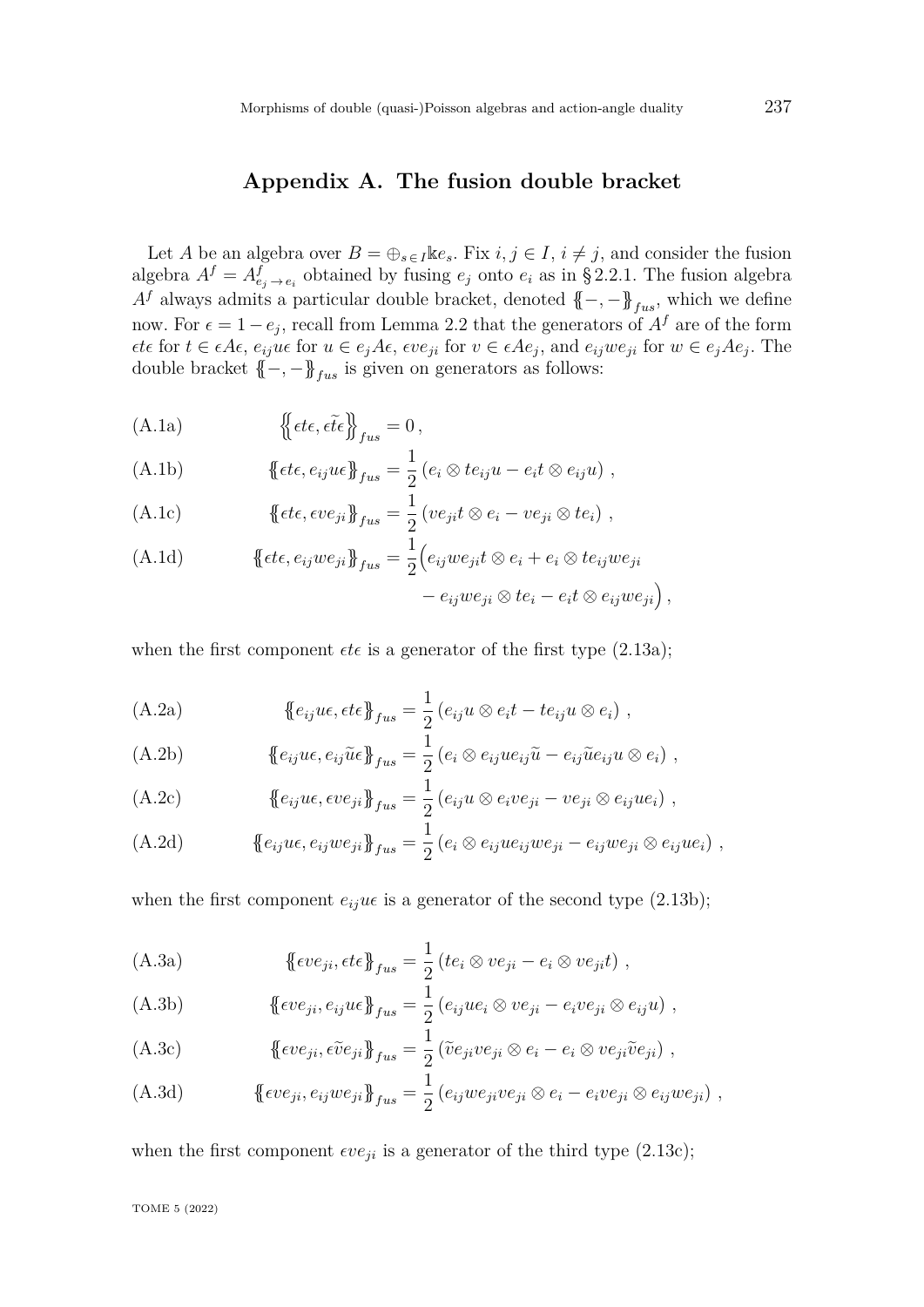238 M. FAIRON

(A.4a) 
$$
\{e_{ij}we_{ji}, \epsilon t \epsilon\}_{fus} = \frac{1}{2} \left( t e_i \otimes e_{ij}we_{ji} + e_{ij}we_{ji} \otimes e_i t - t e_{ij}we_{ji} \otimes e_i - e_i \otimes e_{ij}we_{ji} t \right),
$$

(A.4b) 
$$
\{e_{ij}we_{ji}, e_{ij}u\in\}_{{fus}} = \frac{1}{2}(e_{ij}ue_i \otimes e_{ij}we_{ji} - e_{ij}ue_{ij}we_{ji} \otimes e_i),
$$

(A.4c) 
$$
\{e_{ij}we_{ji}, \epsilon ve_{ji}\}_{fus} = \frac{1}{2}(e_{ij}we_{ji} \otimes e_ive_{ji} - e_i \otimes e_{ij}we_{ji}ve_{ji}),
$$

$$
\text{(A.4d)} \qquad \qquad \{\!\!\{e_{ij}we_{ji},e_{ij}\tilde{w}e_{ji}\}\!\!\}_{fus}=0\,,
$$

when the first component  $e_{ij}we_{ji}$  is a generator of the fourth type [\(2.13d\)](#page-6-5). The case corresponding to  $i = 1, j = 2$  gives the double bracket considered in Proposi-tion [4.5](#page-21-0) on  $A^f_{e_2 \to e_1}$ . The double bracket  $\{-, -\}$ <sub>*fus*</sub> was first introduced by Van den Bergh in [\[VdB08a,](#page-82-4) Theorem 5.3.1], and the explicit form given above was computed in [\[Fai21,](#page-80-11) Lemma 2.19].

## **Appendix B. Identities for the proof of Lemma [4.7](#page-22-0)**

In this section, we collect the values of all the elements in  $A_2 \otimes A_2$  given by

$$
c, d\mathcal{F}_{ind}^{2 \to 1}
$$
,  $\{\!\!\{\!c, d\!\!\} \!\!\}_{fus}^{2 \to 1}$ ,  $\{\!\!\{\psi(c), \psi(d)\!\!\} \!\!\}_{ind}^{1 \to 2}$ ,  $\{\!\!\{\psi(c), \psi(d)\!\!\} \!\!\}_{fus}^{1 \to 2}$ ,

for all the needed specialisations of the generators  $c, d \in A_1$ . It is then easy to check that [\(4.14\)](#page-23-0) is satisfied in all such cases, i.e.

$$
\psi^{\otimes 2} \{ \{c, d\} \}_{ind}^{2 \to 1} + \psi^{\otimes 2} \{ \{c, d\} \}_{fus}^{2 \to 1} = \{ \psi(c), \psi(d) \}_{ind}^{1 \to 2} + \{ \psi(c), \psi(d) \}_{fus}^{1 \to 2}.
$$

As a result, the proof of Lemma [4.7](#page-22-0) is completed.

Remark B.1. — In each case, we write  $\{c, d\}_{ind}^{2 \to 1}$  as an element of  $eA f \otimes e'A f'$ for some  $e, e' \in {\{\hat{e}, e_1, e_{12}\}}$  and  $f, f' \in {\{\hat{e}, e_1, e_{21}\}}$ . In particular, this completely characterises how  $\psi^{\otimes 2}$  acts on  $\{c, d\}_{ind}^{2 \to 1}$ .

**B.1**

We consider the first specialisation of a generator of first type, that is  $c = a$  for  $a \in \hat{e}A\hat{e}.$ 

Case 1.1: 
$$
d = b, b \in \hat{e}A\hat{e}
$$
.  
\n
$$
\{c, d\}_{ind}^{2 \to 1} = \hat{e} \{a, b\}' \hat{e} \otimes \hat{e} \{a, b\}'' \hat{e}, \{c, d\}_{fus}^{2 \to 1} = 0,
$$
\n
$$
\{\psi(c), \psi(d)\}_{ind}^{1 \to 2} = \{a, b\}, \{\psi(c), \psi(d)\}_{fus}^{1 \to 2} = 0.
$$

**Case 1.2:**  $d = b, b \in e_1 A \hat{e}$ .

(B.2) 
$$
\{\!\!\{\!c,d\!\!\}^{\,2\to1}_{ind}=e_1\,\{\!\!\{a,b\!\!\}^\prime\,\hat{e}\otimes\hat{e}\,\{\!\!\{a,b\}\!\!\}^{\prime\prime}\,\hat{e},\{\!\!\{c,d\}\!\!\}^{\,2\to1}_{fus}=0,\\ \{\!\!\{\psi(c),\psi(d)\}\!\!\}^{\,1\to2}_{ind}=\Phi_2e_{21}\,\{\!\!\{a,b\}\!\!\}\,,\{\psi(c),\psi(d)\}\!\!\}^{\,1\to2}_{fus}=0.
$$

ANNALES HENRI LEBESGUE

{{*c, d*}}<sup>2</sup> <sup>→</sup> <sup>1</sup>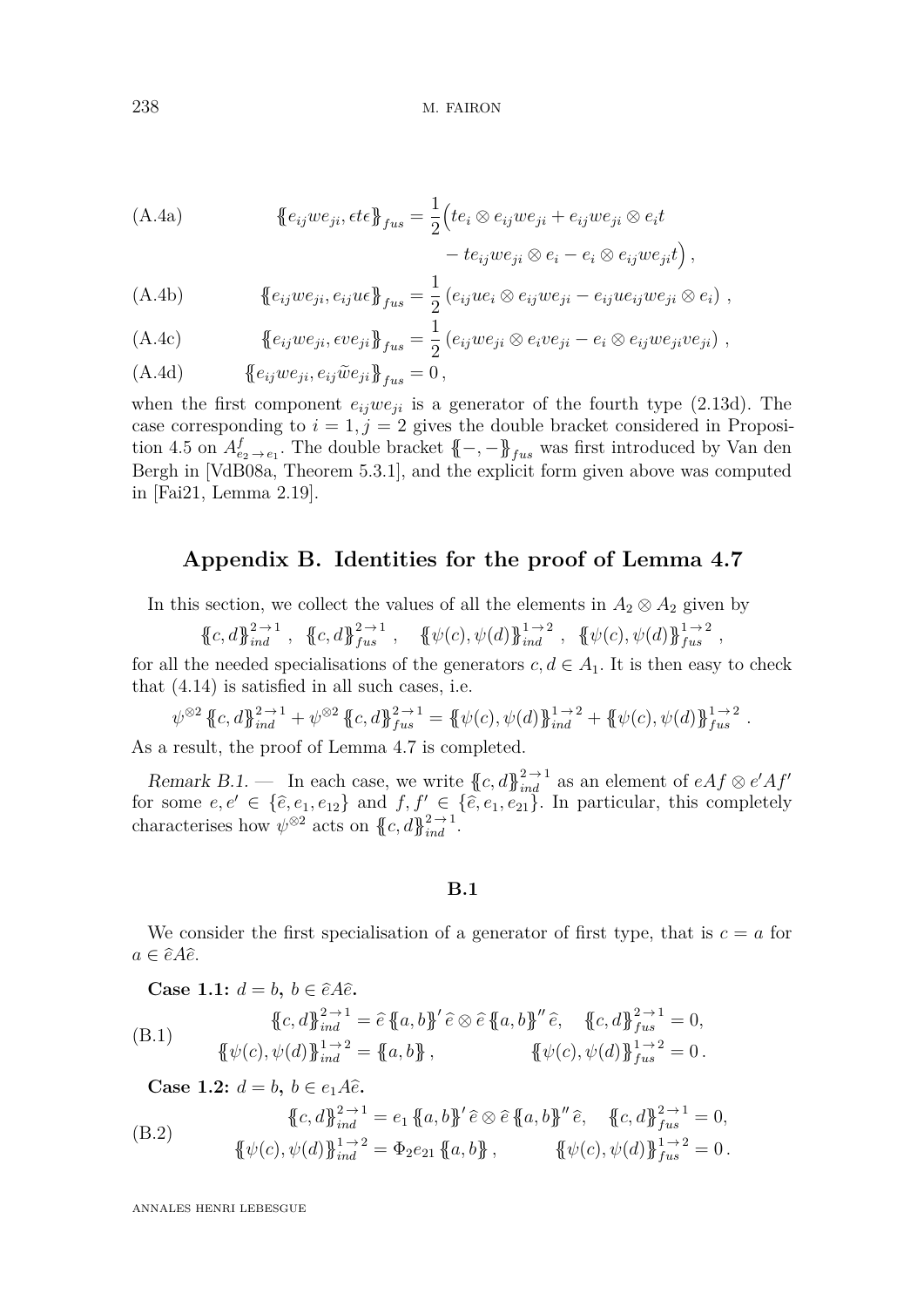Case 1.3: 
$$
d = b, b \in \hat{e}Ae_1
$$
.  
\n
$$
\{c, d\}_{ind}^{2 \to 1} = \hat{e} \{a, b\}' \hat{e} \otimes \hat{e} \{a, b\}'' e_1, \quad \{c, d\}_{fus}^{2 \to 1} = 0,
$$
\n
$$
\{\psi(c), \psi(d)\}_{ind}^{1 \to 2} = \{a, b\} e_{12} \Phi_2^{-1}, \qquad \{\psi(c), \psi(d)\}_{fus}^{1 \to 2} = 0.
$$
\nCase 1.4.

Case 1.4: 
$$
d = b, b \in e_1 A e_1
$$
.  
\n
$$
\{c, d\}_{ind}^{2 \to 1} = e_1 \{a, b\}' \hat{e} \otimes \hat{e} \{a, b\}'' e_1, \qquad \{c, d\}_{flat}^{2 \to 1} = 0,
$$
\n
$$
\{\psi(c), \psi(d)\}_{ind}^{1 \to 2} = \Phi_2 e_{21} \{a, b\} e_{12} \Phi_2^{-1}, \qquad \{\psi(c), \psi(d)\}_{flat}^{1 \to 2} = 0.
$$

**Case 1.5:**  $d = e_{12}b, b \in e_2A\hat{e}$ . (B.5)  ${c, d}$  $_{ind}^{2 \to 1} = e_{12} {a, b}$  $'e \otimes \hat{e} {a, b}$  $'' \hat{e}, \quad {c, d}$  $_{fus}^{2 \to 1} = 0,$  ${\{\psi(c), \psi(d)\}}_{ind}^{1 \to 2} = {\{a, b\}}$ ,  ${\{\psi(c), \psi(d)\}}_{fus}^{1 \to 2} = 0$ .  $C_{889}$  **1.6:**  $d = e$ **b**  $b \in e$  4

Case 1.6: 
$$
d = e_{12}b, b \in e_2Ae_1
$$
.

(B.6) 
$$
\{\!\!\{\!c,d\!\!\}^{\,2\to 1}_{ind} = e_{12} \{\!\!\{a,b\!\!\}^{\prime}\hat{e} \otimes \hat{e} \{\!\!\{a,b\}\!\!\}^{\prime\prime} e_1, \{\!\!\{c,d\}\!\!\}^{\,2\to 1}_{fus} = 0, \{\!\!\{\psi(c),\psi(d)\!\!\}^{\,1\to 2}_{ind} = \{\!\!\{a,b\}\!\!\} e_{12} \Phi_2^{-1}, \{\!\!\{ \psi(c),\psi(d)\}\!\!\}^{\,1\to 2}_{fus} = 0.
$$

**Case 1.7:**  $d = be_{21}$ ,  $b \in \hat{e}Ae_2$ .

(B.7) 
$$
\{\!\!\{\!c,d\!\!\}^{\,2\to 1}_{ind} = \hat{e}\,\{\!\!\{a,b\!\!\}^\prime\,\hat{e}\otimes\hat{e}\,\{\!\!\{a,b\!\!\}^{\prime\prime}e_{21}, \quad \{\!\!\{c,d\}\!\!\}^{\,2\to 1}_{fus} = 0, \{\!\!\{\psi(c),\psi(d)\!\!\}^{\,1\to 2}_{ind} = \{\!\!\{a,b\}\!\!\}\}, \qquad \{\!\!\{\psi(c),\psi(d)\}\!\!\}^{\,1\to 2}_{fus} = 0.
$$

**Case 1.8:**  $d = be_{21}, b \in e_1Ae_2$ .

(B.8) 
$$
\{\!\!\{\!c,d\!\!\}^{\,2\to 1}_{ind} = e_1 \{\!\!\{a,b\!\!\}^{\prime}\!\!\}\! \hat{e} \otimes \hat{e} \{\!\!\{a,b\!\!\}^{\prime\prime}\!\!\} e_{21}, \{\!\!\{c,d\!\!\}^{\,2\to 1}_{fus} = 0, \newline \{\!\!\{\psi(c),\psi(d)\!\!\}^{\,1\to 2}_{ind} = \Phi_2 e_{21} \{\!\!\{a,b\}\!\!\}\! \}, \{\!\!\{ \psi(c),\psi(d)\!\!\}^{\,1\to 2}_{fus} = 0.
$$

**Case 1.9:**  $d = e_{12}be_{21}$ ,  $b \in e_2Ae_2$ . (B.9)  ${c, d}$  $_{ind}^{2 \to 1} = e_{12} {a, b}$  $'e \otimes \hat{e} {a, b}^n$  $'e_{21}$ ,  ${c, d}$  $_{fus}^{2 \to 1} = 0$ ,  ${\{\psi(c), \psi(d)\}}_{ind}^{1 \to 2} = {\{a, b\}}$ ,  ${\{\psi(c), \psi(d)\}}_{fus}^{1 \to 2} = 0$ .

**B.2**

We consider the second specialisation of a generator of first type, that is  $c = a$  for  $a \in e_1 A \hat{e}.$ 

**Case 2.1:**  $d = b$ ,  $b \in e_1 A \hat{e}$ . This was done in the proof of Lemma [4.7.](#page-22-0)

Case 2.2: 
$$
d = b, b \in \hat{e}Ae_1
$$
.  
\n
$$
\{c, d\}_{ind}^{2 \to 1} = \hat{e} \{a, b\}' \hat{e} \otimes e_1 \{a, b\}'' e_1, \quad \{c, d\}_{fus}^{2 \to 1} = 0,
$$
\n
$$
\{\psi(c), \psi(d)\}_{ind}^{1 \to 2} = \Phi_2 e_{21} * \{a, b\} e_{12} \Phi_2^{-1}
$$
\n(B.10)  
\n
$$
- \frac{1}{2} \left( be_{12} \Phi_2 e_{21} a \otimes \Phi_2^{-1} - be_{12} \Phi_2^{-1} e_{21} a \otimes \Phi_2 \right),
$$
\n
$$
\{\psi(c), \psi(d)\}_{fus}^{1 \to 2} = \frac{1}{2} \left( be_{12} \Phi_2 e_{21} a \otimes \Phi_2^{-1} - be_{12} \Phi_2^{-1} e_{21} a \otimes \Phi_2 \right).
$$

TOME 5 (2022)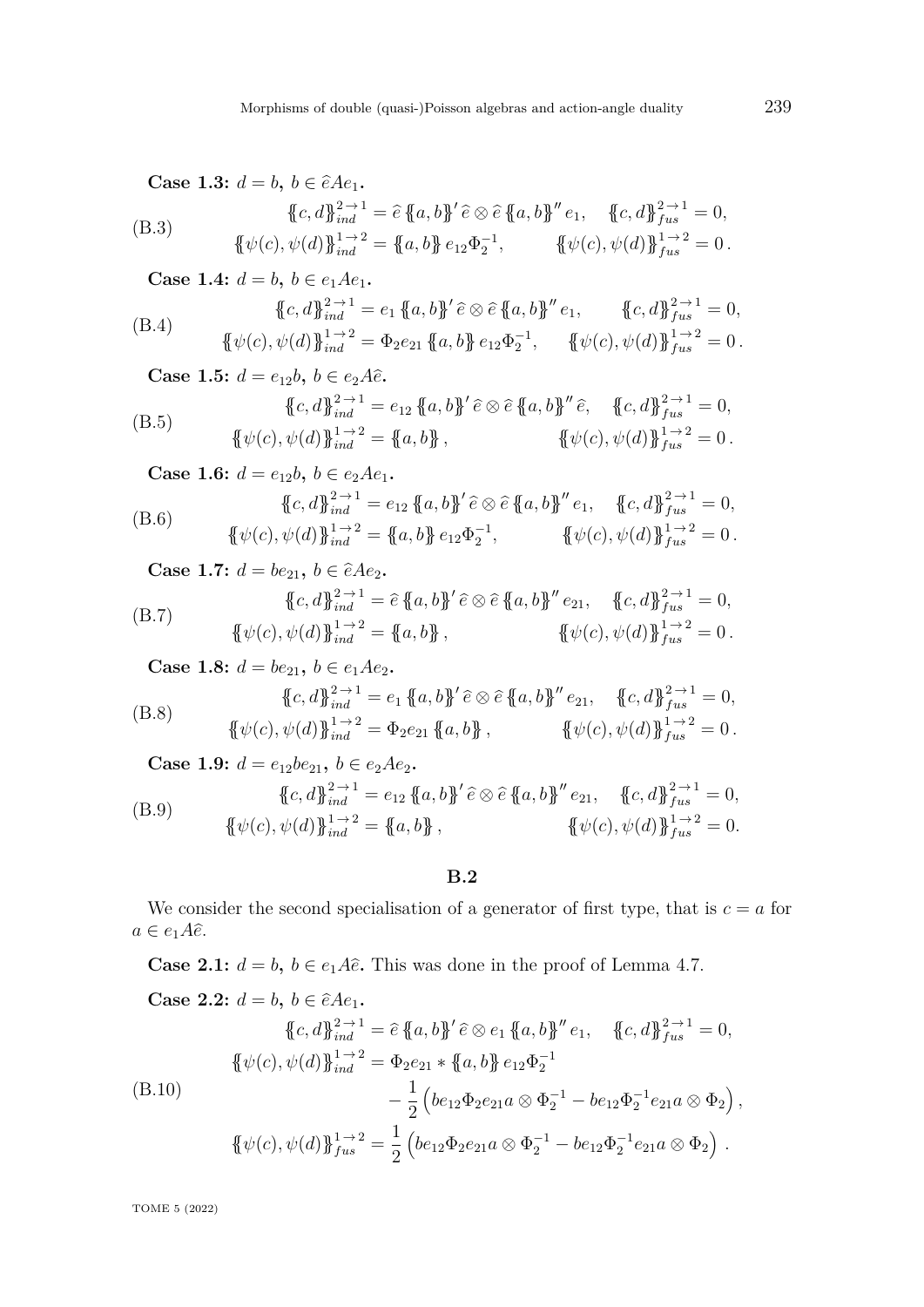Case 2.3: 
$$
d = b, b \in e_1 A e_1
$$
.  
\n(B.11)  $\{c, d\}_{ind}^{2 \to 1} = e_1 \{a, b\}^{\prime} \hat{e} \otimes e_1 \{a, b\}^{\prime\prime} e_1, \{c, d\}_{ind}^{2 \to 1} = 0,$   
\n $\{\psi(c), \psi(d)\}_{ind}^{1 \to 2} = \Phi_2 e_{21} * \Phi_2 e_{21} \{a, b\} e_{12} \Phi_2^{-1}$   
\n $\qquad - \frac{1}{2} (\Phi_2 e_{21} b e_{12} \Phi_2 e_{21} a \otimes \Phi_2^{-1} - \Phi_2^2 e_{21} a \otimes e_{21} b e_{12} \Phi_2^{-1})$   
\n $\qquad - \frac{1}{2} (e_{21} a \otimes \Phi_2^2 e_{21} b e_{12} \Phi_2^{-1} - \Phi_2 e_{21} b e_{12} \Phi_2^{-1} e_{21} a \otimes \Phi_2),$   
\n $\{\psi(c), \psi(d)\}_{diag{f}_{us}}^{1 \to 2} = + \frac{1}{2} (\Phi_2 e_{21} b e_{12} \Phi_2 e_{21} a \otimes \Phi_2^{-1} - \Phi_2^2 e_{21} a \otimes e_{21} b e_{12} \Phi_2^{-1})$   
\n $\qquad + \frac{1}{2} (e_{21} a \otimes \Phi_2^2 e_{21} b e_{12} \Phi_2^{-1} - \Phi_2 e_{21} b e_{12} \Phi_2^{-1} e_{21} a \otimes \Phi_2).$ 

Case 2.4: 
$$
d = e_{12}b, b \in e_2A\hat{e}
$$
.  
\n(B.12) 
$$
\{c, d\}_{ind}^{2 \to 1} = e_{12} \{a, b\}' \hat{e} \otimes e_1 \{a, b\}'' \hat{e},
$$
\n
$$
\{c, d\}_{ind}^{2 \to 1} = -\frac{1}{2} a \otimes e_{12}b,
$$
\n
$$
\{\psi(c), \psi(d)\}_{ind}^{1 \to 2} = \Phi_2 e_{21} * \{a, b\} - \frac{1}{2} (e_{21}a \otimes \Phi_2 b + \Phi_2 e_{21}a \otimes b),
$$
\n
$$
\{\psi(c), \psi(d)\}_{ind}^{1 \to 2} = \frac{1}{2} e_{21}a \otimes \Phi_2 b.
$$

**Case 2.5:**  $d = e_{12}b, b \in e_2Ae_1$ .

(B.13) 
$$
\begin{aligned}\n\{\mathbf{c}, d\}_{ind}^{2 \to 1} &= e_{12} \{ \mathbf{a}, b \}^{\prime} \hat{\mathbf{c}} \otimes e_{1} \{ \mathbf{a}, b \}^{\prime\prime} e_{1}, \\
\{\mathbf{c}, d\}_{final}^{2 \to 1} &= -\frac{1}{2} a \otimes e_{12} b, \\
\{\psi(\mathbf{c}), \psi(d)\}_{ind}^{1 \to 2} &= \Phi_{2} e_{21} * \{ \mathbf{a}, b \} e_{12} \Phi_{2}^{-1} - \frac{1}{2} \Phi_{2} e_{21} a \otimes b e_{12} \Phi_{2}^{-1} \\
&\quad - \frac{1}{2} \left( b e_{12} \Phi_{2} e_{21} a \otimes \Phi_{2}^{-1} - b e_{12} \Phi_{2}^{-1} e_{21} a \otimes \Phi_{2} + e_{21} a \otimes \Phi_{2} b e_{12} \Phi_{2}^{-1} \right), \\
\{\{\psi(\mathbf{c}), \psi(d)\}\}_{final}^{1 \to 2} &= \\
&\quad + \frac{1}{2} \left( b e_{12} \Phi_{2} e_{21} a \otimes \Phi_{2}^{-1} - b e_{12} \Phi_{2}^{-1} e_{21} a \otimes \Phi_{2} + e_{21} a \otimes \Phi_{2} b e_{12} \Phi_{2}^{-1} \right).\n\end{aligned}
$$

**Case 2.6:**  $d = be_{21}, b \in \hat{e}Ae_2$ . <sup>(5)</sup>

(B.14) 
$$
\{c, d\}_{ind}^{2 \to 1} = \hat{e} \{a, b\}' \hat{e} \otimes e_1 \{a, b\}'' e_{21},
$$

$$
\{c, d\}_{fix}^{2 \to 1} = \frac{1}{2} be_{21} a \otimes e_1,
$$

<sup>&</sup>lt;sup>(5)</sup>This is the first case where one needs to be careful when computing  $\psi^{\otimes 2}$  { $c, d$ } $f_{us}^{2 \to 1}$  in order to verify [\(4.14\)](#page-23-0). It is given in this case by  $\frac{1}{2}\psi(be_{21}a) \otimes \psi(e_1)$ , and we have by definition of  $\psi$  that  $\psi(e_1) = \Phi_2 e_{21} e_{12} \Phi_2^{-1} = e_2$ . For the first factor, we need to remark that  $be_{21}a$  is *not* a specialisation of generators of  $A_1$  as defined earlier, but it is a product of two. Hence,  $\psi(be_{21}a) = \psi(be_{21})\psi(a)$  $= b\Phi_2e_{21}a.$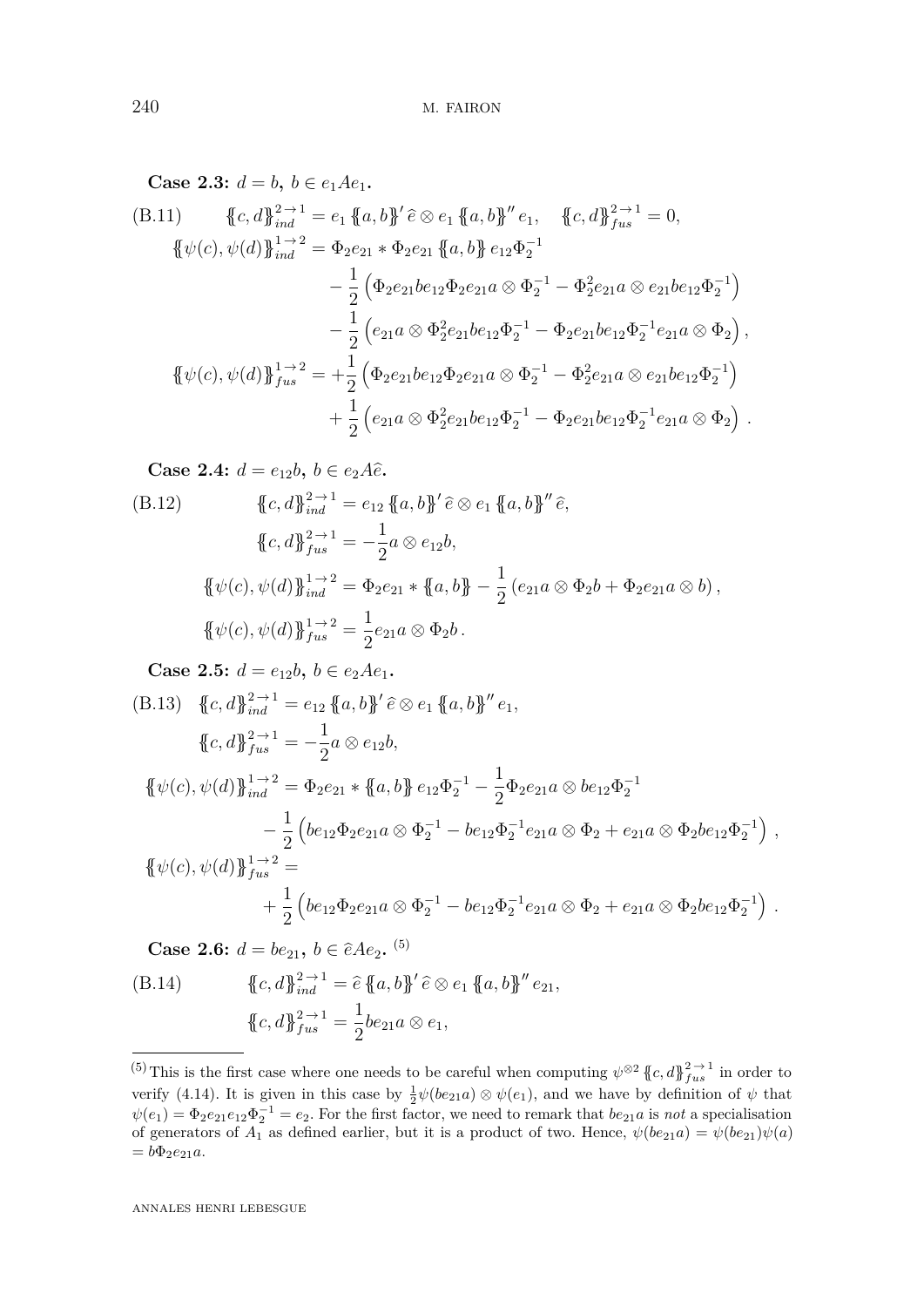$$
\begin{aligned} \{\!\!\{\psi(c),\psi(d)\}\!\!\}_{ind}^{1\to 2} &= \Phi_2 e_{21} * \{ \!\!\{a,b\}\!\!\} + \frac{1}{2} \left( b e_{21} a \otimes \Phi_2 + b \Phi_2 e_{21} a \otimes e_2 \right)\,, \\ \{\!\!\{\psi(c),\psi(d)\}\!\!\}_{fus}^{1\to 2} &= -\frac{1}{2} b e_{21} a \otimes \Phi_2\,. \end{aligned}
$$

Case 2.7: 
$$
d = be_{21}
$$
,  $b \in e_1 A e_2$ .  
\n
$$
\{c, d\}_{ind}^{2 \to 1} = e_1 \{a, b\}' \hat{e} \otimes e_1 \{a, b\}'' e_{21},
$$
\n
$$
\{c, d\}_{ind}^{2 \to 1} = \frac{1}{2} be_{21} a \otimes e_1,
$$
\n
$$
\{\psi(c), \psi(d)\}_{ind}^{1 \to 2} = \Phi_2 e_{21} * \Phi_2 e_{21} \{a, b\} + \frac{1}{2} \Phi_2 e_{21} b \Phi_2 e_{21} a \otimes e_2
$$
\n
$$
- \frac{1}{2} \left( e_{21} a \otimes \Phi_2^2 e_{21} b - \Phi_2^2 e_{21} a \otimes e_{21} b - \Phi_2 e_{21} b e_{21} a \otimes \Phi_2 \right),
$$
\n
$$
\{\psi(c), \psi(d)\}_{fus}^{1 \to 2} = +\frac{1}{2} \left( e_{21} a \otimes \Phi_2^2 e_{21} b - \Phi_2^2 e_{21} a \otimes e_{21} b - \Phi_2 e_{21} b e_{21} a \otimes \Phi_2 \right).
$$

**Case 2.8:**  $d = e_{12}be_{21}$ ,  $b \in e_2Ae_2$ .

(B.15) 
$$
\{\{c,d\}\}_{ind}^{2\to 1} = e_{12} \{\{a,b\}\}' \hat{e} \otimes e_1 \{\{a,b\}\}'' e_{21},
$$

$$
\{\{c,d\}\}_{fus}^{2\to 1} = \frac{1}{2} (e_{12}be_{21}a \otimes e_1 - a \otimes e_{12}be_{21}),
$$

$$
\{\{\psi(c), \psi(d)\}\}_{ind}^{1\to 2} = \Phi_2 e_{21} * \{\{a,b\}\} + \frac{1}{2} (b\Phi_2 e_{21}a \otimes e_2 - \Phi_2 e_{21}a \otimes b)
$$

$$
- \frac{1}{2} (e_{21}a \otimes \Phi_2 b - be_{21}a \otimes \Phi_2),
$$

$$
\{\{\psi(c), \psi(d)\}\}_{fus}^{1\to 2} = +\frac{1}{2} (e_{21}a \otimes \Phi_2 b - be_{21}a \otimes \Phi_2).
$$

**B.3**

We consider the third specialisation of a generator of first type, that is  $c = a$  for  $a \in \hat{e} A e_1.$ 

Case 3.1: 
$$
d = b, b \in \hat{e}Ae_1
$$
.  
\n
$$
\{c, d\}_{ind}^{2 \to 1} = \hat{e} \{a, b\}' e_1 \otimes \hat{e} \{a, b\}'' e_1, \{c, d\}_{flat}^{2 \to 1} = 0,
$$
\n
$$
\{\psi(c), \psi(d)\}_{ind}^{1 \to 2} = \{a, b\} e_{12} \Phi_2^{-1} * e_{12} \Phi_2^{-1}
$$
\n(B.16)  
\n
$$
- \frac{1}{2} \left( be_{12} \Phi_2^{-2} \otimes a e_{12} - be_{12} \otimes a e_{12} \Phi_2^{-2} \right),
$$
\n
$$
\{\psi(c), \psi(d)\}_{fus}^{1 \to 2} = + \frac{1}{2} \left( be_{12} \Phi_2^{-2} \otimes a e_{12} - be_{12} \otimes a e_{12} \Phi_2^{-2} \right).
$$

**Case 3.2:**  $d = b, b \in e_1 A e_1$ .

(B.17) 
$$
\{c, d\}_{ind}^{2 \to 1} = e_1 \{a, b\}' e_1 \otimes \hat{e} \{a, b\}'' e_1, \{c, d\}_{fin}^{2 \to 1} = 0,
$$

$$
\{\psi(c), \psi(d)\}_{ind}^{1 \to 2} = \Phi_2 e_{21} \{a, b\} e_{12} \Phi_2^{-1} * e_{12} \Phi_2^{-1}
$$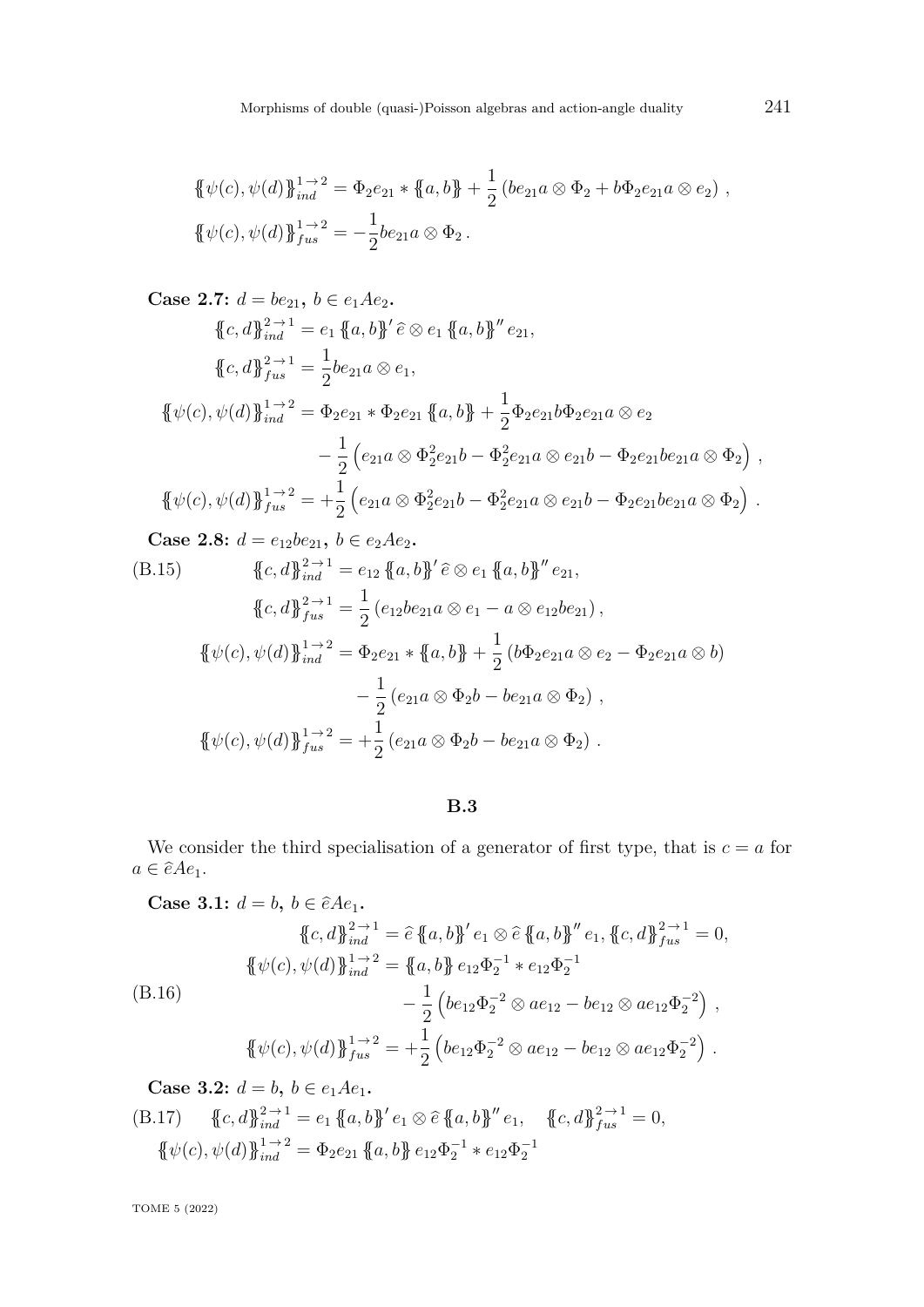242 M. FAIRON

$$
-\frac{1}{2} \left( \Phi_2 \otimes a e_{12} \Phi_2^{-1} e_{21} b e_{12} \Phi_2^{-1} - \Phi_2^{-1} \otimes a e_{12} \Phi_2 e_{21} b e_{12} \Phi_2^{-1} \right) \n- \frac{1}{2} \left( \Phi_2 e_{21} b e_{12} \Phi_2^{-2} \otimes a e_{12} - \Phi_2 e_{21} b e_{12} \otimes a e_{12} \Phi_2^{-2} \right),
$$
\n
$$
\{\!\!\{\psi(c), \psi(d)\}\!\!\}_{fus}^{1 \to 2} = + \frac{1}{2} \left( \Phi_2 \otimes a e_{12} \Phi_2^{-1} e_{21} b e_{12} \Phi_2^{-1} - \Phi_2^{-1} \otimes a e_{12} \Phi_2 e_{21} b e_{12} \Phi_2^{-1} \right) \n+ \frac{1}{2} \left( \Phi_2 e_{21} b e_{12} \Phi_2^{-2} \otimes a e_{12} - \Phi_2 e_{21} b e_{12} \otimes a e_{12} \Phi_2^{-2} \right).
$$

**Case 3.3:**  $d = e_{12}b, b \in e_2A\hat{e}$ .

$$
\{\{c,d\}\}_{ind}^{2\to 1} = e_{12} \{\{a,b\}'} e_1 \otimes \hat{e} \{\{a,b\}'' \hat{e},
$$
  

$$
\{\{c,d\}\}_{fus}^{2\to 1} = \frac{1}{2} e_1 \otimes a e_{12} b,
$$
  

$$
\{\{\psi(c), \psi(d)\}\}_{ind}^{1\to 2} = \{\{a,b\} * e_{12} \Phi_2^{-1} + \frac{1}{2} \left(e_2 \otimes a e_{12} \Phi_2^{-1} b + \Phi_2^{-1} \otimes a e_{12} b\right),
$$
  

$$
\{\{\psi(c), \psi(d)\}\}_{fus}^{1\to 2} = -\frac{1}{2} \Phi_2^{-1} \otimes a e_{12} b.
$$

**Case 3.4:**  $d = e_{12}b, b \in e_2Ae_1$ .

$$
(B.19) \quad \{c, d\}_{ind}^{2 \to 1} = e_{12} \{a, b\}' e_1 \otimes \hat{e} \{a, b\}'' e_1,
$$
  

$$
\{c, d\}_{ind}^{2 \to 1} = \frac{1}{2} e_1 \otimes a e_{12} b,
$$
  

$$
\{\psi(c), \psi(d)\}_{ind}^{1 \to 2} = \{a, b\} e_{12} \Phi_2^{-1} * e_{12} \Phi_2^{-1} + \frac{1}{2} e_2 \otimes a e_{12} \Phi_2^{-1} b e_{12} \Phi_2^{-1}
$$
  

$$
- \frac{1}{2} \left( b e_{12} \Phi_2^{-2} \otimes a e_{12} - b e_{12} \otimes a e_{12} \Phi_2^{-2} - \Phi_2^{-1} \otimes a e_{12} b e_{12} \Phi_2^{-1} \right),
$$
  

$$
\{\psi(c), \psi(d)\}_{fus}^{1 \to 2} =
$$
  

$$
+ \frac{1}{2} \left( b e_{12} \Phi_2^{-2} \otimes a e_{12} - b e_{12} \otimes a e_{12} \Phi_2^{-2} - \Phi_2^{-1} \otimes a e_{12} b e_{12} \Phi_2^{-1} \right).
$$

**Case 3.5:**  $d = be_{21}, b \in \hat{e}Ae_2$ .

$$
(B.20) \qquad \{c, d\}_{ind}^{2 \to 1} = \hat{e} \{a, b\}' e_1 \otimes \hat{e} \{a, b\}'' e_{21}, \quad \{c, d\}_{fus}^{2 \to 1} = -\frac{1}{2} be_{21} \otimes a,
$$
  

$$
\{\psi(c), \psi(d)\}_{ind}^{1 \to 2} = \{a, b\} * e_{12} \Phi_2^{-1} - \frac{1}{2} \left( b \Phi_2^{-1} \otimes a e_{12} + b \otimes a e_{12} \Phi_2^{-1} \right),
$$
  

$$
\{\psi(c), \psi(d)\}_{fus}^{1 \to 2} = +\frac{1}{2} b \Phi_2^{-1} \otimes a e_{12}.
$$

**Case 3.6:**  $d = be_{21}$ ,  $b \in e_1Ae_2$ .

(B.21) 
$$
\{c, d\}_{ind}^{2 \to 1} = e_1 \{a, b\}' e_1 \otimes \hat{e} \{a, b\}'' e_{21},
$$

$$
\{c, d\}_{fix}^{2 \to 1} = -\frac{1}{2} be_{21} \otimes a,
$$

ANNALES HENRI LEBESGUE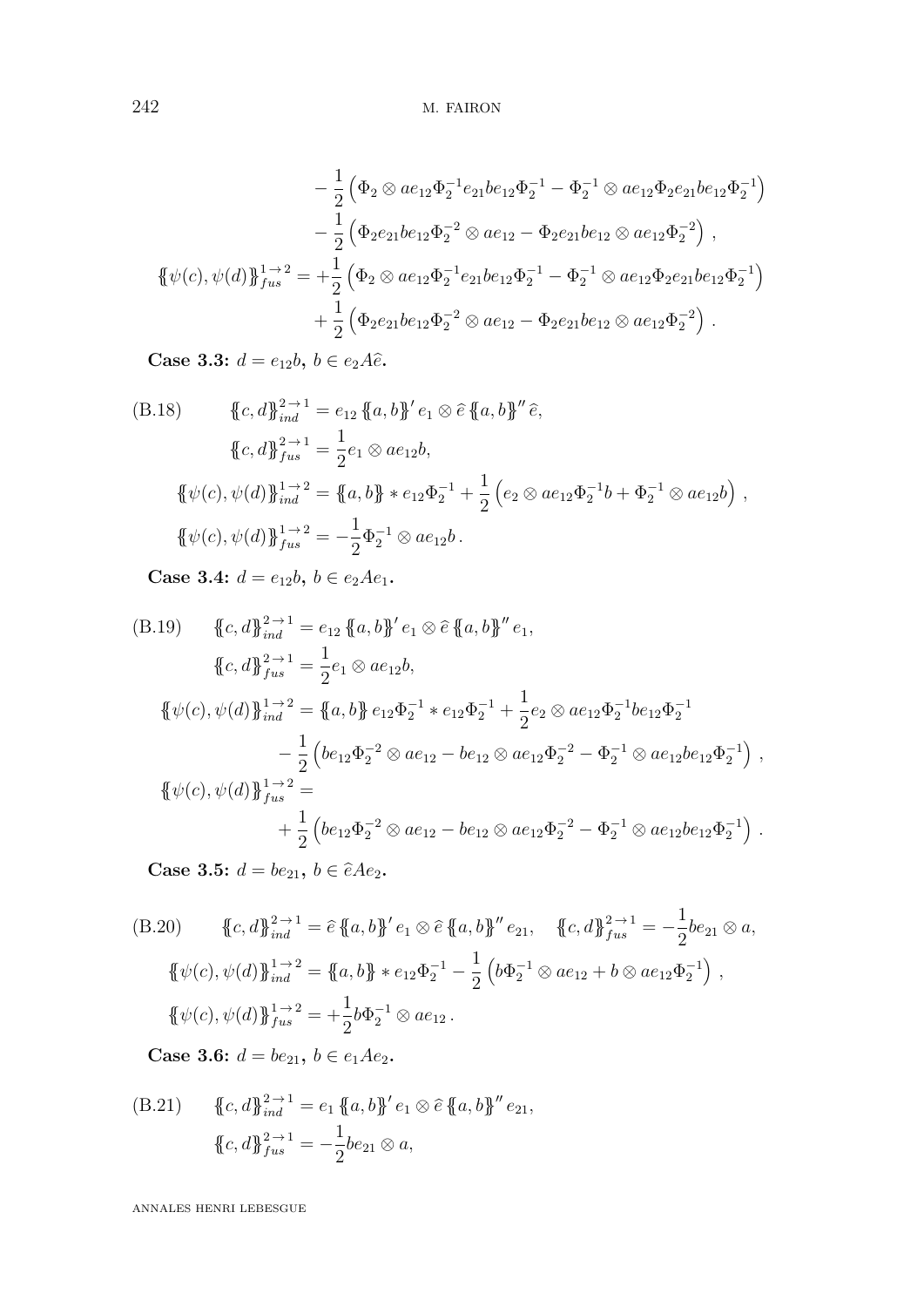$$
\begin{split} \{\psi(c),\psi(d)\}_{ind}^{1\to 2} &= \Phi_2e_{21}\,\{a,b\} \ast e_{12}\Phi_2^{-1} - \frac{1}{2}\Phi_2e_{21}b \otimes ae_{12}\Phi_2^{-1} \\ &- \frac{1}{2}\left(\Phi_2e_{21}b\Phi_2^{-1} \otimes ae_{12} + \Phi_2 \otimes ae_{12}\Phi_2^{-1}e_{21}b - \Phi_2^{-1} \otimes ae_{12}\Phi_2e_{21}b\right) \,, \\ \{\psi(c),\psi(d)\}_{fus}^{1\to 2} &= \\ &+ \frac{1}{2}\left(\Phi_2e_{21}b\Phi_2^{-1} \otimes ae_{12} + \Phi_2 \otimes ae_{12}\Phi_2^{-1}e_{21}b - \Phi_2^{-1} \otimes ae_{12}\Phi_2e_{21}b\right) \,. \end{split}
$$

**Case 3.7:**  $d = e_{12}be_{21}$ ,  $b \in e_2Ae_2$ .

$$
(B.22) \quad \{c, d\}_{ind}^{2 \to 1} = e_{12} \{a, b\}' e_1 \otimes \hat{e} \{a, b\}'' e_{21},
$$
  

$$
\{c, d\}_{fus}^{2 \to 1} = \frac{1}{2} (e_1 \otimes a e_{12} b e_{21} - e_{12} b e_{21} \otimes a),
$$
  

$$
\{\psi(c), \psi(d)\}_{ind}^{1 \to 2} = \{a, b\} * e_{12} \Phi_2^{-1}
$$
  

$$
+ \frac{1}{2} (e_2 \otimes a e_{12} \Phi_2^{-1} b - b \otimes a e_{12} \Phi_2^{-1}) - \frac{1}{2} (b \Phi_2^{-1} \otimes a e_{12} - \Phi_2^{-1} \otimes a e_{12} b),
$$
  

$$
\{\psi(c), \psi(d)\}_{fus}^{1 \to 2} = + \frac{1}{2} (b \Phi_2^{-1} \otimes a e_{12} - \Phi_2^{-1} \otimes a e_{12} b).
$$

### **B.4**

We consider the fourth specialisation of a generator of first type, that is  $c = a$  for  $a \in e_1 A e_1.$ 

Case 4.1: 
$$
d = b, b \in e_1Ae_1
$$
.  
\n(B.23)  $\{c, d\}_{ind}^{2 \to 1} = e_1 \{a, b\}^{\prime} e_1 \otimes e_1 \{a, b\}^{\prime\prime} e_1$ ,  $\{c, d\}_{Ind}^{2 \to 1} = 0$ ,  
\n $\{\psi(c), \psi(d)\}_{ind}^{1 \to 2} = \Phi_2e_{21} * \Phi_2e_{21} \{a, b\} e_{12}\Phi_2^{-1} * e_{12}\Phi_2^{-1}$   
\n $-\frac{1}{2} (\Phi_2^2e_{21}ae_{12}\Phi_2^{-1} \otimes e_{21}be_{12}\Phi_2^{-1} - e_{21}ae_{12}\Phi_2^{-1} \otimes \Phi_2^2e_{21}be_{12}\Phi_2^{-1})$   
\n $-\frac{1}{2} (\Phi_2e_{21}be_{12} \otimes \Phi_2e_{21}ae_{12}\Phi_2^{-2} - \Phi_2e_{21}be_{12}\Phi_2^{-2} \otimes \Phi_2e_{21}ae_{12})$   
\n $-\frac{1}{2} (\Phi_2e_{21}be_{12}\Phi_2^{-1}e_{21}ae_{12}\Phi_2^{-1} \otimes \Phi_2 - \Phi_2e_{21}be_{12}\Phi_2e_{21}ae_{12}\Phi_2^{-1} \otimes \Phi_2^{-1})$   
\n $-\frac{1}{2} (\Phi_2^{-1} \otimes \Phi_2e_{21}ae_{12}\Phi_2e_{21}be_{12}\Phi_2^{-1} - \Phi_2 \otimes \Phi_2e_{21}ae_{12}\Phi_2^{-1}e_{21}be_{12}\Phi_2^{-1}),$   
\n $\{\psi(c), \psi(d)\}_{Ind}^{1 \to 2} =$   
\n $+\frac{1}{2} (\Phi_2^2e_{21}ae_{12}\Phi_2^{-1} \otimes e_{21}be_{12}\Phi_2^{-1} - e_{21}ae_{12}\Phi_2^{-1} \otimes \Phi_2^2e_{21}be_{12}\Phi_2^{-1})$   
\n $+\frac{1}{2} (\Phi_2e_{21}be_{12} \otimes \Phi_2e_{21}ae_{12}\Phi_$ 

TOME 5 (2022)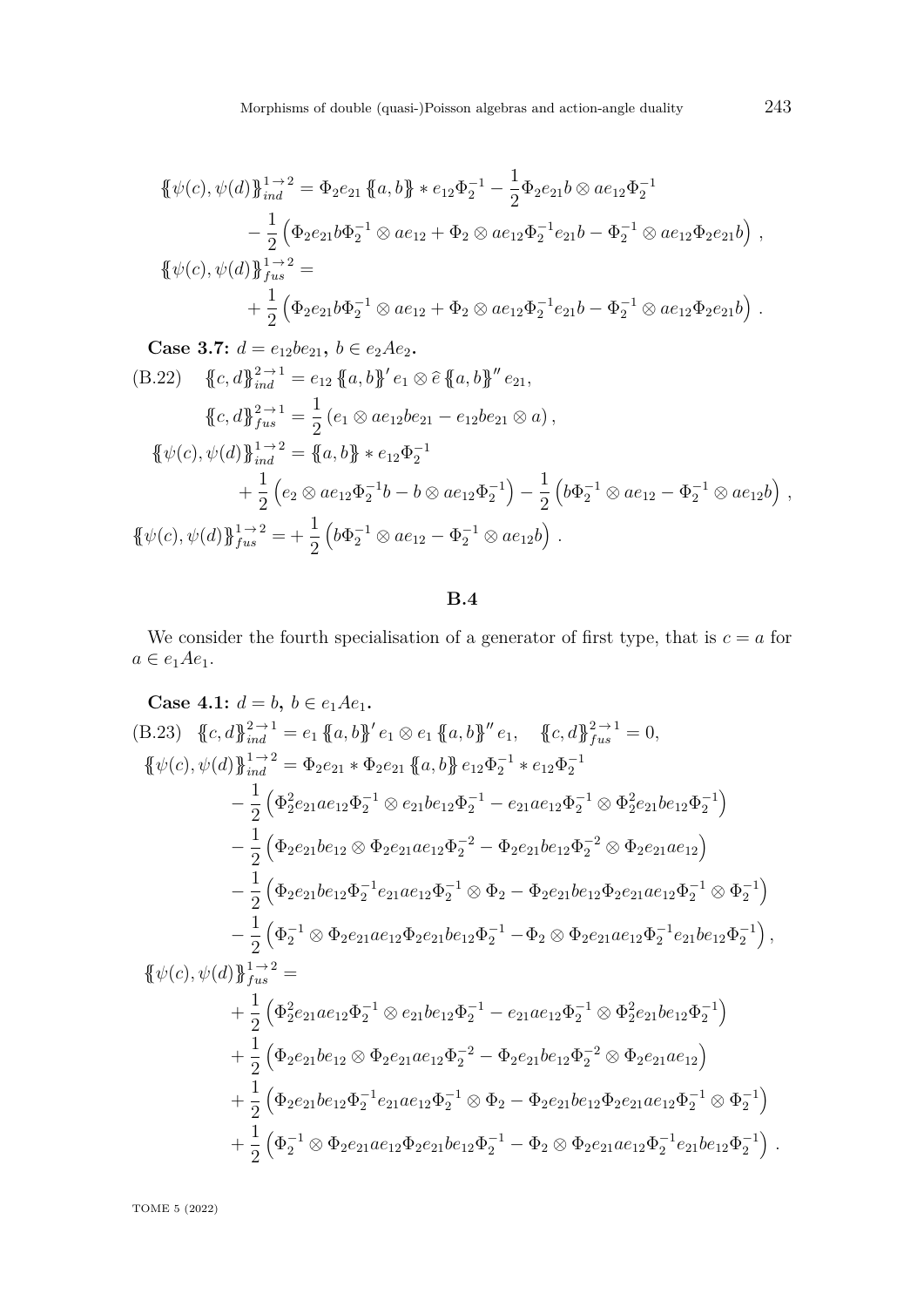**Case 4.2:**  $d = e_{12}b, b \in e_2A\hat{e}$ .

$$
(B.24) \qquad \{c, d\}_{ind}^{2 \to 1} = e_{12} \{a, b\}' e_1 \otimes e_1 \{a, b\}'' \hat{e},
$$
  

$$
\{c, d\}_{ind}^{2 \to 1} = \frac{1}{2} (e_1 \otimes a e_{12} b - a \otimes e_{12} b),
$$
  

$$
\{\psi(c), \psi(d)\}_{ind}^{1 \to 2} = \Phi_2 e_{21} * \{a, b\} * e_{12} \Phi_2^{-1}
$$
  

$$
+ \frac{1}{2} (e_2 \otimes \Phi_2 e_{21} a e_{12} \Phi_2^{-1} b - \Phi_2 e_{21} a e_{12} \Phi_2^{-1} \otimes b)
$$
  

$$
- \frac{1}{2} (e_{21} a e_{12} \Phi_2^{-1} \otimes \Phi_2 b - \Phi_2^{-1} \otimes \Phi_2 e_{21} a e_{12} b),
$$
  

$$
\{\psi(c), \psi(d)\}_{ind}^{1 \to 2} = + \frac{1}{2} (e_{21} a e_{12} \Phi_2^{-1} \otimes \Phi_2 b - \Phi_2^{-1} \otimes \Phi_2 e_{21} a e_{12} b).
$$

**Case 4.3:**  $d = e_{12}b, b \in e_2Ae_1$ .

$$
(B.25) \{c, d\}_{ind}^{2 \to 1} = e_{12} \{a, b\}' e_1 \otimes e_1 \{a, b\}'' e_1,
$$
  
\n
$$
\{c, d\}_{ind}^{2 \to 1} = \frac{1}{2} (e_1 \otimes a e_{12} b - a \otimes e_{12} b),
$$
  
\n
$$
\{\psi(c), \psi(d)\}_{ind}^{1 \to 2} = \Phi_2 e_{21} * \{a, b\} e_{12} \Phi_2^{-1} * e_{12} \Phi_2^{-1}
$$
  
\n
$$
+ \frac{1}{2} (e_2 \otimes \Phi_2 e_{21} a e_{12} \Phi_2^{-1} b e_{12} \Phi_2^{-1} - \Phi_2 e_{21} a e_{12} \Phi_2^{-1} \otimes b e_{12} \Phi_2^{-1})
$$
  
\n
$$
- \frac{1}{2} (e_{21} a e_{12} \Phi_2^{-1} \otimes \Phi_2 b e_{12} \Phi_2^{-1} - \Phi_2^{-1} \otimes \Phi_2 e_{21} a e_{12} b e_{12} \Phi_2^{-1})
$$
  
\n
$$
- \frac{1}{2} (b e_{12} \Phi_2 e_{21} a e_{12} \Phi_2^{-1} \otimes \Phi_2^{-1} - b e_{12} \Phi_2^{-1} e_{21} a e_{12} \Phi_2^{-1} \otimes \Phi_2)
$$
  
\n
$$
- \frac{1}{2} (b e_{12} \Phi_2^{-2} \otimes \Phi_2 e_{21} a e_{12} - b e_{12} \otimes \Phi_2 e_{21} a e_{12} \Phi_2^{-2}),
$$
  
\n
$$
\{\{\psi(c), \psi(d)\}_{fus}^{1 \to 2} = + \frac{1}{2} (e_{21} a e_{12} \Phi_2^{-1} \otimes \Phi_2 b e_{12} \Phi_2^{-1} - \Phi_2^{-1} \otimes \Phi_2 e_{21} a e_{12} b e_{12} \Phi_2^{-1})
$$
  
\n
$$
+ \frac{1}{2} (b e_{12} \Phi_2 e_{21} a e_{12} \Phi_2^{-1} \otimes \Phi_2^{-1} - b e_{12} \Phi_2^{-1
$$

**Case 4.4:**  $d = be_{21}$ ,  $b \in \hat{e}Ae_2$ . (B.26)  $\{c, d\}_{ind}^{2 \to 1} = \hat{e} \{a, b\}' e_1 \otimes e_1 \{a, b\}'' e_{21},$  ${c, d}$  $\}^{2 \to 1}_{fus} =$ 1  $\frac{1}{2} (be_{21}a \otimes e_1 - be_{21} \otimes ae_1),$  ${\{\!\!\{{\psi}(c), \psi(d)\}\!\!\}}_{ind}^{1\to2} = \Phi_2e_{21} * {\{\!\!\{{a,b}\}\!\!\}} * e_{12}\Phi_2^{-1}$  $+$ 1 2  $\left(b\Phi_2e_{21}ae_{12}\Phi_2^{-1}\otimes e_2-b\otimes \Phi_2e_{21}ae_{12}\Phi_2^{-1}\right)$  $-\frac{1}{2}$ 2  $\left(b\Phi_2^{-1}\otimes \Phi_2e_{21}ae_{12}-be_{21}ae_{12}\Phi_2^{-1}\otimes \Phi_2\right)$ ,  ${\{\!\!\{{\psi}(c),\psi(d)\}\!\!\}}_{fus}^{1\to2} = +$ 1 2  $\left(b\Phi_2^{-1}\otimes \Phi_2e_{21}ae_{12}-be_{21}ae_{12}\Phi_2^{-1}\otimes \Phi_2\right).$ 

ANNALES HENRI LEBESGUE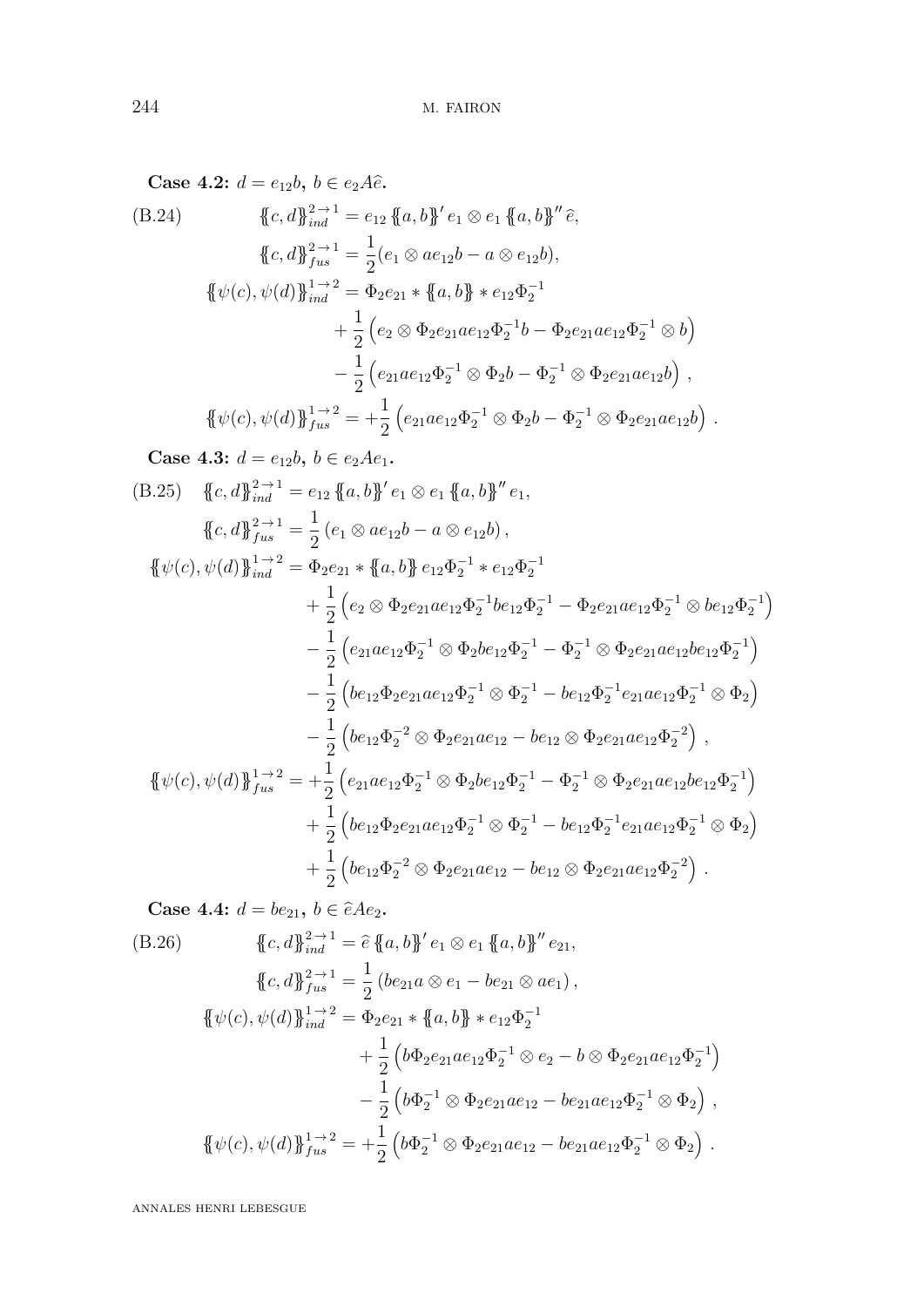Case 4.5: 
$$
d = be_{21}
$$
,  $b \in e_1Ae_2$ .  
\n(B.27) 
$$
\{c, d\}_{ind}^{2 \to 1} = e_1 \{a, b\}' e_1 \otimes e_1 \{a, b\}'' e_{21},
$$
\n
$$
\{c, d\}_{ind}^{2 \to 1} = \frac{1}{2} (be_{21}a \otimes e_1 - be_{21} \otimes ae_1),
$$
\n
$$
\{\psi(c), \psi(d)\}_{ind}^{1 \to 2} = \Phi_2e_{21} * \Phi_2e_{21} \{a, b\} * e_{12}\Phi_2^{-1} + \frac{1}{2} (\Phi_2e_{21}b\Phi_2e_{21}ae_{12}\Phi_2^{-1} \otimes e_2 - \Phi_2e_{21}b \otimes \Phi_2e_{21}ae_{12}\Phi_2^{-1}) - \frac{1}{2} (e_{21}ae_{12}\Phi_2^{-1} \otimes \Phi_2^2e_{21}b - \Phi_2^2e_{21}ae_{12}\Phi_2^{-1} \otimes e_{21}b) - \frac{1}{2} (\Phi_2 \otimes \Phi_2e_{21}ae_{12}\Phi_2^{-1}e_{21}b - \Phi_2^{-1} \otimes \Phi_2e_{21}ae_{12}\Phi_2e_{21}b) - \frac{1}{2} (\Phi_2e_{21}b\Phi_2^{-1} \otimes \Phi_2e_{21}ae_{12} - \Phi_2e_{21}be_{21}ae_{12}\Phi_2^{-1} \otimes \Phi_2),
$$
\n
$$
\{\psi(c), \psi(d)\}_{fus}^{1 \to 2} = +\frac{1}{2} (e_{21}ae_{12}\Phi_2^{-1} \otimes \Phi_2^2e_{21}b - \Phi_2^2e_{21}ae_{12}\Phi_2^{-1} \otimes e_{21}b) + \frac{1}{2} (\Phi_2 \otimes \Phi_2e_{21}ae_{12}\Phi_2^{-1}e_{21}b - \Phi_2^{-1} \otimes \Phi_2e_{21}ae_{12}\Phi_2^{-1} \otimes \Phi_2).
$$

**Case 4.6:**  $d = e_{12}be_{21}$ ,  $b \in e_2Ae_2$ .

(B.28) 
$$
\{c, d\}_{ind}^{2 \to 1} = e_{12} \{a, b\}' e_1 \otimes e_1 \{a, b\}'' e_{21},
$$
  
\n
$$
\{c, d\}_{ind}^{2 \to 1} = \frac{1}{2} (e_{12}be_{21}a \otimes e_1 + e_1 \otimes ae_{12}be_{21} - e_{12}be_{21} \otimes a - a \otimes e_{12}be_{21}),
$$
  
\n
$$
\{\psi(c), \psi(d)\}_{ind}^{1 \to 2} = \Phi_2 e_{21} * \{a, b\} * e_{12} \Phi_2^{-1}
$$
  
\n
$$
+ \frac{1}{2} (b\Phi_2 e_{21}ae_{12}\Phi_2^{-1} \otimes e_2 + e_2 \otimes \Phi_2 e_{21}ae_{12}\Phi_2^{-1}b)
$$
  
\n
$$
- \frac{1}{2} (b \otimes \Phi_2 e_{21}ae_{12}\Phi_2^{-1} + \Phi_2 e_{21}ae_{12}\Phi_2^{-1} \otimes b)
$$
  
\n
$$
- \frac{1}{2} (b\Phi_2^{-1} \otimes \Phi_2 e_{21}ae_{12} + e_{21}ae_{12}\Phi_2^{-1} \otimes \Phi_2b)
$$
  
\n
$$
+ \frac{1}{2} (be_{21}ae_{12}\Phi_2^{-1} \otimes \Phi_2 + \Phi_2^{-1} \otimes \Phi_2 e_{21}ae_{12}b),
$$
  
\n
$$
\{\psi(c), \psi(d)\}_{fus}^{1 \to 2} = + \frac{1}{2} (b\Phi_2^{-1} \otimes \Phi_2 e_{21}ae_{12} + e_{21}ae_{12}\Phi_2^{-1} \otimes \Phi_2b)
$$
  
\n
$$
- \frac{1}{2} (be_{21}ae_{12}\Phi_2^{-1} \otimes \Phi_2 + \Phi_2^{-1} \otimes \Phi_2 e_{21}ae_{12}b).
$$

### **B.5**

We consider the first specialisation of a generator of second type, that is  $c = e_{12}a$ for  $a \in e_2A\hat{e}$ .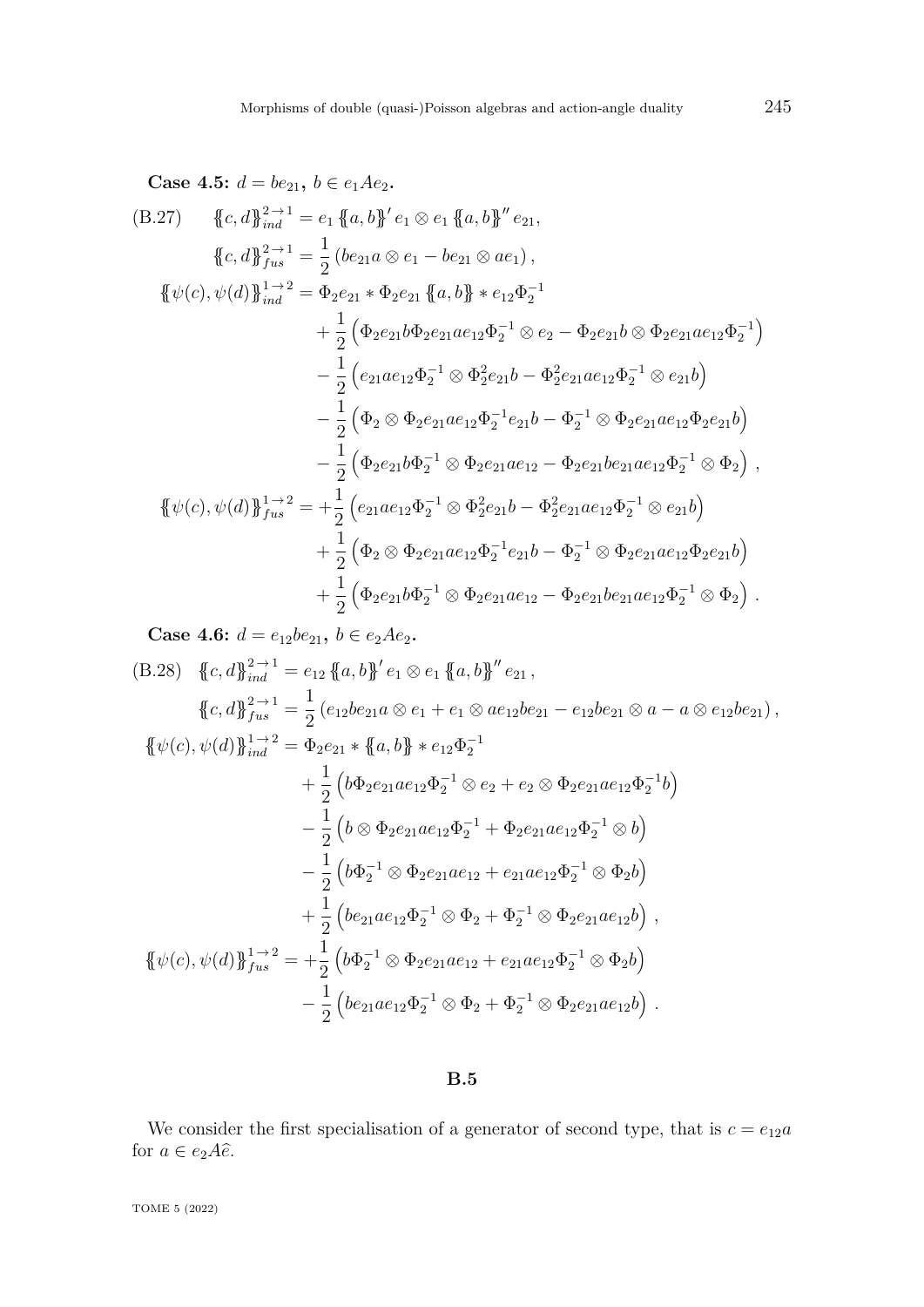**Case 5.1:**  $d = e_{12}b, b \in e_2A\hat{e}$ .

(B.29) 
$$
\{\!\!\{\!c,d\!\!\}_{ind}^{\!2\to1\!} = e_{12} \{\!\!\{a,b\!\!\}^\prime\widehat{e} \otimes e_{12} \{\!\!\{a,b\!\!\}^\prime\widehat{e}, \{\!\!\{c,d\!\!\}^{\!2\to1\!}_{fus}=0, \newline \{\!\!\{\psi(c),\psi(d)\!\!\}^{\!1\to2\!}_{ind} = \{\!\!\{a,b\!\!\} \}\!\!\}, \qquad \{\!\!\{\psi(c),\psi(d)\!\!\}^{\!1\to2\!}_{fus}=0.
$$

**Case 5.2:**  $d = e_{12}b, b \in e_2Ae_1$ . (B.30)  ${c, d}$  $_{ind}^{2 \rightarrow 1} = e_{12} {a, b}$  $'e \otimes e_{12} {a, b}$  $''e_1$  ${c, d}$  $\}^{2 \to 1}_{fus} = -\frac{1}{2}$  $\frac{1}{2}e_{12}be_{12}a\otimes e_1,$  ${\{\psi(c), \psi(d)\}}_{ind}^{1 \to 2} = {\{a, b\}} e_{12} \Phi_2^{-1} - \frac{1}{2}$ 2  $\left( be_{12}a \otimes \Phi_2^{-1} + be_{12}\Phi_2^{-1}a \otimes e_2 \right)$ ,  ${\{\!\!\{\psi(c),\psi(d)\}\!\!\}}_{fus}^{1\to2} = +$ 1  $\frac{1}{2}b e_{12} a \otimes \Phi_2^{-1}.$ 

**Case 5.3:**  $d = be_{21}, b \in \hat{e}Ae_2$ .

(B.31) 
$$
\{\{c,d\}\}_{ind}^{2\to 1} = \hat{e} \{\{a,b\}'} \hat{e} \otimes e_{12} \{\{a,b\}'' e_{21}, \{\{c,d\}\}_{fix}^{2\to 1} = 0, \{\{\psi(c), \psi(d)\}\}_{ind}^{1\to 2} = \{\{a,b\}\}, \{\{\psi(c), \psi(d)\}\}_{fix}^{1\to 2} = 0.
$$

**Case 5.4:**  $d = be_{21}$ ,  $b \in e_1 A e_2$ .

(B.32)  
\n
$$
\{\{c,d\}\}_{ind}^{2\to 1} = e_1 \{\{a,b\}'} \hat{e} \otimes e_{12} \{\{a,b\}'' e_{21},
$$
\n
$$
\{c,d\}\}_{full}^{2\to 1} = \frac{1}{2} e_{12} a \otimes b e_{21},
$$
\n
$$
\{\psi(c), \psi(d)\}\}_{ind}^{1\to 2} = \Phi_2 e_{21} \{\{a,b\} + \frac{1}{2} (\Phi_2 a \otimes e_{21} b + a \otimes \Phi_2 e_{21} b),
$$
\n
$$
\{\{\psi(c), \psi(d)\}\}_{full}^{1\to 2} = -\frac{1}{2} \Phi_2 a \otimes e_{21} b.
$$

Case 5.5: 
$$
d = e_{12}be_{21}
$$
,  $b \in e_2Ae_2$ .  
\n
$$
\{c, d\}_{ind}^{2 \to 1} = e_{12} \{a, b\}' \hat{e} \otimes e_{12} \{a, b\}'' e_{21}, \quad \{c, d\}_{ind}^{2 \to 1} = 0,
$$
\n
$$
\{\psi(c), \psi(d)\}_{ind}^{1 \to 2} = \{a, b\}, \qquad \{\psi(c), \psi(d)\}_{fus}^{1 \to 2} = 0.
$$

#### **B.6**

We consider the second specialisation of a generator of second type, that is  $c = e_{12}a$ for  $a \in e_2Ae_1$ .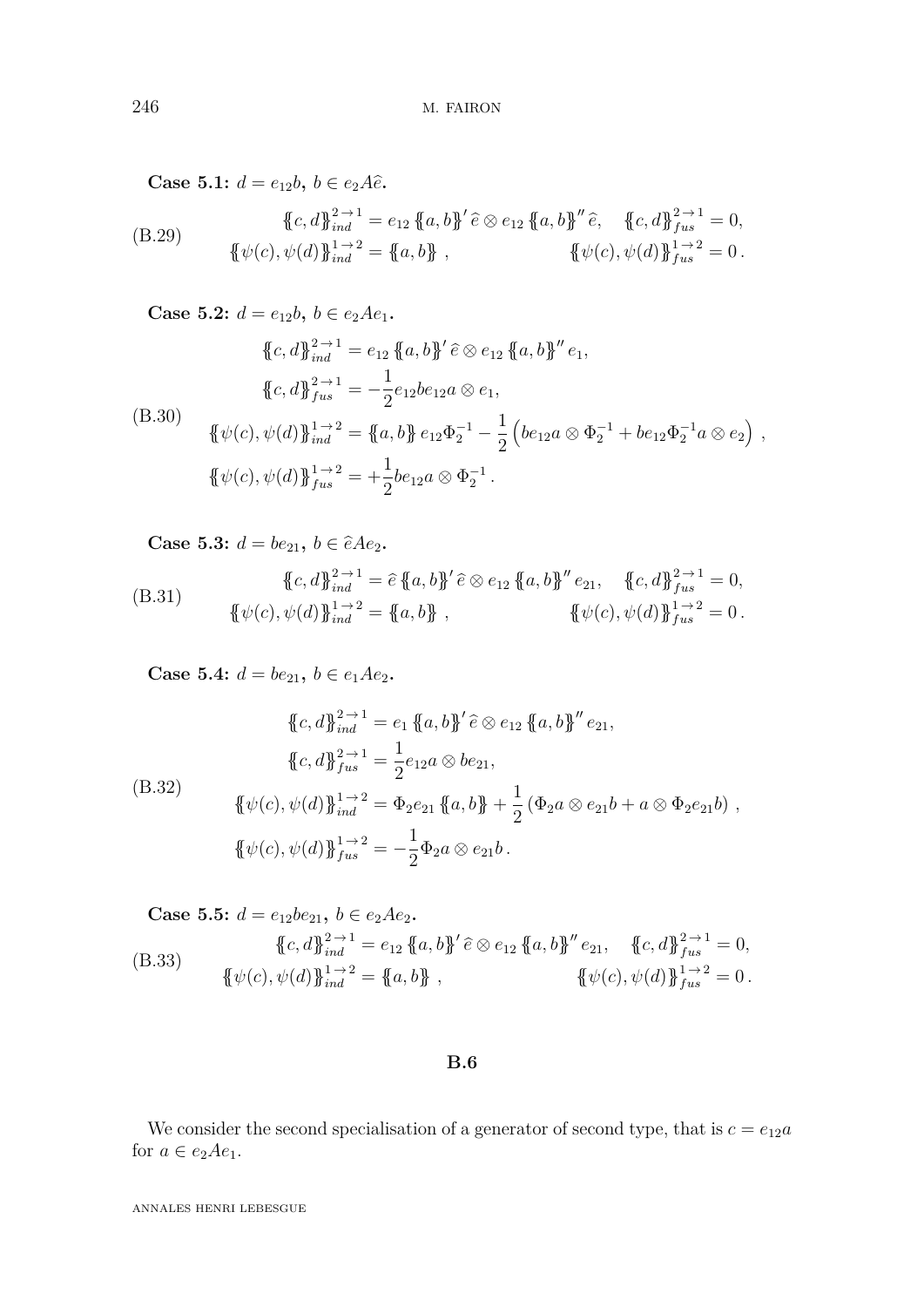**Case 6.1:**  $d = e_{12}b, b \in e_2Ae_1$ .

$$
\begin{aligned}\n\{\{c,d\}_{ind}^{2\to 1} &= e_{12} \{ \{a,b\}^{\prime} e_{1} \otimes e_{12} \{ \{a,b\}^{\prime\prime} e_{1}, \\
\{c,d\}_{final}^{2\to 1} &= \frac{1}{2} (e_{1} \otimes e_{12} a e_{12} b - e_{12} b e_{12} a \otimes e_{1}), \\
\{\psi(c), \psi(d)\}_{ind}^{1\to 2} &= \{ \{a,b\} e_{12} \Phi_{2}^{-1} * e_{12} \Phi_{2}^{-1} \\
&+ \frac{1}{2} (e_{2} \otimes a e_{12} \Phi_{2}^{-1} b e_{12} \Phi_{2}^{-1} - b e_{12} \Phi_{2}^{-1} a e_{12} \Phi_{2}^{-1} \otimes e_{2}) \\
\end{aligned}
$$
\n
$$
\begin{aligned}\n(B.34) \quad \text{(B.34)} \\
&- \frac{1}{2} (b e_{12} a e_{12} \Phi_{2}^{-1} \otimes \Phi_{2}^{-1} - \Phi_{2}^{-1} \otimes a e_{12} b e_{12} \Phi_{2}^{-1}) \\
&- \frac{1}{2} (b e_{12} \Phi_{2}^{-2} \otimes a e_{12} - b e_{12} \otimes a e_{12} \Phi_{2}^{-2}) \\
\end{aligned}
$$
\n
$$
\begin{aligned}\n\{\psi(c), \psi(d)\}_{fus}^{1\to 2} &= + \frac{1}{2} (b e_{12} a e_{12} \Phi_{2}^{-1} \otimes \Phi_{2}^{-1} - \Phi_{2}^{-1} \otimes a e_{12} b e_{12} \Phi_{2}^{-1}) \\
&+ \frac{1}{2} (b e_{12} \Phi_{2}^{-2} \otimes a e_{12} - b e_{12} \otimes a e_{12} \Phi_{2}^{-2})\n\end{aligned}
$$

**Case 6.2:**  $d = be_{21}$ ,  $b \in \hat{e}Ae_2$ .

(B.35) 
$$
\{\{c,d\}\}_{ind}^{2\to 1} = \hat{e} \{\{a,b\}'} e_1 \otimes e_{12} \{\{a,b\}'' e_{21},
$$

$$
\{c,d\}\}_{full}^{2\to 1} = -\frac{1}{2} be_{21} \otimes e_{12}a,
$$

$$
\{\psi(c), \psi(d)\}\}_{ind}^{1\to 2} = \{\{a,b\} * e_{12}\Phi_2^{-1}
$$

$$
-\frac{1}{2} \left(b \otimes ae_{12}\Phi_2^{-1} + b\Phi_2^{-1} \otimes ae_{12}\right),
$$

$$
\{\{\psi(c), \psi(d)\}\}_{full}^{1\to 2} = +\frac{1}{2} b \Phi_2^{-1} \otimes ae_{12}.
$$

**Case 6.3:**  $d = be_{21}$ ,  $b \in e_1 A e_2$ .

$$
\begin{split}\n\{\{c,d\}\}_{ind}^{2\to 1} &= e_1 \{ \{a,b\} \}' e_1 \otimes e_{12} \{ \{a,b\} \}' e_{21}, \\
\{\{c,d\}\}_{full}^{2\to 1} &= \frac{1}{2} \left( e_{12}a \otimes be_{21} - be_{21} \otimes e_{12}a \right), \\
\{\psi(c),\psi(d)\}\}_{ind}^{1\to 2} &= \Phi_2 e_{21} \{ \{a,b\} \ast e_{12} \Phi_2^{-1} \\
&\quad + \frac{1}{2} \left( ae_{12} \Phi_2^{-1} \otimes \Phi_2 e_{21}b - \Phi_2 e_{21}b \otimes ae_{12} \Phi_2^{-1} \right) \\
&\quad - \frac{1}{2} \left( \Phi_2 \otimes ae_{12} \Phi_2^{-1} e_{21}b - \Phi_2^{-1} \otimes ae_{12} \Phi_2 e_{21}b \right) \\
&\quad - \frac{1}{2} \left( \Phi_2 e_{21}b \Phi_2^{-1} \otimes ae_{12} - \Phi_2 ae_{12} \Phi_2^{-1} \otimes e_{21}b \right), \\
\{\{\psi(c),\psi(d)\}\}_{full}^{1\to 2} &= + \frac{1}{2} \left( \Phi_2 \otimes ae_{12} \Phi_2^{-1} e_{21}b - \Phi_2^{-1} \otimes ae_{12} \Phi_2 e_{21}b \right) \\
&\quad + \frac{1}{2} \left( \Phi_2 e_{21}b \Phi_2^{-1} \otimes ae_{12} - \Phi_2 ae_{12} \Phi_2^{-1} \otimes e_{21}b \right).\n\end{split}
$$

TOME 5 (2022)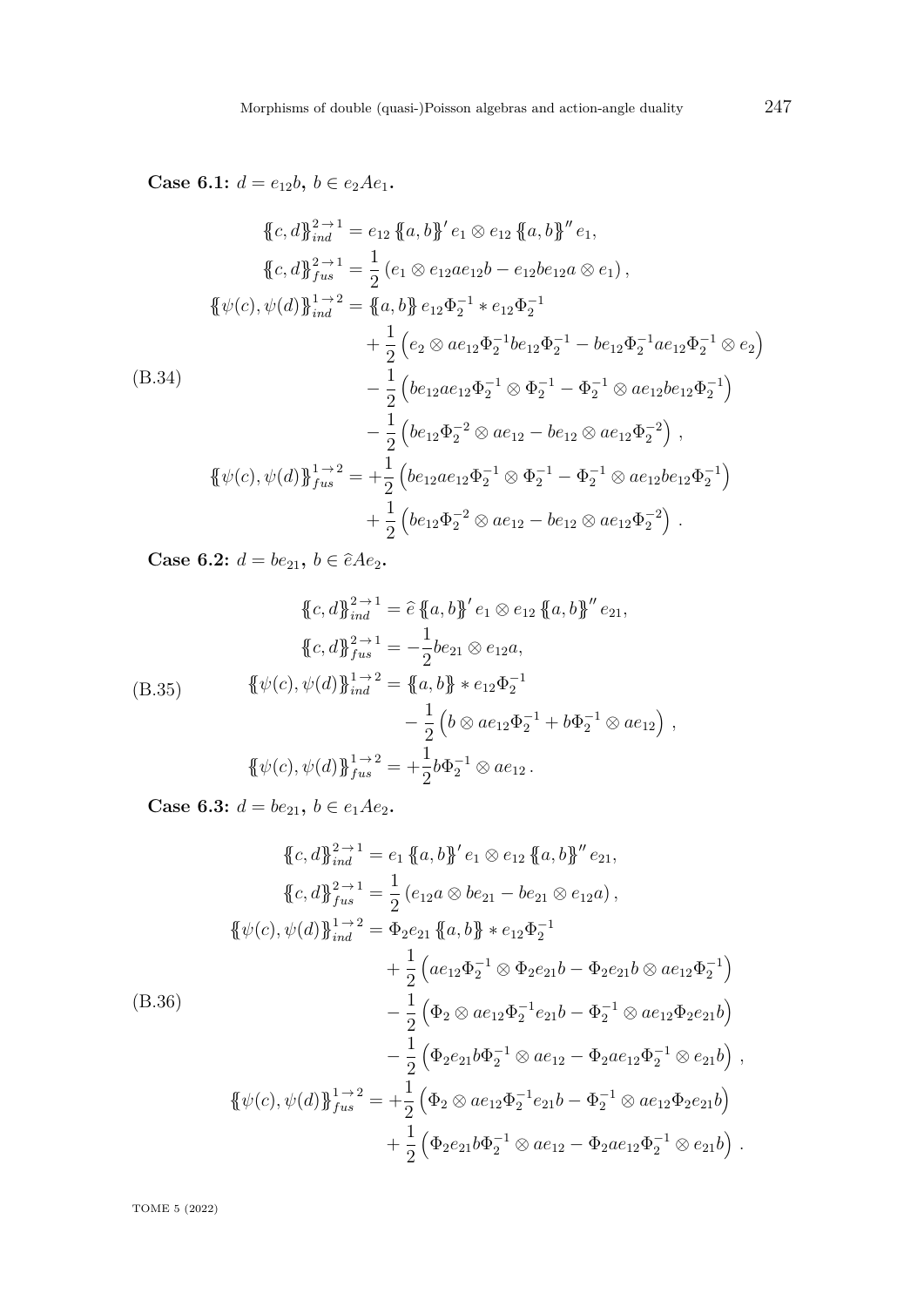**Case 6.4:**  $d = e_{12}be_{21}$ ,  $b \in e_2Ae_2$ .

$$
\begin{aligned}\n\{\{c, d\}\}_{ind}^{2 \to 1} &= e_{12} \{ \{a, b\}^{\prime} e_{1} \otimes e_{12} \{ \{a, b\}^{\prime\prime} e_{21}, \\
\{\{c, d\}\}_{full}^{2 \to 1} &= \frac{1}{2} \left( e_{1} \otimes e_{12} a e_{12} b e_{21} - e_{12} b e_{21} \otimes e_{12} a \right), \\
\{\{\psi(c), \psi(d)\}\}_{ind}^{1 \to 2} &= \{\{a, b\} \ast e_{12} \Phi_{2}^{-1} \\
&\quad + \frac{1}{2} \left( e_{2} \otimes a e_{12} \Phi_{2}^{-1} b - b \otimes a e_{12} \Phi_{2}^{-1} \right) \\
&\quad - \frac{1}{2} \left( b \Phi_{2}^{-1} \otimes a e_{12} - \Phi_{2}^{-1} \otimes a e_{12} b \right), \\
\{\{\psi(c), \psi(d)\}\}_{full}^{1 \to 2} &= + \frac{1}{2} \left( b \Phi_{2}^{-1} \otimes a e_{12} - \Phi_{2}^{-1} \otimes a e_{12} b \right).\n\end{aligned}
$$

## **B.7**

We consider the first specialisation of a generator of third type, that is  $c = ae_{21}$ for  $a \in \hat{e}Ae_2$ .

**Case 7.1:**  $d = be_{21}, b \in \hat{e}Ae_2$ .

(B.38) 
$$
\{\{c,d\}\}_{ind}^{2\to 1} = \hat{e}\{\{a,b\}'}e_{21} \otimes \hat{e}\{\{a,b\}''e_{21}, \{\{c,d\}\}_{fix}^{2\to 1} = 0, \{\{\psi(c), \psi(d)\}\}_{ind}^{1\to 2} = \{a,b\}, \{\{\psi(c), \psi(d)\}\}_{fix}^{1\to 2} = 0.
$$

**Case 7.2:**  $d = be_{21}$ ,  $b \in e_1Ae_2$ .

(B.39)  
\n
$$
\{c, d\}_{ind}^{2 \to 1} = e_1 \{a, b\}' e_{21} \otimes \hat{e} \{a, b\}'' e_{21},
$$
\n
$$
\{c, d\}_{fus}^{2 \to 1} = -\frac{1}{2} e_1 \otimes a e_{21} b e_{21},
$$
\n
$$
\{\psi(c), \psi(d)\}_{ind}^{1 \to 2} = \Phi_2 e_{21} \{a, b\} - \frac{1}{2} (e_2 \otimes a \Phi_2 e_{21} b + \Phi_2 \otimes a e_{21} b),
$$
\n
$$
\{\psi(c), \psi(d)\}_{fus}^{1 \to 2} = +\frac{1}{2} \Phi_2 \otimes a e_{21} b.
$$

**Case 7.3:**  $d = e_{12}be_{21}$ ,  $b \in e_2Ae_2$ .

(B.40) 
$$
\{\{c,d\}\}_{ind}^{2\to 1} = e_{12} \{\{a,b\}\}' e_{21} \otimes \hat{e} \{\{a,b\}\}'' e_{21}, \quad \{c,d\}\}_{fus}^{2\to 1} = 0, \{\{\psi(c), \psi(d)\}\}_{ind}^{1\to 2} = \{a,b\}, \qquad \{\psi(c), \psi(d)\}\}_{fus}^{1\to 2} = 0.
$$

### **B.8**

We consider the second specialisation of a generator of third type, that is  $c = ae_{21}$ for  $a \in e_1 A e_2$ .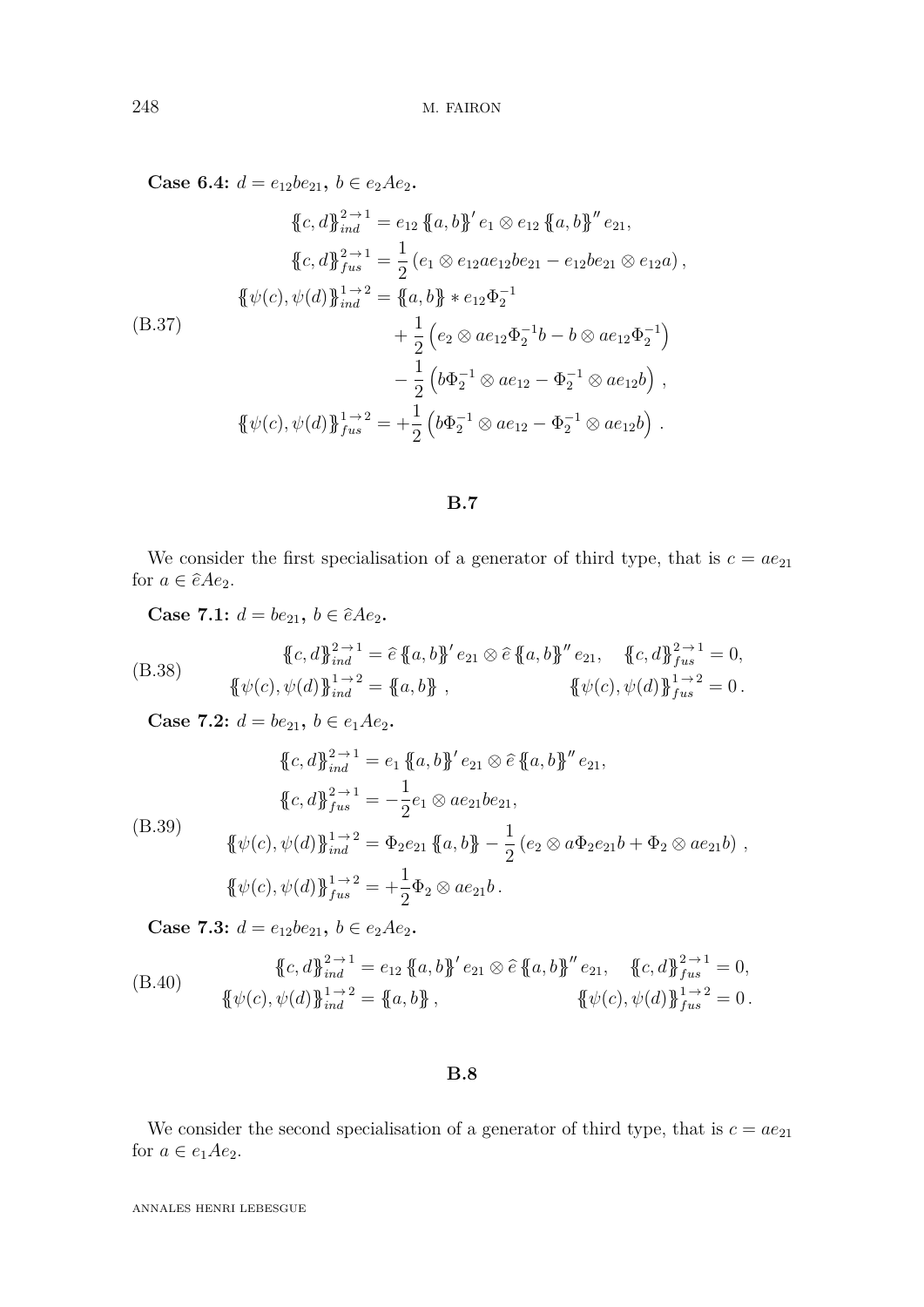**Case 8.1:**  $d = be_{21}$ ,  $b \in e_1 A e_2$ .

$$
\begin{aligned}\n\{\{c, d\}\}_{ind}^{2 \to 1} &= e_1 \{ \{a, b\}^{\prime} e_{21} \otimes e_1 \{ \{a, b\}^{\prime\prime} e_{21}, \\
\{\{c, d\}\}_{ind}^{2 \to 1} &= \frac{1}{2} (be_{21}ae_{21} \otimes e_1 - e_1 \otimes ae_{21}be_{21}), \\
\{\{\psi(c), \psi(d)\}\}_{ind}^{1 \to 2} &= \Phi_2 e_{21} * \Phi_2 e_{21} \{ \{a, b\} \} \\
&+ \frac{1}{2} (\Phi_2 e_{21} b \Phi_2 e_{21} a \otimes e_2 - e_2 \otimes \Phi_2 e_{21} a \Phi_2 e_{21} b) \\
&- \frac{1}{2} (\Phi_2 \otimes \Phi_2 e_{21} a e_{21} b - \Phi_2 e_{21} be_{21} a \otimes \Phi_2) \\
&- \frac{1}{2} (e_{21} a \otimes \Phi_2^2 e_{21} b - \Phi_2^2 e_{21} a \otimes e_{21} b), \\
\{\{\psi(c), \psi(d)\}\}_{flat}^{1 \to 2} &= + \frac{1}{2} (\Phi_2 \otimes \Phi_2 e_{21} a e_{21} b - \Phi_2 e_{21} be_{21} a \otimes \Phi_2) \\
&+ \frac{1}{2} (e_{21} a \otimes \Phi_2^2 e_{21} b - \Phi_2^2 e_{21} a \otimes e_{21} b).\n\end{aligned}
$$

**Case 8.2:**  $d = e_{12}be_{21}$ ,  $b \in e_2Ae_2$ .

$$
\{c, d\}_{ind}^{2 \to 1} = e_{12} \{a, b\}' e_{21} \otimes e_1 \{a, b\}'' e_{21},
$$
  

$$
\{c, d\}_{fus}^{2 \to 1} = \frac{1}{2} (e_{12}be_{21}ae_{21} \otimes e_1 - ae_{21} \otimes e_{12}be_{21}),
$$

$$
\{\psi(c), \psi(d)\}_{ind}^{1 \to 2} = \Phi_2 e_{21} * \{a, b\} + \frac{1}{2} (b\Phi_2 e_{21} a \otimes e_2 - \Phi_2 e_{21} a \otimes b) \n- \frac{1}{2} (e_{21} a \otimes \Phi_2 b - b e_{21} a \otimes \Phi_2), \n\{\psi(c), \psi(d)\}_{fus}^{1 \to 2} = +\frac{1}{2} (e_{21} a \otimes \Phi_2 b - b e_{21} a \otimes \Phi_2).
$$

**B.9**

We consider a generator of fourth type, that is  $c = e_{12}ae_{21}$  for  $a \in e_2Ae_2$ .

**Case 9.1:**  $d = e_{12}be_{21}$ ,  $b \in e_2Ae_2$ .

(B.43) 
$$
\{\{c,d\}\}_{ind}^{2\to 1} = e_{12} \{\{a,b\}\}' e_{21} \otimes e_{12} \{\{a,b\}\}'' e_{21}, \quad \{c,d\}\}_{fus}^{2\to 1} = 0, \{\{\psi(c), \psi(d)\}\}_{ind}^{1\to 2} = \{a,b\}, \qquad \{\psi(c), \psi(d)\}\}_{fus}^{1\to 2} = 0.
$$

## **Appendix C. Identities for the proof of Lemma [4.8](#page-24-0)**

In this appendix, we show that [\(4.25\)](#page-25-0) holds. It suffices to verify this identity on a choice of generators of *A*1. We will consider nine cases, which are given below with their images in  $A_2$  under  $\psi$ . For  $\hat{e} = 1 - e_2 - e_3$ , we have

$$
\psi(t) = t, \quad \text{if} \quad t \in \hat{e}A\,\hat{e};
$$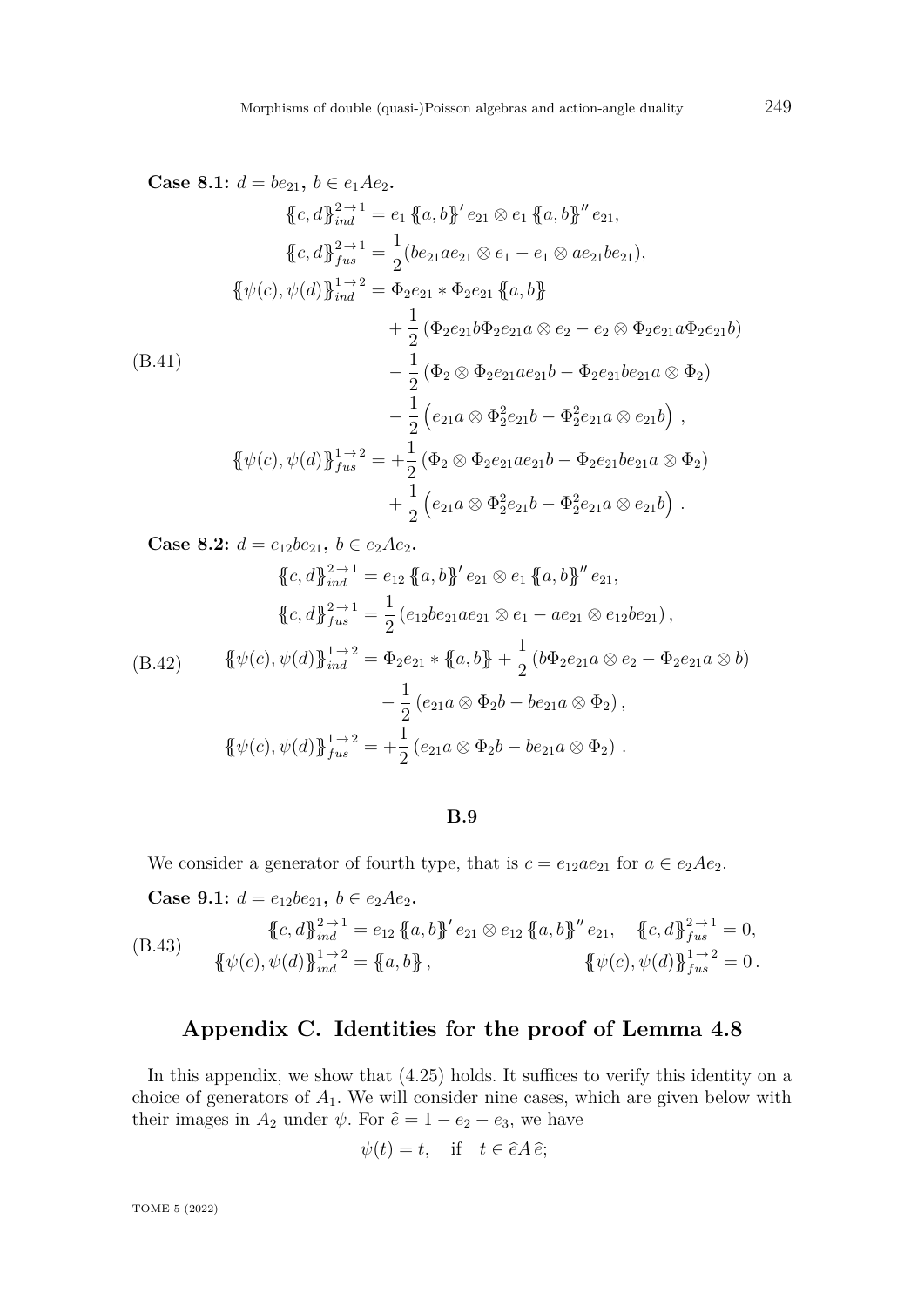on generators of first type  $(2.13b)$  of  $A_1$ ,

 $\psi(e_{12}u) = e_{12}u, \text{ if } u \in e_2A\hat{e}; \quad \psi(e_{12}e_{23}u) = e_{13}u, \text{ if } u \in e_3A\hat{e};$ 

on generators of second type [\(2.13b\)](#page-6-3) of *A*1,

 $\psi(ve_{21}) = ve_{21}$ , if  $v \in \hat{e}Ae_2$ ;  $\psi(ve_{32}e_{21}) = ve_{31}$ , if  $v \in \hat{e}Ae_3$ ;

on generators of third type [\(2.13c\)](#page-6-4) of *A*1,

$$
\psi(e_{12}we_{21}) = e_{12}we_{21}, \quad \text{if} \quad w \in e_2Ae_2; \\
\psi(e_{12}we_{32}e_{21}) = e_{12}we_{31}, \quad \text{if} \quad w \in e_2Ae_3; \\
\psi(e_{12}e_{23}we_{21}) = e_{13}we_{21}, \quad \text{if} \quad w \in e_3Ae_2; \\
\psi(e_{12}e_{23}we_{32}e_{21}) = e_{13}we_{31}, \quad \text{if} \quad w \in e_3Ae_3;
$$

on generators of fourth type [\(2.13d\)](#page-6-5) of *A*1.

Thanks to the cyclic antisymmetry, we have 45 cases where we have to check [\(4.25\)](#page-25-0). If both  $c, d \in A_1$  are of the form  $t$  for  $t \in \hat{e}A\hat{e}$ ,  $e_{12}u$  for  $u \in e_2A\hat{e}$ ,  $ve_{21}$  for  $v \in \hat{e}Ae_2$ , or  $e_{12}we_{21}$  for  $w \in e_2Ae_2$ , it is easy to derive that

(C.1) 
$$
\{\psi(c), \psi(d)\}_{2, fus}^{2 \to 1} = (\psi \otimes \psi) \{c, d\}_{1, fus}^{2 \to 1}, \{\psi(c), \psi(d)\}_{2, fus}^{3 \to 1} = 0, (\psi \otimes \psi) \{c, d\}_{1, fus}^{3 \to 2} = 0,
$$

so that [\(4.25\)](#page-25-0) is satisfied. So we are left with 35 cases to check. We will compute one case explicitly, and in the remaining cases we will only collect the four double brackets involved in [\(4.25\)](#page-25-0) for the reader's convenience.

#### **C.1**

We consider that *c* is a generator of first type, that is  $c = a$  for  $a \in \hat{e}A\hat{e}$ .

**Case 1.1:**  $d = e_{12}be_{32}e_{21}$ ,  $b \in e_2Ae_3$ .

By definition, the double bracket  $\{c, d\}_{1, fus}^{3 \to 2}$  is obtained from the fusion bracket in  $A^f_{e_3 \to e_2}$  by inducing it in  $A_1$ , so that we can write

$$
\{\!\!\{c,d\}\!\!\}_{1,\,fus}^{3\to2}=e_{12}\,\{\!\!\{a,be_{32}\}\!\!\}_{fus}^{3\to2}e_{21}\,,
$$

with the double bracket on the right-hand side given by the fusion bracket from [A](#page-58-0)ppendix A with  $j = 3$ ,  $i = 2$ . In  $A_{e_3 \to e_2}^f$ , *a* is a generator of first type [\(2.13a\)](#page-6-2) while  $be_{32}$  is a generator of third type  $(2.13c)$ , so that the double bracket between them is given by [\(A.1c\)](#page-58-1), and we get

$$
\{c,d\}_{1,fix}^{3\to 2} = \frac{1}{2}e_{12}[be_{32}a\otimes e_2 - be_{32}\otimes ae_2]e_{21} = 0,
$$

as  $ae_2 = 0 = e_2a$ . Next, we have

$$
\{c, d\}_{1, fus}^{3\to 2} = \{a, e_{12}(be_{32})e_{21}\}_{fus}^{2\to 1},
$$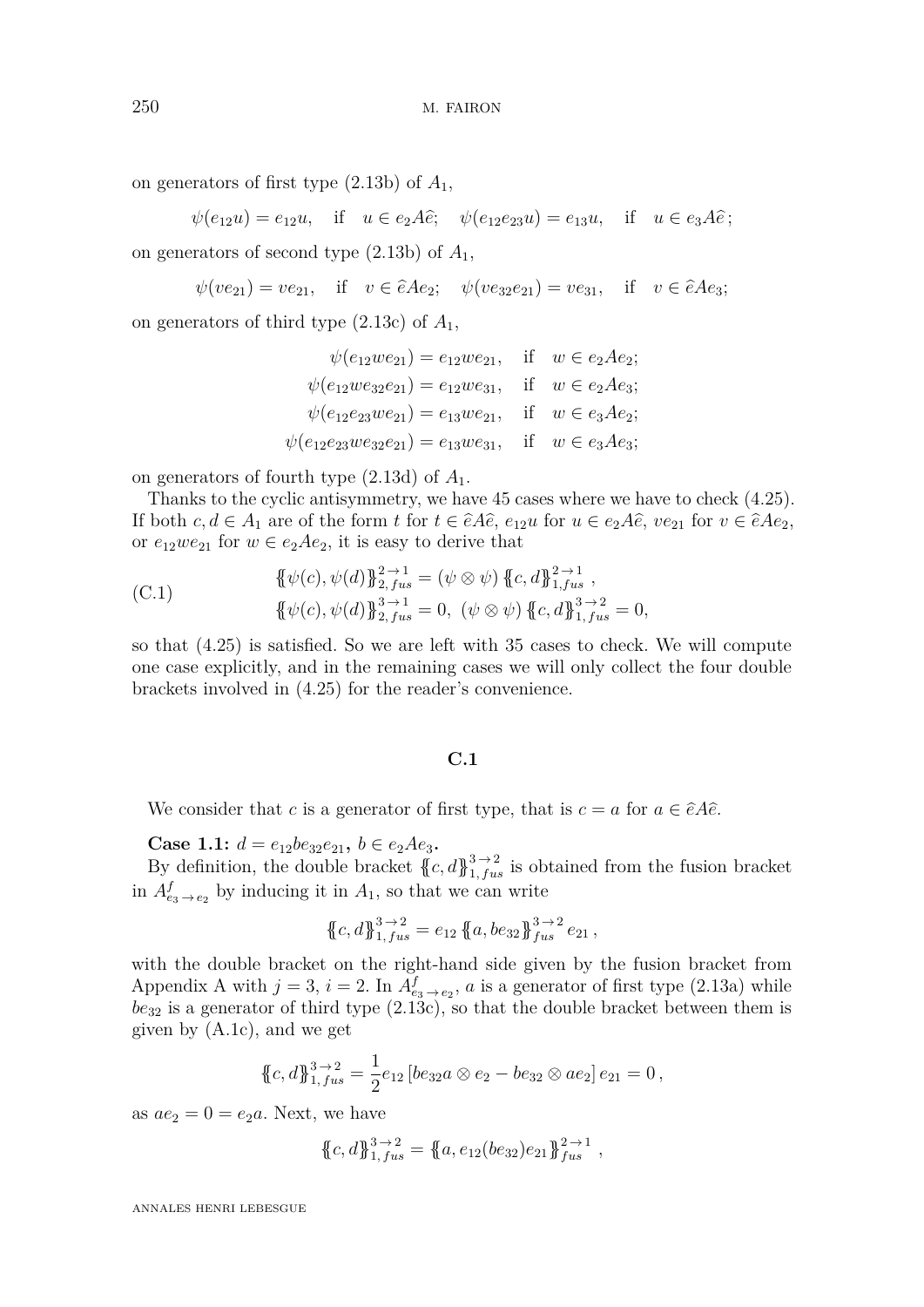with the double bracket on the right-hand side given by the fusion bracket from [A](#page-58-0)ppendix A with  $j = 2$ ,  $i = 1$ . In  $A_1$ , a is a generator of first type [\(2.13a\)](#page-6-0) while  $e_{12}(be_{32})e_{21}$  is a generator of fourth type  $(2.13d)$  so that we get from  $(A.1d)$ 

$$
\begin{aligned} \{\!\!\{\,c,d\,\}\!\!\}_{1, fus}^{3\to2} &= \frac{1}{2} \Big( e_{12} (be_{32}) e_{21} a \otimes e_1 + e_1 \otimes a e_{12} (be_{32}) e_{21} \\ &- e_{12} (be_{32}) e_{21} \otimes a e_1 - e_1 a \otimes e_{12} (be_{32}) e_{21} \Big) \\ &= \frac{1}{2} \left( dc \otimes e_1 + e_1 \otimes cd - d \otimes ce_1 - e_1 c \otimes d \right) \,. \end{aligned}
$$

We now get the right-hand side of [\(4.25\)](#page-25-0) by applying  $\psi \otimes \psi$  to these two double brackets.

Meanwhile, we have in  $A_2$  that  $\psi(c) = a$  and  $\psi(d) = e_{12}be_{31}$ . We note that by inducing the double bracket from  $A_{e_2 \to e_1}^f$  to  $A_2$ ,

$$
\{\psi(c), \psi(d)\}_{2, fus}^{2\to 1} = \{a, e_{12}b\}_{2, fus}^{2\to 1}e_{31},
$$

where the double on the right-hand side given by the fusion bracket from Appendix [A](#page-58-0) with  $j = 2$ ,  $i = 1$ . We have that *a* is a generator of first type [\(2.13a\)](#page-6-0) while  $e_{12}b$  is a generator of second type  $(2.13b)$ , so that using  $(A.1b)$ 

$$
\begin{aligned} \{\psi(c), \psi(d)\}_{2, \, fus}^{2 \to 1} &= \frac{1}{2} \Big( e_1 \otimes a e_{12} b - e_1 a \otimes e_{12} b \Big) e_{31} \\ &= \frac{1}{2} \Big( e_1 \otimes \psi(c) \psi(d) - e_1 \psi(c) \otimes \psi(d) \Big) \,. \end{aligned}
$$

Finally, we have

$$
\{\!\!\{\psi(c), \psi(d)\}\!\!\}_{2, \, fus}^{3 \to 1} = \{\!\!\{a, (e_{12}b)e_{31}\}\!\!\}_{2, \, fus}^{2 \to 1},
$$

where the double on the right-hand side given by the fusion bracket from Appendix [A](#page-58-0) with  $j = 3$ ,  $i = 1$ . We have that *a* is a generator of first type  $(2.13a)$  while  $(e_{12}b)e_{31}$ is a generator of third type  $(2.13c)$ , so that using  $(A.1c)$ 

$$
\begin{aligned} \{\!\!\{\psi(c),\psi(d)\}\!\!\}_{2,fus}^{3\to 1} &= \frac{1}{2} \Big( e_{12} b e_{31} a \otimes e_1 - e_{12} b e_{31} \otimes a e_1 \Big) \\ &= \frac{1}{2} \Big( \psi(d) \psi(c) \otimes e_1 - \psi(d) \otimes \psi(c) e_1 \Big) \,. \end{aligned}
$$

Gathering the four expressions obtained for the double brackets, we can see that  $(4.25)$ is satisfied.

**Case 1.2:**  $d = e_{12}e_{23}b, b \in e_{3}A\hat{e}$ .

(C.2) 
$$
\{c, d\}_{1, fus}^{3 \to 2} = 0, \qquad \{c, d\}_{1, fus}^{2 \to 1} = \frac{1}{2}(e_1 \otimes cd - e_1 c \otimes d), \{\psi(c), \psi(d)\}_{2, fus}^{2 \to 1} = 0, \qquad \{\psi(c), \psi(d)\}_{2, fus}^{3 \to 1} = \frac{1}{2}(e_1 \otimes \psi(c)\psi(d) - e_1\psi(c) \otimes \psi(d)).
$$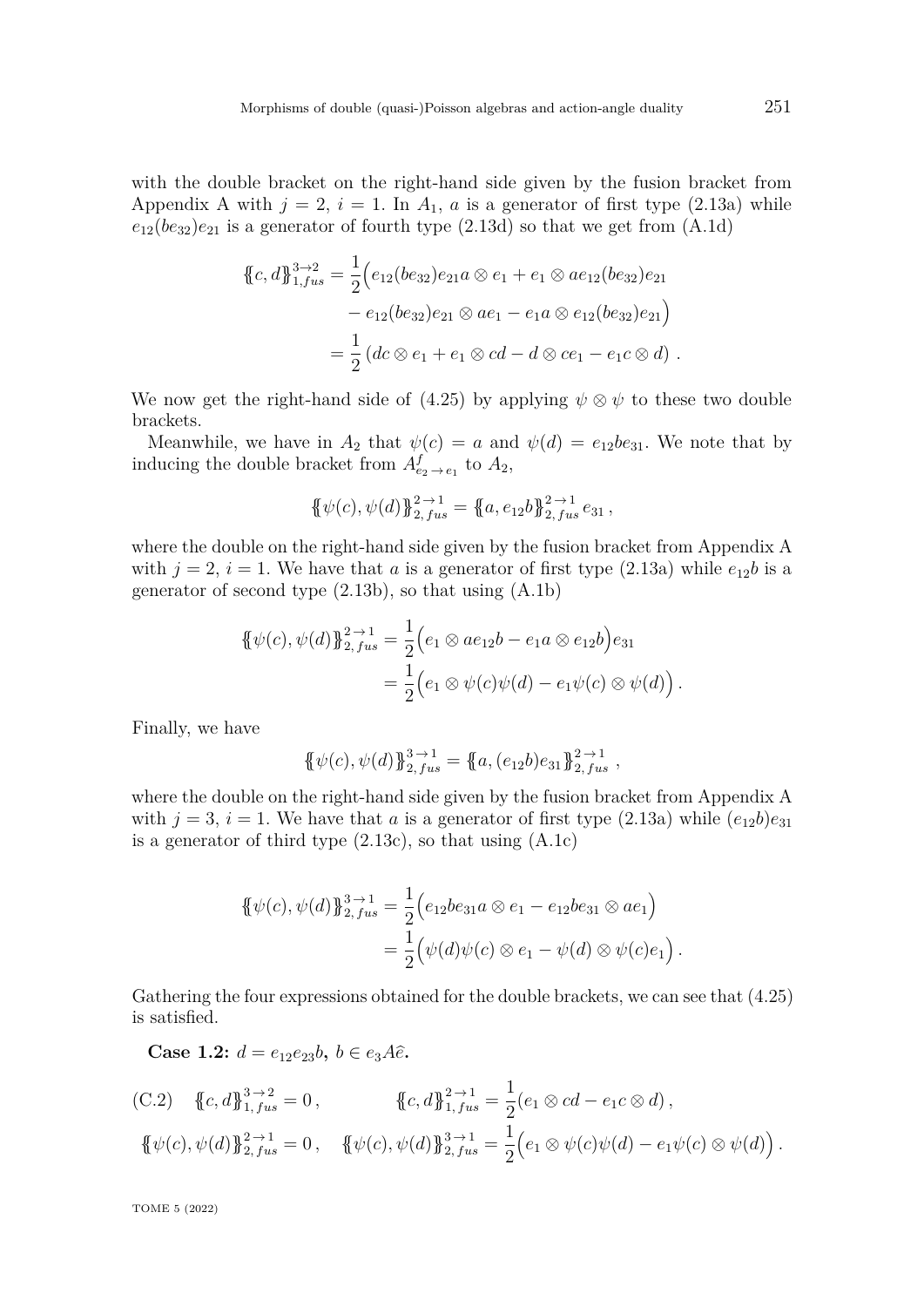**Case 1.3:**  $d = be_{32}e_{21}$ ,  $b \in \hat{e}Ae_3$ .

(C.3) 
$$
\{c, d\}_{1, fus}^{3 \to 2} = 0
$$
,  $\{c, d\}_{1, fus}^{2 \to 1} = \frac{1}{2} (dc \otimes e_1 - d \otimes ce_1)$ ,  
 $\{\psi(c), \psi(d)\}_{2, fus}^{2 \to 1} = 0$ ,  $\{\psi(c), \psi(d)\}_{2, fus}^{3 \to 1} = \frac{1}{2} (\psi(d)\psi(c) \otimes e_1 - \psi(d) \otimes \psi(c)e_1)$ .

**Case 1.4:**  $d = e_{12}e_{23}be_{21}$ ,  $b \in e_3Ae_2$ .

$$
\{c, d\}_{1, fus}^{3 \to 2} = 0,
$$
  

$$
\{c, d\}_{1, fus}^{2 \to 1} = \frac{1}{2} (dc \otimes e_1 + e_1 \otimes cd - d \otimes ce_1 - e_1 c \otimes d),
$$
  

$$
\{\psi(c), \psi(d)\}_{2, fus}^{2 \to 1} = \frac{1}{2} (\psi(d)\psi(c) \otimes e_1 - \psi(d) \otimes \psi(c)e_1),
$$
  

$$
\{\psi(c), \psi(d)\}_{2, fus}^{3 \to 1} = \frac{1}{2} (e_1 \otimes \psi(c)\psi(d) - e_1 \psi(c) \otimes \psi(d)).
$$

**Case 1.5:**  $d = e_{12}e_{23}be_{32}e_{21}$ ,  $b \in e_3Ae_3$ .

(C.5) 
$$
\{c, d\}_{1, fus}^{3\to 2} = 0, \quad \{\psi(c), \psi(d)\}_{2, fus}^{2\to 1} = 0,
$$

$$
\{c, d\}_{1, fus}^{2\to 1} = \frac{1}{2}(dc \otimes e_1 + e_1 \otimes cd - d \otimes ce_1 - e_1c \otimes d),
$$

$$
\{\psi(c), \psi(d)\}_{2, fus}^{3\to 1} = \frac{1}{2}(\psi(d)\psi(c) \otimes e_1 + e_1 \otimes \psi(c)\psi(d) - \psi(d) \otimes \psi(c)e_1 - e_1\psi(c) \otimes \psi(d)).
$$

## **C.2**

We consider that *c* is a generator of second type of the form  $c = e_{12}a$  for  $a \in e_2A\hat{e}$ . **Case 2.1:**  $d = e_{12}e_{23}b, b \in e_{3}A\hat{e}$ .

(C.6) 
$$
\{c, d\}_{1, fus}^{3 \to 2} = -\frac{1}{2}c \otimes d, \quad \{c, d\}_{1, fus}^{2 \to 1} = \frac{1}{2} (e_1 \otimes cd - dc \otimes e_1),
$$

$$
\{\psi(c), \psi(d)\}_{2, fus}^{2 \to 1} = -\frac{1}{2} \psi(d) \psi(c) \otimes e_1,
$$

$$
\{\psi(c), \psi(d)\}_{2, fus}^{3 \to 1} = \frac{1}{2} (e_1 \otimes \psi(c) \psi(d) - \psi(c) \otimes \psi(d)).
$$

**Case 2.2:**  $d = be_{32}e_{21}$ ,  $b \in \hat{e}Ae_3$ .

$$
\{\!\!\{c,d\}\!\!\}_{1,fus}^{3\to 2} = \frac{1}{2}dc \otimes e_1, \quad \{\!\!\{c,d\}\!\!\}_{1,fus}^{2\to 1} = \frac{1}{2}(c \otimes e_1d - d \otimes ce_1),
$$
\n(C.7) 
$$
\{\!\!\{\psi(c), \psi(d)\}\!\!\}_{2,fus}^{2\to 1} = \frac{1}{2}\psi(c) \otimes e_1\psi(d),
$$
\n
$$
\{\!\!\{\psi(c), \psi(d)\}\!\!\}_{2,fus}^{3\to 1} = \frac{1}{2}\left(\psi(d)\psi(c) \otimes e_1 - \psi(d) \otimes \psi(c)e_1\right).
$$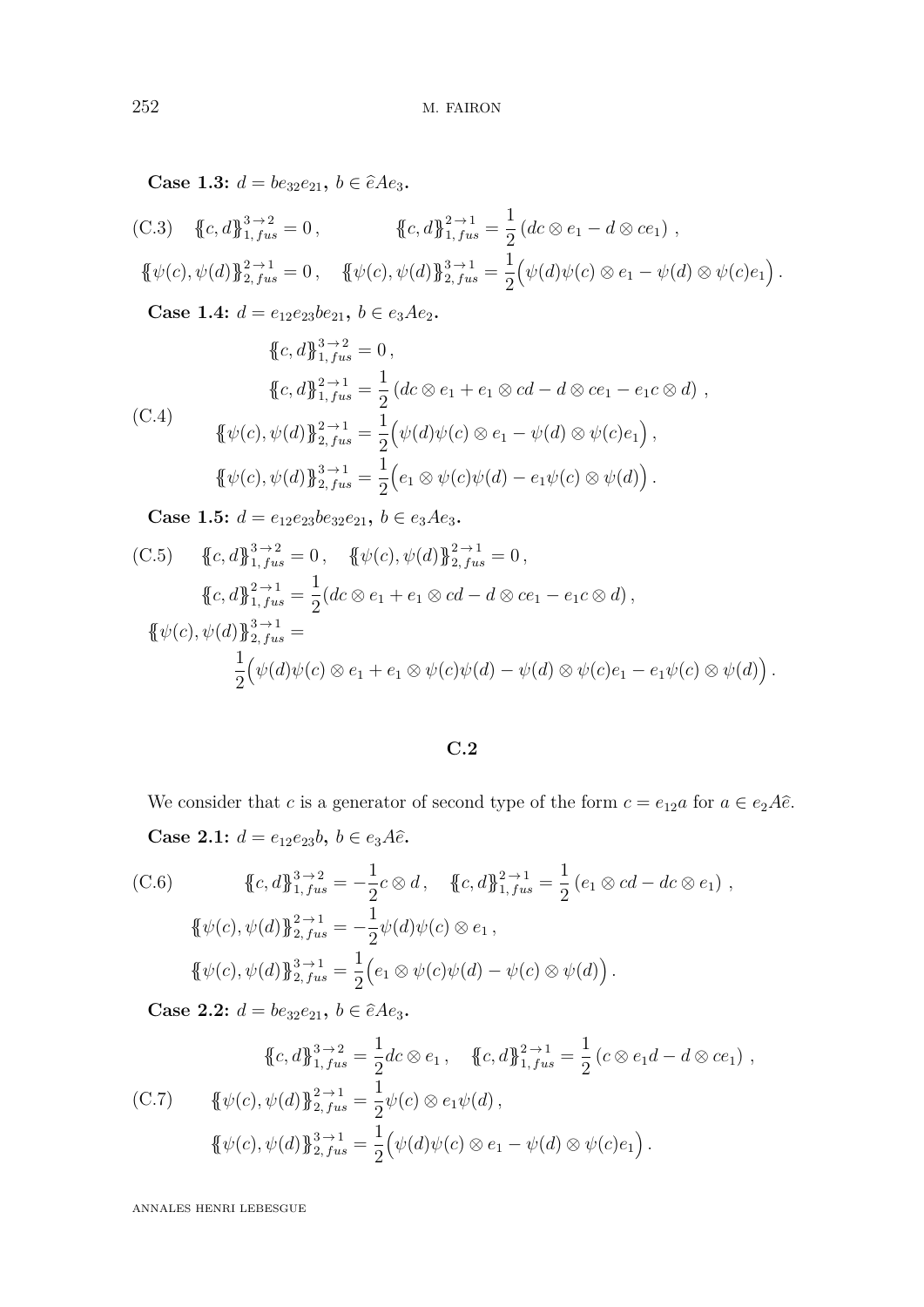**Case 2.3:**  $d = e_{12}be_{32}e_{21}$ ,  $b \in e_2Ae_3$ .

$$
\{\!\!\{c,d\}\!\!\}_{1, fus}^{3\to 2} = \frac{1}{2}dc \otimes e_1, \quad \{\!\!\{c,d\}\!\!\}_{1, fus}^{2\to 1} = \frac{1}{2}(e_1 \otimes cd - d \otimes ce_1),
$$
\n
$$
\{\!\!\{ \psi(c), \psi(d)\}\!\!\}_{2, fus}^{2\to 1} = \frac{1}{2}e_1 \otimes \psi(c)\psi(d),
$$
\n
$$
\{\!\!\{ \psi(c), \psi(d)\}\!\!\}_{2, fus}^{3\to 1} = \frac{1}{2}\left(\psi(d)\psi(c) \otimes e_1 - \psi(d) \otimes \psi(c)e_1\right).
$$

**Case 2.4:**  $d = e_{12}e_{23}be_{21}$ ,  $b \in e_3Ae_2$ .

$$
\{\!\!\{\n\,c,d\}\!\!\}_{1,fus}^{3\to 2} = -\frac{1}{2}c \otimes d, \quad \{\!\!\{\n\,c,d\}\!\!\}_{1,fus}^{2\to 1} = \frac{1}{2}(e_1 \otimes cd - d \otimes ce_1),
$$
\n
$$
\{\!\!\{\psi(c),\psi(d)\}\!\!\}_{2,fus}^{2\to 1} = -\frac{1}{2}\psi(d) \otimes \psi(c)e_1,
$$
\n
$$
\{\!\!\{\psi(c),\psi(d)\}\!\!\}_{2,fus}^{3\to 1} = \frac{1}{2}(e_1 \otimes \psi(c)\psi(d) - \psi(c) \otimes \psi(d)).
$$

**Case 2.5:**  $d = e_{12}e_{23}be_{32}e_{21}$ ,  $b \in e_3Ae_3$ .

(C.10) 
$$
\{c, d\}_{1, fus}^{3 \to 2} = \frac{1}{2} (dc \otimes e_1 - c \otimes d),
$$
  
\n
$$
\{c, d\}_{1, fus}^{2 \to 1} = \frac{1}{2} (e_1 \otimes cd - d \otimes ce_1),
$$
  
\n
$$
\{\psi(c), \psi(d)\}_{2, fus}^{2 \to 1} = 0,
$$
  
\n
$$
\{\psi(c), \psi(d)\}_{2, fus}^{3 \to 1} = \frac{1}{2} (\psi(d)\psi(c) \otimes e_1 + e_1 \otimes \psi(c)\psi(d) - \psi(d) \otimes \psi(c)e_1 - \psi(c) \otimes \psi(d)).
$$

**C.3**

We consider that *c* is a generator of third type of the form  $c = ae_{21}$  for  $a \in \hat{e}Ae_2$ . **Case 3.1:**  $d = e_{12}e_{23}b, b \in e_3A\hat{e}$ . 1

$$
\{\!\!\{\!c,d\!\!\}^3_1,\!j_{us}^2 = \frac{1}{2}e_1 \otimes cd, \quad \{\!\!\{\!c,d\!\!\}^2_1,\!j_{us}^2 = \frac{1}{2}(de_1 \otimes c - e_1 c \otimes d),\newline\n{\{\!\!\{\!\!\{\psi(c),\psi(d)\!\!\}^2_{2,} = \frac{1}{2}\psi(d)e_1 \otimes \psi(c),\newline\n{\{\!\!\{\!\!\{\psi(c),\psi(d)\!\!\}^3_{2,} = \frac{1}{2}\}\!}\!}\;\{\!e_1 \otimes \psi(c)\psi(d) - e_1\psi(c) \otimes \psi(d)\}.
$$

**Case 3.2:**  $d = be_{32}e_{21}$ ,  $b \in \hat{e}Ae_3$ .

$$
\{\!\!\{\,c,d\,\}\!\!\}_{1,\,fix}^{3\to 2} = -\frac{1}{2}d\otimes c\,, \quad \{\!\!\{\,c,d\,\}\!\!\}_{1,\,fix}^{2\to 1} = \frac{1}{2}\,(dc\otimes e_1 - e_1\otimes cd)\,,
$$
\n
$$
\{\,\!\!\{\psi(c),\psi(d)\,\}\!\!\}_{2,\,fix}^{2\to 1} = -\frac{1}{2}e_1\otimes\psi(c)\psi(d)\,,
$$
\n
$$
\{\!\!\{\psi(c),\psi(d)\,\}\!\!\}_{2,\,fix}^{3\to 1} = \frac{1}{2}\left(\psi(d)\psi(c)\otimes e_1 - \psi(d)\otimes\psi(c)\right).
$$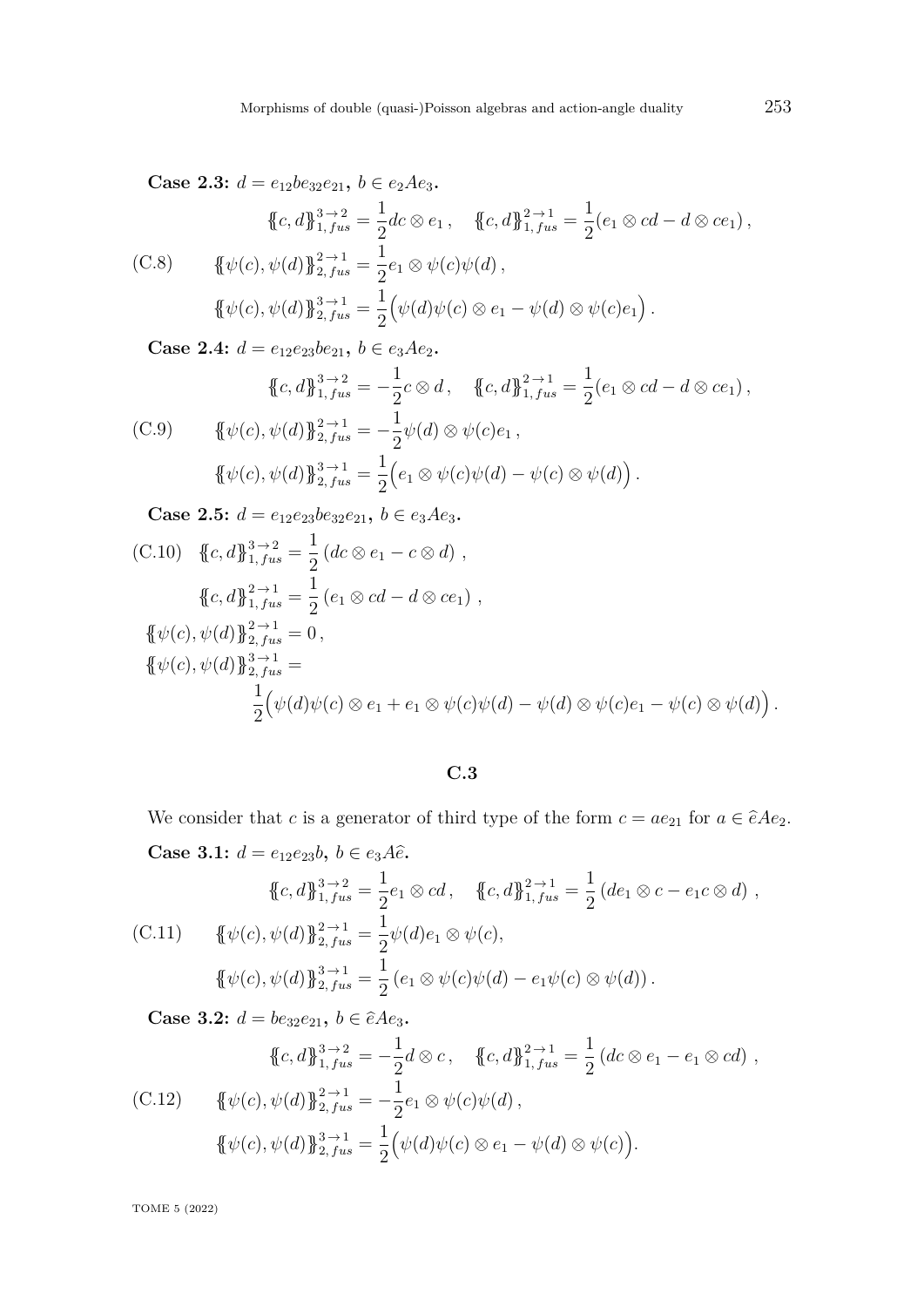**Case 3.3:**  $d = e_{12}be_{32}e_{21}$ ,  $b \in e_2Ae_3$ .

$$
\{\{c,d\}\}_{1, \, fus}^{3 \to 2} = -\frac{1}{2}d \otimes c, \quad \{c,d\}\}_{1, \, fus}^{2 \to 1} = \frac{1}{2} \left(dc \otimes e_1 - e_1c \otimes d\right),
$$
\n(C.13) 
$$
\{\psi(c), \psi(d)\}\}_{2, \, fus}^{2 \to 1} = -\frac{1}{2}e_1\psi(c) \otimes \psi(d),
$$
\n
$$
\{\psi(c), \psi(d)\}\}_{2, \, fus}^{3 \to 1} = \frac{1}{2}\left(\psi(d)\psi(c) \otimes e_1 - \psi(d) \otimes \psi(c)\right).
$$

**Case 3.4:**  $d = e_{12}e_{23}be_{21}$ ,  $b \in e_3Ae_2$ .

$$
\{\!\!\{\!c,d\!\!\}^3_1,\!j_{us}^2 = \frac{1}{2}e_1 \otimes cd, \quad \{\!\!\{\!c,d\!\!\}^2_1,\!j_{us}^2 = \frac{1}{2}(dc \otimes e_1 - e_1c \otimes d),\!\}
$$
\n
$$
\{\!\!\{\!\psi(c),\psi(d)\!\!\}^2_{2, fus} = \frac{1}{2}\psi(d)\psi(c) \otimes e_1,
$$
\n
$$
\{\!\!\{\psi(c),\psi(d)\!\!\}^2_{2, fus} = \frac{1}{2}(e_1 \otimes \psi(c)\psi(d) - e_1\psi(c) \otimes \psi(d)).\!\!
$$

**Case 3.5:**  $d = e_{12}e_{23}be_{32}e_{21}$ ,  $b \in e_3Ae_3$ .

$$
\{c, d\}_{1, fus}^{3\to 2} = \frac{1}{2} (e_1 \otimes cd - d \otimes c), \quad \{c, d\}_{1, fus}^{2\to 1} = \frac{1}{2} (dc \otimes e_1 - e_1 c \otimes d),
$$
  
(C.15) 
$$
\{\psi(c), \psi(d)\}_{2, fus}^{2\to 1} = 0,
$$

$$
\{\psi(c), \psi(d)\}_{2, fus}^{3\to 1} =
$$

$$
\frac{1}{2} (\psi(d)\psi(c) \otimes e_1 + e_1 \otimes \psi(c)\psi(d) - \psi(d) \otimes \psi(c) - e_1 \psi(c) \otimes \psi(d)).
$$

## **C.4**

We consider that *c* is a generator of fourth type of the form  $c = e_{12}ae_{21}$  for  $a \in e_2 A e_2.$ 

**Case 4.1:**  $d = e_{12}e_{23}b, b \in e_{3}A\hat{e}$ .

(C.16) 
$$
\{c, d\}_{1, fus}^{3 \to 2} = \frac{1}{2}(e_1 \otimes cd - c \otimes d), \quad \{c, d\}_{1, fus}^{2 \to 1} = \frac{1}{2}(de_1 \otimes c - dc \otimes e_1),
$$
  

$$
\{\psi(c), \psi(d)\}_{2, fus}^{2 \to 1} = \frac{1}{2}(\psi(d)e_1 \otimes \psi(c) - \psi(d)\psi(c) \otimes e_1),
$$
  

$$
\{\psi(c), \psi(d)\}_{2, fus}^{3 \to 1} = \frac{1}{2}(e_1 \otimes \psi(c)\psi(d) - \psi(c) \otimes \psi(d)).
$$

**Case 4.2:**  $d = be_{32}e_{21}$ ,  $b \in \hat{e}Ae_3$ .

(C.17) 
$$
\{c, d\}_{1, fus}^{3\to 2} = \frac{1}{2} (dc \otimes e_1 - d \otimes c), \quad \{c, d\}_{1, fus}^{2\to 1} = \frac{1}{2} (c \otimes e_1 d - e_1 \otimes cd), \{\{\psi(c), \psi(d)\}_{2, fus}^{2\to 1} = \frac{1}{2} (\psi(c) \otimes e_1 \psi(d) - e_1 \otimes \psi(c) \psi(d)), \{\{\psi(c), \psi(d)\}_{2, fus}^{3\to 1} = \frac{1}{2} (\psi(d) \psi(c) \otimes e_1 - \psi(d) \otimes \psi(c)).
$$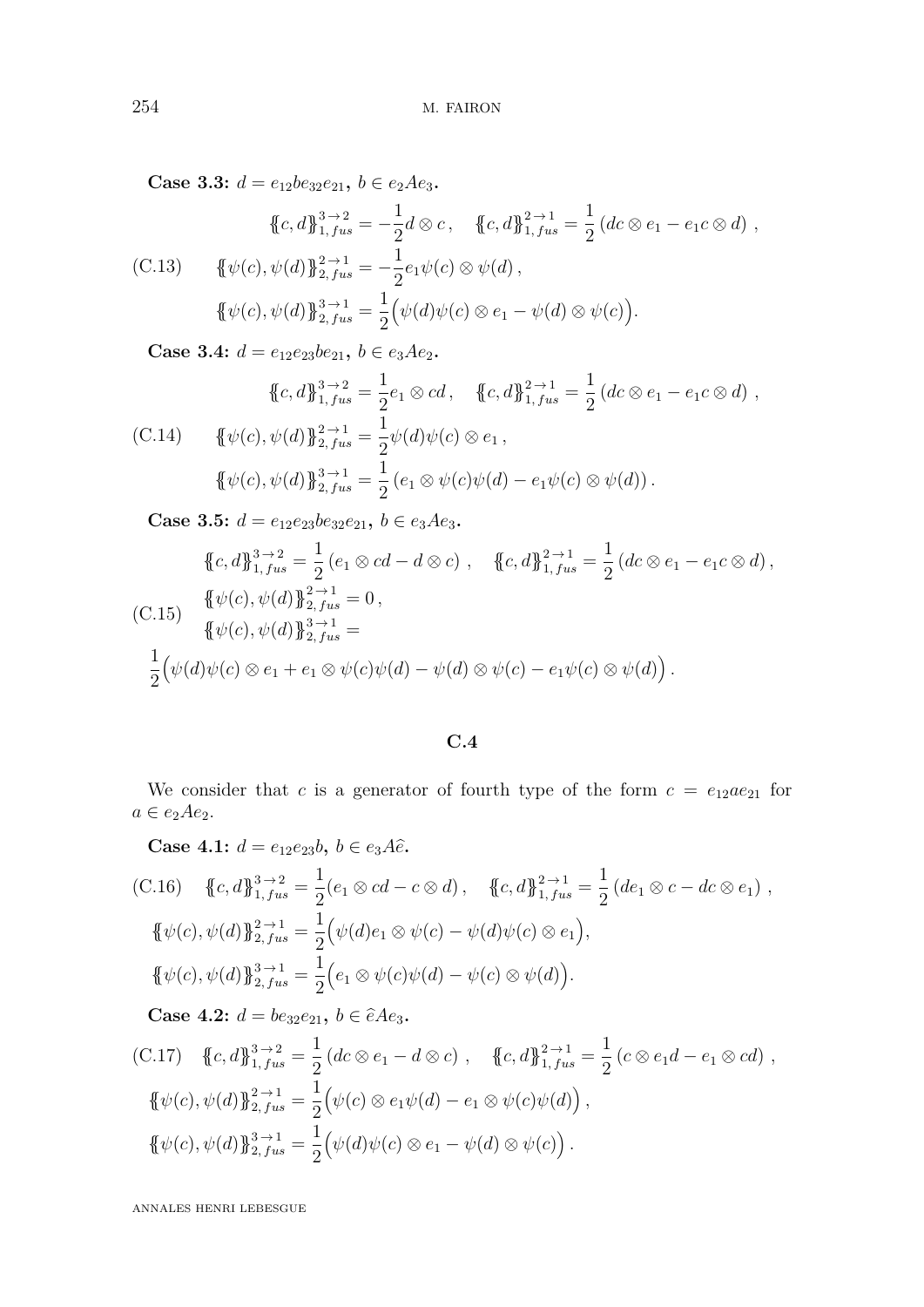**Case 4.3:**  $d = e_{12}be_{32}e_{21}$ ,  $b \in e_2Ae_3$ .

$$
\{\!\!\{\n\begin{aligned}\n\{\mathcal{C}, d\}_{1, \, \text{fus}}^{3 \to 2} &= \frac{1}{2} \left( dc \otimes e_1 - d \otimes c \right), \quad \{\!\!\{\mathcal{C}, d\}_{1, \, \text{fus}}^{2 \to 1} = 0, \\
\{\!\!\{\psi(c), \psi(d)\}_{2, \, \text{fus}}^{2 \to 1} &= 0, \\
\{\!\!\{\psi(c), \psi(d)\}_{2, \, \text{fus}}^{3 \to 1} &= \frac{1}{2} \left( \psi(d)\psi(c) \otimes e_1 - \psi(d) \otimes \psi(c) \right). \n\end{aligned}\n\}
$$

**Case 4.4:**  $d = e_{12}e_{23}be_{21}$ ,  $b \in e_3Ae_2$ .

$$
\{\{c, d\}_{1, fus}^{3 \to 2} = \frac{1}{2} (e_1 \otimes cd - c \otimes d) , \quad \{(c, d)\}_{1, fus}^{2 \to 1} = 0,
$$
\n
$$
\{\psi(c), \psi(d)\}_{2, fus}^{2 \to 1} = 0,
$$
\n
$$
\{\psi(c), \psi(d)\}_{2, fus}^{3 \to 1} = \frac{1}{2} (e_1 \otimes \psi(c)\psi(d) - \psi(c) \otimes \psi(d)).
$$

**Case 4.5:**  $d = e_{12}e_{23}be_{32}e_{21}$ ,  $b \in e_{3}Ae_{3}$ .

(C.20) 
$$
\{c, d\}_{1, fus}^{3\to 2} = \frac{1}{2} (dc \otimes e_1 + e_1 \otimes cd - d \otimes c - c \otimes d),
$$

$$
\{c, d\}_{1, fus}^{2\to 1} = 0, \quad \{\psi(c), \psi(d)\}_{2, fus}^{2\to 1} = 0,
$$

$$
\{\psi(c), \psi(d)\}_{2, fus}^{3\to 1} = \frac{1}{2} (\psi(d)\psi(c) \otimes e_1 + e_1 \otimes \psi(c)\psi(d) - \psi(d) \otimes \psi(c) - \psi(c) \otimes \psi(d)).
$$

**C.5**

We consider that *c* is a generator of second type of the form  $c = e_{12}e_{23}a$  for  $a \in e_3A\hat{e}.$ 

**Case 5.1:**  $d = e_{12}e_{23}b, b \in e_{3}A\hat{e}$ .

$$
\{\!\!\{\n\begin{aligned}\n\{\mathcal{C}, d\}\!\!\}_{1, fus}^{3\to 2} &= 0, & \{\!\!\{\mathcal{C}, d\}\!\!\}_{1, fus}^{2\to 1} &= \frac{1}{2} \left(e_1 \otimes cd - dc \otimes e_1\right), \\
\{\n\{\psi(c), \psi(d)\}\!\!\}_{2, fus}^{2\to 1} &= 0, \\
\{\psi(c), \psi(d)\}\!\!\}_{2, fus}^{3\to 1} &= \frac{1}{2} \left(e_1 \otimes \psi(c)\psi(d) - \psi(d)\psi(c) \otimes e_1\right).\n\end{aligned}
$$

**Case 5.2:**  $d = be_{32}e_{21}$ ,  $b \in \hat{e}Ae_3$ .

$$
\{\!\!\{\,c,d\,\}\!\!\}_{1,fus}^{3\to 2} = 0\,, \quad \{\!\!\{\,c,d\,\}\!\!\}_{1,fus}^{2\to 1} = \frac{1}{2} \left(c \otimes e_1 d - d \otimes c e_1\right)\,,
$$
\n
$$
\{\!\!\{\psi(c),\psi(d)\,\}\!\!\}_{2,fus}^{2\to 1} = 0\,,
$$
\n
$$
\{\!\!\{\psi(c),\psi(d)\,\}\!\!\}_{2,fus}^{3\to 1} = \frac{1}{2} \left(\psi(c) \otimes e_1 \psi(d) - \psi(d) \otimes \psi(c)e_1\right)\,.
$$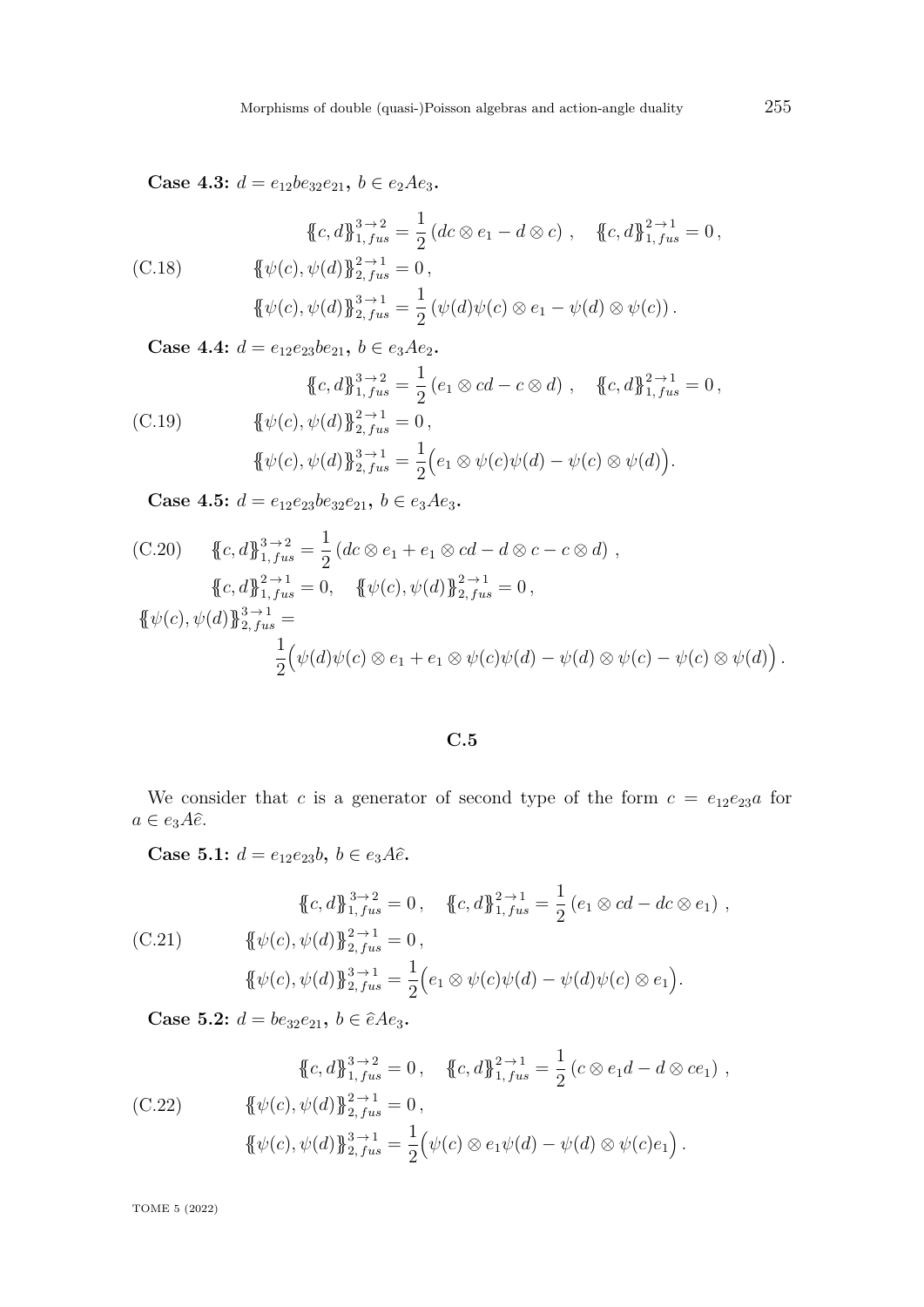**Case 5.3:**  $d = e_{12}be_{32}e_{21}$ ,  $b \in e_2Ae_3$ .

$$
\{c, d\}_{1, fus}^{3 \to 2} = \frac{1}{2}c \otimes d, \quad \{c, d\}_{1, fus}^{2 \to 1} = \frac{1}{2} (e_1 \otimes cd - d \otimes ce_1),
$$
  
(C.23) 
$$
\{\psi(c), \psi(d)\}_{2, fus}^{2 \to 1} = \frac{1}{2}e_1 \otimes \psi(c)\psi(d),
$$

$$
\{\psi(c), \psi(d)\}_{2, fus}^{3 \to 1} = \frac{1}{2} (\psi(c) \otimes \psi(d) - \psi(d) \otimes \psi(c)e_1).
$$

**Case 5.4:**  $d = e_{12}e_{23}be_{21}$ ,  $b \in e_3Ae_2$ .

$$
\{c, d\}_{1, fus}^{3 \to 2} = -\frac{1}{2}dc \otimes e_1, \quad \{c, d\}_{1, fus}^{2 \to 1} = \frac{1}{2} (e_1 \otimes cd - d \otimes ce_1),
$$
  
(C.24) 
$$
\{\psi(c), \psi(d)\}_{2, fus}^{2 \to 1} = -\frac{1}{2} \psi(d) \otimes \psi(c)e_1,
$$

$$
\{\psi(c), \psi(d)\}_{2, fus}^{3 \to 1} = \frac{1}{2} (e_1 \otimes \psi(c)\psi(d) - \psi(d)\psi(c) \otimes e_1).
$$

**Case 5.5:**  $d = e_{12}e_{23}be_{32}e_{21}$ ,  $b \in e_3Ae_3$ .

$$
\{\!\!\{c,d\}\!\!\}_{1, \, fus}^{3 \to 2} = 0 \,, \quad \{\!\!\{c,d\}\!\!\}_{1, \, fus}^{2 \to 1} = \frac{1}{2} \left(e_1 \otimes cd - d \otimes ce_1\right),
$$
\n
$$
\{\!\!\{\psi(c), \psi(d)\}\!\!\}_{2, \, fus}^{2 \to 1} = 0 \,,
$$
\n
$$
\{\!\!\{\psi(c), \psi(d)\}\!\!\}_{2, \, fus}^{3 \to 1} = \frac{1}{2} \left(e_1 \otimes \psi(c)\psi(d) - \psi(d) \otimes \psi(c)e_1\right).
$$

## **C.6**

We consider that *c* is a generator of third type of the form  $c = ae_{32}e_{21}$  for  $a \in \hat{e}Ae_3$ . **Case 6.1:**  $d = be_{32}e_{21}$ ,  $b \in \hat{e}Ae_3$ .

$$
\{\{c,d\}_{1, fus}^{3\to 2} = 0, \quad \{c,d\}_{1, fus}^{2\to 1} = \frac{1}{2} (dc \otimes e_1 - e_1 \otimes cd),
$$
  
(C.26) 
$$
\{\psi(c), \psi(d)\}_{2, fus}^{2\to 1} = 0,
$$

$$
\{\psi(c), \psi(d)\}_{2, fus}^{3\to 1} = \frac{1}{2} (\psi(d)\psi(c) \otimes e_1 - e_1 \otimes \psi(c)\psi(d)).
$$

**Case 6.2:**  $d = e_{12}be_{32}e_{21}$ ,  $b \in e_2Ae_3$ .

$$
\{\!\!\{c,d\}\!\!\}_{1,fus}^{3\to 2} = -\frac{1}{2}e_1 \otimes cd, \quad \{\!\!\{c,d\}\!\!\}_{1,fus}^{2\to 1} = \frac{1}{2} \left(dc \otimes e_1 - e_1c \otimes d\right),
$$
\n(C.27) 
$$
\{\!\!\{\psi(c), \psi(d)\}\!\!\}_{2,fus}^{2\to 1} = -\frac{1}{2}e_1\psi(c) \otimes \psi(d),
$$
\n
$$
\{\!\!\{\psi(c), \psi(d)\}\!\!\}_{2,fus}^{3\to 1} = \frac{1}{2} \left(\psi(d)\psi(c) \otimes e_1 - e_1 \otimes \psi(c)\psi(d)\right).
$$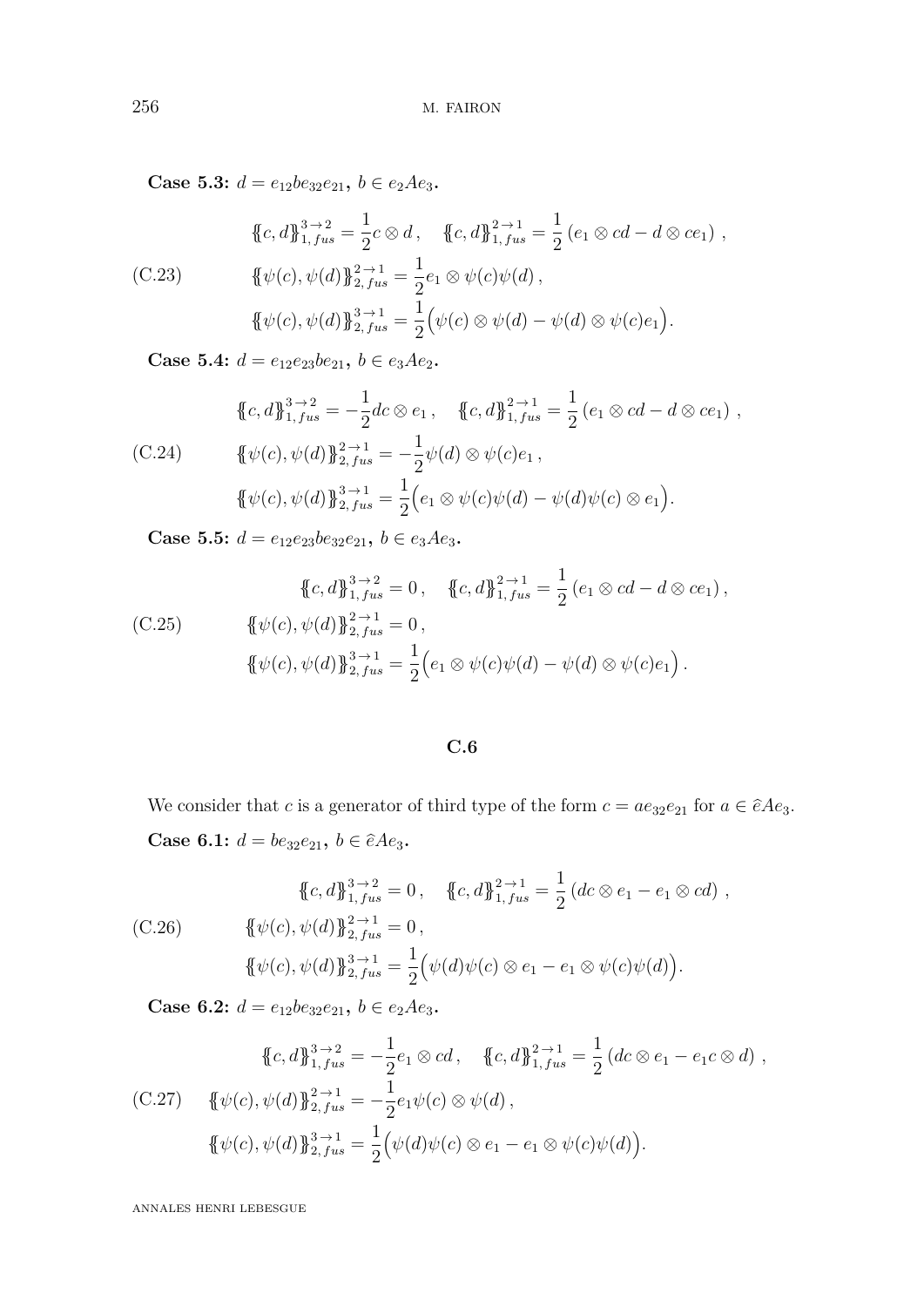**Case 6.3:**  $d = e_{12}e_{23}be_{21}$ ,  $b \in e_3Ae_2$ .

$$
\{\{c,d\}\}_{1, fus}^{3\to 2} = \frac{1}{2}d\otimes c, \quad \{c,d\}\}_{1, fus}^{2\to 1} = \frac{1}{2}(dc\otimes e_1 - e_1c\otimes d),
$$
\n(C.28) 
$$
\{\psi(c), \psi(d)\}\}_{2, fus}^{2\to 1} = \frac{1}{2}\psi(d)\psi(c)\otimes e_1,
$$
\n
$$
\{\psi(c), \psi(d)\}\}_{2, fus}^{3\to 1} = \frac{1}{2}(\psi(d)\otimes\psi(c) - e_1\psi(c)\otimes\psi(d)).
$$

**Case 6.4:**  $d = e_{12}e_{23}be_{32}e_{21}$ ,  $b \in e_3Ae_3$ .

(C.29) 
$$
\{c, d\}_{1, fus}^{3 \to 2} = 0, \quad \{c, d\}_{1, fus}^{2 \to 1} = \frac{1}{2} (dc \otimes e_1 - e_1 c \otimes d), \{\psi(c), \psi(d)\}_{2, fus}^{2 \to 1} = 0, \{\psi(c), \psi(d)\}_{2, fus}^{3 \to 1} = \frac{1}{2} (\psi(d)\psi(c) \otimes e_1 - e_1 \psi(c) \otimes \psi(d)).
$$

**C.7**

We consider the remaining cases. The elements  $c, d$  are generators of fourth type in each of them.

**Case 7.1:**  $c = e_{12}ae_{32}e_{21}$ ,  $a \in e_2Ae_3$ , and  $d = e_{12}be_{32}e_{21}$ ,  $b \in e_2Ae_3$ .

$$
\{\!\!\{\n\begin{aligned}\n\{\n\langle c, d\right\}\n\}_{1, fus}^{3 \to 2} &= \frac{1}{2} \left( dc \otimes e_1 - e_1 \otimes cd \right), \quad \{\n\langle c, d\}_{1, fus}^{2 \to 1} = 0, \\
\{\n\psi(c), \psi(d)\}_{2, fus}^{2 \to 1} &= 0, \\
\{\psi(c), \psi(d)\}_{2, fus}^{3 \to 1} &= \frac{1}{2} \left( \psi(d)\psi(c) \otimes e_1 - e_1 \otimes \psi(c)\psi(d) \right).\n\end{aligned}\n\}
$$

**Case 7.2:**  $c = e_{12}ae_{32}e_{21}$ ,  $a \in e_2Ae_3$ , and  $d = e_{12}e_{23}be_{21}$ ,  $b \in e_3Ae_2$ .

$$
\{\!\!\{\n\begin{aligned}\n\{\mathcal{C}, d\}\!\!\}_{1, \, \text{fus}}^{3 \to 2} &= \frac{1}{2} \left( d \otimes c - c \otimes d \right), \quad \{\!\!\{\mathcal{C}, d\}\!\!\}_{1, \, \text{fus}}^{2 \to 1} = 0, \\
\{\n\!\!\{\psi(c), \psi(d)\}\!\!\}_{2, \, \text{fus}}^{2 \to 1} &= 0, \\
\{\!\!\{\psi(c), \psi(d)\}\!\!\}_{2, \, \text{fus}}^{3 \to 1} &= \frac{1}{2} \left( \psi(d) \otimes \psi(c) - \psi(c) \otimes \psi(d) \right).\n\end{aligned}\n\}
$$

**Case 7.3:**  $c = e_{12}ae_{32}e_{21}$ ,  $a \in e_2Ae_3$ , and  $d = e_{12}e_{23}be_{32}e_{21}$ ,  $b \in e_3Ae_3$ .

$$
\{\{c,d\}\}_{1, fus}^{3\to 2} = \frac{1}{2}(dc \otimes e_1 - c \otimes d), \quad \{(c,d)\}_{1, fus}^{2\to 1} = 0,
$$
\n
$$
\{\psi(c), \psi(d)\}_{2, fus}^{2\to 1} = 0,
$$
\n
$$
\{\psi(c), \psi(d)\}_{2, fus}^{3\to 1} = \frac{1}{2}(\psi(d)\psi(c) \otimes e_1 - \psi(c) \otimes \psi(d)).
$$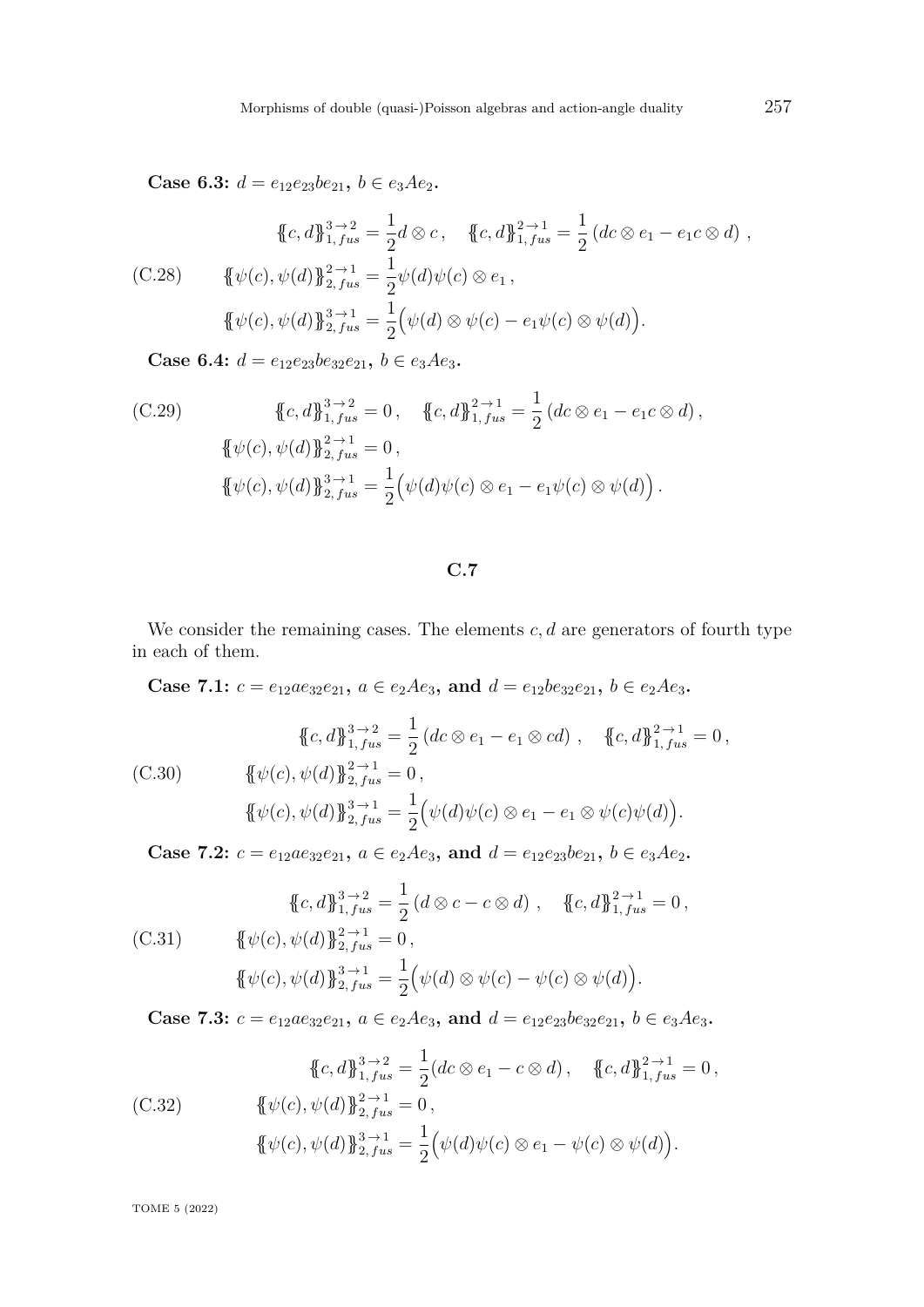**Case 7.4:**  $c = e_{12}e_{23}ae_{21}$ ,  $a \in e_3Ae_2$ , and  $d = e_{12}e_{23}be_{21}$ ,  $b \in e_3Ae_2$ .

$$
\{\!\!\{c,d\}\!\!\}_{1,fus}^{3\to 2} = \frac{1}{2} \left(e_1 \otimes cd - dc \otimes e_1\right), \quad \{\!\!\{c,d\}\!\!\}_{1,fus}^{2\to 1} = 0,
$$
\n(C.33) 
$$
\{\!\!\{\psi(c), \psi(d)\}\!\!\}_{2,fus}^{2\to 1} = 0,
$$
\n
$$
\{\!\!\{\psi(c), \psi(d)\}\!\!\}_{2,fus}^{3\to 1} = \frac{1}{2} \left(e_1 \otimes \psi(c)\psi(d) - \psi(d)\psi(c) \otimes e_1\right).
$$

**Case 7.5:**  $c = e_{12}e_{23}ae_{21}$ ,  $a \in e_3Ae_2$ , and  $d = e_{12}e_{23}be_{32}e_{21}$ ,  $b \in e_3Ae_3$ .

$$
\{\!\!\{\n\begin{aligned}\n\{\mathcal{C}, d\}\!\}_{1, \, \text{fus}}^{3 \to 2} &= \frac{1}{2} \left( e_1 \otimes \mathcal{C}d - d \otimes \mathcal{C} \right) \,, \quad \{\!\!\{\mathcal{C}, d\}\!\}_{1, \, \text{fus}}^{2 \to 1} = 0 \,, \\
\{\!\!\{\psi(c), \psi(d)\}\!\}_{2, \, \text{fus}}^{2 \to 1} &= 0 \,, \\
\{\!\!\{\psi(c), \psi(d)\}\!\}_{2, \, \text{fus}}^{3 \to 1} &= \frac{1}{2} \Big(e_1 \otimes \psi(c)\psi(d) - \psi(d) \otimes \psi(c)\Big). \\
\end{aligned}\n\}
$$

**Case 7.6:**  $c = e_{12}e_{23}ae_{32}e_{21}$ ,  $a \in e_3Ae_3$ , and  $d = e_{12}e_{23}be_{32}e_{21}$ ,  $b \in e_3Ae_3$ .

(C.35) 
$$
\{\{c,d\}\}_{1, fus}^{3\to 2} = 0, \qquad \{c,d\}\}_{1, fus}^{2\to 1} = 0, \{\{\psi(c), \psi(d)\}\}_{2, fus}^{2\to 1} = 0, \qquad \{\{\psi(c), \psi(d)\}\}_{2, fus}^{3\to 1} = 0.
$$

## BIBLIOGRAPHY

- [AD96] Jacques Alev and François Dumas, *Rigidité des plongements des quotients primitifs minimaux de Uq*(*sl*(2)) *dans l'algèbre quantique de Weyl–Hayashi*, Nagoya Math. J. **143** (1996), 119–146. ↑[217,](#page-38-0) [218](#page-39-0)
- [AKSM02] Anton Yu. Alekseev, Yvette Kosmann-Schwarzbach, and Eckard Meinrenken, *Quasi-Poisson manifolds*, Can. J. Math. **54** (2002), no. 1, 3–29. ↑[201](#page-22-0)
- [Art18] Semen Arthamonov, *Generalized quasi Poisson structures and noncommutative integrable systems*, Ph.D. thesis, The State University of New Jersey, Rutgers, New Brunswick, USA, 2018. ↑[180](#page-1-0)
- [BEF20] Alexander Braverman, Pavel Etingof, and Michael Finkelberg, *Cyclotomic double affine Hecke algebras*, Ann. Sci. Éc. Norm. Supér. **53** (2020), no. 5, 1249–1312, (with an Appendix by H. Nakajima and D. Yamakawa). ↑[227](#page-48-0)
- [Bie13] Roger Bielawski, *Quivers and Poisson structures*, Manuscr. Math. **141** (2013), no. 1-2, 29–49. ↑[180](#page-1-0)
- [BLB02] Raf Bocklandt and Lieven Le Bruyn, *Necklace Lie algebras and noncommutative symplectic geometry*, Math. Z. **240** (2002), no. 1, 141–167. ↑[211](#page-32-0)
- [BP11] Roger Bielawski and Victor Pidstrygach, *On the symplectic structure of instanton moduli spaces*, Adv. Math. **226** (2011), no. 3, 2796–2824. ↑[181,](#page-2-0) [214,](#page-35-0) [216](#page-37-0)
- [Brü01] Thomas Brüstle, *Kit algebras*, J. Algebra **240** (2001), no. 1, 1–24. ↑[186](#page-7-0)
- [BW00] Yuri Berest and George Wilson, *Automorphisms and ideals of the Weyl algebra*, Math. Ann. **318** (2000), no. 1, 127–147. ↑[215](#page-36-0)
- [Cal71] Francesco A. Calogero, *Solution of the one-dimensional N-body problem with quadratic and/or inversely quadratic pair potentials*, J. Math. Phys. **12** (1971), 419–436. ↑[219](#page-40-0)
- [CB11] William Crawley-Boevey, *Poisson structures on moduli spaces of representations*, J. Algebra **325** (2011), no. 1, 205–215. ↑[182,](#page-3-0) [183,](#page-4-0) [209,](#page-30-0) [211,](#page-32-0) [212,](#page-33-0) [213](#page-34-0)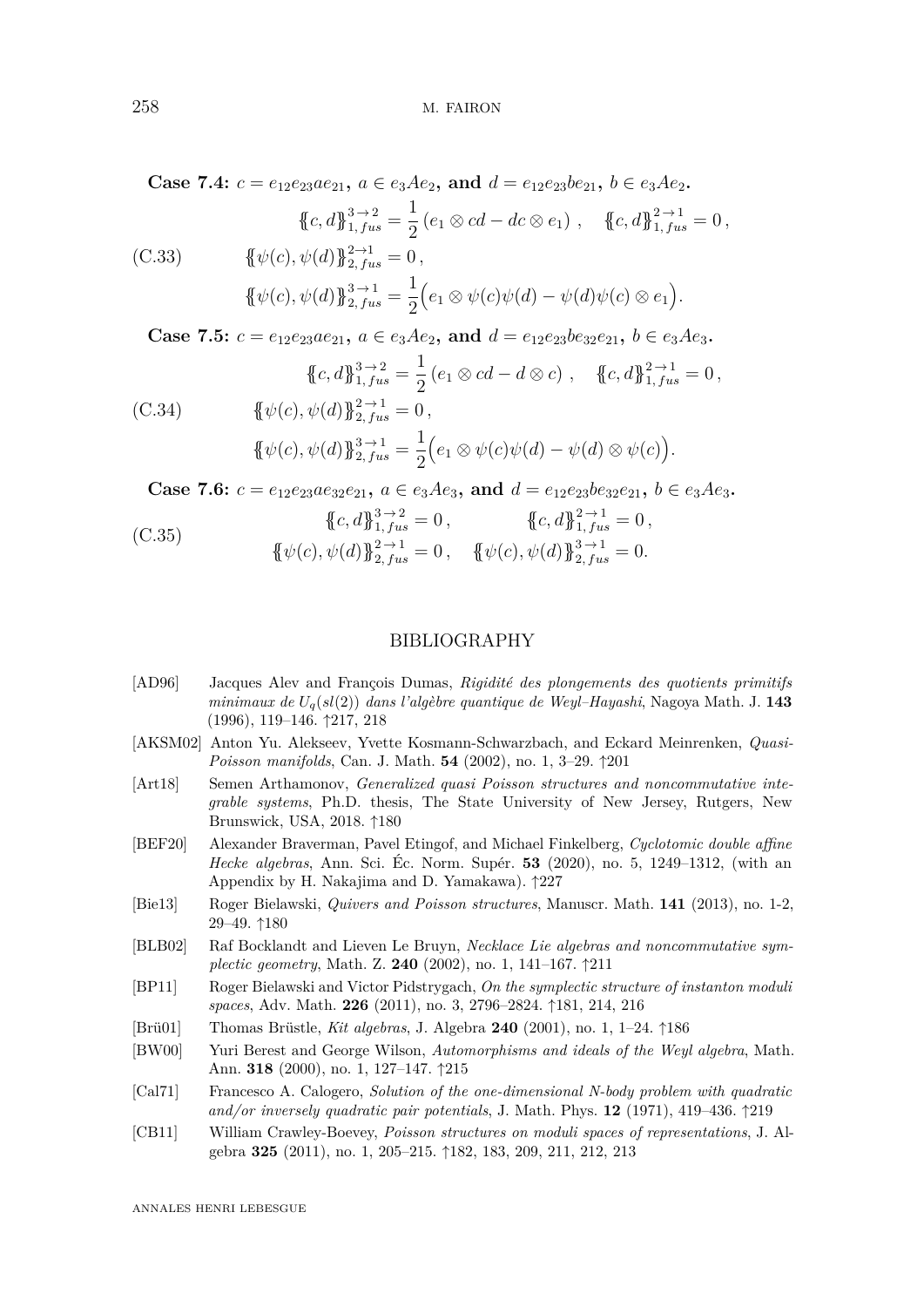- [CBH98] William Crawley-Boevey and Martin P. Holland, *Noncommutative deformations of Kleinian singularities*, Duke Math. J. **92** (1998), no. 3, 605–635. ↑[211,](#page-32-0) [212](#page-33-0)
- [CBS06] William Crawley-Boevey and Peter Shaw, *Multiplicative preprojective algebras, middle convolution and the Deligne–Simpson problem*, Adv. Math. **201** (2006), no. 1, 180–208. ↑[181,](#page-2-0) [197,](#page-18-0) [212](#page-33-0)
- [CF17] Oleg Chalykh and Maxime Fairon, *Multiplicative quiver varieties and generalised Ruijsenaars–Schneider models*, J. Geom. Phys. **121** (2017), 413–437. ↑[180,](#page-1-0) [181,](#page-2-0) [182,](#page-3-0) [207,](#page-28-0) [218,](#page-39-0) [227,](#page-48-0) [229,](#page-50-0) [230,](#page-51-0) [231,](#page-52-0) [236](#page-57-0)
- [CF20] , *On the Hamiltonian formulation of the trigonometric spin Ruijsenaars– Schneider system*, Lett. Math. Phys. **110** (2020), no. 11, 2893–2940. ↑[180,](#page-1-0) [181,](#page-2-0) [236](#page-57-0)
- [CS17] Oleg Chalykh and Alexey Silantyev, *KP hierarchy for the cyclic quiver*, J. Math. Phys. **58** (2017), no. 7, article no. 071702 (31 pages). ↑[181,](#page-2-0) [182,](#page-3-0) [219,](#page-40-0) [220,](#page-41-0) [221,](#page-42-0) [222,](#page-43-0) [236](#page-57-0)
- [Dix68] Jacques Dixmier, *Sur les algèbres de Weyl*, Bull. Soc. Math. Fr. **96** (1968), 209–242. ↑[215](#page-36-0)
- [Eti07] Pavel Etingof, *Calogero–Moser systems and representation theory*, Zürich Lectures in Advanced Mathematics, European Mathematical Society, 2007. ↑[219,](#page-40-0) [221](#page-42-0)
- [Fai19a] Maxime Fairon, *Multiplicative quiver varieties and integrable particle systems*, Ph.D. thesis, University of Leeds, Leeds, United Kingdom, 2019. ↑[180,](#page-1-0) [181,](#page-2-0) [230](#page-51-0)
- [Fai19b] , *Spin versions of the complex trigonometric Ruijsenaars–Schneider model from cyclic quivers*, J. Integrable Sys. **4** (2019), article no. xyz008 (55 pages). ↑[180,](#page-1-0) [181,](#page-2-0) [236](#page-57-0)
- [Fai21] , *Double quasi-Poisson brackets: fusion and new examples*, Algebr. Represent. Theory **24** (2021), no. 4, 911–958. ↑[180,](#page-1-0) [183,](#page-4-0) [200,](#page-21-0) [201,](#page-22-0) [207,](#page-28-0) [208,](#page-29-0) [238](#page-59-0)
- [FGNR00] Vladimir V. Fock, Alexander Gorsky, Nikita Nekrasov, and Vladimir N. Rubtsov, *Duality in integrable systems and gauge theories*, J. High Energy Phys. **4** (2000), no. 7, article no. 07(2000)028. ↑[181](#page-2-0)
- [FH21] David Fernández and Estanislao Herscovich, *Double quasi-Poisson algebras are pre-Calabi–Yau*, <https://arxiv.org/abs/2002.10495>, 2021. ↑[180](#page-1-0)
- [FK12] László Fehér and Ctirad Klimčík, *Self-duality of the compactified Ruijsenaars–Schneider system from quasi-Hamiltonian reduction*, Nuclear Phys., B **860** (2012), no. 3, 464–515. ↑[236](#page-57-0)
- [FK13] , *The Ruijsenaars self-duality map as a mapping class symplectomorphism*, Lie theory and its applications in physics. IX international workshop. Based on the 9th workshop on Lie theory and its applications in physics, Varna, Bulgaria, June 20–26, 2011 (Vladimir Dobrev et al., eds.), Springer Proceedings in Mathematics & Statistics, vol. 36, Springer, 2013, pp. 423–437. ↑[236](#page-57-0)
- [FM19] László Fehér and Ian Marshall, *Global description of action-angle duality for a Poisson-Lie deformation of the trigonometric BC<sup>n</sup> Sutherland system*, Ann. Henri Poincaré **20** (2019), no. 4, 1217–1262. ↑[181](#page-2-0)
- [FR99] Vladimir V. Fock and A. Rosly˘ı, *Poisson structure on moduli of flat connections on Riemann surfaces and the r-matrix*, Moscow Seminar in Mathematical Physics, American Mathematical Society Translations, Series 2, vol. 191, American Mathematical Society, 1999, pp. 67–86. ↑[229,](#page-50-0) [230](#page-51-0)
- [GH84] John Gibbons and Theo Hermsen, *A generalisation of the Calogero–Moser system*, Physica D **11** (1984), no. 3, 337–348. ↑[236](#page-57-0)
- [Gin01] Victor Ginzburg, *Non-commutative symplectic geometry, quiver varieties, and operads*, Math. Res. Lett. **8** (2001), no. 3, 377–400. ↑[211](#page-32-0)
- [Gin12] , *Lectures on Nakajima's quiver varieties*, Geometric methods in representation theory. I Selected papers based on the presentations at the summer school, Grenoble,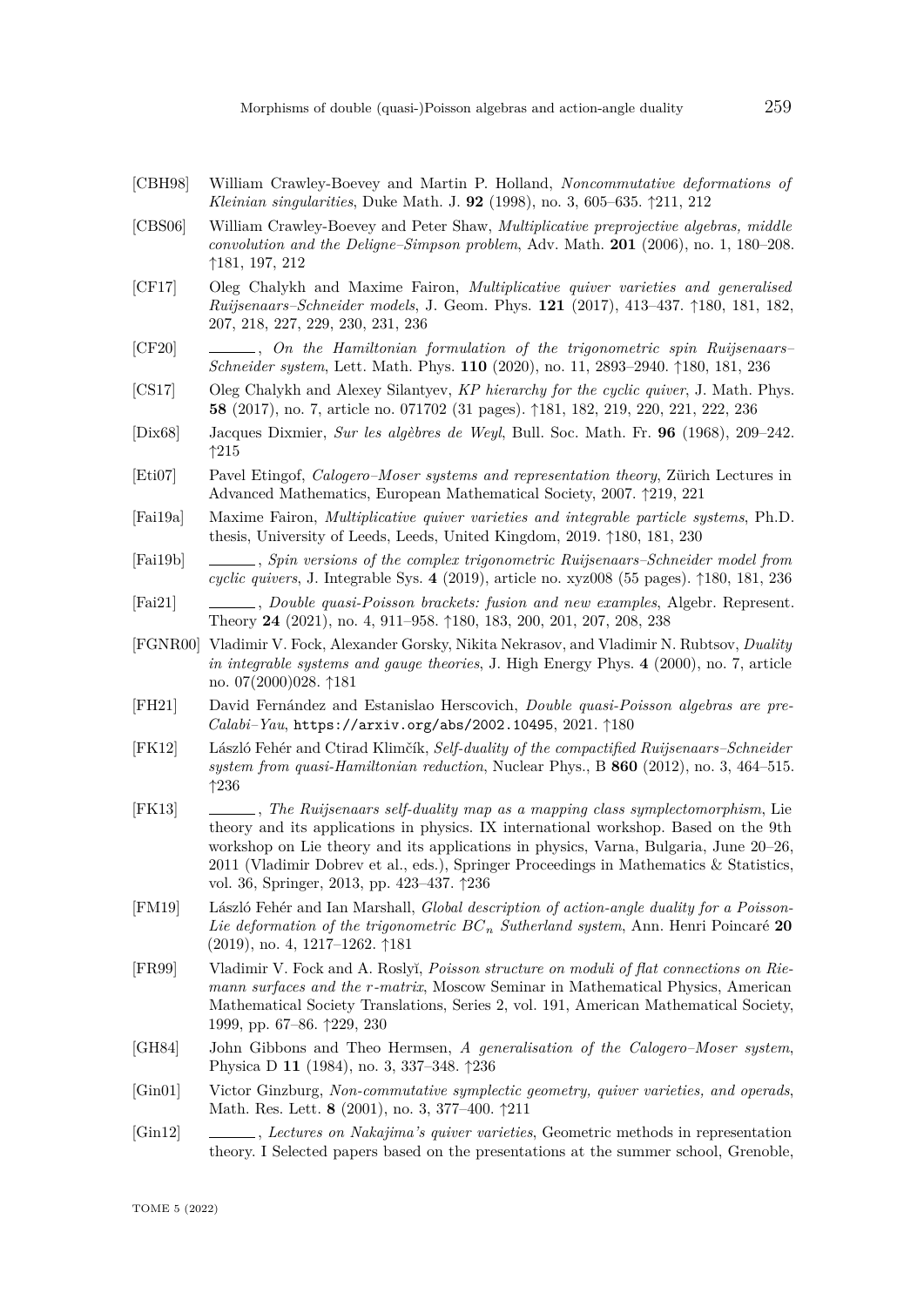France, June 16 – July 4, 2008, Séminaires et Congrès, vol. 24-pt. 1, Société Mathématique de France, 2012, pp. 145–219. ↑[181](#page-2-0)

- [Gol03] William M. Goldman, *The modular group action on real SL*(2)*-characters of a one-holed torus*, Geom. Topol. **7** (2003), 443–486. ↑[218](#page-39-0)
- [GR01] Aleksandr S. Gorski˘ı and Vladimir N. Rubtsov, *Dualities in integrable systems: geometrical aspects*, Integrable structures of exactly solvable two-dimensional models of quantum field theory (Kiev, 2000). Proceedings of the NATO Advanced Research workshop on dynamical symmetries of integrable quantum field theory and lattice models, Kiev, Ukraine, September 25-30, 2000, NATO Science Series II: Mathematics, Physics and Chemistry, vol. 35, Kluwer Academic Publishers, 2001, pp. 173–198. ↑[226,](#page-47-0) [236](#page-57-0)
- [Ili00] Plamen Iliev, *q-KP hierarchy, bispectrality and Calogero–Moser systems*, J. Geom. Phys. **35** (2000), no. 2-3, 157–182. ↑[230](#page-51-0)
- [Kir16] Alexander Jr. Kirillov, *Quiver representations and quiver varieties*, Graduate Studies in Mathematics, vol. 174, American Mathematical Society, 2016. ↑[181](#page-2-0)
- [KKS78] David Kazhdan, Bertram Kostant, and Shlomo Sternberg, *Hamiltonian group actions and dynamical systems of Calogero type*, Commun. Pure Appl. Math. **31** (1978), no. 4, 481–507. ↑[181,](#page-2-0) [222](#page-43-0)
- [Kon93] Maxim Kontsevich, *Formal (non)-commutative symplectic geometry*, The Gelfand Mathematical Seminars, 1990–1992 (I. M. Gelfand, L. Corwin, and J. Lepowsky, eds.), Birkhäuser, 1993, pp. 173–187. ↑[180](#page-1-0)
- [KPS94] Ellen E. Kirkman, Claudio Procesi, and Lance W. Small, *A q-analog for the Virasoro algebra*, Commun. Algebra **22** (1994), no. 10, 3755–3774. ↑[218](#page-39-0)
- [KR00] Maxim Kontsevich and Alexander L. Rosenberg, *Noncommutative smooth spaces*, The Gelfand Mathematical Seminars, 1996-1999, Birkhäuser, 2000, dedicated to the memory of Chih-Han Sah. Boston, pp. 85–108. ↑[180](#page-1-0)
- [KZ95] Igor M. Krichever and Anton V. Zabrodin, *Spin generalization of the Ruijsenaars– Schneider model, the nonabelian two-dimensionalized Toda lattice, and representations of the Sklyanin algebra*, Usp. Mat. Nauk **50** (1995), no. 6 (306), 3–56. ↑[236](#page-57-0)
- [Mos75] Jürgern Moser, *Three integrable Hamiltonian systems connected with isospectral deformations*, Adv. Math. **16** (1975), 197–220. ↑[219](#page-40-0)
- [MT13] Igor Mencattini and Alberto Tacchella, *A note on the automorphism group of the Bielawski–Pidstrygach quiver*, SIGMA, Symmetry Integrability Geom. Methods Appl. **9** (2013), article no. 037 (13 pages). ↑[216](#page-37-0)
- [MT14] Gwénaël Massuyeau and Vladimir Turaev, *Quasi-Poisson structures on representation spaces of surfaces*, Int. Math. Res. Not. **2014** (2014), no. 1, 1–64. ↑[180,](#page-1-0) [218](#page-39-0)
- [Nak94] Hiraku Nakajima, *Instantons on ALE spaces, quiver varieties, and Kac–Moody algebras*, Duke Math. J. **76** (1994), no. 2, 365–416. ↑[181](#page-2-0)
- [Obl04] Alexei Oblomkov, *Double affine Hecke algebras and Calogero–Moser spaces*, Represent. Theory **8** (2004), 243–266. ↑[218,](#page-39-0) [229](#page-50-0)
- [ORS13] Alexander V. Odesskii, Vladimir N. Rubtsov, and Vladimir V. Sokolov, *Double Poisson brackets on free associative algebras*, Noncommutative birational geometry, representations and combinatorics. Proceedings of the AMS special session on noncommutative birational geometry, representations and cluster algebras, Boston, MA, USA, January 6–7, 2012 (Arkady Berenstein et al., eds.), Contemporary Mathematics, vol. 592, American Mathematical Society, 2013, pp. 225–239. ↑[180](#page-1-0)
- [ORS14] , *Parameter-dependent associative Yang–Baxter equations and Poisson brackets*, Int. J. Geom. Methods Mod. Phys. **11** (2014), no. 9, article no. 1460036 (18 pages). ↑[180](#page-1-0)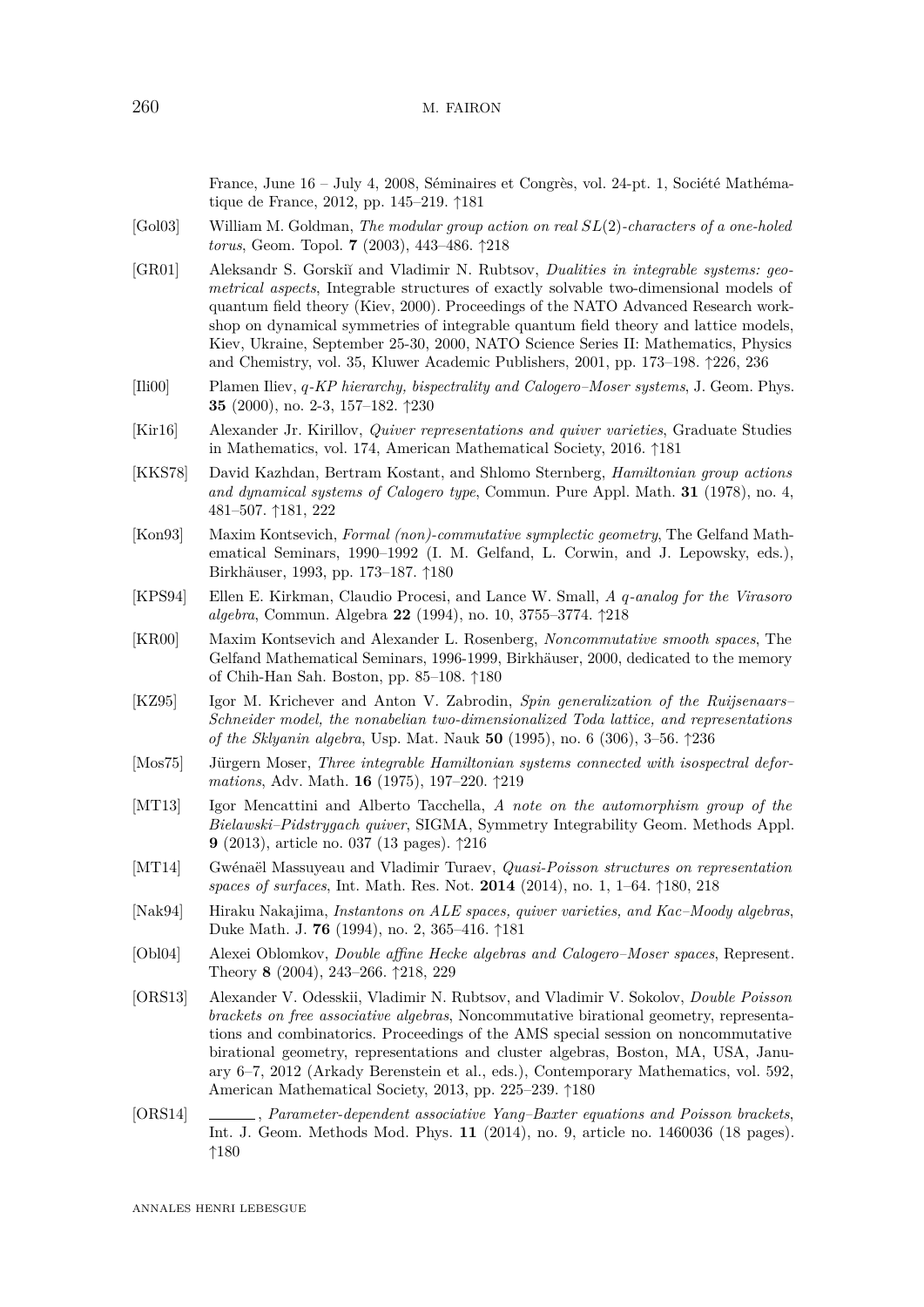- [Pow16] Geoffrey Powell, *On double Poisson structures on commutative algebras*, J. Geom. Phys. **110** (2016), 1–8. ↑[180](#page-1-0)
- [Pus12] Béla Gábor Pusztai, *The hyperbolic BC<sup>n</sup> Sutherland and the rational BC<sup>n</sup> Ruijsenaars– Schneider–van Diejen models: Lax matrices and duality*, Nuclear Phys. **856** (2012), no. 2, 528–551. ↑[181](#page-2-0)
- [PVdW08] Anne Pichereau and Geert Van de Weyer, *Double Poisson cohomology of path algebras of quivers*, J. Algebra **319** (2008), no. 5, 2166–2208. ↑[180](#page-1-0)
- [Res03] Nikolai Yu. Reshetikhin, *Degenerate integrability of the spin Calogero–Moser systems and the duality with the spin Ruijsenaars systems*, Lett. Math. Phys. **63** (2003), no. 1, 55–71. ↑[236](#page-57-0)
- [Res16] , *Degenerately integrable systems*, J. Math. Sci., New York **213** (2016), no. 15, 769–785. ↑[181,](#page-2-0) [236](#page-57-0)
- [RS86] Simon N. M. Ruijsenaars and Harald Schneider, *A new class of integrable systems and its relation to solitons*, Ann. Phys. **170** (1986), no. 2, 370–405. ↑[219,](#page-40-0) [226](#page-47-0)
- [Rui88] Simon N. M. Ruijsenaars, *Action-angle maps and scattering theory for some finitedimensional integrable systems I. The pure soliton case*, Commun. Math. Phys. **115** (1988), 127–165. ↑[181,](#page-2-0) [222,](#page-43-0) [226,](#page-47-0) [236](#page-57-0)
- [Sch08] Olivier Schiffmann, *Variétés carquois de Nakajima (d'après Nakajima, Lusztig, Varagnolo, Vasserot, Crawley-Boevey, et al.)*, Séminaire Bourbaki. Vol. 2006/2007. Exposés 967–981, Astérisque, vol. 317, Société Mathématique de France, 2008, Exp. No. 976, pp. 295–344. ↑[181](#page-2-0)
- [Sil18] A. V. Silantyev, *Reflection functor in the representation theory of preprojective algebras for quivers and integrable systems*, Phys. Part. Nuclei **49** (2018), 397–430. ↑[236](#page-57-0)
- [Sut71] Bill Sutherland, *Exact results for a quantum many-body problem in one dimension*, Phys. Rev. A **4** (1971), no. 5, 2019–2021. ↑[219](#page-40-0)
- [Tac15] A. Tacchella, *On a family of quivers related to the Gibbons–Hermsen system*, J. Geom. Phys. **93** (2015), 11–32. ↑[181](#page-2-0)
- [VdB08a] Michel Van den Bergh, *Double Poisson algebras*, Trans. Am. Math. Soc. **360** (2008), no. 11, 5711–5769. ↑[180,](#page-1-0) [181,](#page-2-0) [182,](#page-3-0) [183,](#page-4-0) [185,](#page-6-4) [186,](#page-7-0) [189,](#page-10-0) [191,](#page-12-0) [192,](#page-13-0) [195,](#page-16-0) [196,](#page-17-0) [197,](#page-18-0) [199,](#page-20-0) [200,](#page-21-0) [201,](#page-22-0) [207,](#page-28-0) [209,](#page-30-0) [210,](#page-31-0) [211,](#page-32-0) [212,](#page-33-0) [223,](#page-44-0) [238](#page-59-0)
- [VdB08b] , *Non-commutative quasi-Hamiltonian spaces*, Poisson geometry in mathematics and physics. Proceedings of the international conference, Tokyo, Japan, June 5–9, 2006, Contemporary Mathematics, vol. 450, American Mathematical Society, 2008, pp. 273– 299. ↑[180](#page-1-0)
- [VdW08] Geert Van de Weyer, *Double Poisson structures on finite dimensional semi-simple algebras*, Algebr. Represent. Theory **11** (2008), no. 5, 437–460. ↑[180](#page-1-0)
- [Wil98] George Wilson, *Collisions of Calogero–Moser particles and an adelic Grassmannian (With an appendix by I. G. Macdonald)*, Invent. Math. **133** (1998), no. 1, 1–41. ↑[181,](#page-2-0) [215,](#page-36-0) [222](#page-43-0)
- [Yam08] Daisuke Yamakawa, *Geometry of multiplicative preprojective algebra*, IMRP, Int. Math. Res. Pap. **2008** (2008), article no. rpn008 (77 pages). ↑[182](#page-3-0)

Manuscript received on 24th September 2020, revised on 11th August 2021, accepted on 25th August 2021.

Recommended by Editor G. Powell. Published under license [CC BY 4.0.](https://creativecommons.org/licenses/by/4.0/)